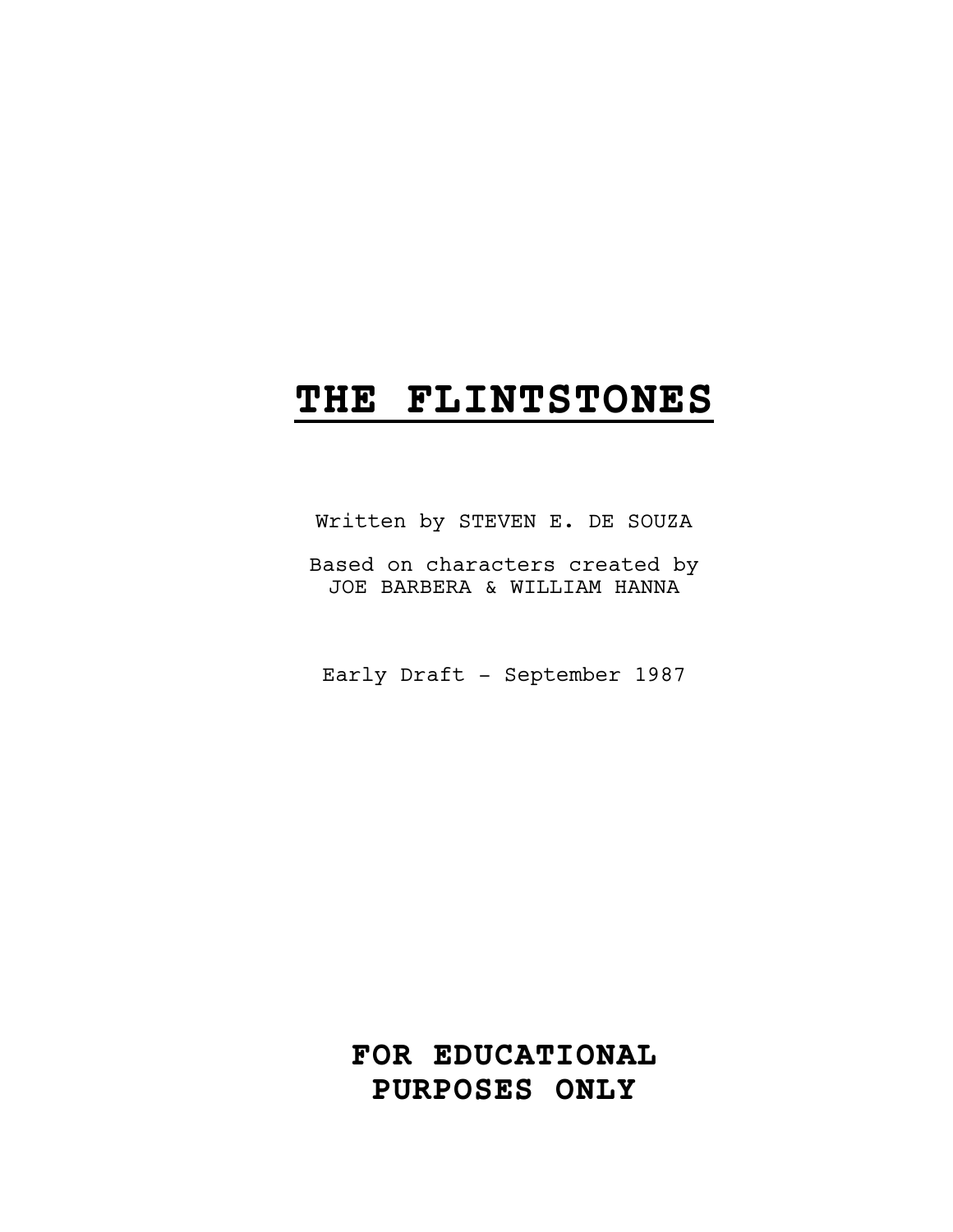FADE IN:

1 EXT. SLATE QUARRY - DAY 1

FRED FLINTSTONE, archetypical Everyman, sits atop his faithful heavy-equipment dinosaur, cranking the winch that makes the mighty beast rip and tear into the quarry wall.

2 THE QUARRY FOREMAN 2

looks down at his wristwatch. Well... actually, it's a wrist sundial. And it's magic time... quittin' time... Millerock time!

Now the foreman turns from his watch to a steam whistle bird, and yanks its tail. The BIRD SQUAWKS the end of the workday --

3 ANOTHER ANGLE 3

#### FRED

## YABBA DABBA DO -- !

Fred happily discards his hard hat, leaps out of the canvas-roofed cab on the dino's back, slides down the tail and bounces right into the seat of his stone and timber car! He gets up to a running start with the only motor (his feet), slows to allow a "time clock" dinosaur to punch his stone timecard, and then he's trotting back up to speed and out of the gate! MUSIC comes UP and OVER --

MUSIC (V.O.)

'Flintstones, Meet the Flintstones, They're a modern Stone age fam-i-ly --'

-- And so forth, as for the first time in "his-tor-y" we see the Flintstones' OPENING CREDITS live!

# 4 TIGHT ON A MAILBOX 4

reading "FLINTSTONE." We WIDEN as Fred SKIDS to a halt in the driveway of his three-bedroom ranch cave. moment later, WILMA and PEBBLES run out -- both looking just like they should -- and get into the car. A beat behind them are the Flintstone pets, Dino and the saber-toothed cat.

Fred pauses, looks around... HONKS his HORN... BARNEY, BETTY and BAM-BAM come out of the neighboring house, hop in!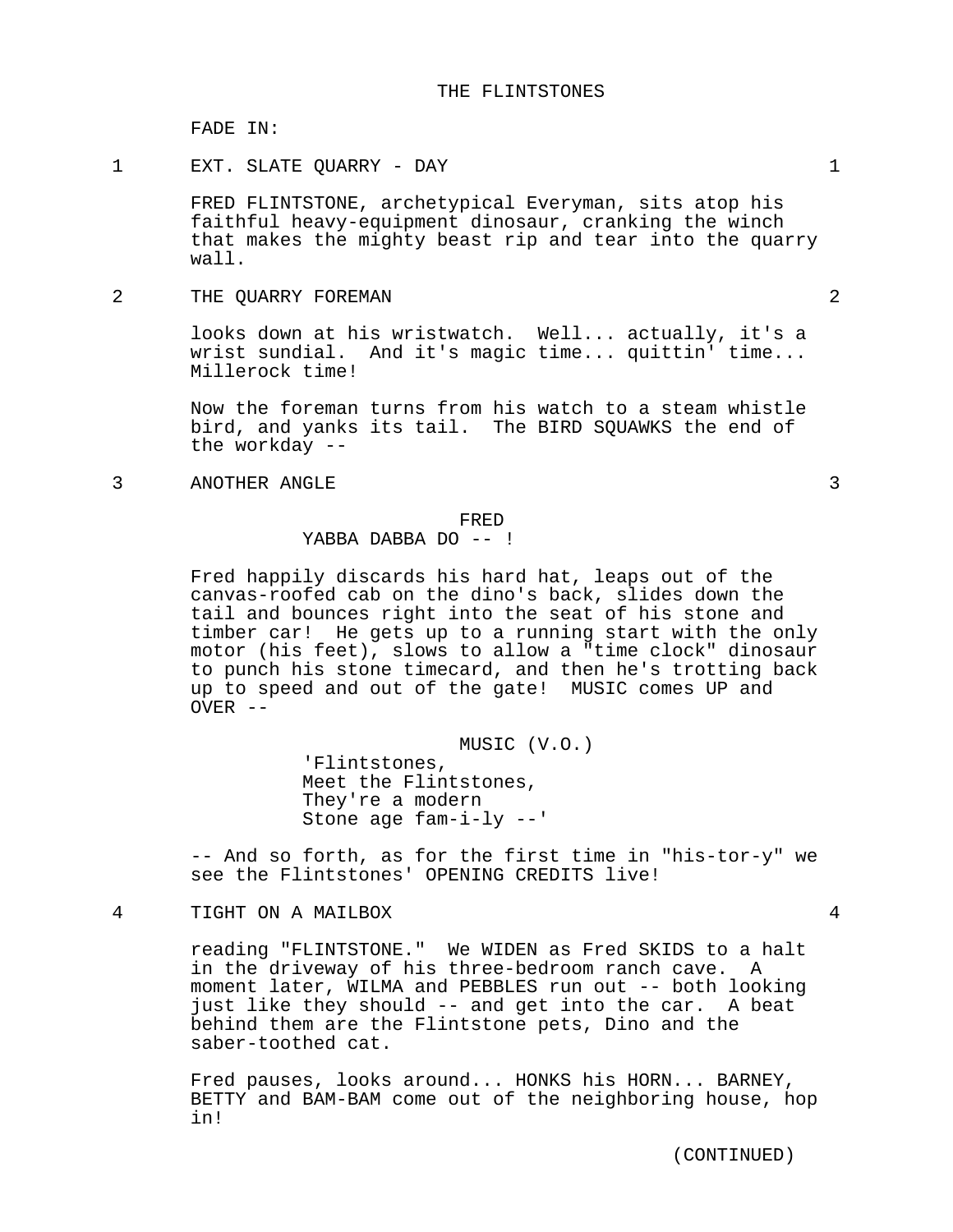## 4 CONTINUED: 4

Fred's feet slap on the street as the car starts  $up$   $--$ 

MUSIC (V.O.)

'From the Town of Bedrock They're a page right Out of his-tor-y -- '

5 DRIVE-IN MOVIE THEATRE - DUSK 5

Fred and company pull in. He takes a giant sea shell "speaker" off of its wooden stand and hooks it to his car door. He leans over, puts his arm around Wilma. (In the back seat, Dino pops his head up, tearing through the canvas top.) Dino picks up Pebbles and Bam-Bam and puts them on his head for a better view. CAMERA ZOOMS IN ON the drive-in screen and the words that America has waited twenty-five years to see in 70mm Dolby(TM) dropyour-popcorn reality:

## THE FLINTSTONES

And as the MAIN CREDITS ROLL, we --

DISSOLVE TO:

6 AN EERIE CARBONIFEROUS FOREST - DAWN 6

Dew drips from strange multi-leafed plants. Giant DRAGONFLIES BUZZ AND HUM to and fro. Bubbles rise from a still pond, and weird lungfish move onto the land. (The third one out carries a little suitcase.)

CAMERA PANS PAST the lungfish TO a muddy shore. With a DRAMATIC MUSICAL STING, we DISCOVER a set of strange, hideous clawprints. The CAMERA FOLLOWS these, then WIDENS to reveal the make of these footprints: A sevenfoot tall and fearful beast we will call the Xenosaurus. It looks around menacingly. (Oddly, it's carrying a canvas sack, but we don't stress this.)

Suddenly a garbage truck appears out of nowhere and runs over the Xenosaurus.

7 NEW ANGLE 7

Dazed, the Xenosaurus gets up. As it does, we realize that we aren't deep in some primeval forest, but on the shoulder of a gravel highway. A stone road sign reads BEDROCK 1/2 MILE. ROCK VEGAS, BABYLON & EDEN NEXT THREE EXITS. Now, the CAMERA CRANES UP ABOVE the sign and we see -- Bedrock!

(CONTINUED)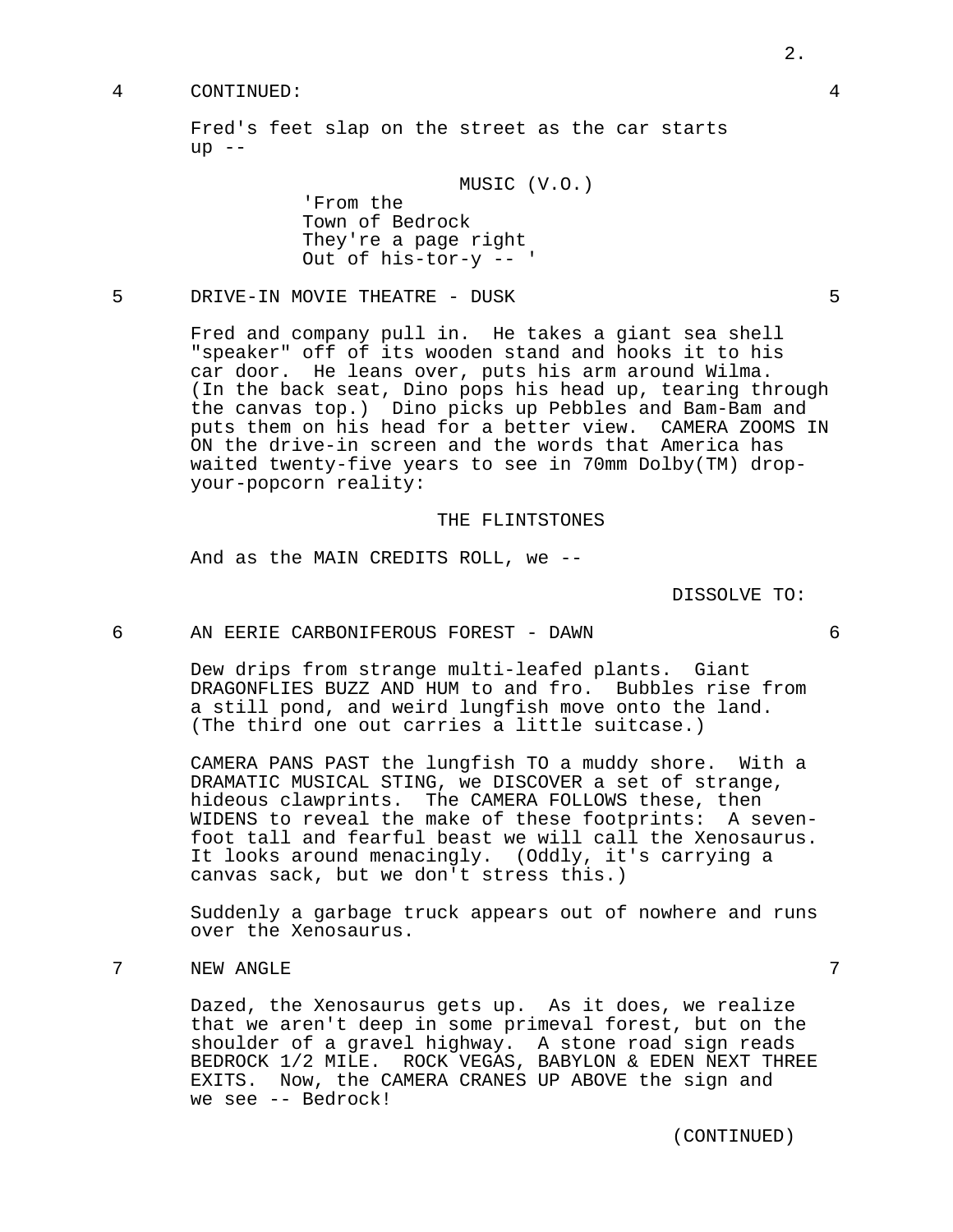## 7 CONTINUED: 7

Nestled incongruously in a savage landscape, the charming protosuburbia gleams in the dawn's early Spielberg light.

The Xenosaurus grabs its sack and some silverware spills out. Then it runs off into the bushes and out of sight.

# 8 WITH THAT GARBAGE TRUCK 8

It reaches the crest of a hill where there's a "WELCOME TO BEDROCK" billboard which bears greetings from the Rotary Club, the Chamber of Commerce, and (of course) The Loyal Order of Water Buffaloes. The garbage truck guys drop their feet down through the floorboard and trot over the rise, coast down to the street below. The driver yanks a wooden brake and the truck stops, and the rear guys hop off. One of them waves to --

# 9 A MILKMAN 9

who returns the wave, then takes a four-pack of stone bottles out of his milk truck, heads towards a doorway.

As the milkman drops off the milk, he passes a big TORTOISE with trash cans on its back. The Tortoise nods familiarly to the milkman, then it waddles down the curb, CAMERA FOLLOWING. The garbage men take the cans off the Tortoise's back, dump them into the truck.

10 REAR OF TRUCK 10

-- revealing that the back of the truck is actually a giant-jawed CREATURE strapped onto the chassis. The garbage men dump the cans into its maw... it happily swallows the works, licks its lips, BELCHES.

11 BACK TO SCENE 11

The garbagemen slam the cans back on the Tortoise, who winces as they drive off.

> TORTOISE (under his breath) You can forget about a tip for Christmas...

It waddles back up the lawn... passing by a wooden "lawn timer" box which now pops open.

Inside the box is a "ROOSTERSAURUS" which CROWS and flaps its wings. The motion of the wings knocks loose two round stones which roll down two long troughs a la Rube Goldberg...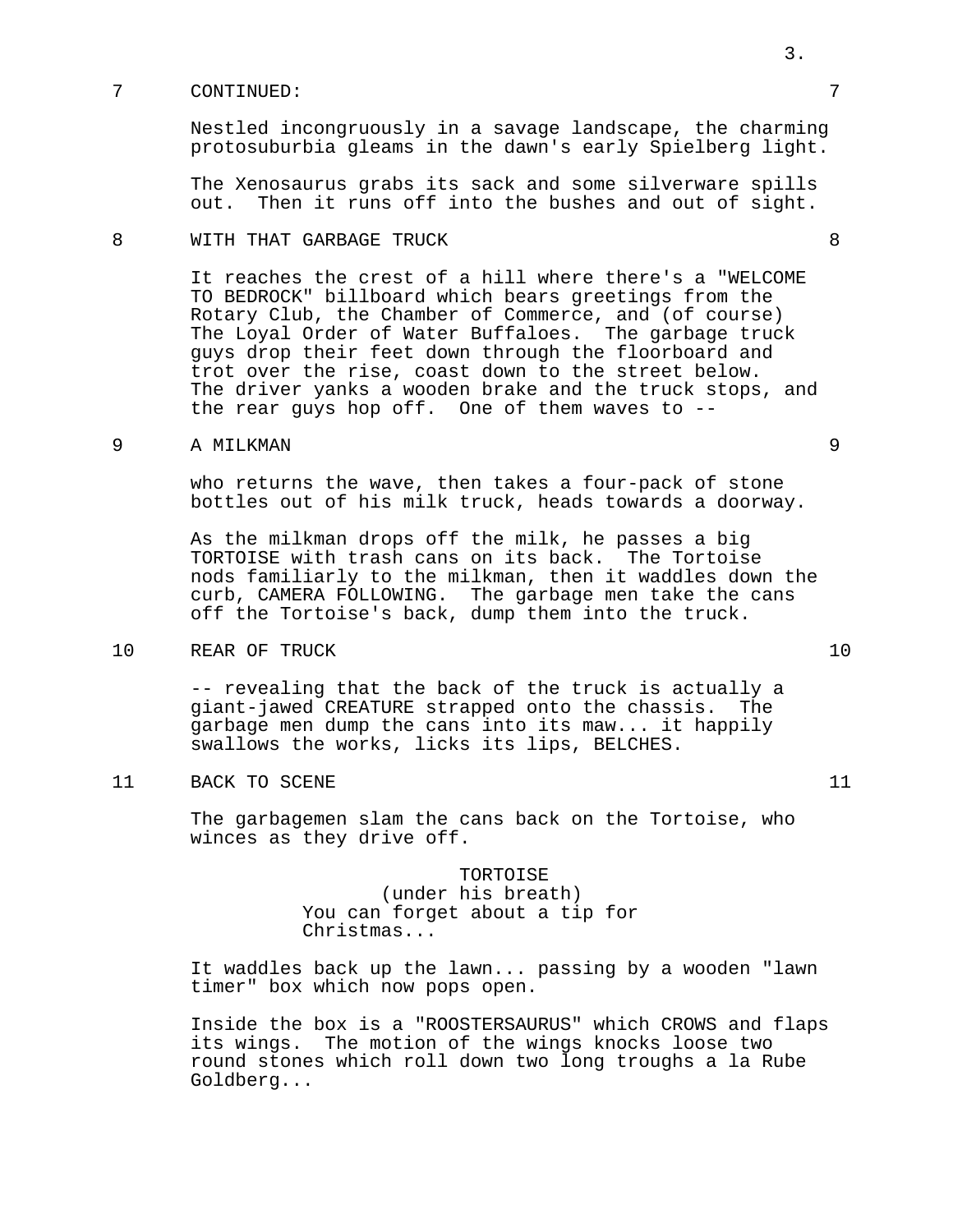## 12 FOLLOWING THE ROUND STONES 12

They reach the ends of their respective paths, dislodging a stick... that releases a coiled rope which in turn spins a turntable which holds a little wooly mammoth. As it begins to spin around, it squirts water out of its snout.

Elsewhere on the lawn, other spinning MAMMOTHS repeat this performance. After a moment, they gradually slow their revolutions. The one closest to the house scrunches its trunk with a GROAN.

> LITTLE MAMMOTH (sotto) Oh, my aching sinuses...

13 INT. FLINTSTONES' BEDROOM - DAY 13

WIDEN FROM the windowsill, where a little sea shell hearing aid trumpet AMPLIFIES another ROOSTERSAURUS "COCK-A-DOODLE-DOO" into the ear of a "CLOCK RADIO WOODPECKER." The Woodpecker yawns, gets out of bed, puts a timecard in a little clock. Then it turns and begins pecking on a BELL, which RINGS PIERCINGLY.

14 INT. BEDROOM - NEW ANGLE 14

Two shapes are visible under the bedclothes: One is a great SNORING bulge, the other is a svelte and lithe shape. As the BELL continues RINGING, the larger bulge GRUNTS, MOANS, pulls a pillow over its head, and then finally gropes under the bed for a slipper. The slipper is thrown without aiming --

15 THE WOODPECKER 15

ducks just in time. It wipes its forehead nervously.

RADIO WOODPECKER (sotto) I hate this job... There's not even a health plan...

He staggers back up to his perch, and then notices for the first time that the dial on the side is pointed not to "ALARM" but to "ALARM & RADIO." The WOODPECKER SIGHS, looks over at the bed where SNORING is still emanating. Then the bird swings a little telescope around to point out the window.

16 WOODPECKER'S TELESCOPE - IRIS SHOT 16

as the 'SCOPE PANS and FOCUSES, finally SETTLING ON a distant stone building marked RADIO STATION B-ROK.

(CONTINUED)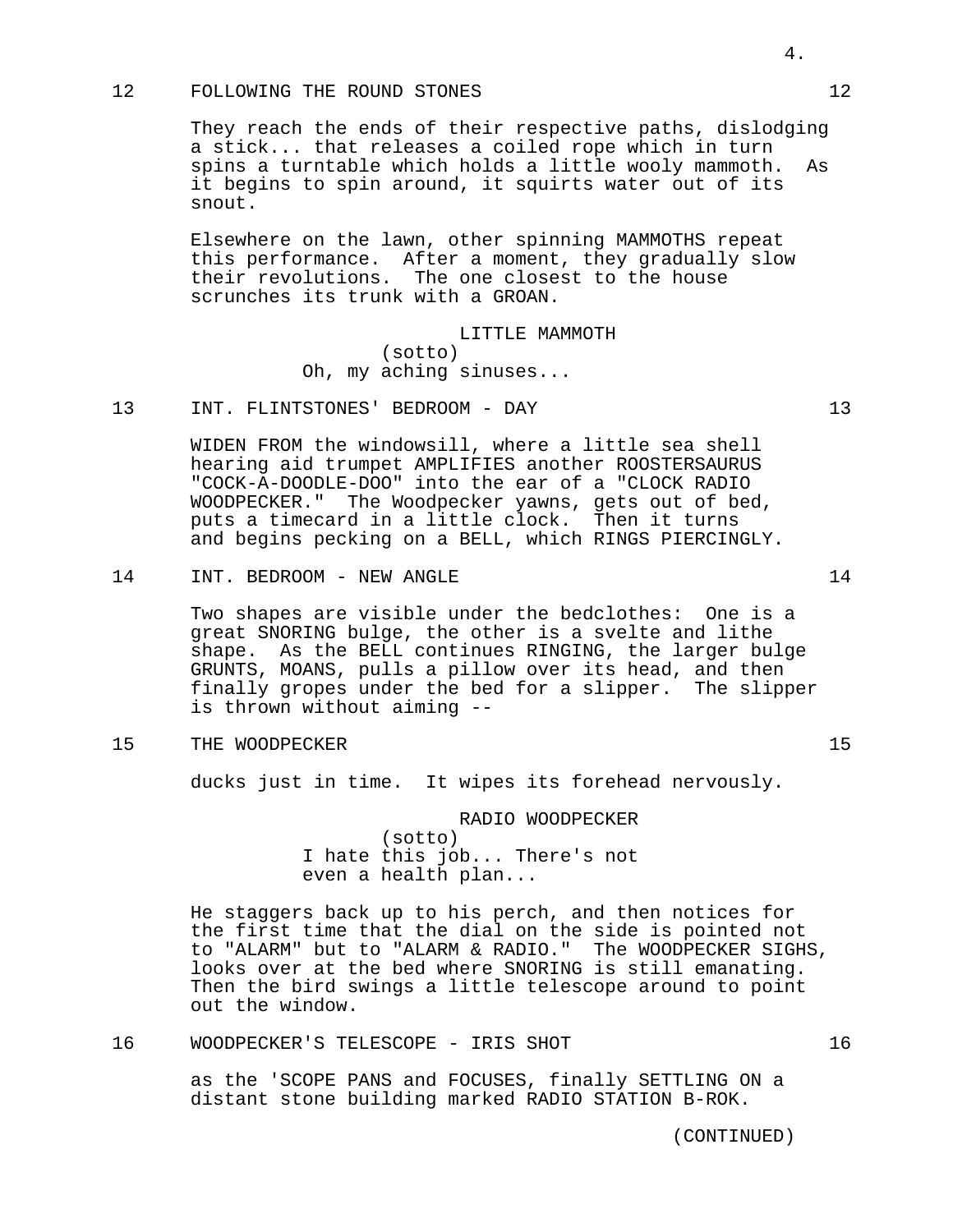## 16 CONTINUED: 16

Perched on top of the wooden radio tower are a monkey and an octopus. The monkey holds up cue cards which the octopus reads, and then waves nautical semaphore flags.

## 17 BACK TO SCENE 17

Our WOODPECKER squints, CLEARS his THROAT.

RADIO WOODPECKER (deeper "on-air" voice) Good morning, Bedrock. This is station B-R-O-K with the morning weather and news...

18 IN THE BED 18

The big bulge GRUNTS and MUTTERS a bit, then one hand gropes around, finds the curvaceous form under the neighboring covers... feels it tentatively... then the fingers "walk" upwards...

> RADIO WOODPECKER (O.S.) It will be fair and mild through the weekend, continuing for the next eight hundred years, followed by cooling breezes and a protracted ice age...

Those walking fingers have reached the top edge of the covers... now they pull them down revealing the owner's face... the face of Fred, his eyes at half-mast, his face covered in fashionable "Bedrock Vice" stubble.

```
FRED
```
(with genuine charm) Wil-ma. Wil-ma? How about a great big good morning kiss for your Freddy-weddy?

And he pulls the covers down to reveal -- DINO, who is immediately "YI-YI-YI-YI-ING," hopping all over the bed and showering Fred with sloppy kisses.

> FRED Dino! Dino, cut it out -- !

RADIO WOODPECKER (O.S.) In the news, Bedrock civic and business leaders met yesterday to discuss the growing kibble crisis. (MORE)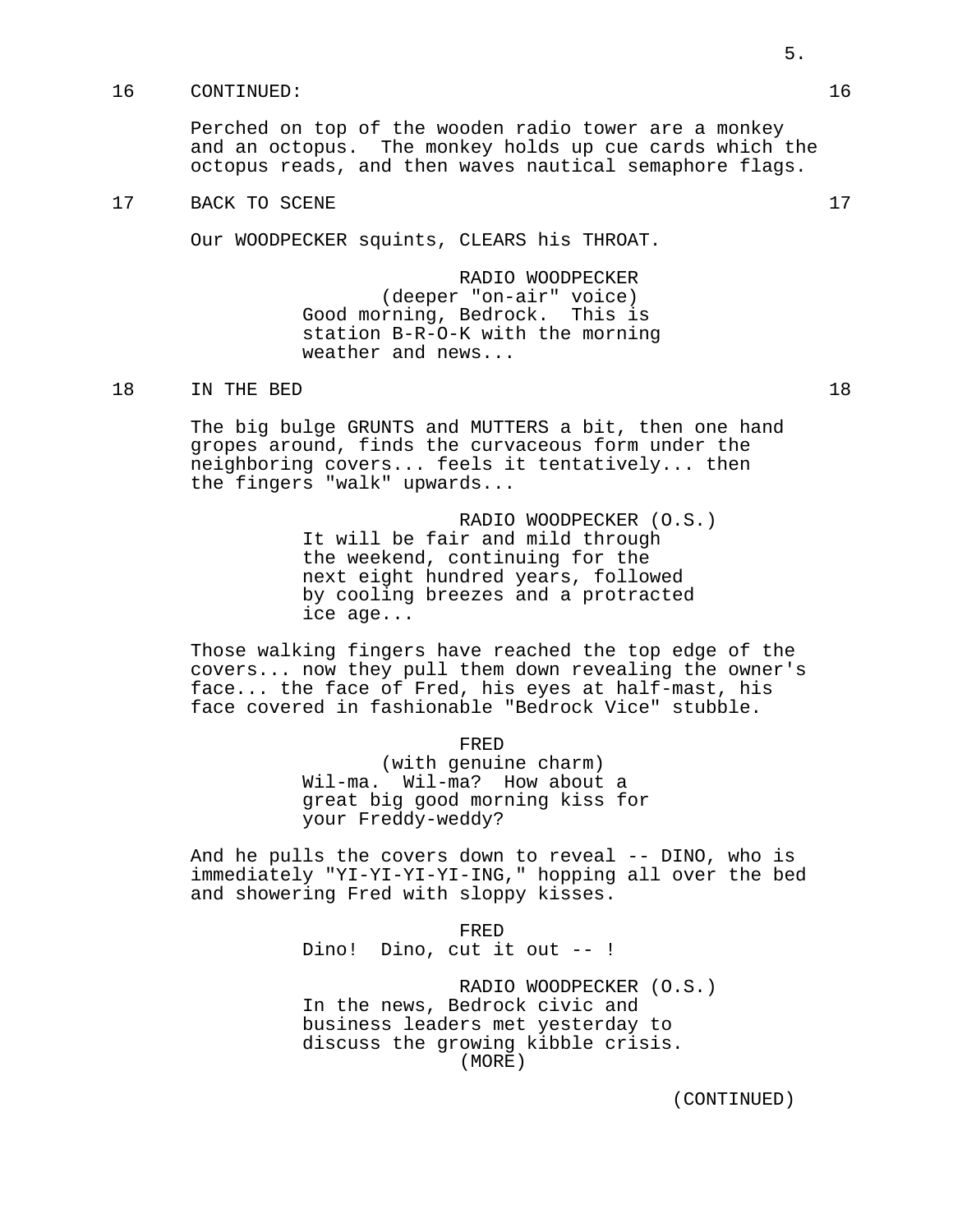RADIO WOODPECKER (O.S.) (CONT'D) Ecological activist Ralph Naderock warned that if new supplies of kibble are not found, our animalpowered civilization itself may be threatened.

By now Dino's affection attack has knocked both master and pet to the floor in a jumble of bedclothes, asses and elbows. Dino begins to roll Fred across the room like a seal playing with a ball.

> FRED Dino, that's enough -- here, look, Daddy has a nice dino bone for you, just please stop it --

Fred has now backed up to a dresser, where he grabs a brightly-colored box labeled "PURINROCK DINO TREATS." Fred holds it up -- Dino gets up on two legs, eager for the treat -- Fred shakes the box... alas, nothing comes out.

DINO "YI-YI'S" again, propelling Fred into the next room.

19 INT. FLINTSTONE KITCHEN - DAY 19

Five-year-old PEBBLES GIGGLES at the table as Fred and Dino tumble into the room like Frank Buck and a lion. Wilma turns at the noise. One look at her and we understand Fred's romantic turn.

> RADIO WOODPECKER (O.S.) In other news, Bedrock police report that the Xenosaurus has struck again! Yes, the fiercesome intruder was sighted in the Bedrock Hills for the third time this month. Outlying shops and residencies report extensive looting and property destruction...

> > WILMA

Fred, stop playing with Dino and sit down. Your breakfast's getting cold.

Saying this, Wilma puts a huge egg at Fred's place. Meanwhile, Fred manages to get to his feet, holds out one arm to keep Dino at bay. Fred does a big "take," looking out the window --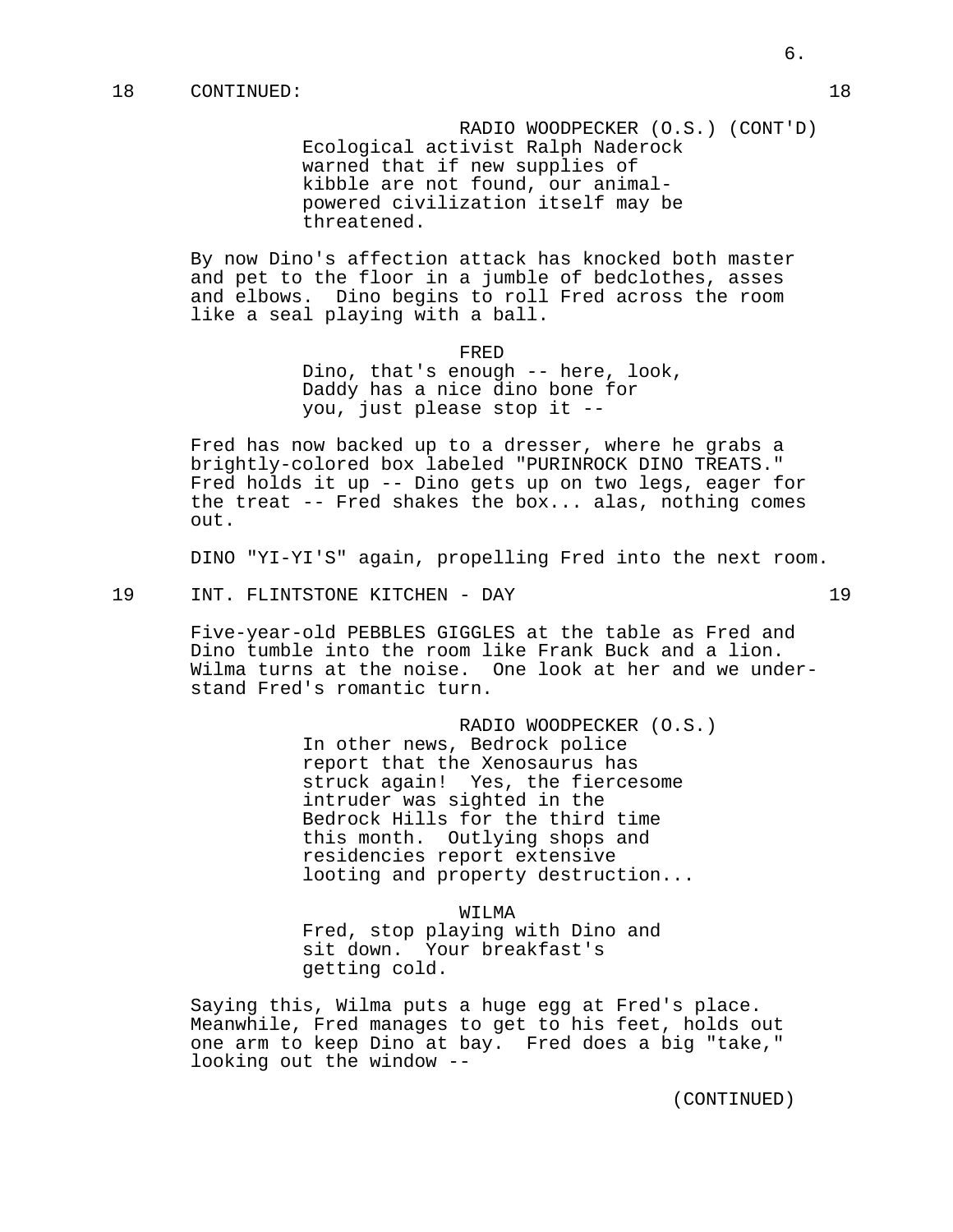## FRED

(throwing open the door) Oooh, Dino, look -- there's a nice big dino bone laying out on the front lawn -- !

Pause. Dino gives him a big look as if to say, "Oh, yeah?"

FRED

(trying again) -- Gosh, look at that adorable little female dino --

"YI-YI-YI-YI," DINO is out the door like a rocket. Fred cackles, slams it shut, then sits down at the table.

FRED

-- That animal's gonna kill me with kindness. Do you know we're out of dino treats?

WILMA

So is everybody else in Bedrock. That kibble crisis is getting worse every day.

She puts two giant slices of bread into a toaster. Two claw-like devices hold the toast, pulling it out of sight.

WILMA

I'm afraid Dino's going to have to manage on leftovers from Pebbles and me.

FRED

(sitting down) And what's wrong with my leftovers?

WILMA

I'll let you know when I see some.

RADIO WOODPECKER (O.S.) (finishing up) ... Scientists from B.C. University report that the footprints of the Xenosaurus match no known animal.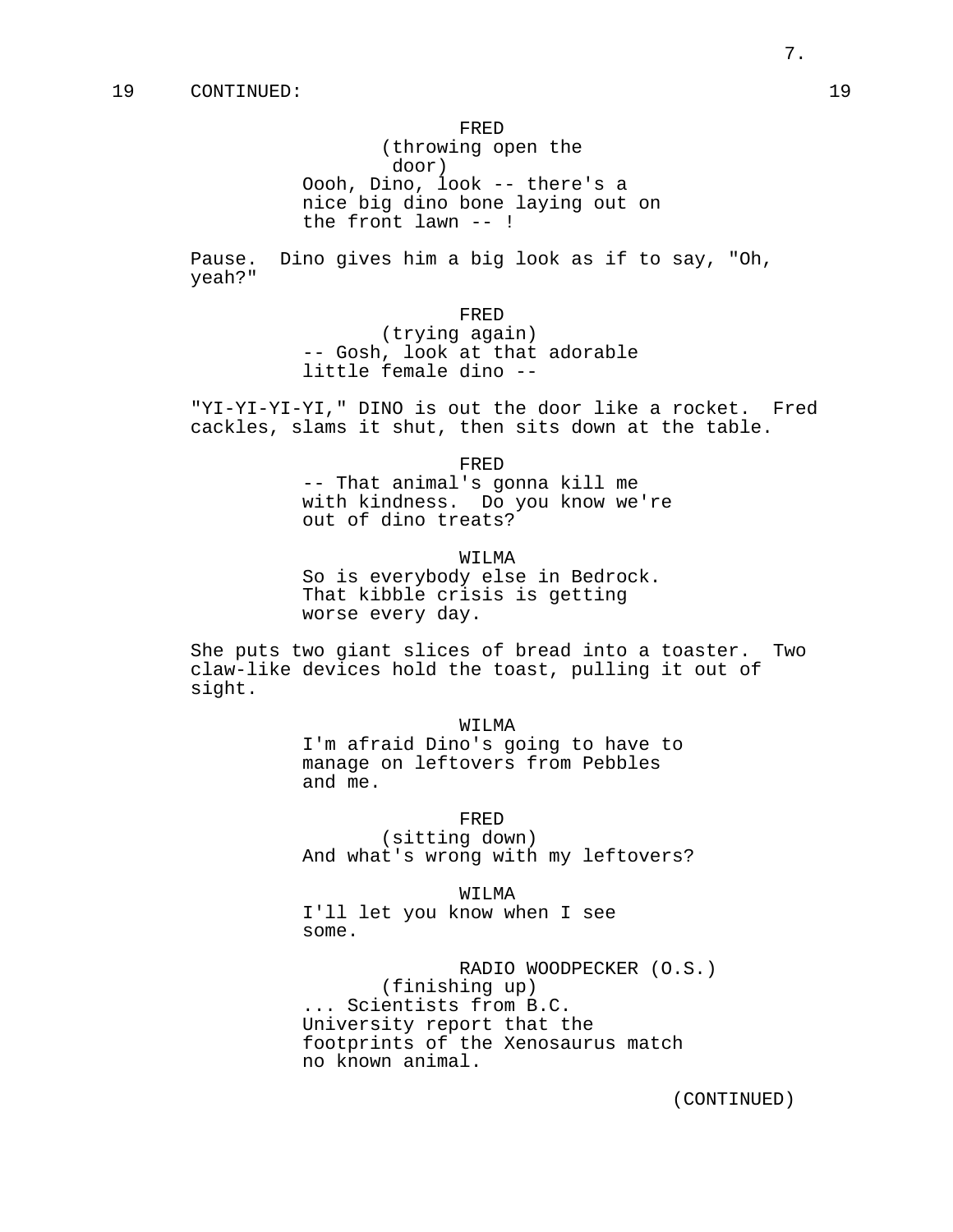PEBBLES Mommy, is the bad Ze-ze-zenosaurus gonna get me and eat me up?

WILMA Of course not, baby.

up is -- me!

FRED That's right, sweetheart. The only thing that's gonna eat you

And he grabs her and bites her and tickles her.

PEBBLES (giggling, calming) I'm still a little scared...

FRED

Pebbles, don't worry. These stories are very exaggerated. Like, you know, the boogyman? There's no such thing as a huge, inhuman reptile that attacks without warning --

WHAM! Dino reappears, bounding through the window and knocking Fred onto the floor. Once again Dino is happily licking and loving and cuddling his callously unresponsive owner. Fred struggles to avoid the slurping tongue, pulls himself up to the window sill, looks out.

> FRED -- Oh, look, everybody, the mailman is here --

"YI-YI-YI-YI!" DINO buys it again, runs to the door, lets himself out. This time Fred puts a chair against the door.

Meanwhile, Wilma turns at the sound of the TOASTER POPPING UP. We see that the "claws" we saw earlier were the actual claws of a LOBSTER in a little fireproof suit who is tucked inside the toaster. As Wilma takes the toast, the Lobster blows on his claws, wincing, then looks TOWARDS the CAMERA.

> LOBSTER Well, it beats working in a seafood restaurant...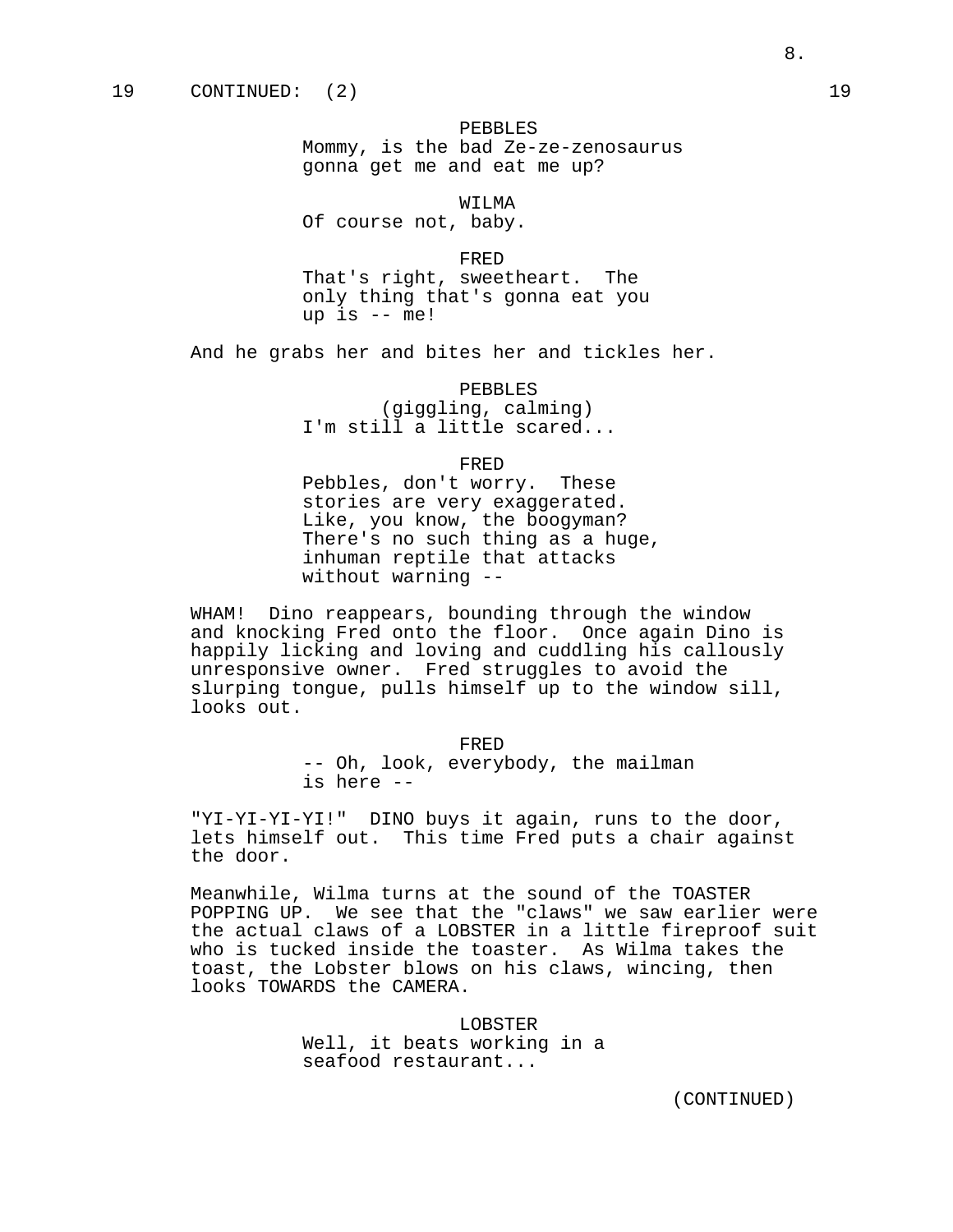# FRED (taking the toast) Thanks, Wilma...

Fred slaps jelly on the toast, takes a big bite, and then something outside the window catches his eye.

20 HIS POV - STREET 20

A paperboy on a wood-and-stone bicycle is coming rapidly towards the house. In the bike's basket is a stack of dried, rock-hard clay tablets.

21 BACK TO SCENE 21

Fred leans out the window, waving his hands.

FRED Arnold! Arnold! Don't aim at the house -- please, not at the house --

WHAM! Fred ducks back just as the stone newspaper slams into the window frame, SMASHING a FLOWERPOT, taking out a chunk of wall, and continuing diagonally through the kitchen and out another window. Fred follows this action in time to see --

22 HIS DRIVEWAY - THROUGH THE OTHER WINDOW 22

The rock paper drops like a foul shot, rips through the canvas roof of Fred's car, and then bangs a huge dent in the hood.

23 BACK TO SCENE 23

Fred sighs, turns back to his breakfast.

WILMA Lucky it wasn't the Sunday paper.

#### FRED

(slight smile) Yeah. What else can go wrong?

He slices through the big egg with his knife -- releasing a baby PTERODACTYL which SQUAWKS and flaps, knocking Fred over as it takes off through the window.

DISSOLVE TO:

24 EXT. FLINTSTONE DRIVEWAY - LATER 24

Fred -- now dressed for work -- is forlornly trying to fix his car.

- 
-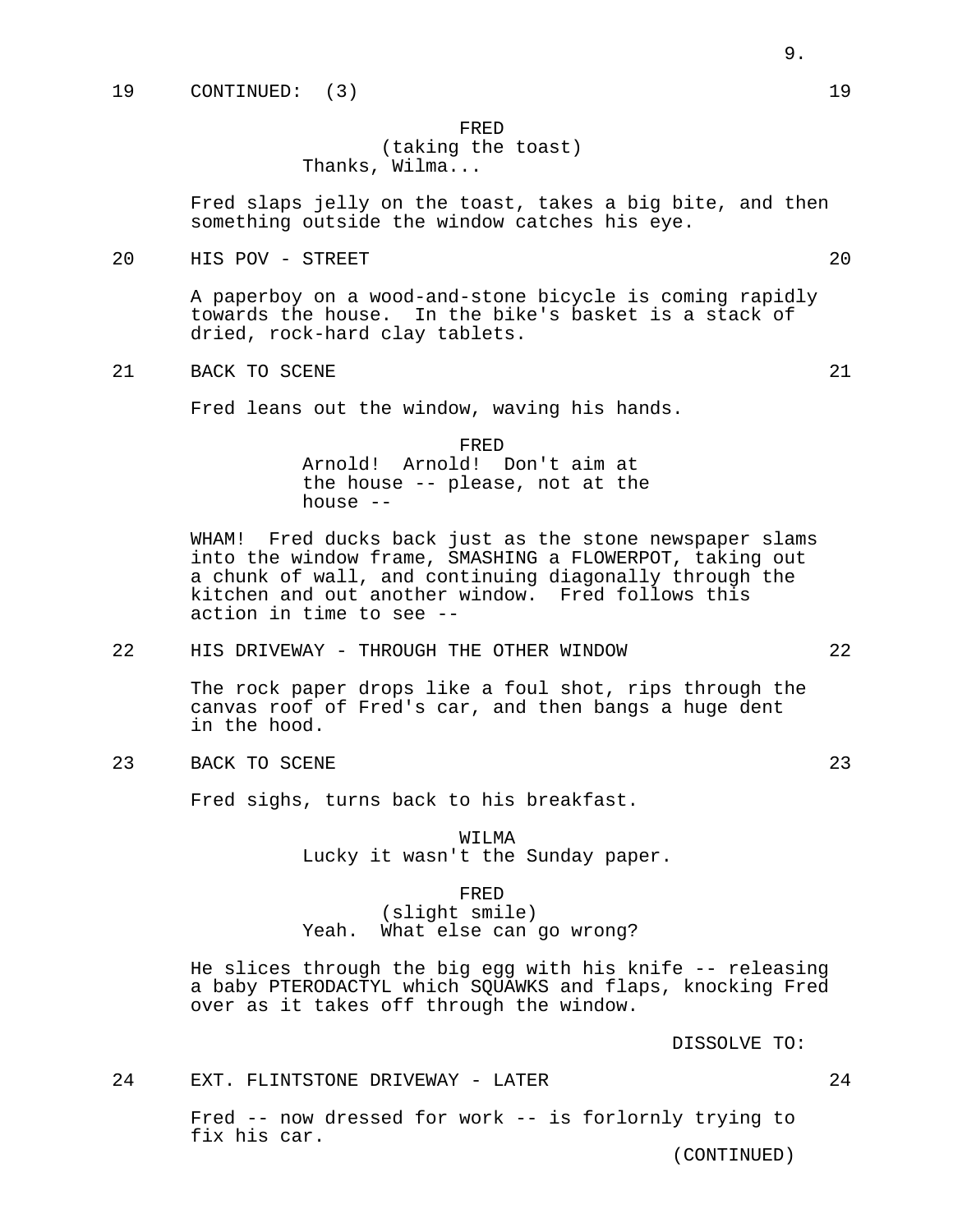## 24 CONTINUED: 24

In the neighboring driveway, Wilma and Betty pile the kids into Betty's car.

> BETTY (wiping their mouths) Come on, kids. Time for nursery school.

PEBBLES 'Bye-bye, Daddy.

FRED 'Bye, little sweetheart. (as Wilma clears her throat) 'Bye, big sweetheart.

Fred kisses them both and they drive off. Fred sighs, tries to stretch the canvas roof edges close enough to stitch. Nearby, Dino struggles to drag the stone newspaper inside the house. The twin headlines are, of course, KIBBLE CRISIS GROWS and MYSTERIOUS XENOSAURUS STRIKES AGAIN.

Suddenly a pink flamingo appears over the hedge. As its mouth opens and closes, it appears to be talking, but the voice is that of --

> BARNEY Nice morning, huh, Fred?

> > FRED

What's nice about it?

BARNEY

Heh, hey. That Arnold's got a real arm on him, don't he?

Now we see that Barney is holding the flamingo's stiff legs which he scissors, making the bird's beak trim the hedge.

> FRED This is the third ragtop this year ... say, shouldn't you be at work?

> BARNEY Ah, well, that appliance store and me, we kinda had a little adjustment --

FRED You got fired, didn't ya?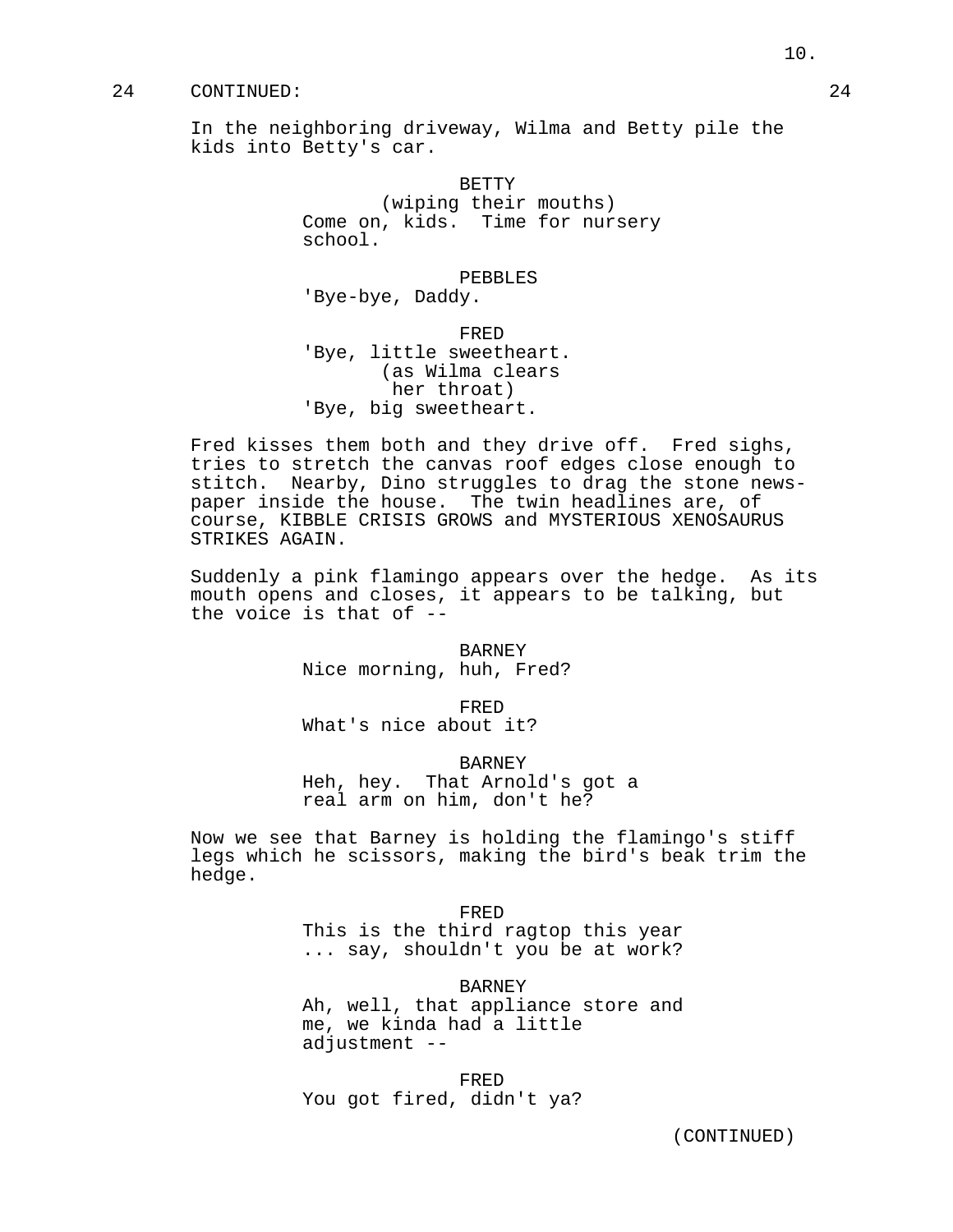Fred, don't start on me again. I donno, I'm just not a nine to five guy. I got dreams, Fred. Ideas --

## FRED

Yeah, I know, I know, those crazy inventions of yours. Be honest with me, Barn... tell me one thing you invented that really caught on.

## BARNEY

I invented fire.

#### FRED

(pause) You invented fire?

#### BARNEY

I told you that, Fred. But the coal conglomerate ripped me off. The case is still in court, but meanwhile I got lotsa other ideas --

#### FRED

Yeah, but did any one of them ever put bread on the table? How long are you and Betty gonna live on those penny-ante royalties you get?

Fred pulls his car hood off of its wooden hinges, examines it with dismay.

#### FRED

If you ask me, pal, you're just blowing smoke up your own volcano...

#### BARNEY

Maybe, Fred. But first...

He uses the flamingo's jaws to snatch the car hood from Fred's surprised grasp.

#### BARNEY

Let me try some of that smoke on your car.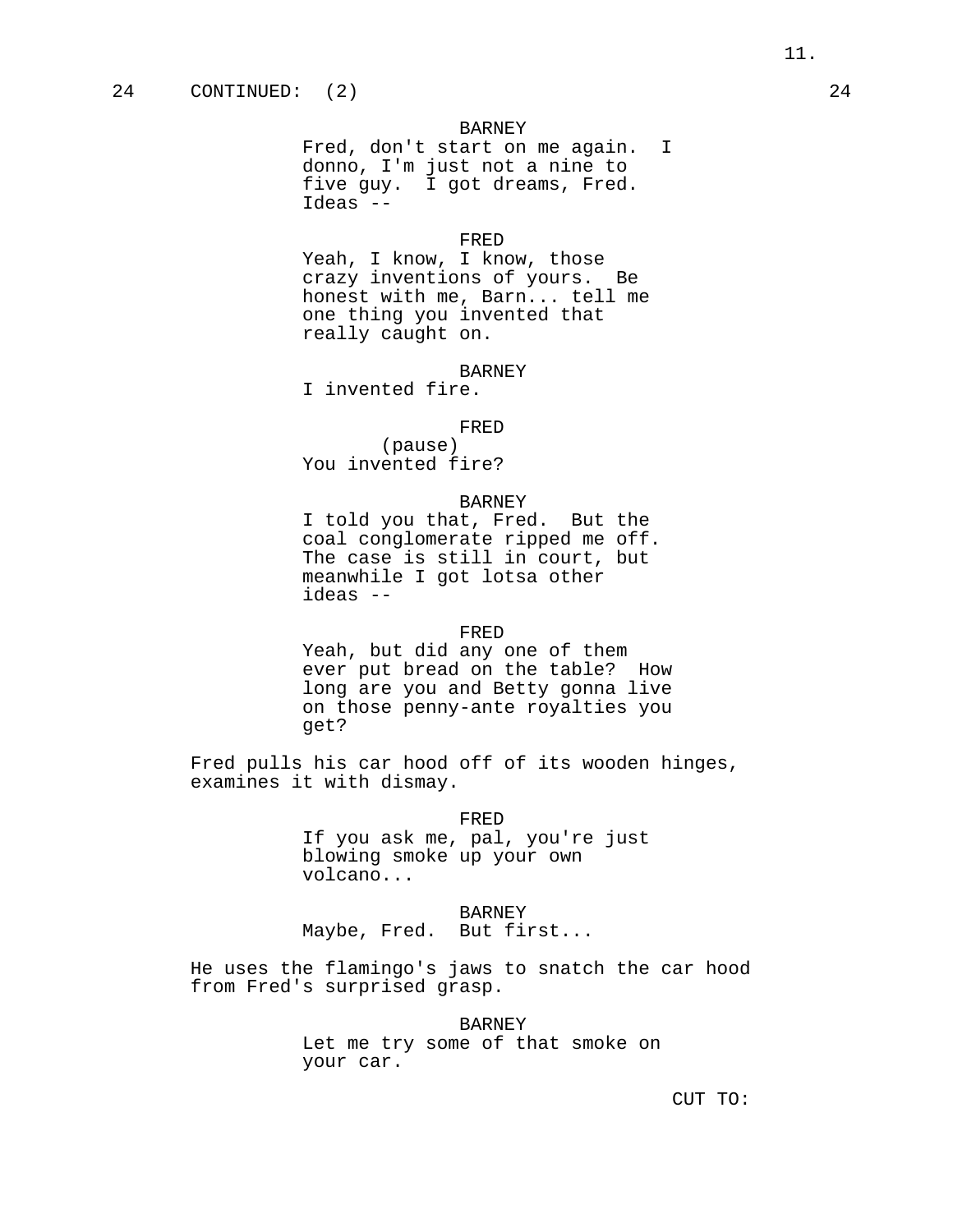## 25 INT. BARNEY'S GARAGE/WORKSHOP - DAY 25

We can still see Fred's car in the neighboring driveway. (We can also see Dino, who drags the newspaper on a bit more, then collapses from exhaustion).

Barney's garage is cluttered with all kinds of odds and ends, plus various inventions and scale models in different stages of completion. (Interestingly, a number of these anticipate Leonardo da Vinci's work). Many of the models are made of a strange celadon green material.

Fred watches, skeptical, as Barney presses the car hood into some soft clay between two big blocks of stone.

## BARNEY

(as he works) -- See, the first step, we make a mold of the old car hood, smooth out the dent in the clay --

He tosses the original car hood aside with a crash. Then, moving rapidly, he starts heaving a variety of ingredients into the reverse imprint of the car hood.

> BARNEY -- Add some lava granules... some woca leaves... juice from two coo-coo berries...

> > FRED

(impressed) Two coo-coo berries? You made of money, Barney?

BARNEY

Anything for a pal, Fred -- a lump of coal... bamboo sawdust... eucalyptus sap... a touch of the La Brea tarbrush -- and -- voila.

Barney dips a finger in this mess, "tastes" it; satisfied, he yanks on a hanging rope and a giant rock weight slams down on the whole mess, making Fred jump out of his skin.

# 26 NEW ANGLE 26 26

Fred is caked with dust. He coughs and spits.

FRED Barney, why don't you try inventing a brain for yourself! Look at what you did to --

12.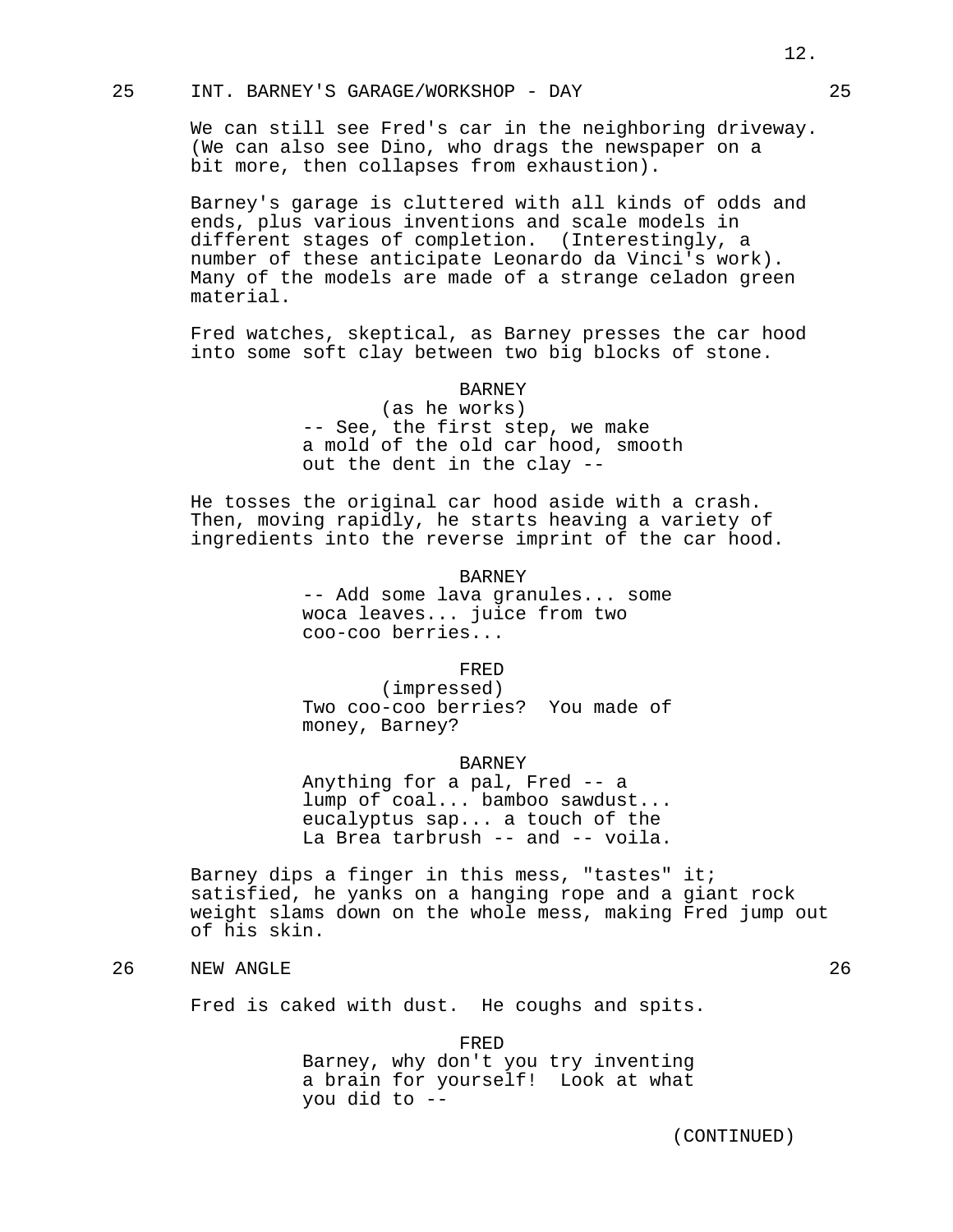## 26 CONTINUED: 26

He stops as Barney cranks up the weight on a ratchet, proudly lifts out a perfect (though greenish) duplicate of the car hood. As Fred examines it, impressed despite himself, we...

CUT TO:

## 27 BETTY'S CAR - TRAVELING 27

The two kids are in the back seat. Somehow both of the kids' faces are messy again. Working together with beautiful precision, they are carefully dismantling the rear armrests and door handles.

#### BETTY

(in mid-speech, driving) ... Oh, it's not that I'm complaining, Wilma. I mean, Barney's sweet, but... well, he's just not cut out to punch a clock. And he's such a dreamer, you think he ever once picked up a hammer and chisel and tried to balance a checkbook?

They pull up in front of a pleasant-looking simple little nursery school. MRS. GRANITE, a pleasant-looking 65, sees them from the schoolyard, waves while Wilma and Betty unload the kids.

#### BETTY

No, Barney just keeps looking for that coo-coo berry pie in the sky, and I don't want to pop his balloon by talking about the price of mastodon ribs.

She wipes off Bam-Bam's mouth with a handkerchief. Wilma does the same with Pebbles and then they kiss the kids, who immediately run into the schoolyard.

MRS. GRANITE

(approaching) Mrs. Rubble, Mrs. Flintstone, I wanted to thank you personally.

#### BETTY

You're welcome, Mrs. Granite. But we wipe their mouths every day.

## MRS. GRANITE

No, no, I mean for all your wonderful support the past few years. It's parents like you that make me think twice about retiring.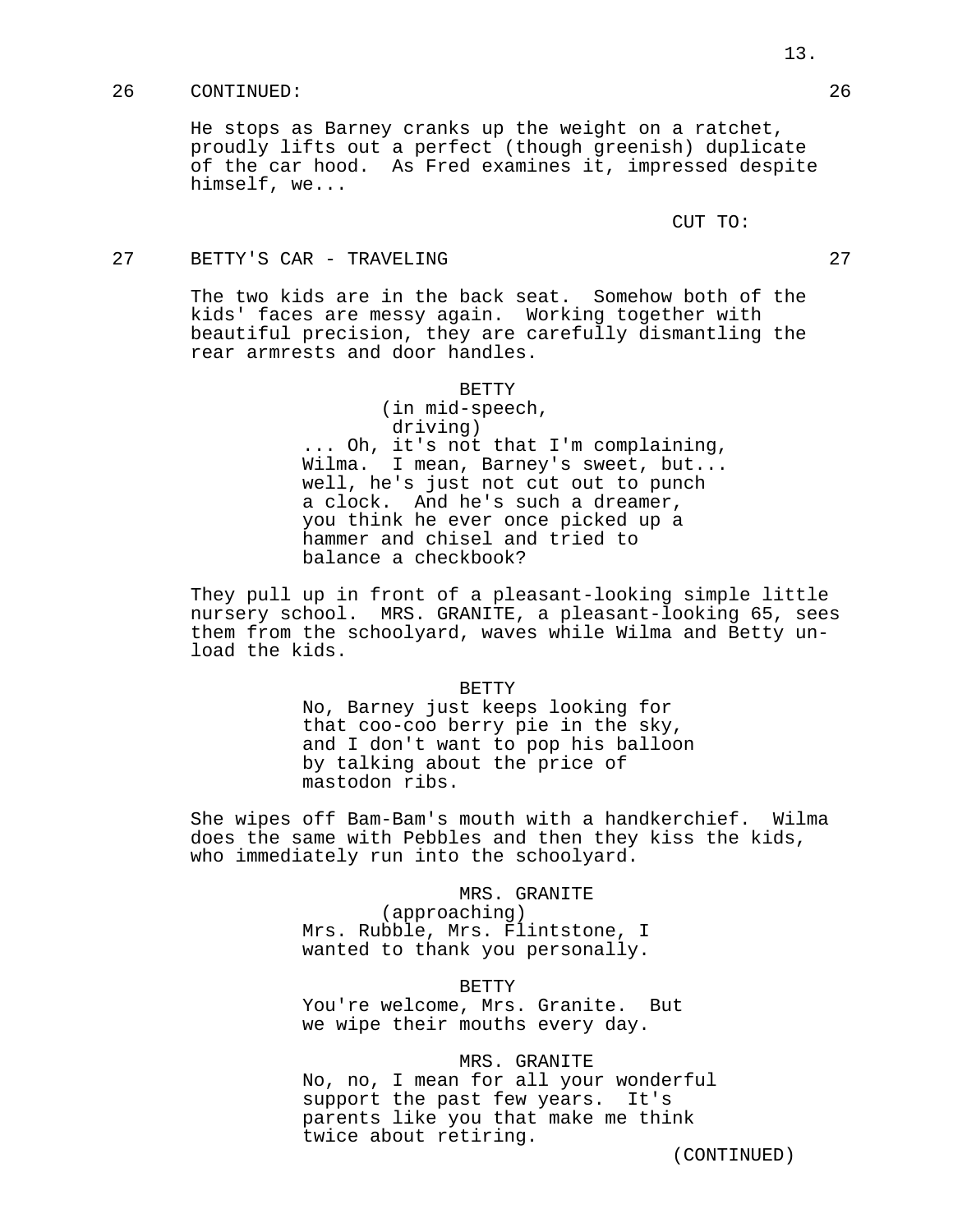## 27 CONTINUED: 27

From the schoolyard comes the sudden sound of KIDS QUAR-RELING and then a THUD and some CRYING.

> MRS. GRANITE On the other hand...

Wilma and Betty laugh.

WILMA We're really going to miss you, too, Mrs. Granite.

MRS. GRANITE Have you found another school for the children?

BETTY We're still shopping around.

WILMA Fortunately, we're both --

Wilma and Betty straighten... salute.

WILMA & BETTY (they've done this routine before) -- Professional shoppers!

As the three women laugh, we...

CUT TO:

28 EXT. BEDROCK STREET - TRAVELLING - DAY 28

Fred and Barney drive along. (Behind them, the same houses and palms seem to be going by... duplex, palm... split level, two palms... duplex, palm).

Barney grins, gestures towards the front of the car.

BARNEY Not bad, eh? After it cures for an hour or so, it's solid as a rock.

FRED

Okay, you fixed a dented hood. But you call that a living? Face it, pal, this is the Stone Age, and it's a dino eat dino world. You want my advice?

## BARNEY

Did I ever?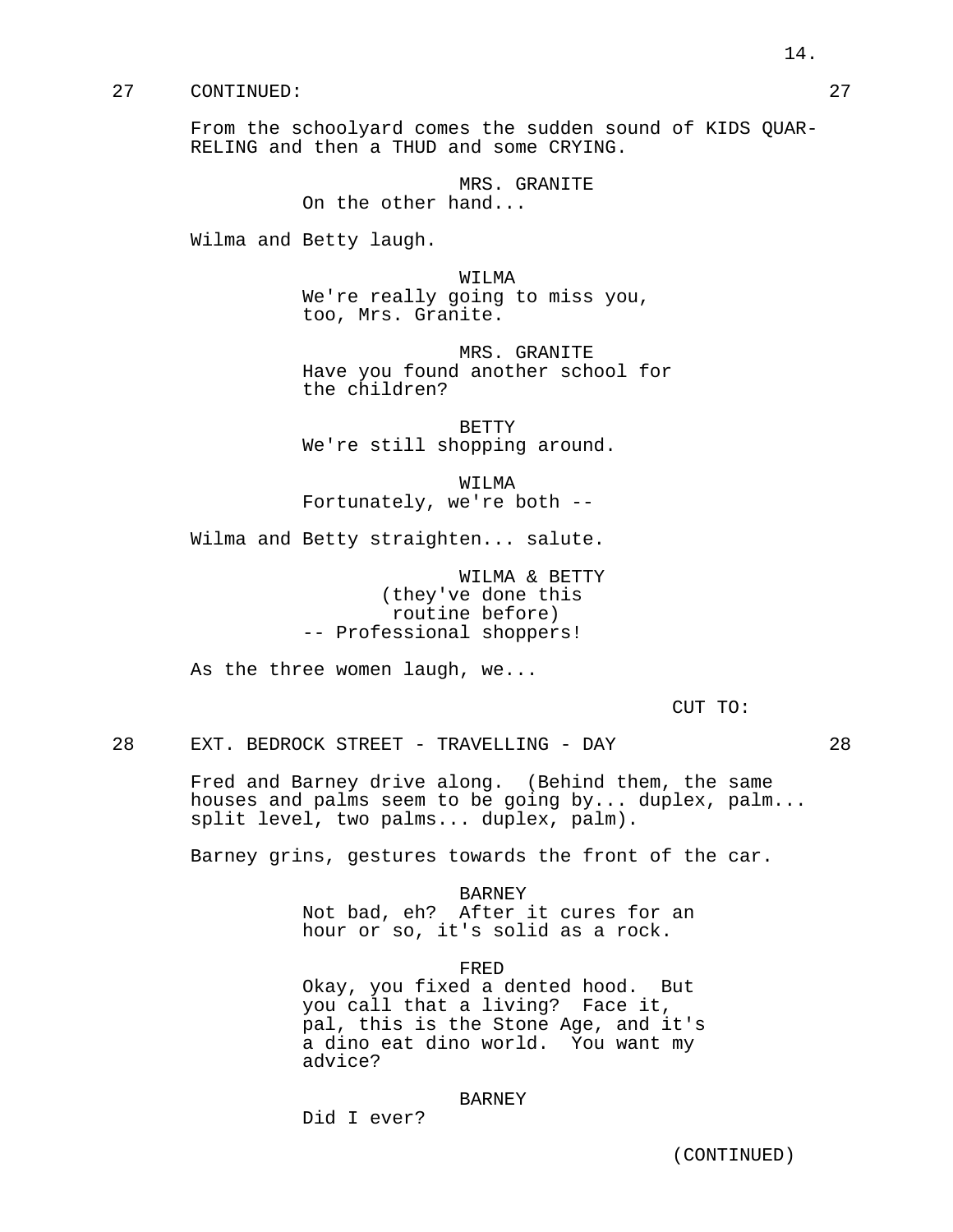#### FRED

You stick with me today, cruise on down to the quarry and fill out a job application. I'm a big man there, Barney --

BARNEY You're a big man anywhere, Fred --

FRED

I'm serious, pal. Me and Mr. Slate are just like this --

He takes his hand off the wheel to hold up two fingers... ends up swerving instead.

#### FRED

-- just like that. I know, I know -- you're not a clock-punching guy -- but face it, Barney -- it's time to grow up and put your nose to the grindstone, batten down the hatches and join the ratasaurus race with the rest of us. (meaningfully) It's time to retire those dreams.

Barney looks glum, doesn't say anything. Suddenly Fred pulls over, stops the car.

#### FRED

Barney. Look.

29 WIDE SHOT 29

They're at the crest of a high wide hill.

BARNEY

Hey. Lava Lane.

## FRED

Remember the old days, Barn? We used to race our go-carts here to impress the girls.

## BARNEY

(wistful) Yeah, those were the days... we usta dream about coming back here some day with a real car and goin' for the goldrock...!

A look from one to another, and then down the hill... Fred gets a malicious grin on his face.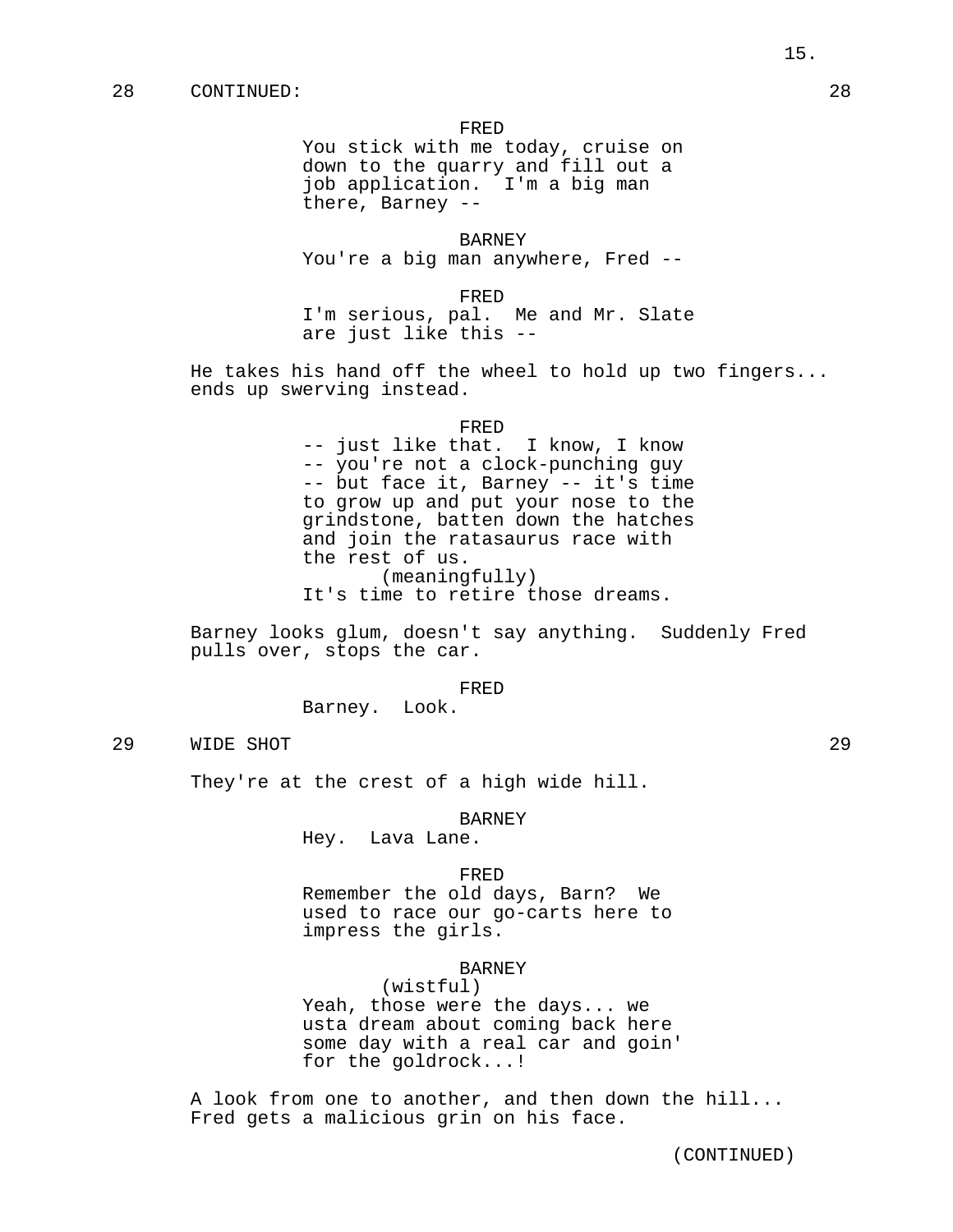Fred... I thought you said it was time to retire those old dreams.

FRED Hey. Since when do I have to be consistent?

The two pals laugh, and then with a whoop they begin pedalling like mad. They go over the top, gravity takes over and they are flying past that billboard with all the Rotary Club welcomes on it. But now we see a different sort of welcome, as a POLICE CAR ZOOMS out from behind it.

30 POLICE CAR - CLOSER 30

Inside are SERGEANT FELDSPAR and his rookie partner, OFFICER GRAVEL. Cackling with anticipation, Feldspar opens a box marked radar detector. Out pops a little bird in a police helmet. It has a stopwatch (actually, stop-sundial) around its neck. Feldspar points -- the bird salutes -- takes off!

31 FRED AND BARNEY 31

#### BARNEY

(spotting the cops) Oh-oh! Fred, slow down -- !

Suddenly both Fred and Barney see the RADAR BIRD flying alongside them. It checks its stopwatch, writes a note to itself. Fred is so preoccupied he doesn't notice as  $-$ 

32 THE POLICE CAR 32

cuts in front of Fred. Fred SLAMS on the "BRAKES," sits helplessly as Feldspar gets out, walks over, grinning.

> FELDSPAR Well, Flintstone, looks like today's the day.

FRED Sergeant Feldspar, I... I wasn't speeding... honest...

Fred reaches down to the floorboard as he speaks...

33 ANGLE ON FLOORBOARD 33

There's a box there marked RADAR BUSTER.

(CONTINUED)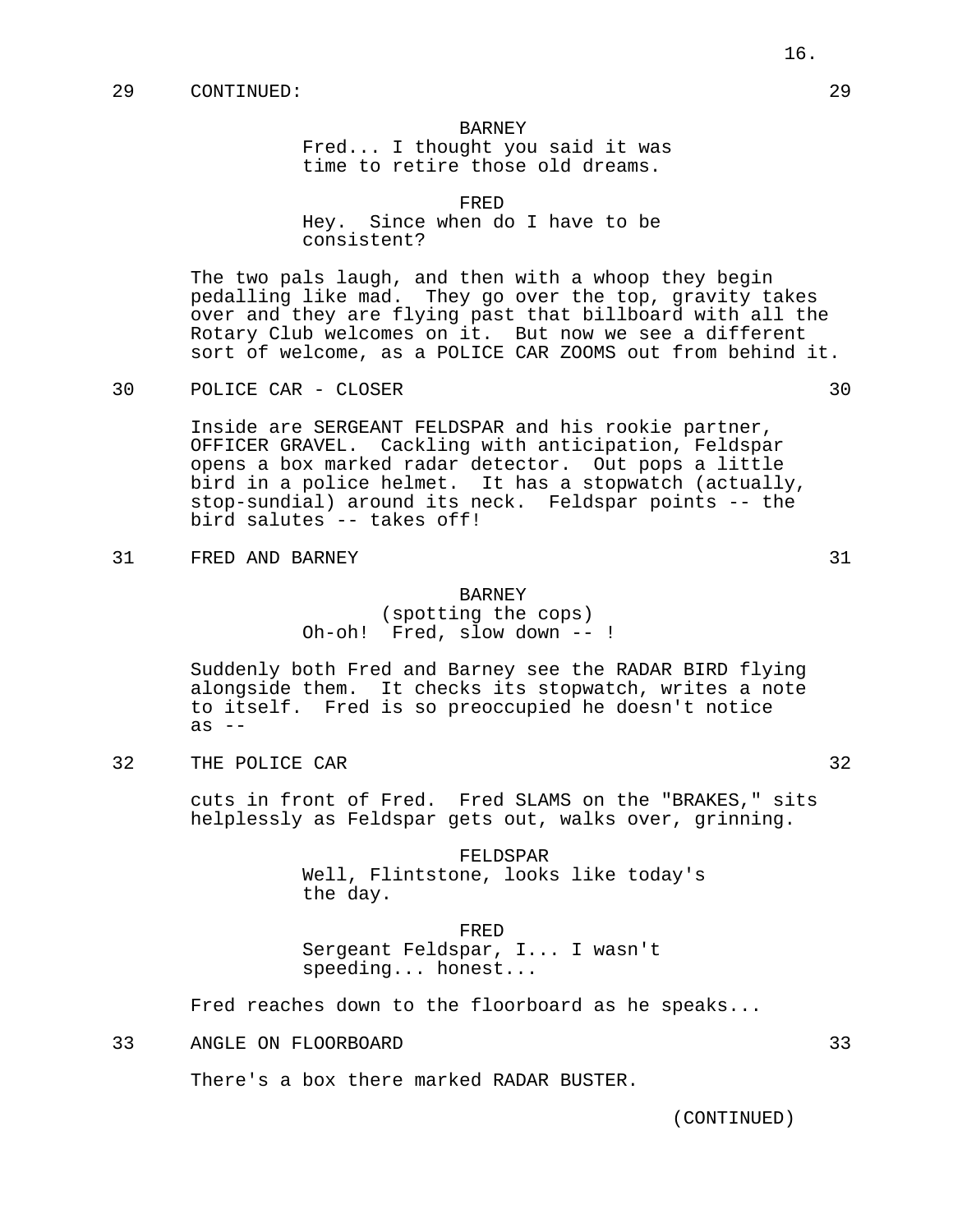FELDSPAR (O.S.) Forget it, Flintstone. This time I got you dead to rights --

Fred opens the box. A scary-looking winged reptile sticks out its head, smacks its hungry lips.

34 BACK TO SCENE 34

Confident, Feldspar jerks a thumb at the Radar Bird, turns to his rookie partner.

> FELDSPAR Gravel. Get me the radar reading and I'll show you how we deal with scofflaws.

Gravel nods, steps towards the bird. The bird checks its stopwatch... and then it notices the flying lizard which is hovering nearby, licking its lips.

> RADAR BIRD Whoa! Wings, do your stuff -- !

The Radar Bird flies away at a hundred miles an hour, leaving a cloud of dust and the stopwatch behind. Feldspar catches the watch, startled.

> FRED Well, Sergeant, if you don't have a radar reading, I guess we'll -- (quickly) -- justbeonourway -- !

A new cloud of dust appears as Fred ROARS away.

FELDSPAR Flintstone! Flintstone, come back here  $--$  !

CUT TO:

35 EXT. BEDROCK BUTCHER SHOP - DAY 35

Betty and Wilma have just pulled up. We notice that next to their legal spot, a big limousine is parked in a "no parking" zone. But our law-abiding Betty in the next space now drops a stone coin in a parking meter.

36 CLOSE ON THE METER 36

Inside the window we see a LITTLE BIRD. It "bites" the coin to check it, then turns over an egg timer.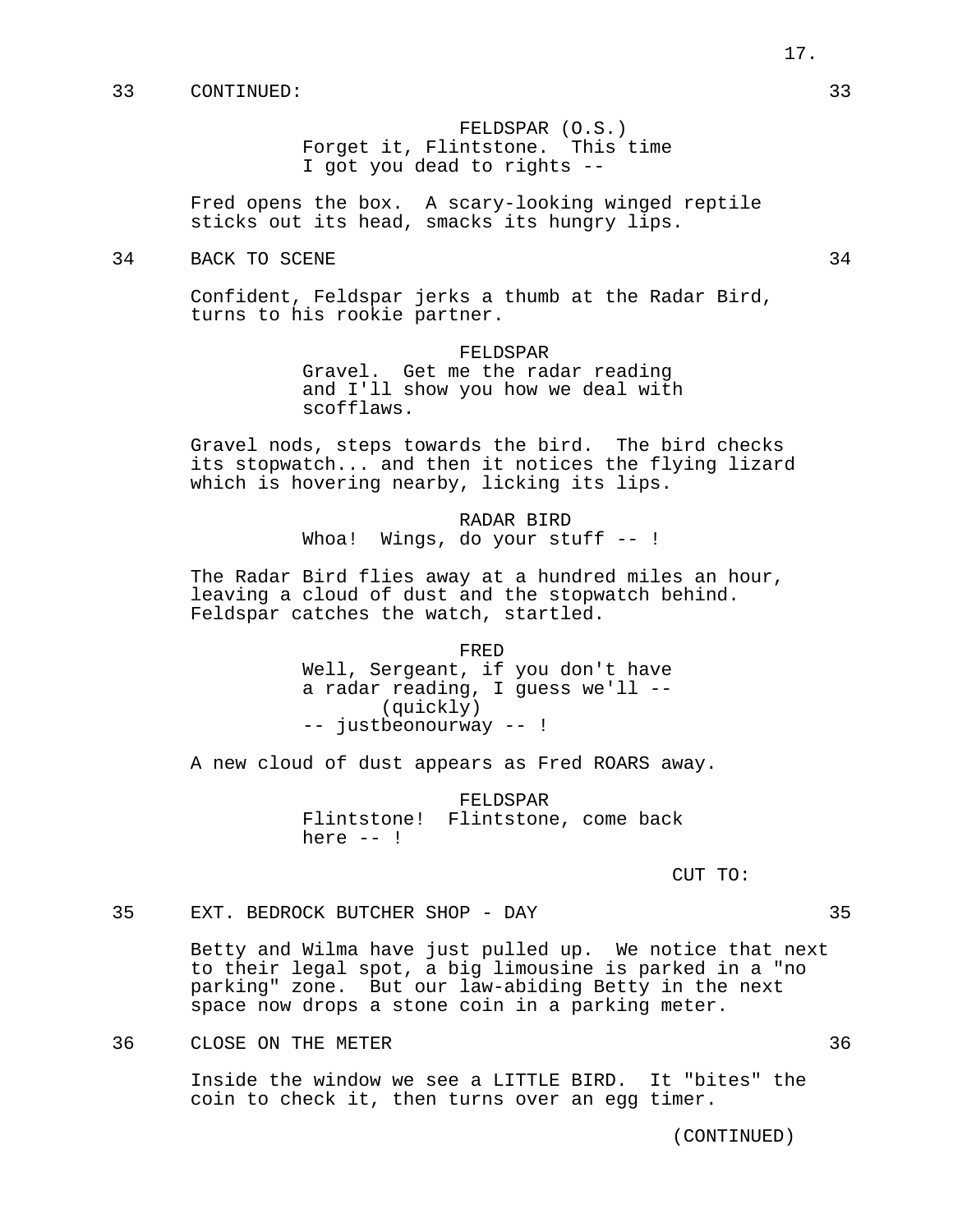# LITTLE BIRD (with a sigh) Four years in accounting school for this...

# 37 INT. BUTCHER SHOP - DAY 37

It's absolutely mobbed. Customers push past each other with armloads of food. Gigantic cuts of meat hang from above or are on display behind the counter. MORRIS THE BUTCHER looks up from the chaos and manages a weak smile for the girls.

#### BETTY

Morris, what on earth is going on? You giving away Bronto filets?

MORRIS Ah, my two loveliest customers. It's this darn kibble crisis, Mrs. R... people are buying everything I got to feed their dinos...

MRS. SLATE Young man, if you're through flirting, I'd like some service.

## 38 NEW ANGLE 38

REVEALING MRS. SLATE, who stands there, impatient and overdressed.

> MORRIS Of course, Mrs. Slate. Just take a number.

Wilma senses the tension, quickly steps forward to break it with a smile.

#### WILMA

Ah, hello, Mrs. Slate.

Morris reacts with relief. Mrs. Slate reacts with a blank look.

#### WILMA

(prompting) We met at the quarry picnic?

MRS. SLATE Oh, of course. Mrs. Flintstein.

She turns her back to Wilma, forces her way towards the counter again. Wilma burns.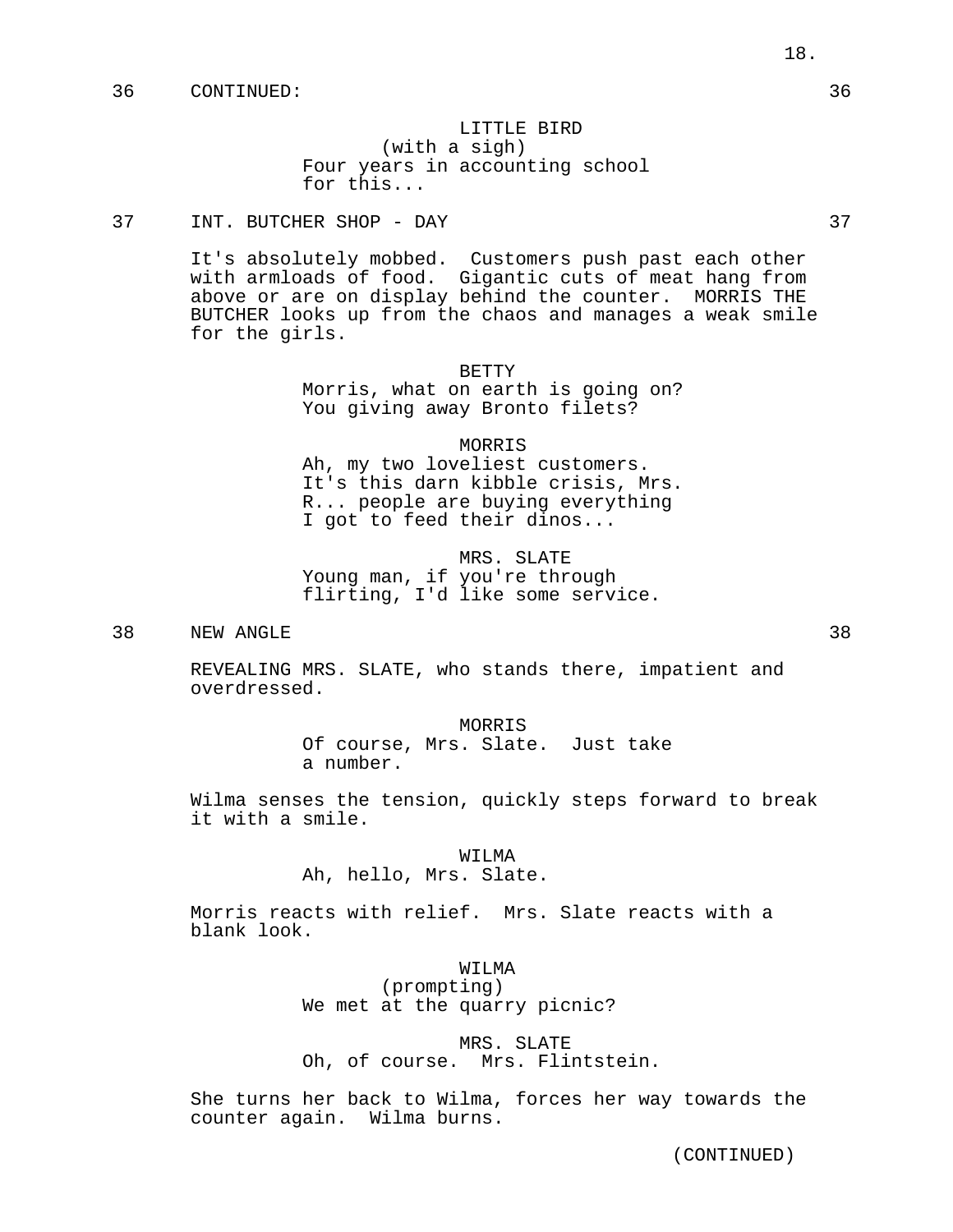## MORRIS

Ladies, the meat's not getting any fresher. Mrs. R, what'll it be?

BETTY

Oh, I'd like some ground mammoth patties and uh... some dodo drumsticks.

MORRIS Gino? We got any dodo bird?

GINO turns, looks at his end of the counter.

Good.

GINO There's one left -- and it's the last one!

## MORRIS

(handing him the note) Give it to Mrs. Rubble along with this.

Gino nods, smiling. He picks up a crate, begins to load it with giant fryer parts and several manhole-sized meat patties.

> MORRIS (turning to Betty) How about you, Mrs. F?

WILMA I just need a few things for Fred.

MORRIS

'Fred...'? (calling into the back) David! Herman! Get Rob and BoBo and tell 'em to bring the big dolly!

VOICE FROM BACK (O.S.) Flintstone again, huh?

MORRIS You got it. Now then... Mrs. Slate? (pointing at the limo outside the shop) You're in a no parking zone there.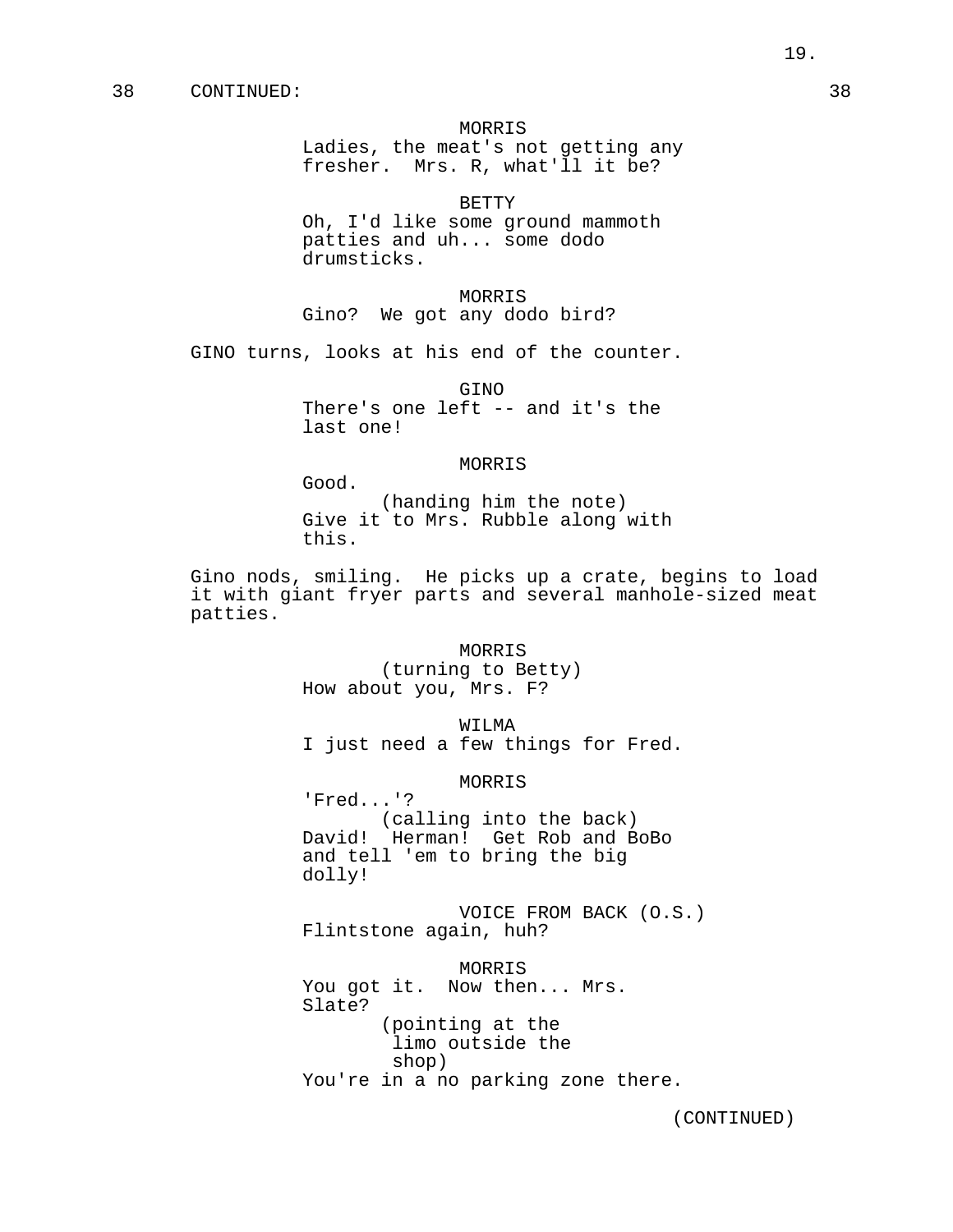MRS. SLATE Well, if I get some service, I'll be out of it, won't I?

Mrs. Slate steps to the counter. Meanwhile, the staff begin using a refrigerator dolly to bring out giant ribs, steaks and sausages which they pile up in front of Wilma.

MRS. SLATE

I want a nice fresh, juicy chickensaurus, Morris. And not one you've had laying around on the shelf. I mean fresh.

MORRIS Mrs. Slate, we're kind of busy  $now --$ 

## MRS. SLATE

I don't care if you're busy. What I care about is my adorable little grand nephew. He's staying with me for the summer and I intend to make his favorite dish... Southern fried chickensaurus! Now I want a fresh chickensaurus and I want it now!

MORRIS Boys, you heard her... she said fresh.

39 THE STAFF 39

with a sigh, they buckle on elbow and knee protectors, go to a side door, open it. Inside is another barred door. They open it, go inside. Immediately we hear loud SQUAWKING and CACKLING... THUDS, BUMPS...

# 40 NEW ANGLE 40

Suddenly the barred door slams open and a giant chickensaurus comes bounding out, with Morris's staff hanging all over it like rodeo cowboys. They try and restrain it with ropes but it's enraged and flops around the store.

> MRS. SLATE (oblivious of the trouble) Morris, while you're at it, I'd like it plucked --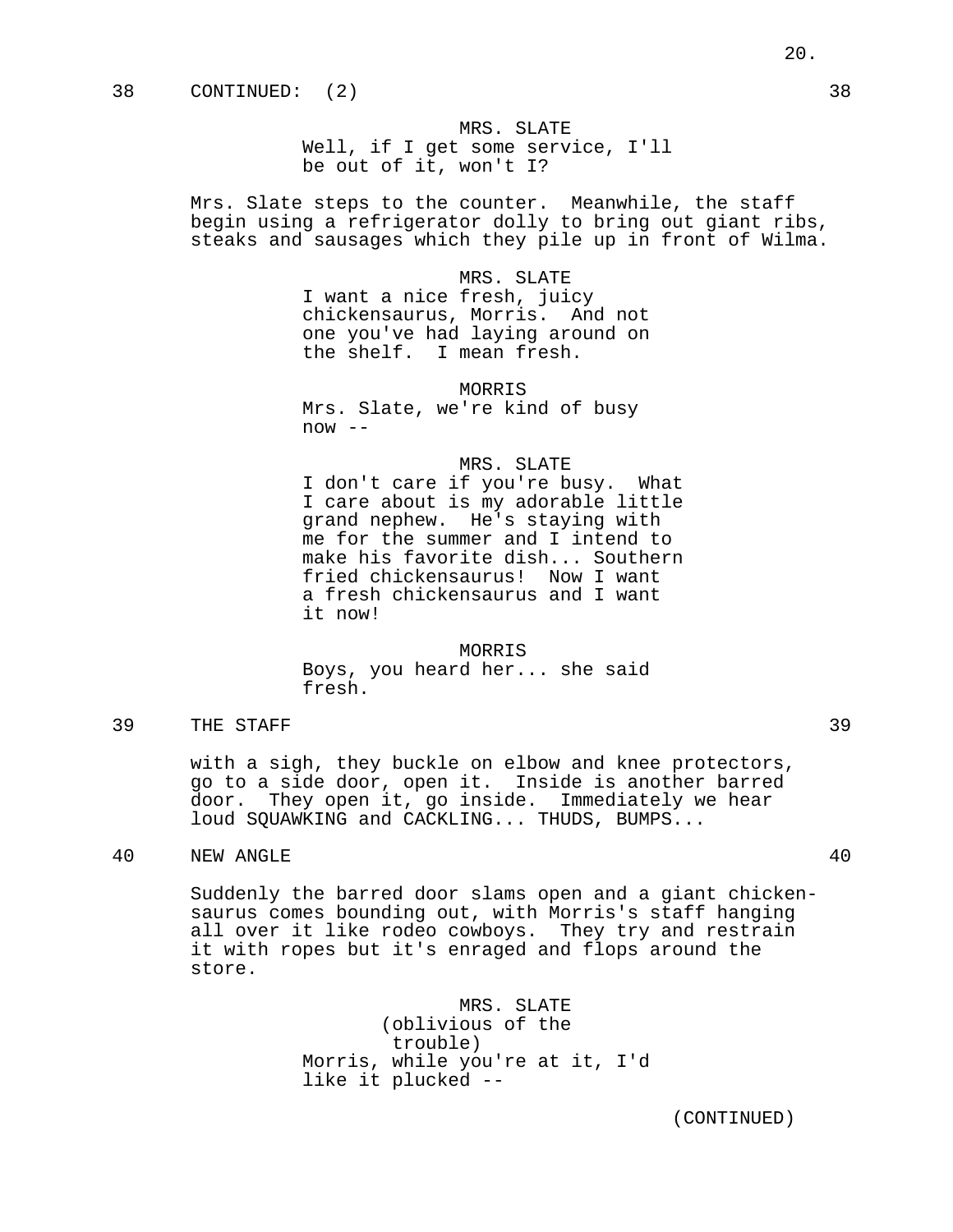40 CONTINUED: 40

Suddenly the chickensaurus snaps the ropes, flaps its wings and leaps through the front window --

## 41 EXT. BUTCHER SHOP - DAY 41

The huge bird lands with a crunch atop Mrs. Slate's car, which is practically squashed flat. Then it disappears around the corner. (We hear CAR HORNS and SKIDDING TIRES as it goes.)

42 BACK TO SCENE 42

# MRS. SLATE

My car  $--$ !

Wilma and Betty try and hide their laughter.

CUT TO:

## 43 EXT. SLATE CONSTRUCTION - DAY 43

Clouds of dust rise from behind the fence. We see the heads of the heavy equipment dinos rising and falling. A two-story office building is at one end of the site with a big "Slate Construction Inc." sign on the roof.

CAMERA ADJUSTS as Fred's car turns into the lot, Barney seated beside Fred. The new green hood gleams in the morning light.

44 CLOSER - FRED'S CAR 44

Fred digs his feet into the ground, slams to a halt. He gets out, surveys the activity. Immediately, the various workers shout AD LIB greetings. Fred acknowledges these, beaming in the respect he gets here.

He lovingly dusts off his construction helmet, puts it on, knocks an offending speck from his parking sign (F. Flintstone - Shop Steward). He leads Barney towards the quarry area.

FRED

Barney, you won't regret this - hiya, Al -- fixing dents in cars is one thing, a career's another. Here, you're getting in on the ground floor of the first footstep of a new leaf -- hi, Wally, how's the old backhand? And with a guy like me ta show you the ropes, you can skip all the red tape, all the malarky, all the dino doo --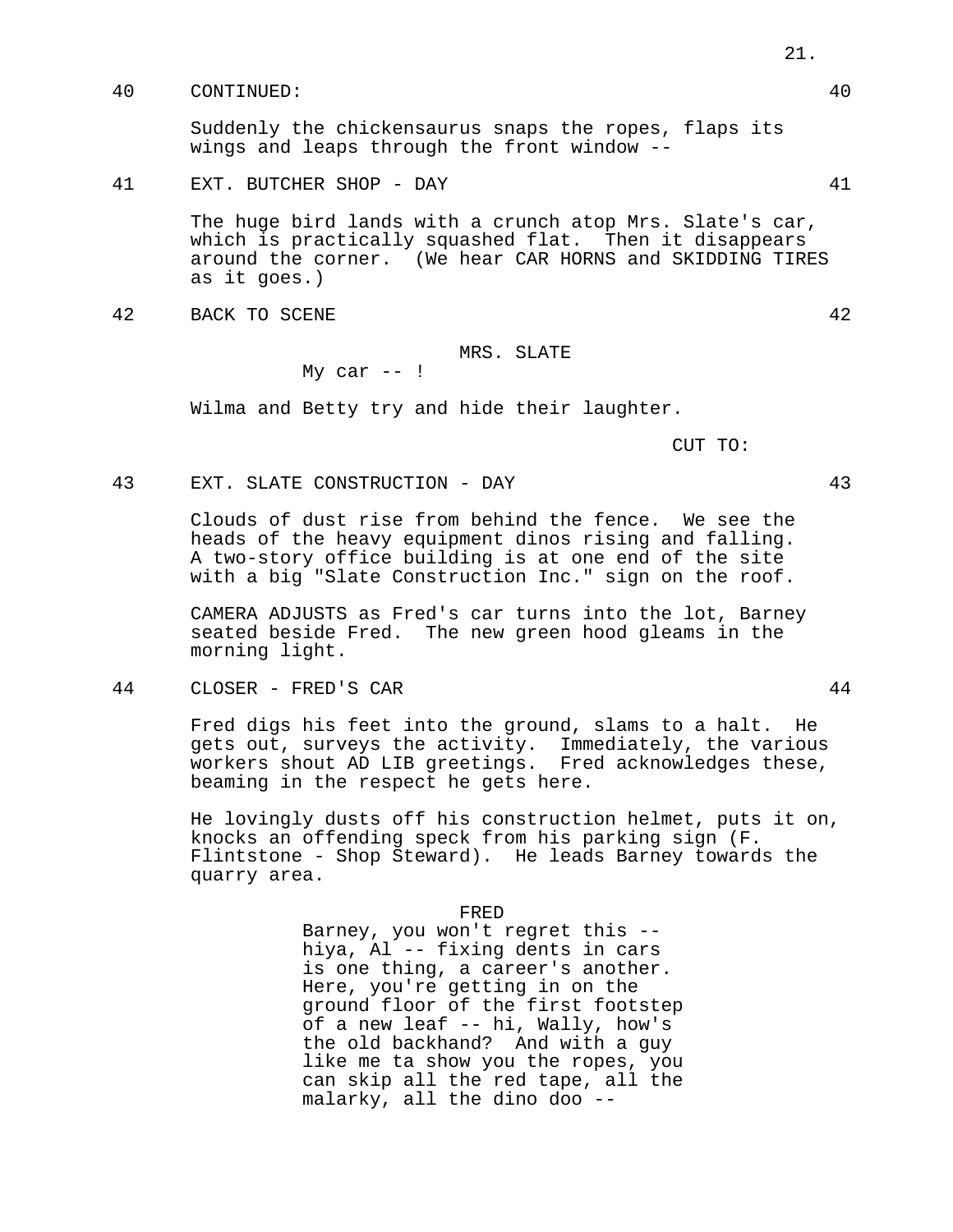## 45 NEW ANGLE 45

Fred stands near the weight station booth, where a plump GIRL in a beehive hairdo sits inside a trailer.

> GTRL (New York accent) Hi, Mr. Flintstone.

#### FRED

Hiya, Shirley. This is my very special neighbor and pal Barney Rubble. He needs an application form, okay?

GTRL Anything for you, Mr. Flintstone.

She slams down two clay tablets and a stylus.

GIRL

Here you go. (smiling) Thanks again for the football tickets. My boyfriend and I both liked them.

FRED

My pleasure, Shirl. Anytime.

GIRL

Okay. But do you think next time we could go to the same game?

FRED

(confidently) No problem.

Fred smiles at her, hands the forms to Barney. Fres steps towards the quarry, admires the activity, hands on hips, master of all he surveys. He waves to more friends.

FRED

Well, Barn, what did I tell you? When you're in with Flintstone, you're in like Flint.

## BARNEY

Gee, Fred. I knew you were a big shot. I just didn't know how big.

Fred beams at that, and then follows Barney's gaze to the read-out on the truck scale. Fred is standing on it and it's pushing 250. With a scowl, Fred grabs Barney's sleeve and they go into the quarry. As they move, the CAMERA PANS and CRANES UP TOWARDS the window of the Slate Construction Office.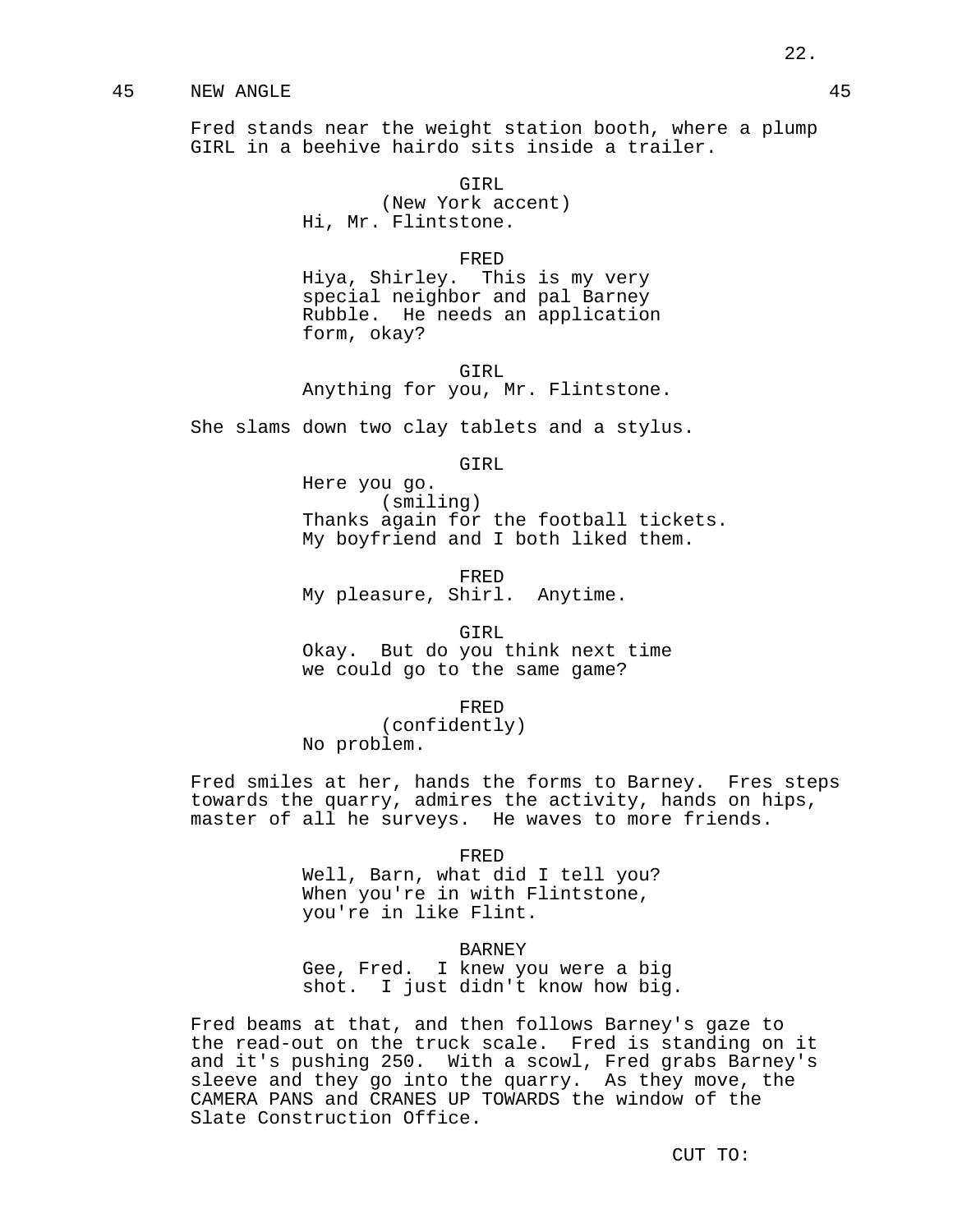# 46 INT. OFFICE - PULLBACK FROM WINDOW 46

The room here is dominated by a tabletop architectural model of a large scale construction project. There's acres of little development houses, then some tall office buildings, a mall, you name it: There's even little footpowered model cars in the model parking spaces.

Near this we see MR. SLATE, a giant in the Bedrock construction business (but not in height). Slate drinks coffee from a "Boss" mug, listens with growing impatience to JERRY LAVA. Several of Slate's lackeys listen, their heads nodding up or down in sympathy with Slate's mercurial moods.

> **T.AVA** Uncle, if you'll look at this unit cost projection... it intersects here with --

> > SLATE

-- how'd you like my fist to intersect with your nose? I've told you a hundred times, don't call me uncle in the office! Now, I didn't arrange your scholarship to Harvrock University so you could waste my time! So stop beating around the bushasaurus and get to the bottom slime!

LAVA

You'll be bankrupt in six months.

Slate does a Danny Thomas spit take all over the model.

47 EXT. QUARRY - MOVING SHOT 47

Fred and Barney cross the busy lot, sidestepping workers and animals. Fred does a lot of backslapping, waving. Barney's filling out the forms on the move. Behind them, we see the wide access ramp which spirals around the quarry's sides.

BARNEY

(to himself) Social Security number... dependents... 'how learned of job' ... newspaper ad, carrier pigeon... (writing) ... Personal reference...

Hearing a loud SMASH, Fred looks up and sees --

48 FRED'S POV - A WRECKING BALL OPERATOR 48

A burly and rough looking guy named PILTDOWN, he grins inside his dino-topping cupola, winds his winch handles and then propels his wrecking ball towards the...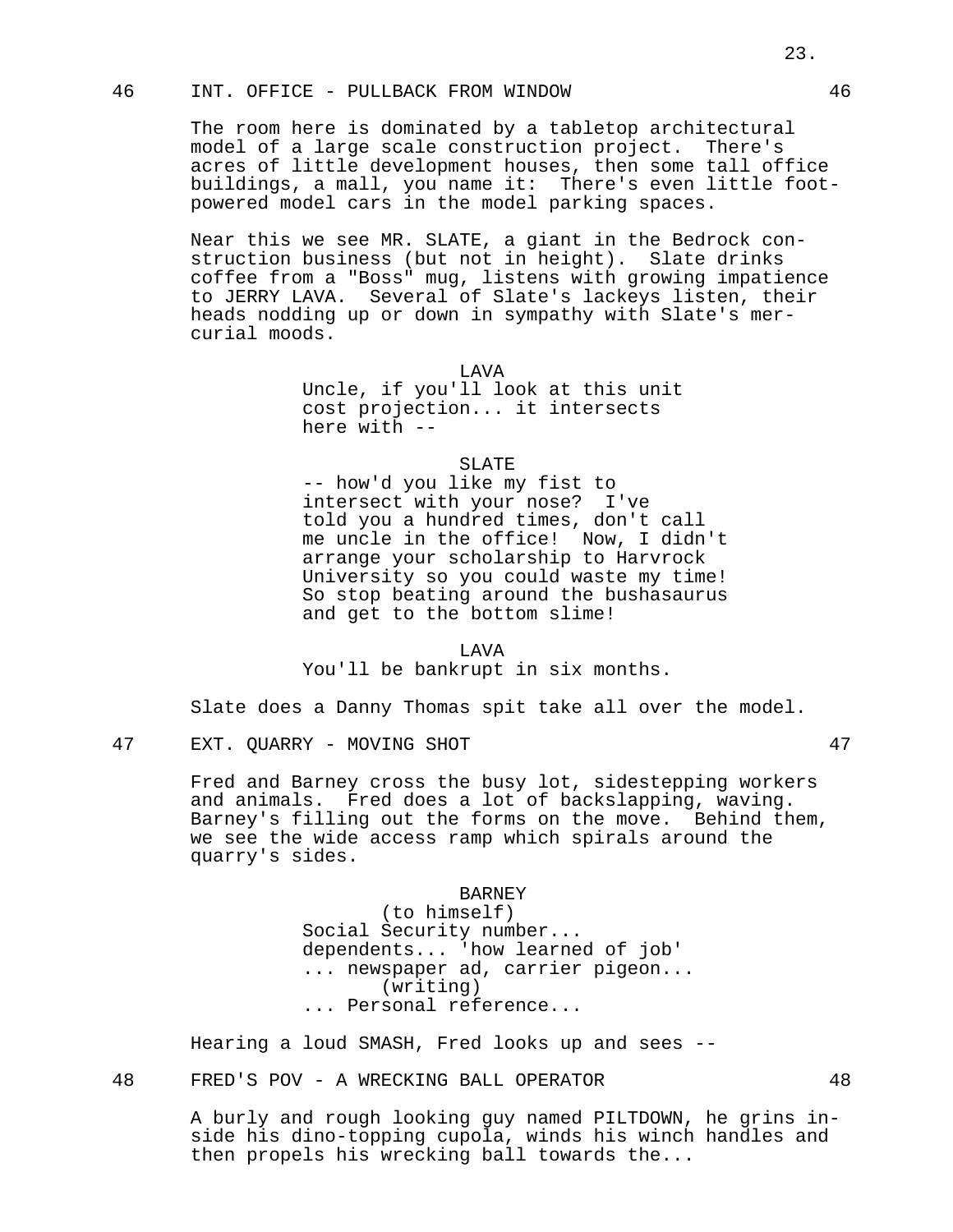## 49 QUARRY WALL - ABOVE 49

-- where the huge stone BALL SMASHES into some walnuts balanced on a boulder.

# 50 WIDER 50

Piltdown's compact buddy PYRITE cackles, sweeps up the walnuts. Munching them, he balances a new one in place. (It should be noted here that the relationship and physical appearances of Piltdown and Pyrite mirrors that of our heroes... they're sort of an anti-Fred and Barney.)

# PYRITE Way ta go, Pilty baby. Five bucks says you can't hit one on the fly.

PILTDOWN (calling up) Yer on, Pyrite --

Pyrite tosses a walnut, which bounces on the ledge. The wrecking BALL SMASHES into the stone wall.

# 51 BELOW 51

Workers near Fred duck as dust and debris fall down. People grab for their construction helmets.

## FRED

Not again...

Fred hustles up a ladder to a ramp which leads him up to the level of Piltdown's cab. Barney hurries to follow.

FRED

All right, Piltdown, that's enough! You're endangering your fellow workers!

## PILTDOWN

Yeah? Sez who?

FRED

Says me, Fred Flintstone -- shop steward of Amalgamated Neolithic Workers 101.

## PILTDOWN

Yeah? Well, A.N.W. one-oh-one gives us workers a snack break. So... (a nasty grin) ... I'm breakin' some snacks.

He swings the wrecking ball again.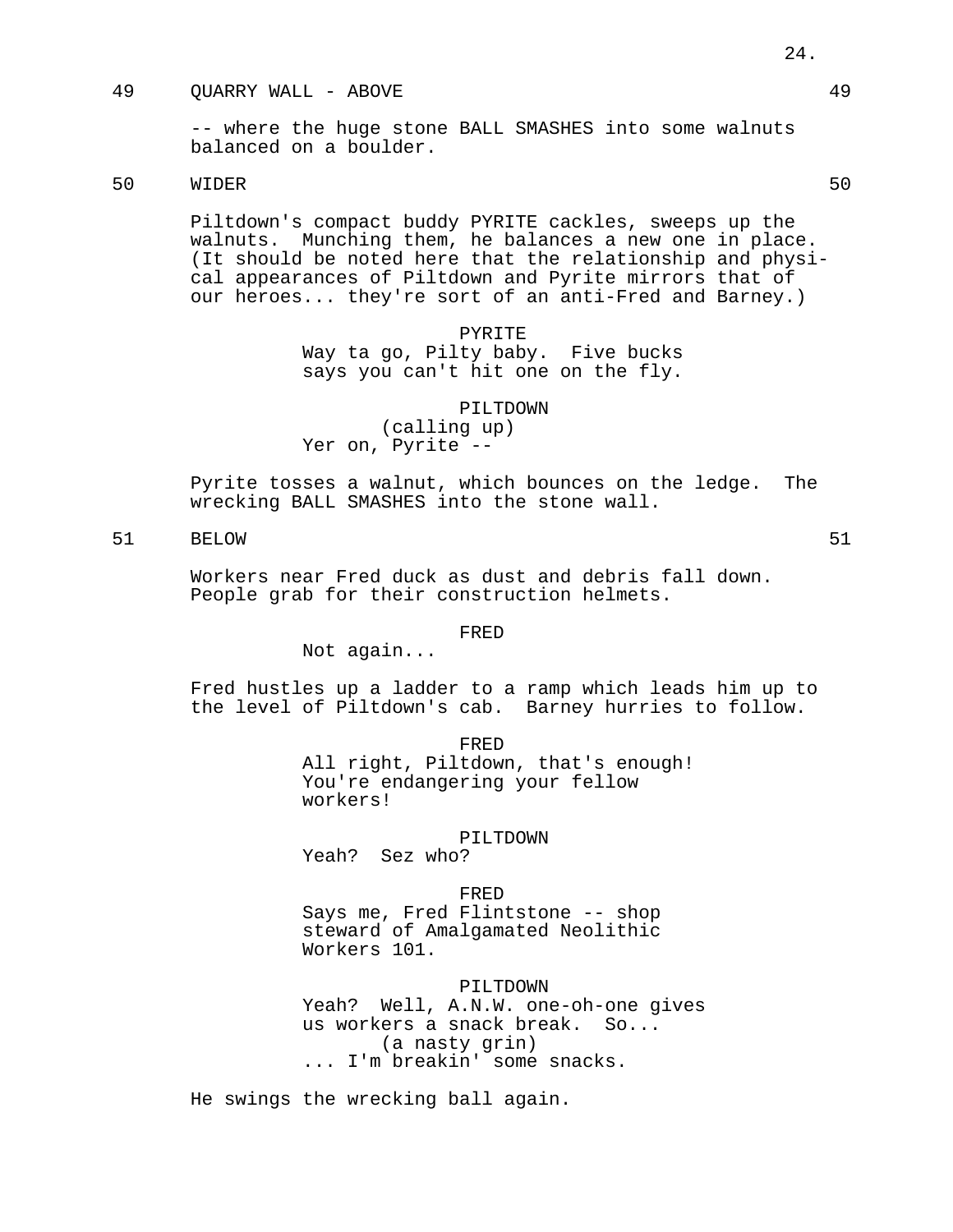# 52 UP ABOVE 52

This time he's overdone it: The wrecking ball flies past the walnuts -- Pyrite ducks for cover -- and then the wrecking ball whips over and around the handrail which runs along here, twisting as tightly as Indiana Jones' whip. The handrail wobbles dangerously in its foundation --

# 53 PILTDOWN'S DINO 53

SNORTS, backs up -- the crane SUPPORTS on its back begin to CREAK and GROAN with the strain --

54 WIDER 54

Workers scatter, fearful of the imminent collapse. Fred runs to grab the dino's reins.

> FRED Whoa, whoa, big fella --

He calms the beast by giving it a carrot. As it munches, Fred quickly ties the reins to a post.

FRED

(calling up to the cab) You're on report, Piltdown! If it's up to me you'll be pushing a wheelbarrow!

PILTDOWN

(leaping down) You've been asking for this, Flintstone... I'm gonna kick your fat butt  $-$ 

FRED

Fat butt? Hold me back, Barney -- (sotto, very sincere) -- Barney, hold me back --

Quickly the men form a circle around Piltdown and Fred. Barney looks up and sees --

55 THE CRANE ON THE DINO'S BACK 655

It is shuddering and threatening to come crashing down.

56 BACK TO SCENE 56

#### BARNEY

Hey, maybe you guys oughta fix that first.

PILTDOWN

Why should we?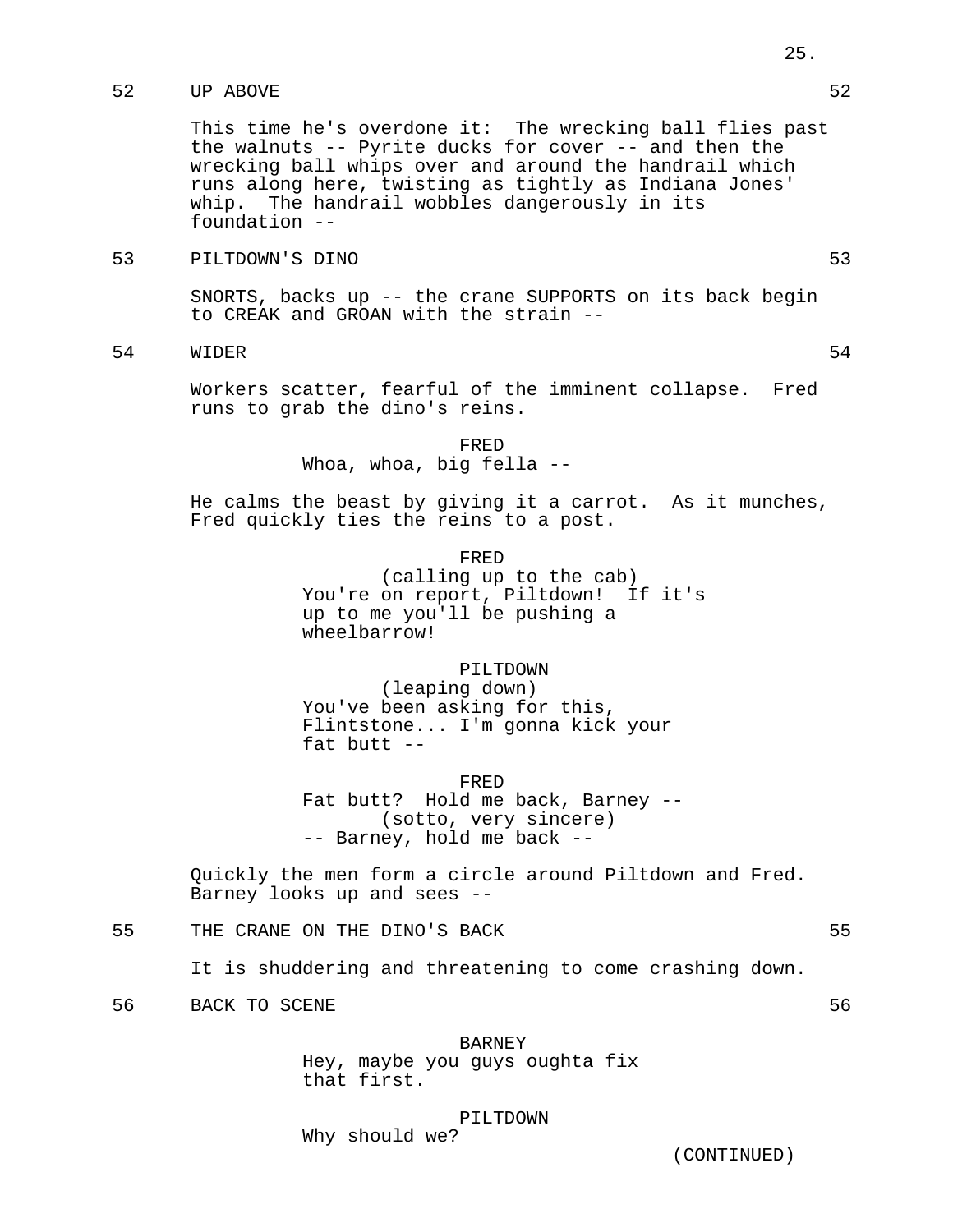It looks dangerous. Besides, you can kick Fred's fat butt anytime.

FRED Yeah. That's right. (realizing, a glare at Barney) I mean -- this ain't over, Piltdown. (turning, shouting) Come on, guys. Let's clean up the mess.

With much grumbling, ropes and grappling hooks are gathered and the crew hops to it...

57 INT. SLATE'S OFFICE - SAME TIME 57

Slate stands in a blubbering fury as Lava mops coffee up from the model and Slate's face.

> SLATE Bankrupt? Are you crazy?

Lava holds up a clay tablet covered with figures.

## LAVA

It's all here in hack and slice. When you committed to this housing development the price of dino kibble was a few clams per ton. Since then, it's gone up a hundredfold. (indicating the model) You can't build a project like this

without the heavy equipment dinos, and we can't afford to feed those dinos.

Slate glowers, paces around the model.

#### SLATE

I'm two months behind schedule, my option's running out on the land and Donald Trumprock is just waiting to jump in and steal the whole deal ... meanwhile that damn union's on my back, hell, they'll probably want an eighty hour week or something... (frustrated) There's got to be an answer...

A LOUD COMMOTION outside the window attracts everyone's attention.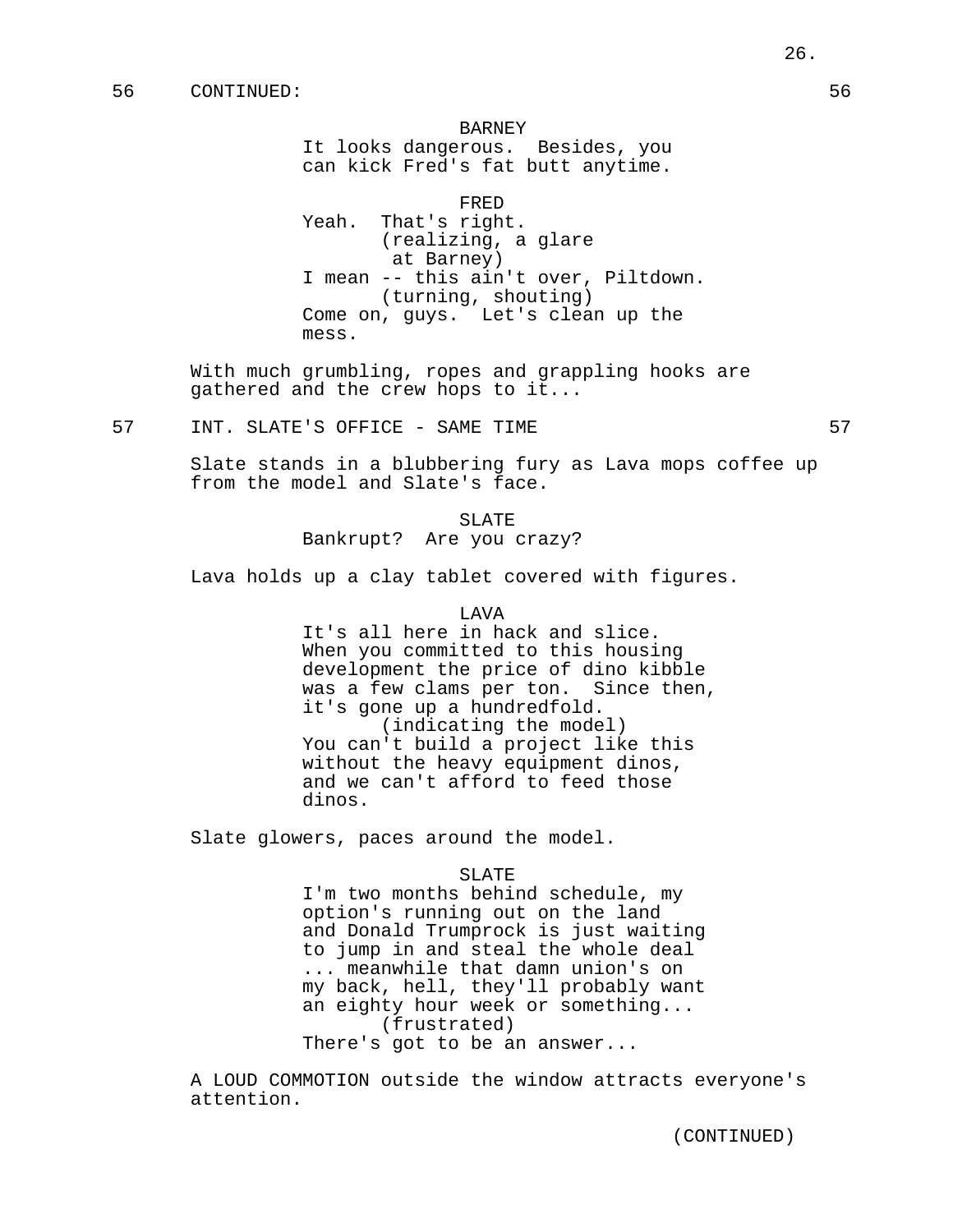## SLATE

# What's that?

## LAVA

(worried) Sounds like a worker's comp claim if I ever heard one...

All rush to the window. They look out and see --

58 THE QUARRY – WIDE 58 S

Supervised by Fred, all the workers are straining on the ropes to haul the rear legs of the crane back into their sockets on the back of the big dino. Only the last critical rope is still dangling.

# FRED Barney! Grab that line! Hurry!

Barney scrambles up Fred's back, shoving a foot in Fred's face, but finally snatching the rope. He pulls on it... Fred throws his own weight into the effort...

59 THE CRANE 59

THUDS into place on the dino's back -- the workers cheer --

60 THE WRECKING BALL 60

alas, with its cable now twisted shorter, it's become an immovable object, and as the shortened CABLE SNAPS, the wrecking ball begins to roll down the quarry wall.

61 NEW ANGLE 61

Men and ANIMALS YELP and dive out of the way as the BALL rolls downwards, SMASHING everything in its path.

62 EXT. SLATE'S OFFICE WINDOW 62

The executives watch concerned as --

63 THE WRECKING BALL 63

tumbles down, down, knocking scaffolding and ladders aside, reaches the end of a ramp, and drops through the air right onto --

# 64 THE HOOD OF FRED'S CAR 64

-- where, astonishingly, the HOOD sinks in resiliently like a trampoline and then with a loud "SPROING" the wrecking ball flies straight back up into the air, followed a beat behind by the unhinged hood itself. Both hurtle TOWARDS the CAMERA --

- 
-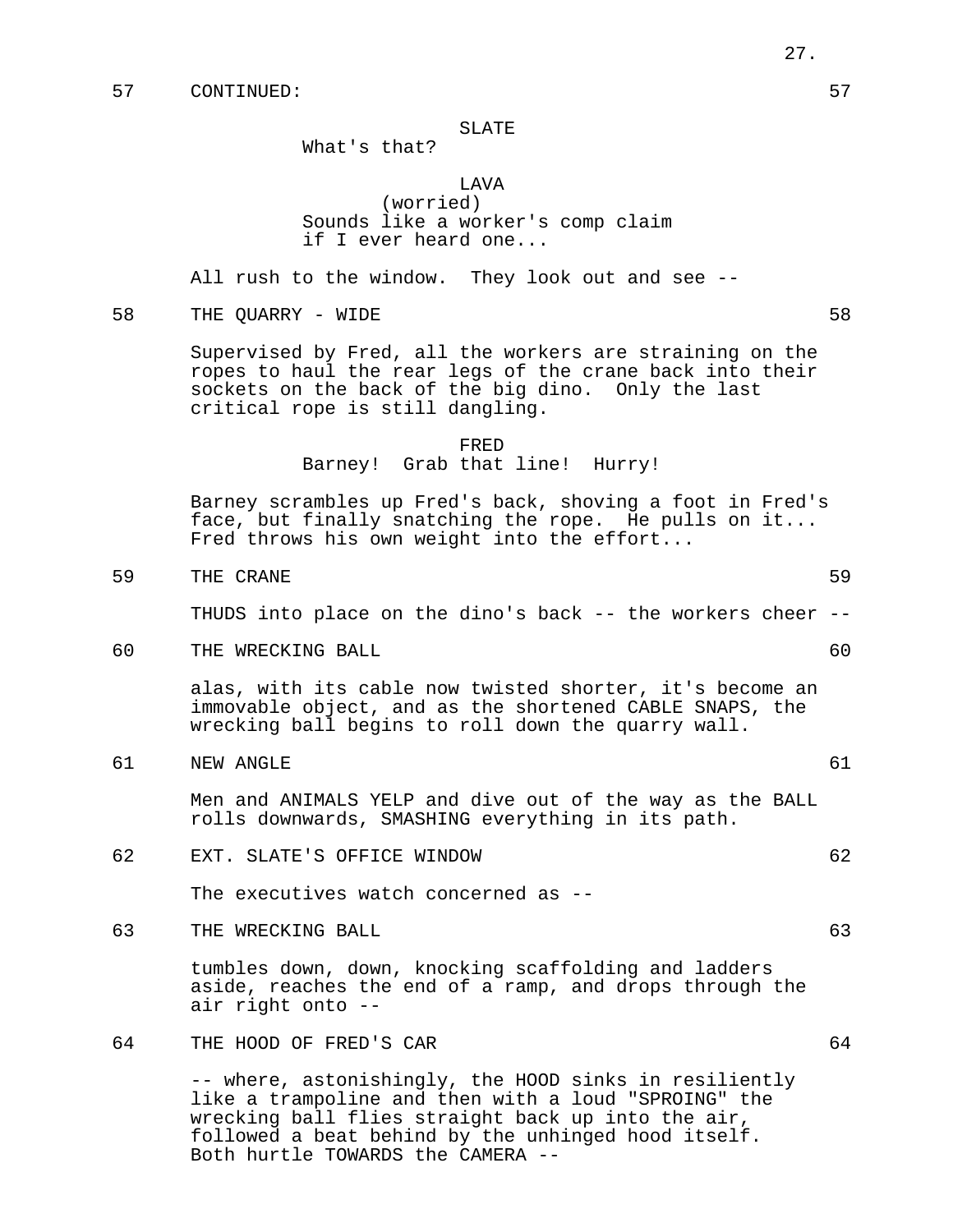## 65 SLATE AND EXECUTIVES 65

react fearfully as they realize all this is coming straight for them. With a howl, they all dive aside --

## 66 INT. SLATE'S OFFICE - WIDER - DAY 66

The wrecking BALL flies through the window, SLAMS onto Slate's desk, crushing everything in its path and then sails on SMASHING right into --

67 THE MODEL DEVELOPMENT 67

-- where all of the lined up HIGH RISES SMASH ASIDE with a sound like falling pins.

68 IN THE QUARRY 68

The workers pick themselves up and now their eyes follow the path taken by the long-gone wrecking ball.

> FRED Oh boy. Goodbye pension fund --

They rush for the office building.

69 INT. SLATE'S OFFICE - DAY 69

Dust is still settling. The staff rises from the mess, coughing. Lava rummages in the debris, finds a stiff body.

LAVA

Uncle, Uncle, speak to me --

But it's only a statue of a golfer from one of Slate's trophies.

SLATE

(sitting up) I'm over here, you moron -- and don't call me 'Uncle'!

Slate's eyes fall on Fred's car hood, swinging from a bookshelf. He reaches for it -- pulls it -- it stays put, and only releases a new deluge of rubble and plaster which reburies him. At the same time, the door slams open and Fred, Barney and the other workers tumble inside.

THEIR POV – OFFICE 70

As they take in the destruction. Barney notices the wrecking ball amidst the model buildings. As we watch, the last remaining little HIGH RISE FALLS.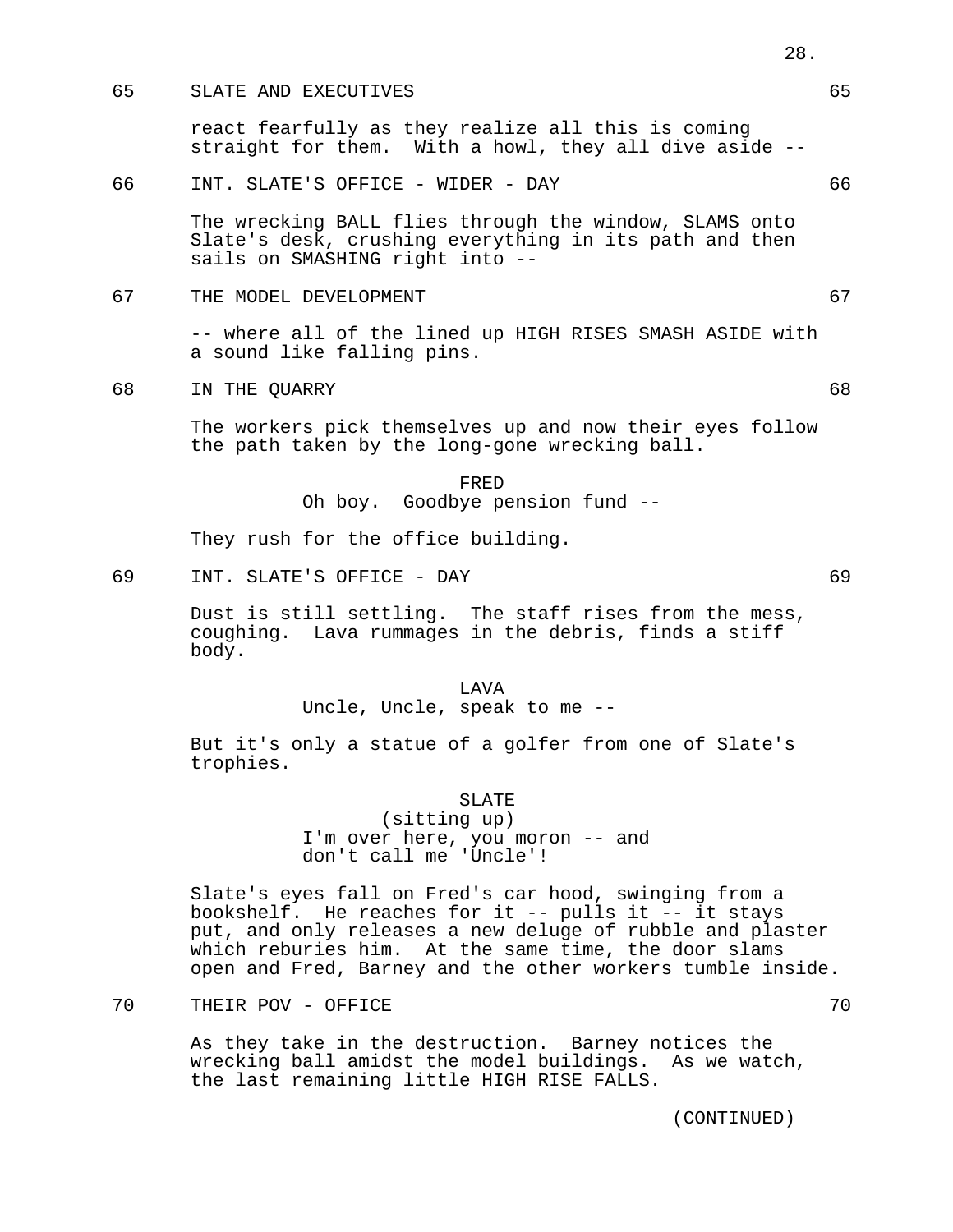Hey, nice going, Fred. You even got the spare --

FRED

Barney, shut up -- (turning) Mr. Slate -- Mr. Slate -- are you all right?

Slate staggers to his feet, seething with fury. He finally yanks the car hood free. It bounces and VIBRATES in his hands like a hand saw.

#### SLATE

(eying the men) For five years Slate Construction has had the finest safety record in Bedrock. (pacing, angry)

Our workers are trained in first aid, our equipment is first rate and our dinos are worm free. And then something like this happens ... I want to know how!

A cacophony of voices starts to answer.

SLATE

Shut up! (in the sudden silence) I want one person to answer me: (waving the car hood) Who's responsible for this?

# 71 PILTDOWN 71

nudges the wrecking ball off the edge of the table. It falls on Fred's foot. Fred starts to scream and Piltdown shoves a pencil holder into his mouth.

> PILTDOWN (quickly) It was Flintstone, Mr. Slate!

PYRITE That's right, Mr. Slate, it was Flintstone!

BARNEY That's a lie, Mr. Slate!

## SLATE

Who are you?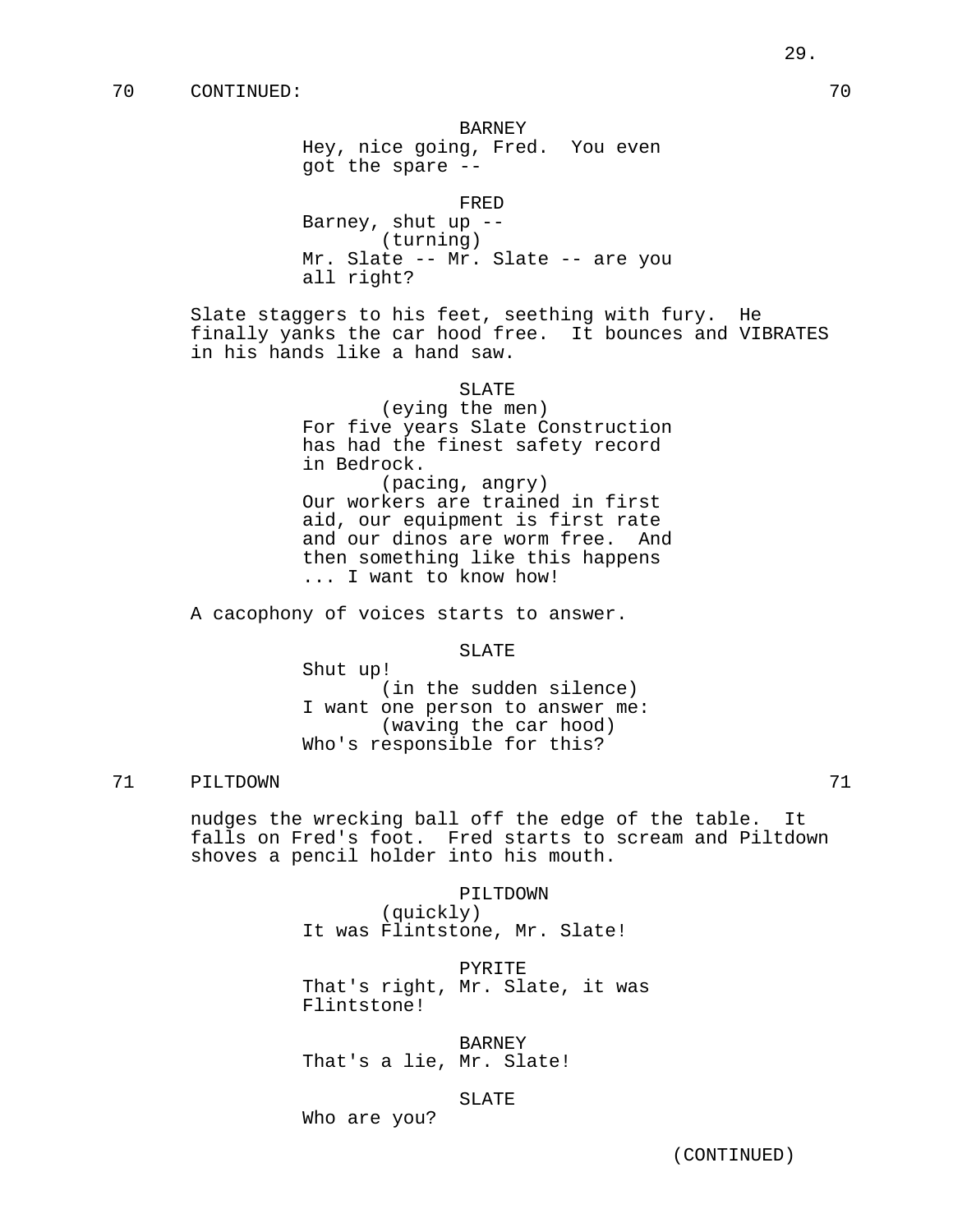(pointing to his forms) B. Rubble. White male personal reference --

SLATE

(pushing Barney aside) Flintstone, I have just one thing to say to you --

Fred cringes. Piltdown and Pyrite smirk.

SLATE (pumping his hand) Congratulations!

```
FRED PILTDOWN
```
Huh? What?

SLATE

This stuff you had on your car is the most incredible building material I've seen in thirty years in the construction business! (testing it) It's strong -- (twirling it) -- Light -- (bending it) -- Resilient --

It rebounds, "SPROINGING" him on the chin. He recovers, shakes it off.

> SLATE Where on earth did you get it?

FRED Oh, it's ah, just something I whipped up in the old garage workshop -- (quickly) -- with a little help from my buddy Barney, right, Barn?

BARNEY

Well, actually, Fred, it was the other way ar--

Fred hisses between his teeth, repeats the "Slate and me are just like this" gesture he made earlier, points at Slate.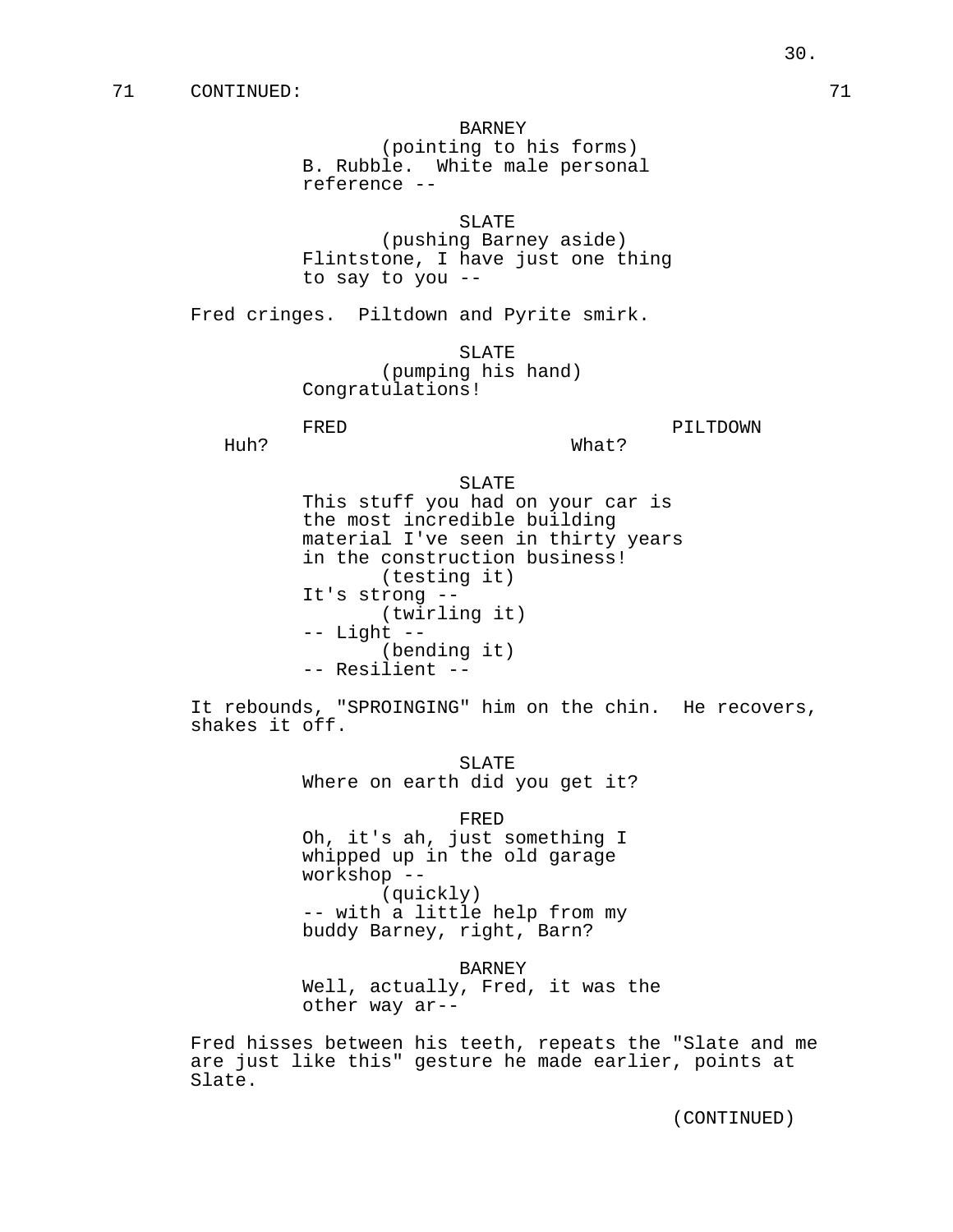(reluctant) Sure, Fred, right, right.

Slate nods, distracted, his eyes and hands running over the smooth lines of the car hood.

SLATE

The rest of you men go back to work. I want to talk to Flintstone and the personal reference alone. Come on, move, move...

They go out, Piltdown looking furious.

SLATE

(a man in love) Light as a Pterodactyl feather... why, a child could handle this... Lava, we could cut construction costs in half... in quarters... in uh... whatchacallit --

LAVA

(patiently) Eighths  $-$ 

SLATE

Eighths, right. Flintstone, what do you call this stuff?

FRED

Well, Mr. Slate, I call it -- (hesitating, sotto) -- Barney, what do I call it?

BARNEY

(sotto) Fibrerock, Fred...

FRED -- I call it Fibrerock Fred -- ! (realizing) I mean, ah, 'Fibrerock'!

SLATE (rolling it over his tongue) 'Fibrerock'? 'Fibrerock'? (playing with it) 'Fib-bre-rock' --

Slate's staff make disparaging noises.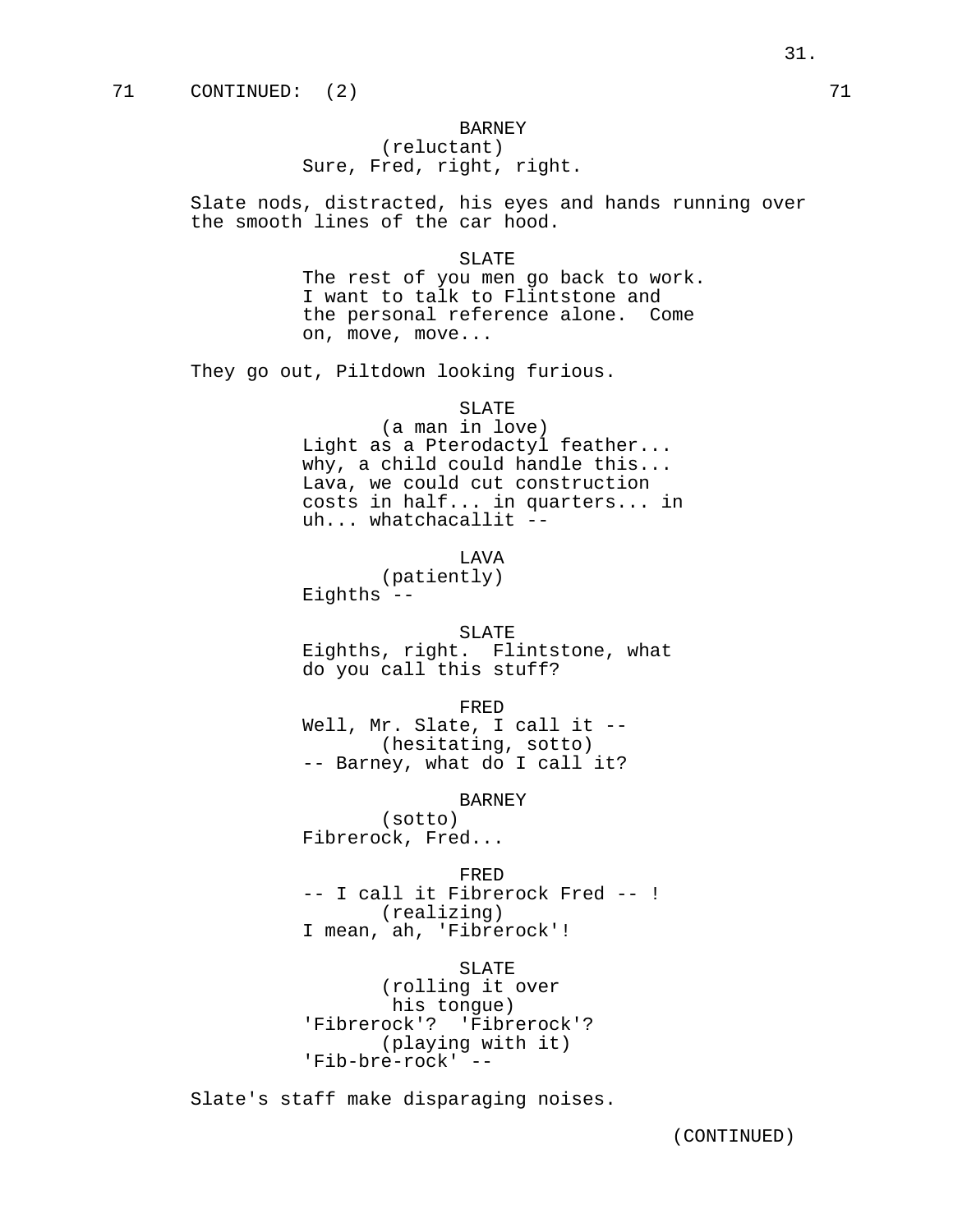# SLATE

I love it!

SLATE'S STAFF (instantly reversing themselves) Love it... great... has a nice ring... says it all, you know?  $(Etc...)$ 

Slate takes the piece of material, leans it on the table so it catches the light. Despite himself, Lava comes over, examines the car hood... can't help but marvel at it as well. Meanwhile, Slate puts his arms around Fred and Barney.

## SLATE

(to Lava) You see this, Lava? All those courses of yours at Harvrock University, and who saves my bacon? Two simple-minded run-of-the-mill nobodies.

#### **BARNEY**

Gee, thanks, Mr. Slate.

Lava glowers. Slate pulls Fred and Barney close with genuine excitement.

SLATE

Boys, this is a small step for Slate Construction... a giant step for all mankind.

He points to the translucent material. CAMERA TIGHTENS ON it. We see Fred, Barney and Slate's reflections in it.

SLATE

(dramatically) The Stone Age is over! Let the Fibre Age begin!

As HEROIC MUSIC STINGS IN, we...

CUT TO:

72 BETTY'S CAR - TRAVELING - DAY 72

Mrs. Slate is in back, crammed in with groceries. Betty pulls up in front of a building that looks like a Palm Springs spa. This is "L'ECOLE DES ENFANTS PREHISTORIQUE HAUTE SUPERIOR."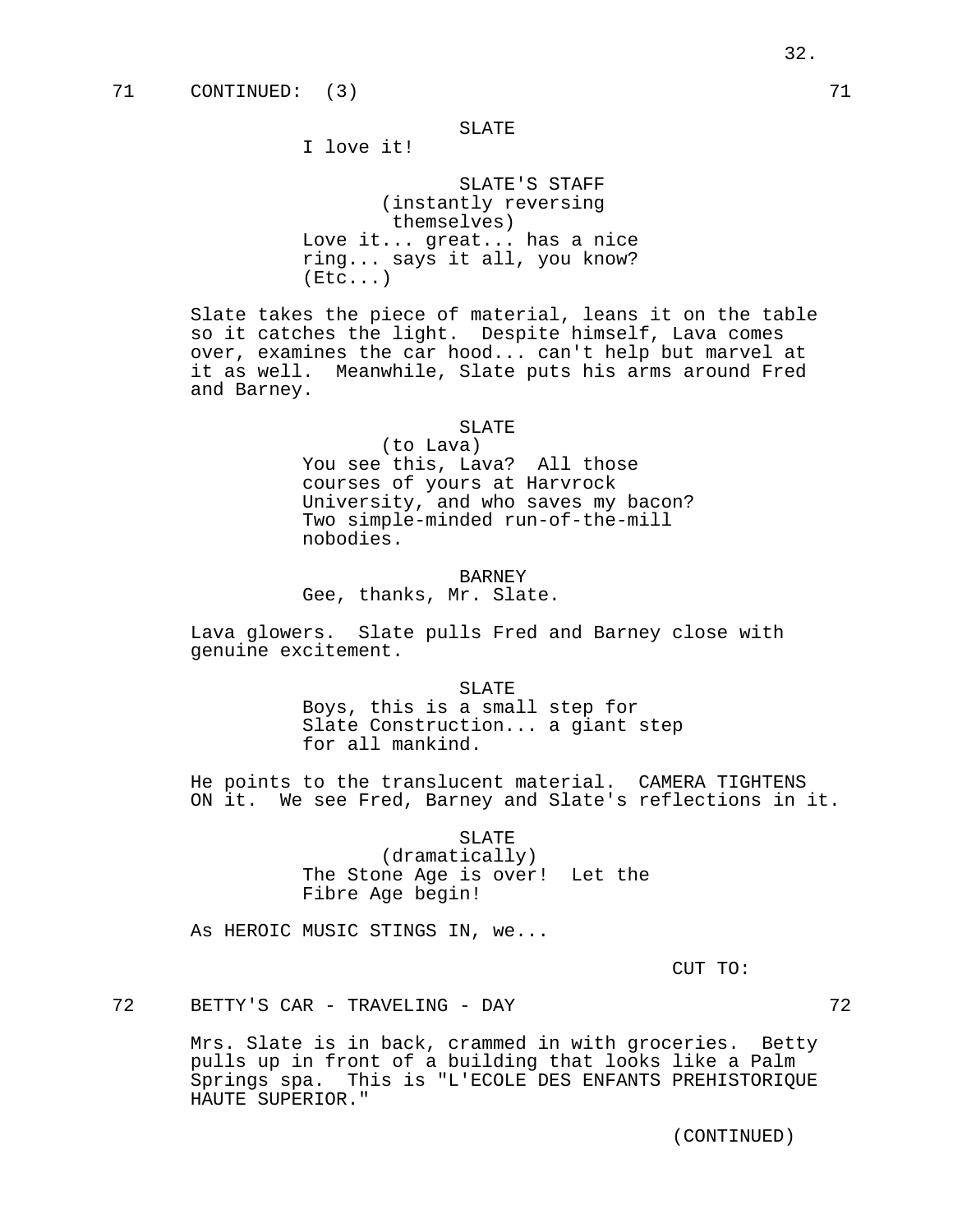#### BETTY

Here we are, Mrs. Slate. Sorry you had to ride in the back.

MRS. SLATE (getting out) Not at all. I'm used to being driven around.

And she's sashaying up the path. Betty and Wilma burn, then follow her.

73 INT. SCHOOL - DAY 73

As elegant as we can get MMMCXV years before Louis XIV. As the three women come in, we see CHILDREN with alligators on their deerskin shirts singing:

> CHILDREN 'La hachette de ma tante est sur le roche de mon oncle -- '

# HEADMISTRESS

(coming over, gushing) Madame Mrs. Slate, bonjour! Welcome to L'ecole des Enfants Prehistorique Haute Superior!

MRS. SLATE

Thank you, Marie. (showing a rock receipt) I ordered the hors d'oeuvres for the junior talent show. They were out of Ceolanth caviar so I got Mastodon brie instead. Oh, ah, these are my, uh, friends, Wilma Flintstein --

## WILMA

Flintstone --

## MRS. SLATE

-- oh, it used to be Flintstein -- ? And this is ah, Becky... Betty!

The Headmistress reaches over, takes their hands gracefully.

#### HEADMISTRESS

Enchante.

## WILMA

I'm sure.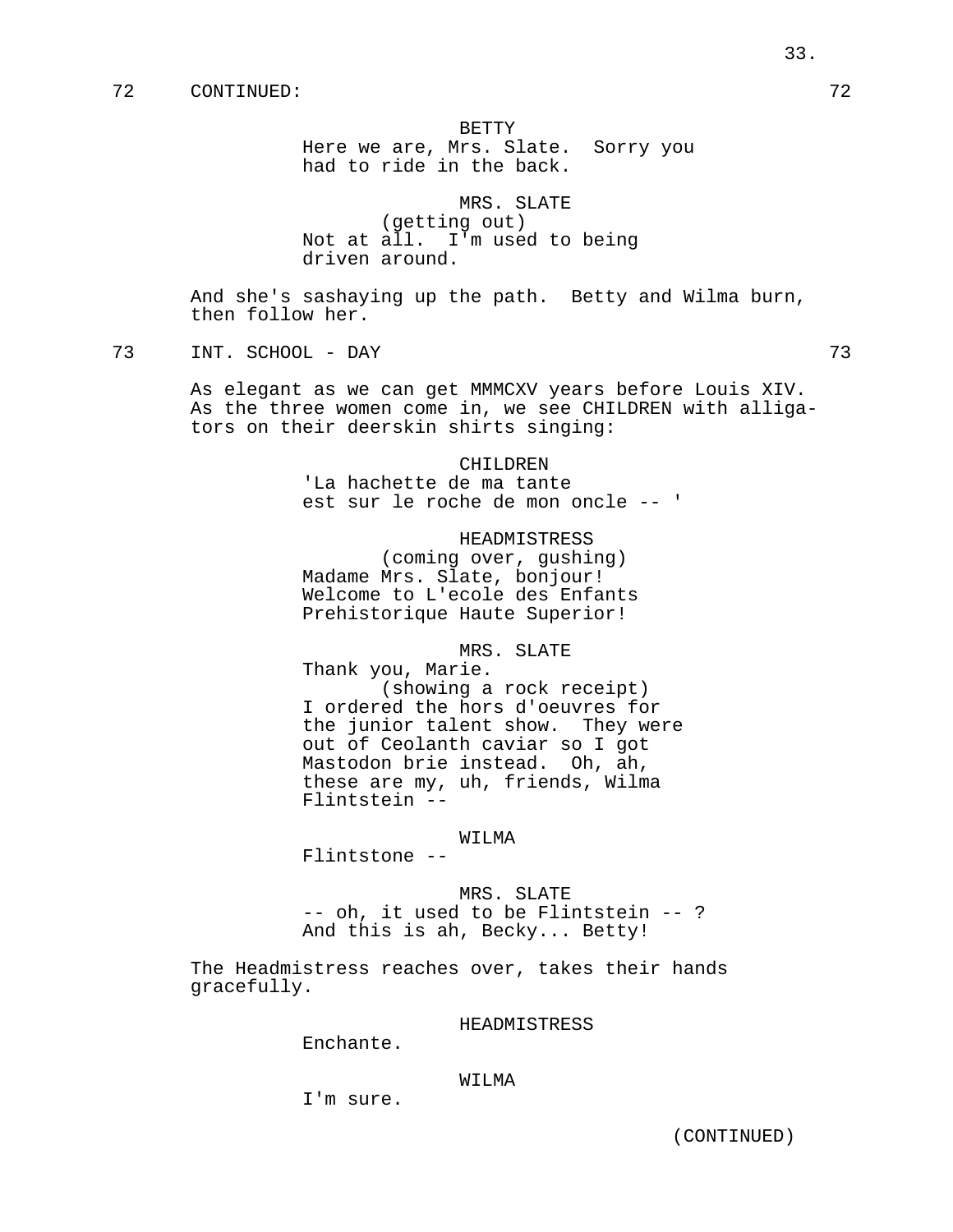## BETTY

Likewise.

## HEADMISTRESS

(waving a hand) Well, Madame Slate, as you can see, we remain ze creme de la creme in the croissant of life known as Bedrock. Now, your leetle gran' nephew will be wiz us for two weeks, no?

(opening a drawer) Here is ze application for him. An' mais oui, he weel participate in zee annual talent show, naturalment?

Mrs. Slate takes the parchment application. Meanwhile the Headmistress looks appraisingly at Wilma and Betty.

> HEADMISTRESS An' your friends perhaps would like zum school applications for zere enfants?

# MRS. SLATE

(amused) Them? Oh, Marie, really, you don't understand --

## BETTY

(suddenly) That's right, you don't understand. My husband's business manager usually handles this sort of thing, but I don't mind.

And to Wilma's astonishment, Betty takes one of the parchments.

#### BETTY

I know Bam-Bam -- (correcting herself) -- pardonez-moi, 'Bem-Bem' will love attending your school and performing in the talent show. Thank you oh so much.

She gives Mrs. Slate an even and controlled look, and sends some of it over in Wilma's direction as well. Wilma makes her choice, smiles tightly.

> WILMA Let me have one of those, too. For ma petite Pebbles.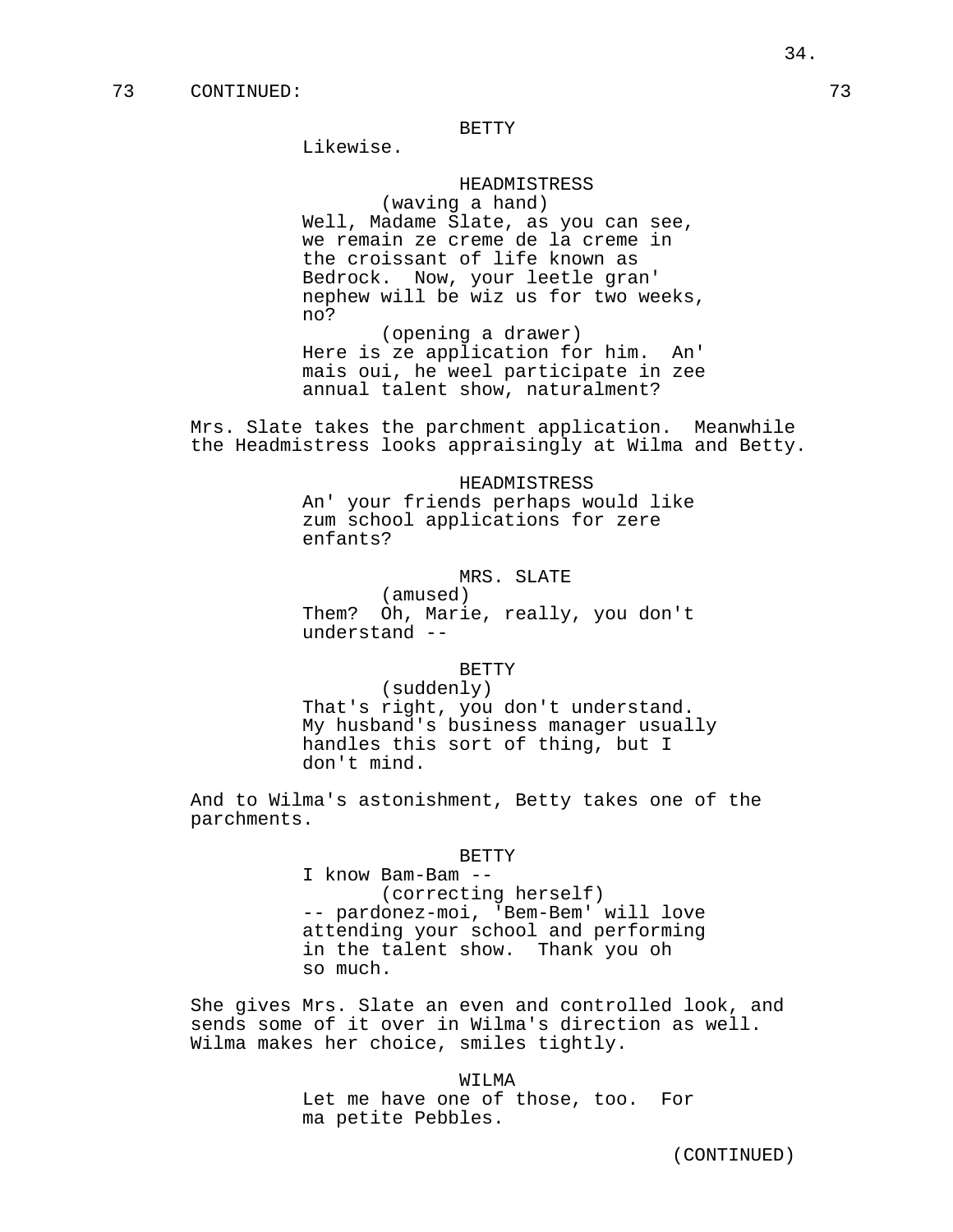HEADMISTRESS Of course. Any friend of Madame Slate is a friend of mine.

As Mrs. Slate reacts, we --

CUT TO:

74 INT. CAR - FRED AND BARNEY - NIGHT 74

They're cruising along. Fred puffs on a cigar. Barney flips the pile of legal sized tablets in his lap. In the back seat are some boxes and bundles.

#### **BARNEY**

Gee, Fred, I don't believe it. Eight hours ago I didn't have a job and now look -- I got 1/2 of one percent of the after-taxes after-expenses net breakage profits on Fibrerock!

#### FRED

Just be thankful I was there to go over the fine print.

(full of himself) It's like I told you this morning -- There's something noble about a man digging in with his hands and doing an honest day's work. Once you file those dreams under 'old business' and put your nose to the plow, well, the world is your oyster. And was I right?

## BARNEY

No, Fred, you weren't. I didn't nose any grindstones and you didn't shoulder a wheel. We just hung out together and everything that happened was a total accident.

#### FRED

(after a moment) Details, Barney, details... (smiling) I just can't wait to see the girls' faces when we tell 'em the news...

# 75 INT. FLINTSTONE HOUSE - NIGHT 75

The girls' frowns are a great contrast to their husbands' smiles. Wilma's looking at the school enrollment forms. Betty paces, looks at the clock.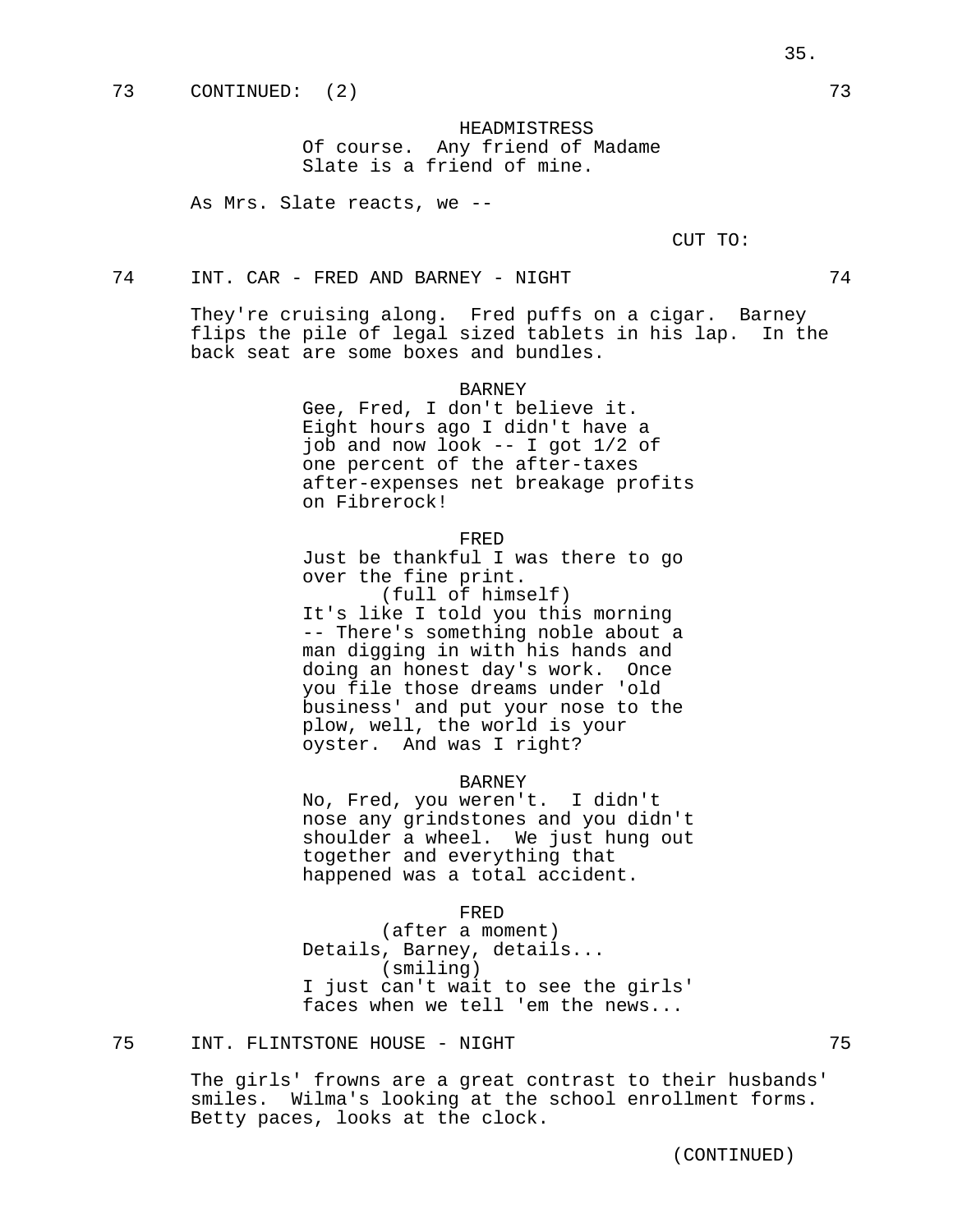### WILMA

(seeing this) It's not like the boys to be so late.

### BETTY

Unless they were forced to go bowling again. Remember that time a burglar pointed a gun at them and said, 'go bowling right now'?

WILMA

Betty, sometimes you're a little too gullible --

BETTY

Don't tell me. I still can't believe what I did today...

#### WILMA

No kidding.

(indicating the forms) Do you have any idea of what the enrollment fee is? And get this... it's non-refundable --

#### BETTY

I know, I know! I just couldn't stand that woman's attitude! But we had to find a new school anyway, and there we were... the next thing I knew, I was in over my head... but why did you jump in, too?

WILMA

Oh, she was getting to me too with all that mastodon snort about her little nephew... and...

### BETTY

And?

WILMA And... if a friend can't help you do something stupid, who can?

Betty smiles, touched. Then reality intrudes again.

BETTY

What do we tell the boys?

WILMA What's wrong with the truth?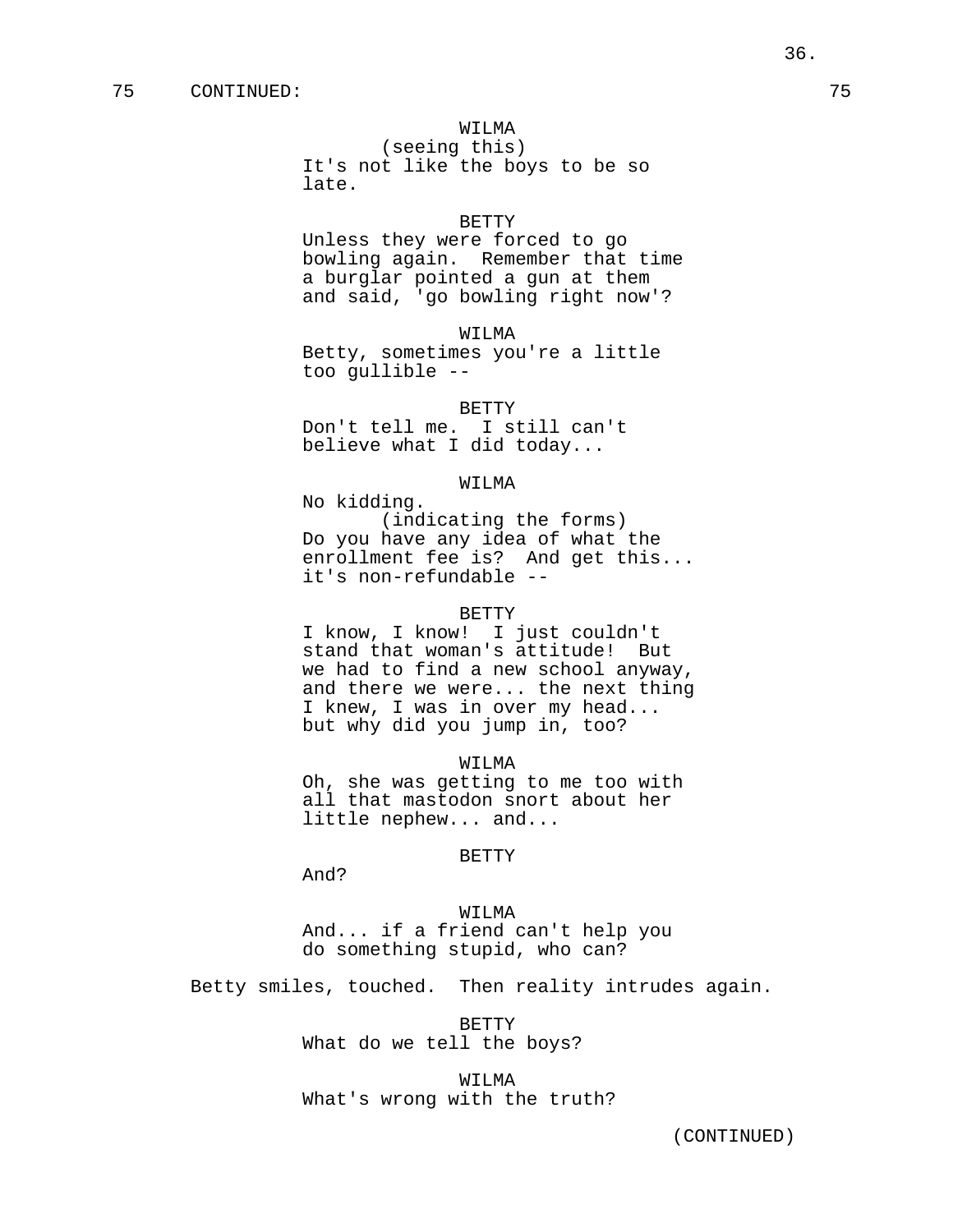#### BETTY

We put ourselves in debt so the kids can attend school with a family we can't stand?

### WILMA

(pause) Maybe we could rephrase it...

Suddenly the door bursts open. Fred and Barney run in with candy and flowers.

FRED AND BARNEY

Surprise!

Pause.

#### BETTY

Flowers?

WILMA Rock candy? That's nice, but... why?

#### FRED

Why? Oh, me and Barn, we suddenly realized that we had a little spare change.

#### WILMA

(sotto) Not anymore you don't...

# BARNEY

(presenting flowers) Betty, these are for you. For sticking beside me during the tough times, and well... for making a little guy feel like he was ten feet tall.

#### BETTY

Aw, Barney... I... I don't deserve these. I did something really stupid today.

#### **BARNEY**

Hey. Fred does something stupid every day and I still love him.

Fred laughs good naturedly, grabs Barney in a headlock.

FRED

Noogy, noogy, ha, ha -- !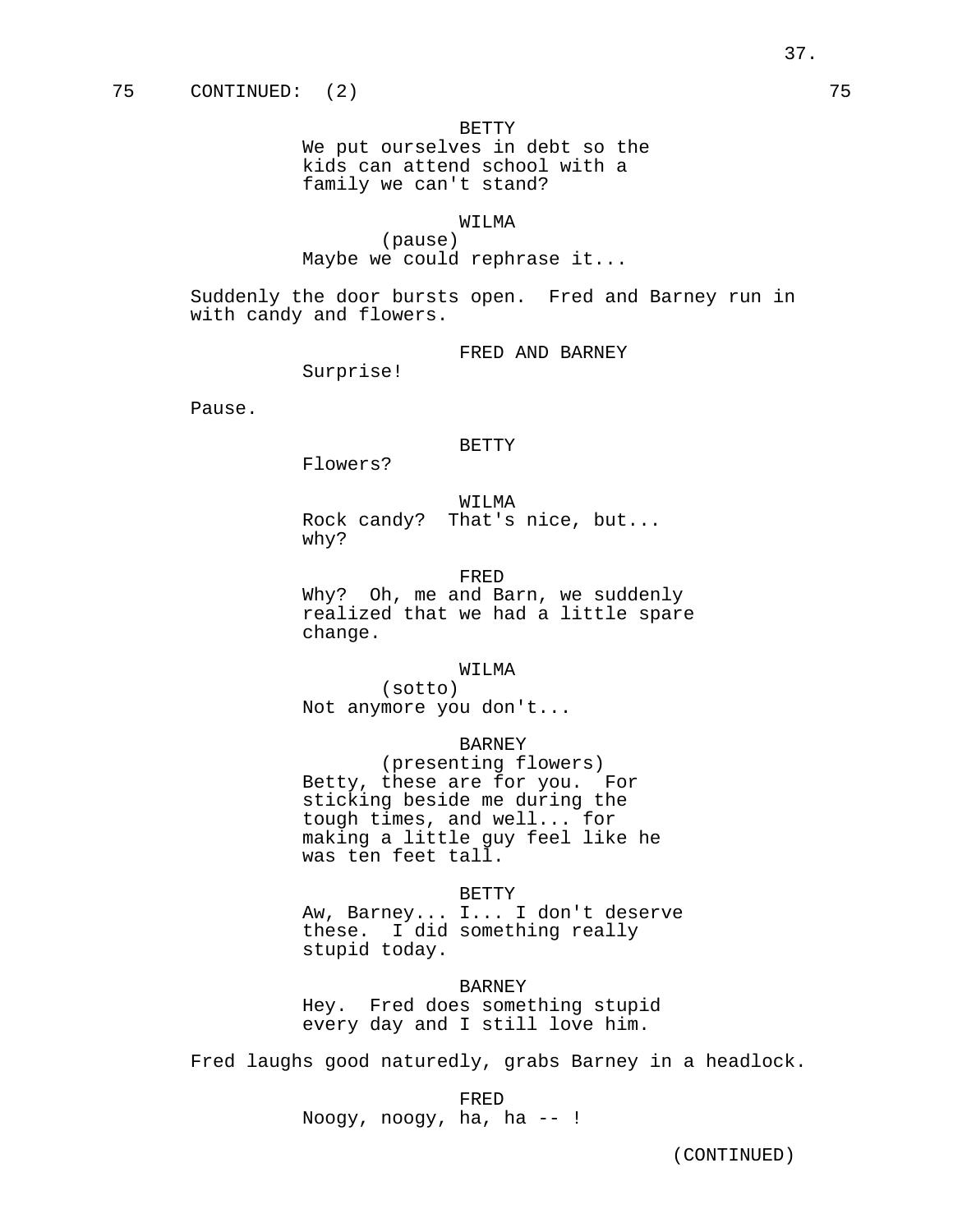# WILMA (observing this) Have you been drinking?

In reply, Fred whips a bottle of champagne into view.

FRED Ready when you are. (noticing the label) Hey, '1'... a good year.

This confuses the girls even more.

WILMA Fred, there's no easy way to say this so --

She closes her eyes, swings the enrollment forms over on the table so that Fred and Barney can read them.

Fred and Barney look at them, look at each other... and yawn.

76 FAVORING WILMA AND BETTY 76

They can't believe this.

BETTY Boys... did you see... the dollar signs there at the bottom?

WTT.MA The non-refundable dollar signs?

BARNEY

Plenty more where that came from.

FRED

We see your dollar signs, ladies... and...

He tosses his stone contracts on top of the parchment ones with a THUD.

### FRED

... we raise them.

Wilma and Betty look at each other, then at the contracts. They blink, look again.

> WILMA Betty... these... these look... real --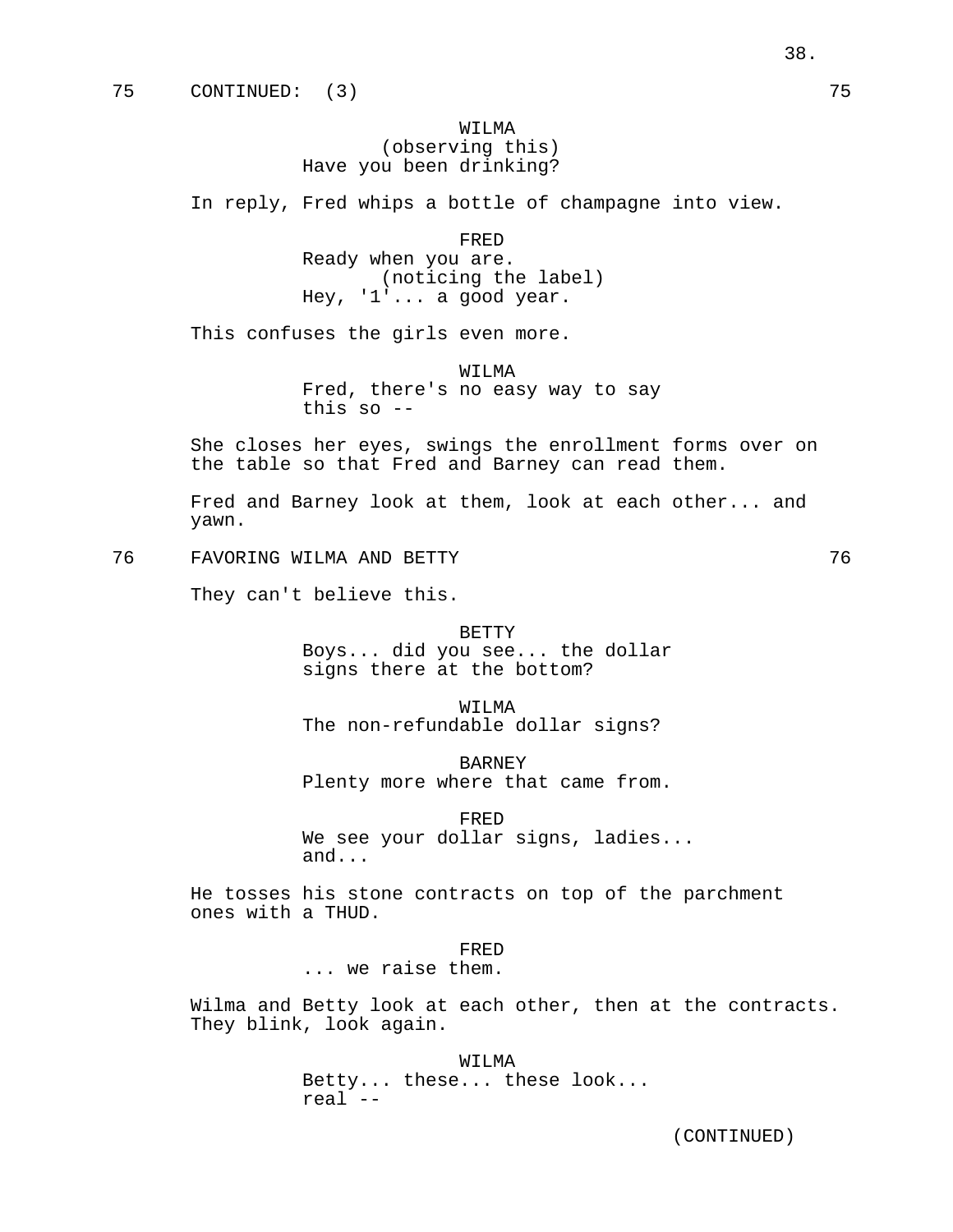# 76 CONTINUED: 76

Fred opens the champagne, which foams all over them. The girls squeal.

> FRED You bet they're real, sweetheart. They're as real as... as... well, as real as -- (embracing the group) -- the best darn friends and neighbors in the whole world.

Barney squeezes back.

BARNEY Yeah. And nothing's ever gonna change that... right, Fred?

FRED (emotionally) Right, pal o'mine.

As they laugh and the girls slowly absorb the truth, we  $--$ 

CUT TO:

77 EXT. WATER BUFFALO LODGE - NIGHT 77

A sign proclaims this as "GRAND BEDROCK LODGE -- LOYAL ORDER OF WATER BUFFALO." The parking lot outside is full of vehicles. We hear the sound of a GAVEL BANGING...

> HERDMASTER (V.O.) Attention, fellow Water Buffaloes...

78 INT. WATER BUFFALO LODGE - NIGHT 78

The members are milling about the main room, schmoozing, drinking, kibitzing. All wear the furry and horned ceremonial Fez of the Buffalo.

One wall of the lodge displays a big version of the lodge coat of arms (with the motto "Ackus Ackus Adackus" below); a trophy case holds a mind boggling display of various bowling trophies, balls and pins. At the lectern, the HERDMASTER (a mustachioed, inspirational type) bangs again for order.

> HERDMASTER Brothers, your attention!

It quiets a bit. He clears his throat, raises his chin, and gives a strange mournful bellow.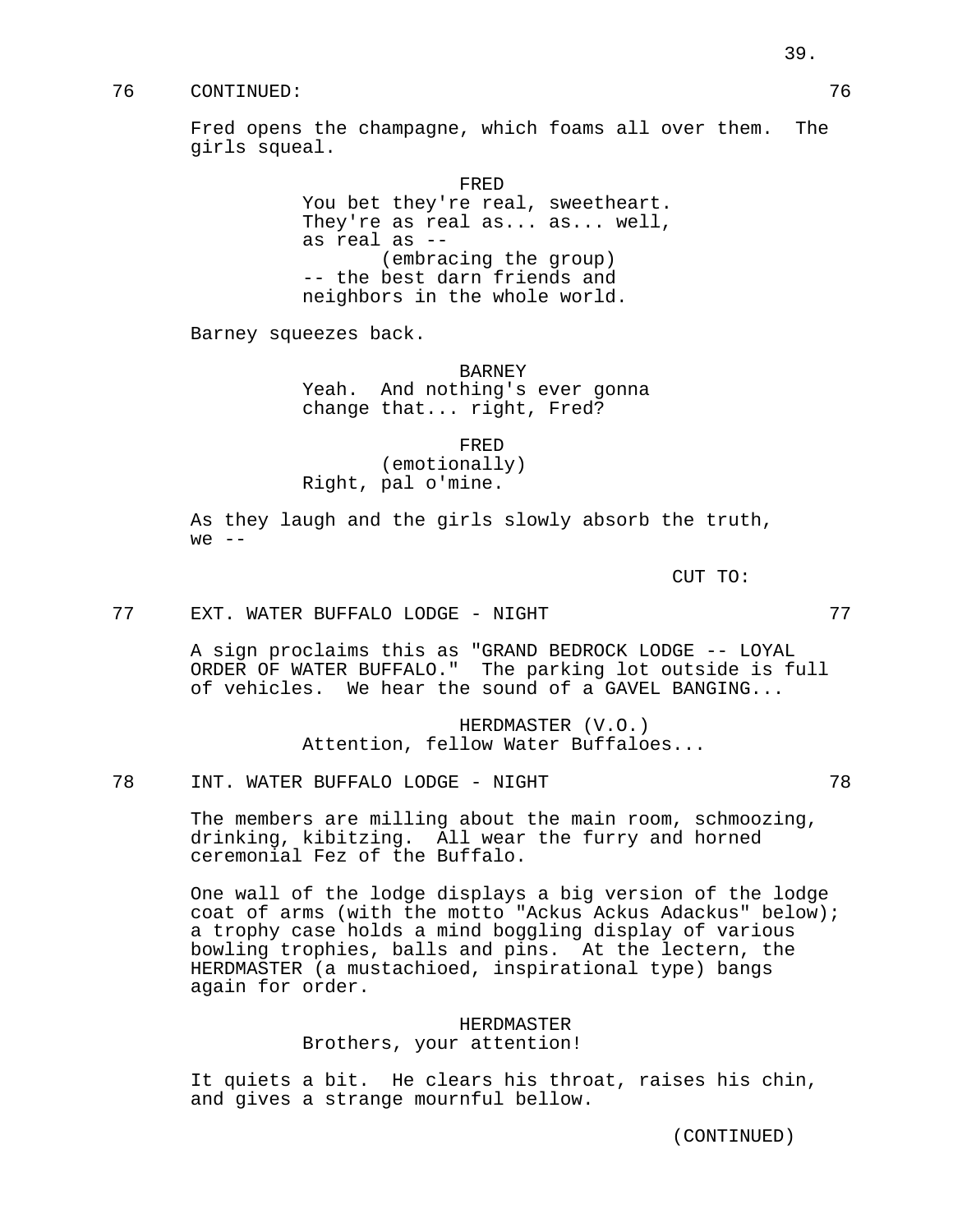HERDMASTER ("ritual" type tone) The herd is now called to the prairie. (holding fingers above ears) Antlers... up!

The entire Lodge dutifully imitates this gesture.

ENTIRE GROUP

Ack-ack-a-dack!

HERDMASTER

(banging gavel) This meeting of the Water Buffaloes is now in session. Sergeant-at-Arms, have we got any old business?

Barney stands, acknowledges his friends and Lodge brothers.

BARNEY

Indeed we do, Brother Herdmaster. Tonight we are to hear speeches from prospective candidates for Lodge offices, such as good old Fred and some other guys.

# 79 PILTDOWN 79

Seated across the room with Pyrite and other cronies, he immediately leaps to his feet, paws the ground, and gives an eerie moan even stranger than the Herdmaster's earlier call to order.

80 BACK TO SCENE 80

After the CRY ECHOES away:

#### HERDMASTER

Brother Piltdown: You have given the Cry of the Gelded Buffalo at the Poisoned Water Hole. Do you wish to file an objection?

### PILTDOWN

You bet I do. How come Flintstone is 'good old Fred' and me and the other candidates are just 'some other guys'?

### PYRITE

Yeah, how come?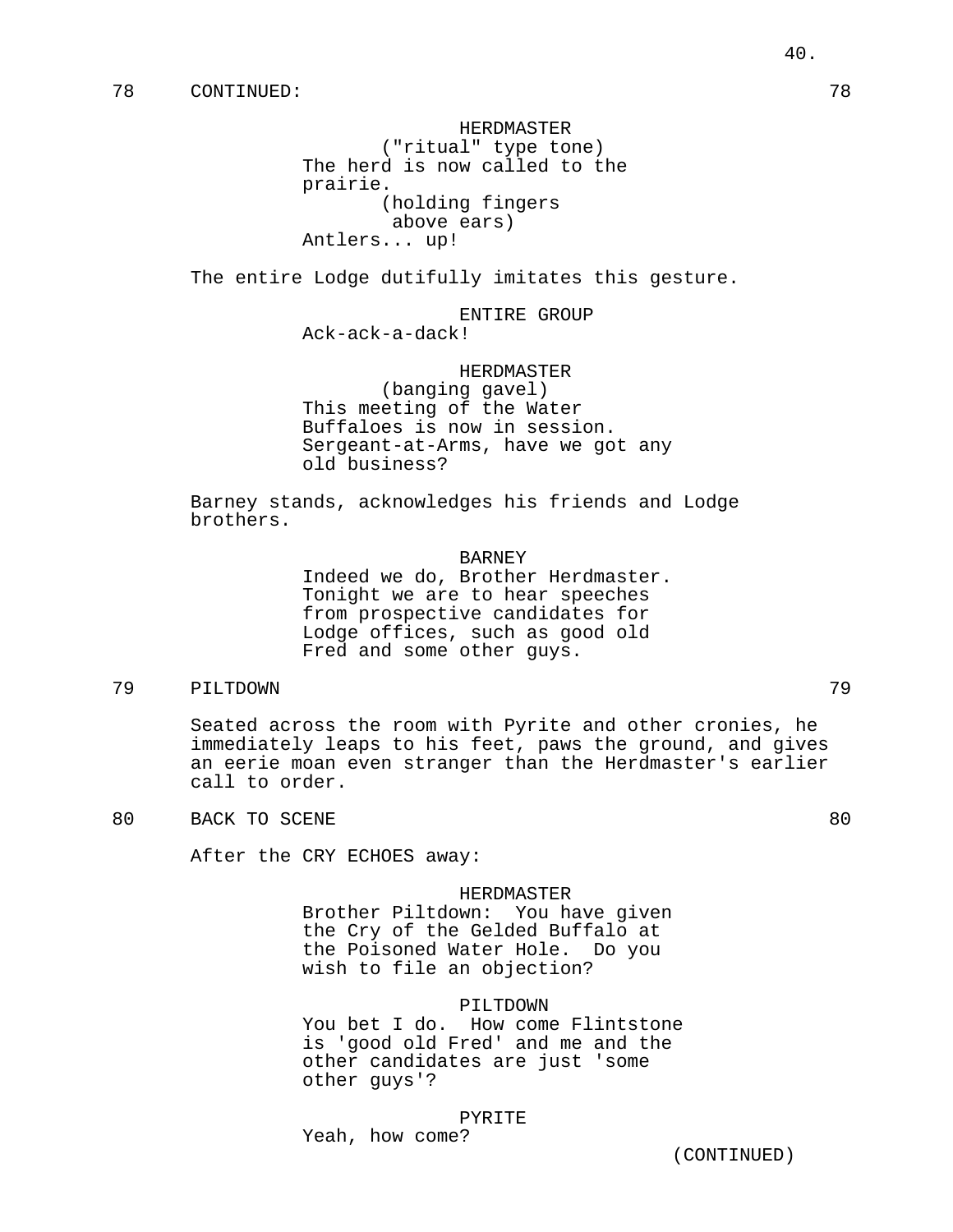### BARNEY

(rising) My apologies, Brother Piltdown. Allow me to rephrase. Tonight we will hear speeches from a whole bunch of good old guys... (pause) ... plus the one and only Fred Flintstone!

Cheers go up, which drown out Piltdown's renewed cry of the poisoned water hole. Fred moves towards the podium as the noise dies down.

# 81 NEW ANGLE 81

Barney moves to the wall, where he pulls a rolled up tapestry from a hiding place behind a plant. He tacks it to the wall, yanks a string. It unrolls. It's a big "VOTE FOR FRED FLINTSTONE" poster.

Barney turns, gives Fred a "thumbs up," and as he does, Barney's hand brushes against a folded parchment in his pocket. Barney pushes his way through the seats, catches up to Fred and hands him the document. Fred takes it, continues up to the podium. There, the Herdmaster hands Fred the ceremonial hoof and antler, crossed over each other like a Pharaoh's badges of office.

Fred does a Papal-like wave with these, sets them down, and unrolls the crib notes Barney gave him.

FRED

(reading, at first wooden, then confident) Brother Buffaloes, honored Herdmaster, Junior Bucks and Apprentice Antlers, a great good evening to you all. Ahem. As you know, our organization has survived difficult times that have seen the extinction of such other lodges as the Order of Whooping Cranes and Brotherhood of Giant Sloths. But we here have come through the croo ... the crux...

BARNEY (hissing) -- crucible --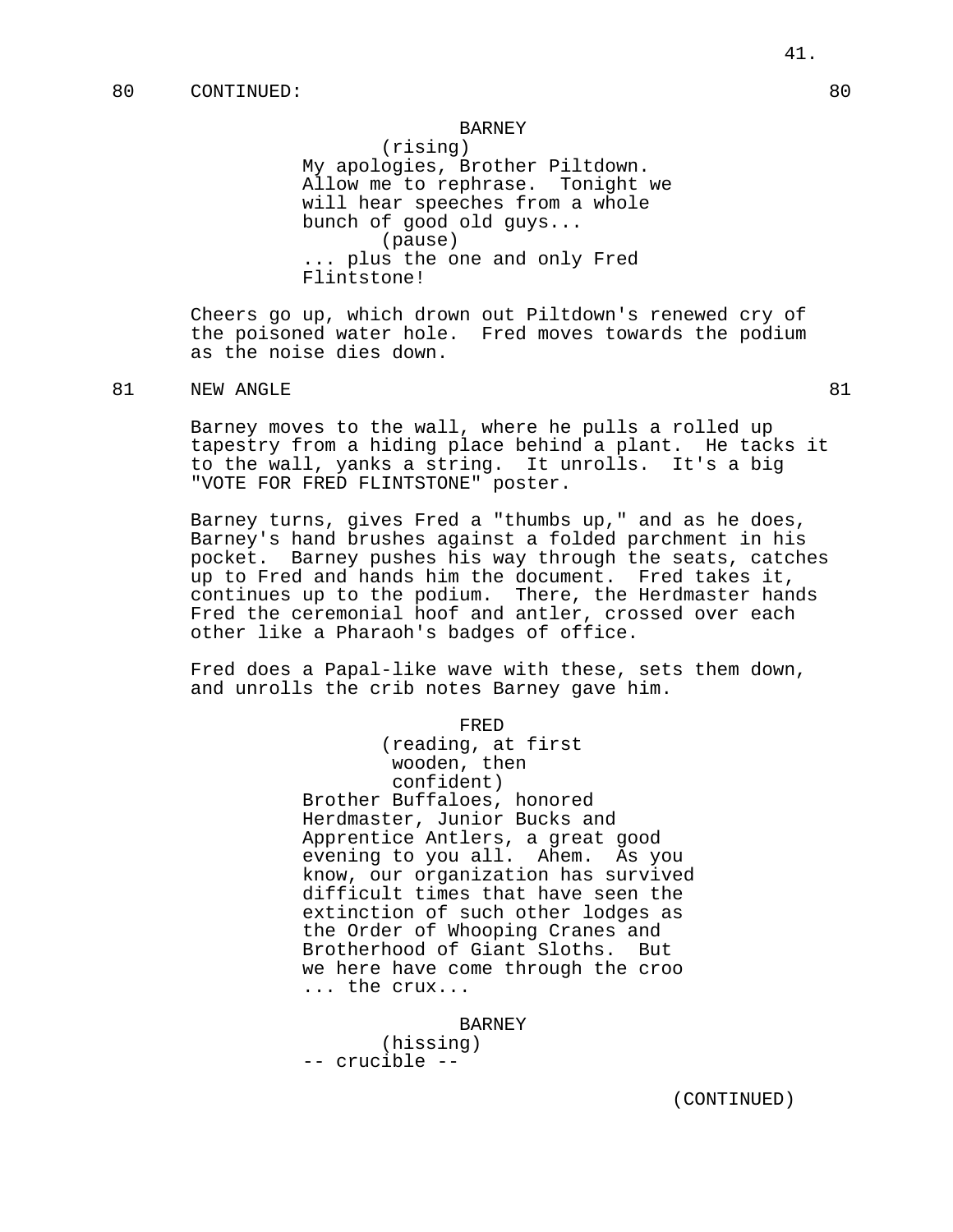(grateful) -- crucible with our fur fluffy and our hooves unscathed. Now, the future holds many promises and many problems. As your next Herdmaster, I would bring to you the same determination, courage and -- if I may say so -- bold thinking that I have brought to the workplace. Thank you, and ack ack a-dack.

Applause follows Fred's return to the floor.

82 PILTDOWN AND PYRITE 82

The only ones in their row not clapping, they scowl as Fred passes them...

CUT TO:

# 83 INT. LODGE - RECREATION AREA - LATER 83

WIDEN as Barney propels a bowling ball (stone, of course) rumbling down the alley, sending pins flying. The Buffaloes cheer Barney's strike. We notice that most (if not all) of these Lodge members also work at the quarry.

### 84 AUTOMATIC PIN SPOTTER 84

It descends. It consists of a bent snout creature which "cranks" down a shelf with several monkeys on it. The monkeys grab the pins with their tails, straighten them up. Then the shelf cranks back up.

85 OTHER END OF ALLEY **85** 

Now it's Fred's turn. He trots up to the line, bowls... another strike! More cheers, AD LIB complaints, etc. The scorekeeper picks up hammer and chisel and fills out the last frame.

> LODGE MEMBER Congratulations, Fred.

> > FRED

Hey, when you're hot you're hot... boys, lemme buy a round of drinks for everyone.

BARNEY Thanks, Fred, but here at the lodge drinks are free.

42.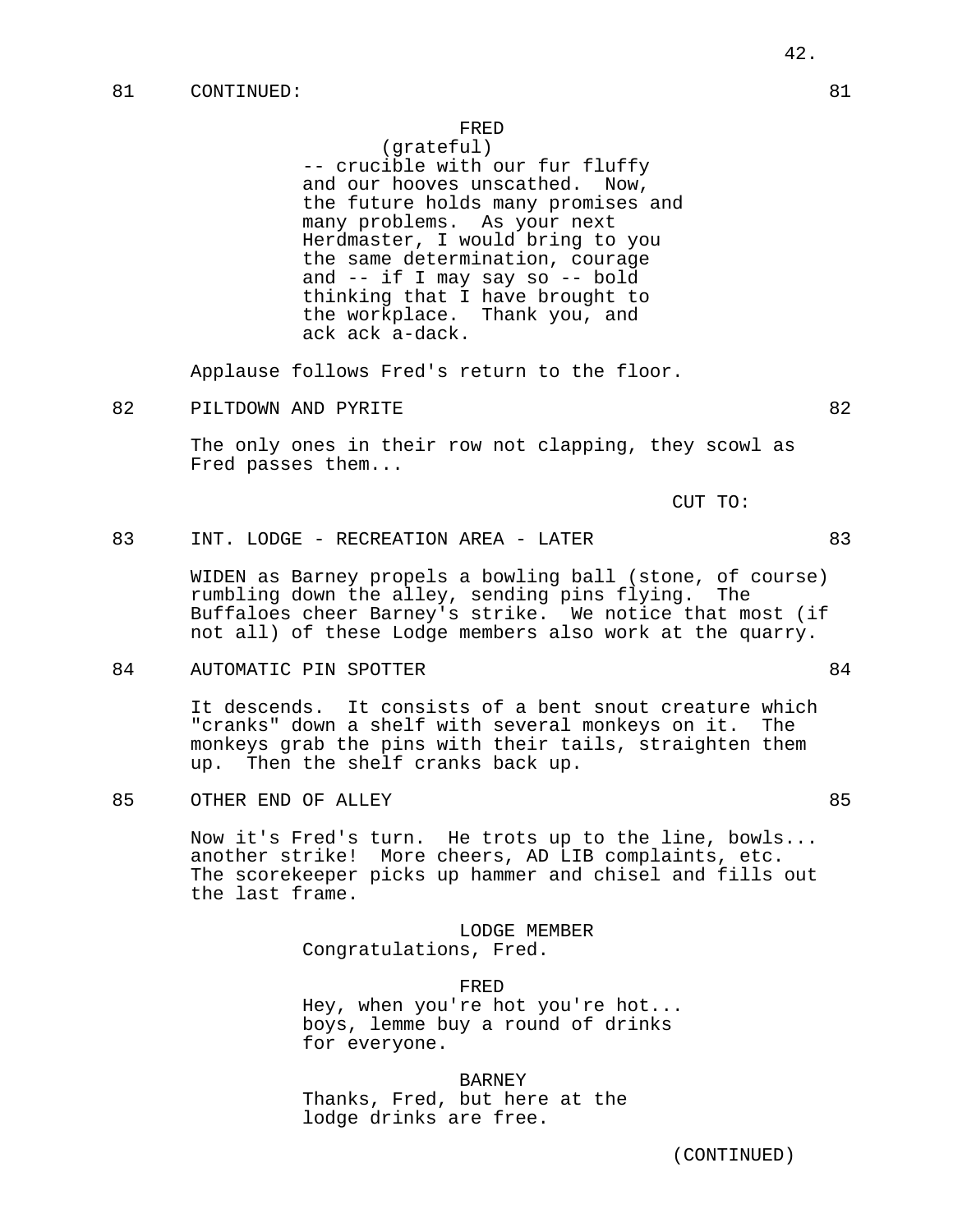But the principle is the same, Barn. Don't forget that.

Fred leads the group over to the bar. Piltdown and Pyrite come along with a shrug... why not, for a brew? Fred reaches --

86 UNDER THE COUNTER **EXECUTER** 86

where he pulls out a hook-beaked little LIZARD --

87 BACK TO SCENE 87

Fred uses this creature to open several beers.

(during this) Here you go, boys, nice and frosty...

"BOTTLE OPENER" CREATURE (LIZARD) (aside) Go ahead, laugh. If I had a good orthodontist, my life woulda been different...

Fred tosses the "Opener" aside --

88 UNDER THE COUNTER **EXECUTER** 88

The critter bounces into the shelf, slides... when it recovers, it realizes that its overbite has been straightened out by the impact. Very happy, it grabs a hat and coat, exits.

89 BACK TO SCENE 89

FRED (raising drink) Well, here's to...

He looks around, sees --

90 "PHOTO" ON WALL 90

It's actually "dots" chipped into a stone. It shows the young Fred, Barney and others gathered around soapbox racers. A banner reads "Junior Buffalo Day."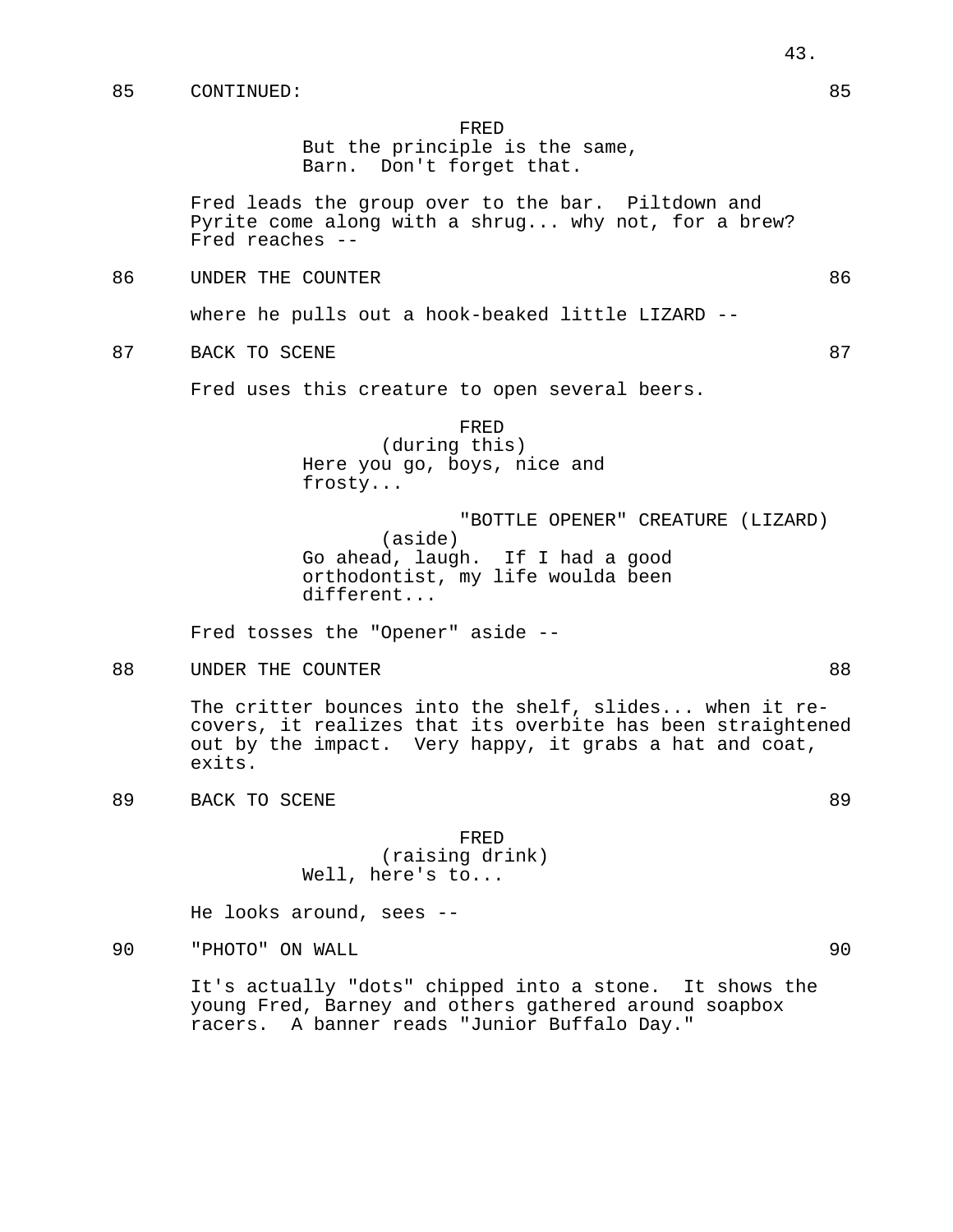Here's to the greatest bunch of lifelong Buffaloes a guy could dream of leading. (an obvious prompt) Anybody else got a toast...?

### BARNEY

'Here's to the Water Buffalo and their next Herdmaster... Fred'!

#### FRED

Aw, gee, Barn... you shouldn't say that... (winking) ... at least not till after next week's election!

# LODGE MEMBER

Fred, what was all that stuff in your speech about the workplace? I thought the only decision you made there was how many lunches to eat --

Laughter. Fred accepts it good-naturedly, reaches into his pocket.

#### FRED

Well, Harry, it just so happens that old Fred is moving up in the world... Boys, you're looking at Mr. Slate's new partner.

### PILTDOWN

You and Slate? Who are you kidding, Flintstone? The only partner you got is hanging over your belt.

Pyrite laughs, a bit too much.

FRED Prepare to eat those words, Piltdown.

PILTDOWN -- If I don't, you will --

#### FRED

(a tight smile) Gentlemen, my card --

He passes them out, and the others take them, curious --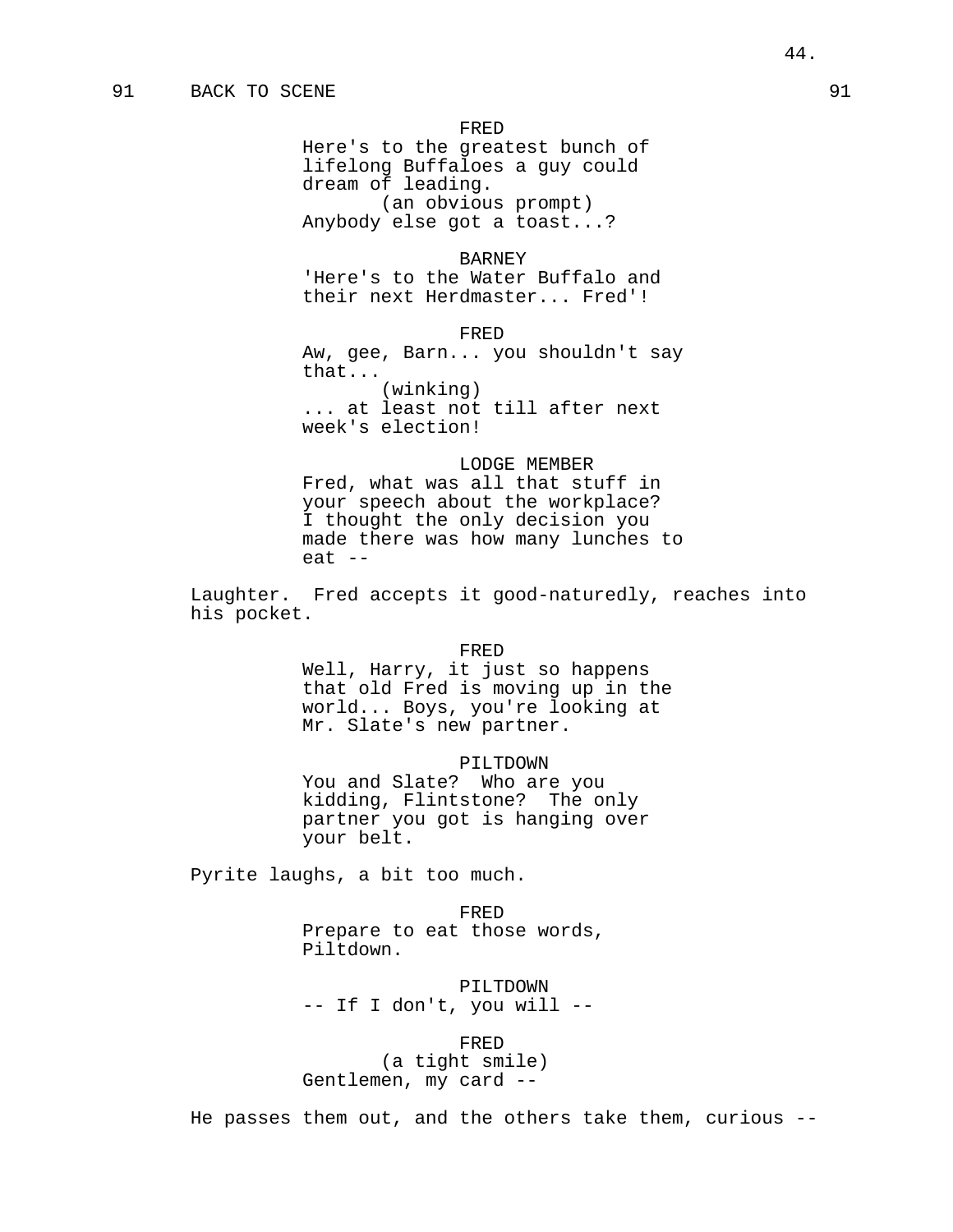# 92 INSERT - CARD 92

Of course it's a little stone tablet... but it does indeed say "SLATE CONSTRUCTION -- F. FLINTSTONE, ASSISTANT JR. V.P. -- PUBLIC RELATIONS."

93 BACK TO SCENE 2008 93

LODGE MEMBERS (AD LIB, impressed) Hey, way ta go, Fred... Whoa, gonna switch from a hard hat to a top hat, Freddy boy...?

# PYRITE (examining the card) Ah, it's probably a phony...

Saying this, he bites down on it... winces as a tooth cracks.

# 94 BARNEY 94

tugs Fred's sleeve, pulls him close.

BARNEY Gee, Fred, how come I didn't get any business cards?

#### FRED

Barney, it's all part of the plan. (to the others) Yes, boys, you see, I went up to my pal, Mister Slate and singlehandedly made him an offer he couldn't refuse --

(Barney reacts to the "single-handedly" --)

FRED -- 'Freddy boy,' he sez to me, 'We gotta talk turkey -- '

BARNEY Fred, we gotta talk turkey --

FRED That's right -- just like that --

BARNEY

Fred -- !

Fred realizes Barney's got something on his mind.

FRED

Ah, excuse us, boys...

45.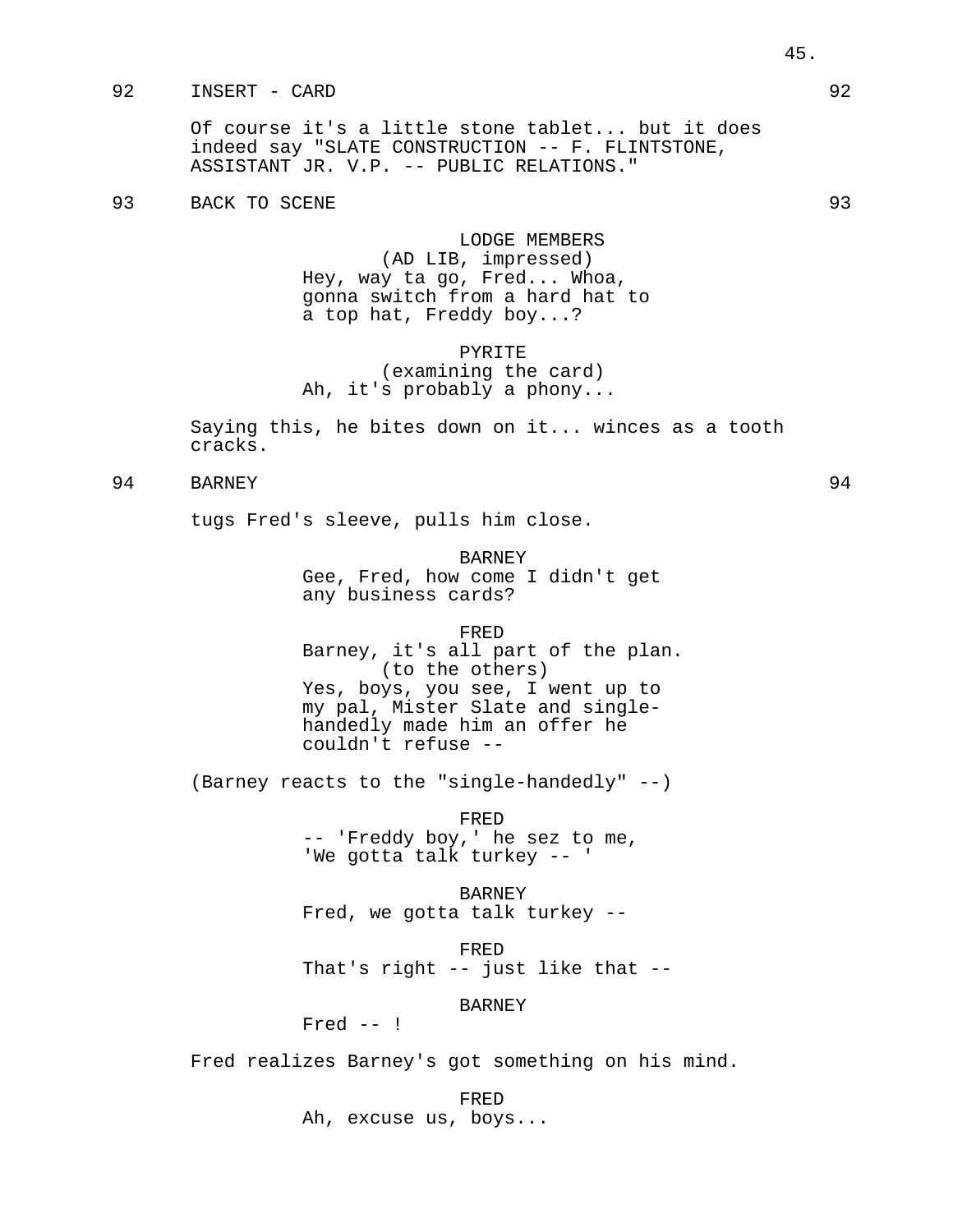# 95 NEW ANGLE 95

Fred pulls Barney into a quiet corridor. They stand near a trophy case. There's some bowling trophies here with a variety of names on them. (There's also trophies for "pie-eating contests" and "beer drinking chug-offs"; these have only Fred's name on them.)

#### BARNEY

Fred... what's this single-handed stuff? I distinctly remember at least four hands and two of them were mine.

# FRED

(lowered voice) Barney, we could tell everyone how you invented this Fibrerock stuff, how Slate and Lava found out about it by accident and all, but what would that be?

### **BARNEY**

The truth?

#### FRED

This is big business, Barney. We can't start telling the truth, it'd create the wrong impression. Think about all the really big deals in history -- back to the beginning of recorded time.

Barney knits his brow in thought for maybe three seconds.

# BARNEY

Okay.

FRED What do they all have in common? (as Barney is stumped) I'll tell you. A front man. A guy who's out in the public eye running the point, fighting the crowds... and meanwhile... back in the corner is the silent partner.

**BARNEY** 

I never knew that.

FRED That's because the silent partner is always silent. (MORE)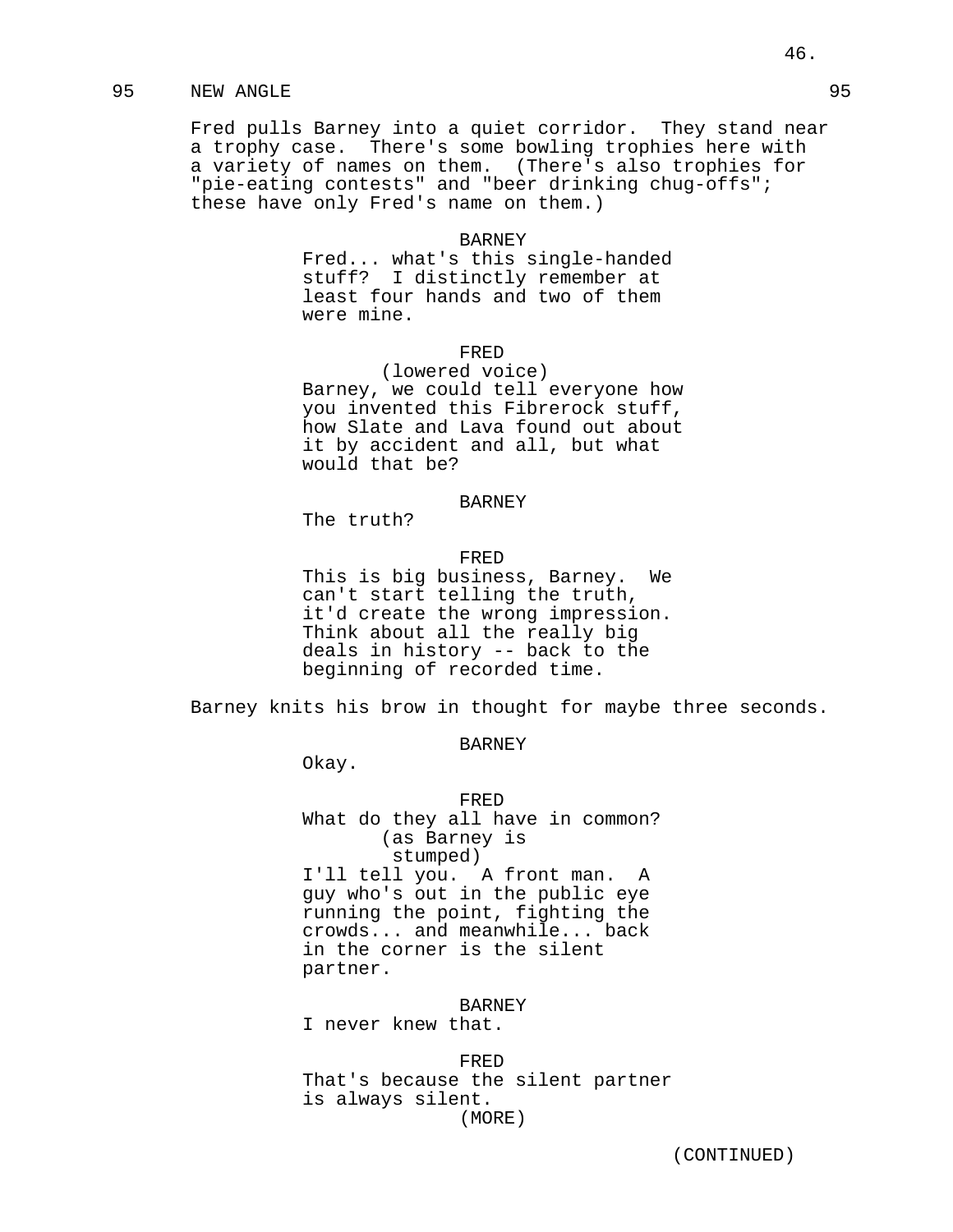FRED (CONT'D) But while you're busy being silent -- (conspiratorially) -- all along you're the brains behind the operation and I'm the brains in front of the operation. I'm out here running the guts of the operation but you got a cut. It looks like my mind, but you're really behind.

BARNEY I get it. I got the brains, but you just pretend to have them.

### FRED

Attaboy!

And a confident Fred shakes hands with an unsure "silent partner"...

CUT TO:

# 96 EXT. FLINTSTONE/RUBBLE HOUSES - DAY 96

Barney comes out of his front door, heads toward the neighboring driveway and Fred's car. Betty comes out, calls to her husband.

BETTY

Barney, wait a minute...

97 CLOSER 97

He stops, turns. Betty comes over and we see he's wearing a sports jacket and an abysmally-tied tie. Betty fixes the knot.

> BETTY There. That looks more like a captain of industry.

> > BARNEY

Thanks, Betty. What would I do without you?

BETTY Hmm. Probably run off to the tropics with one of those executive secretaries.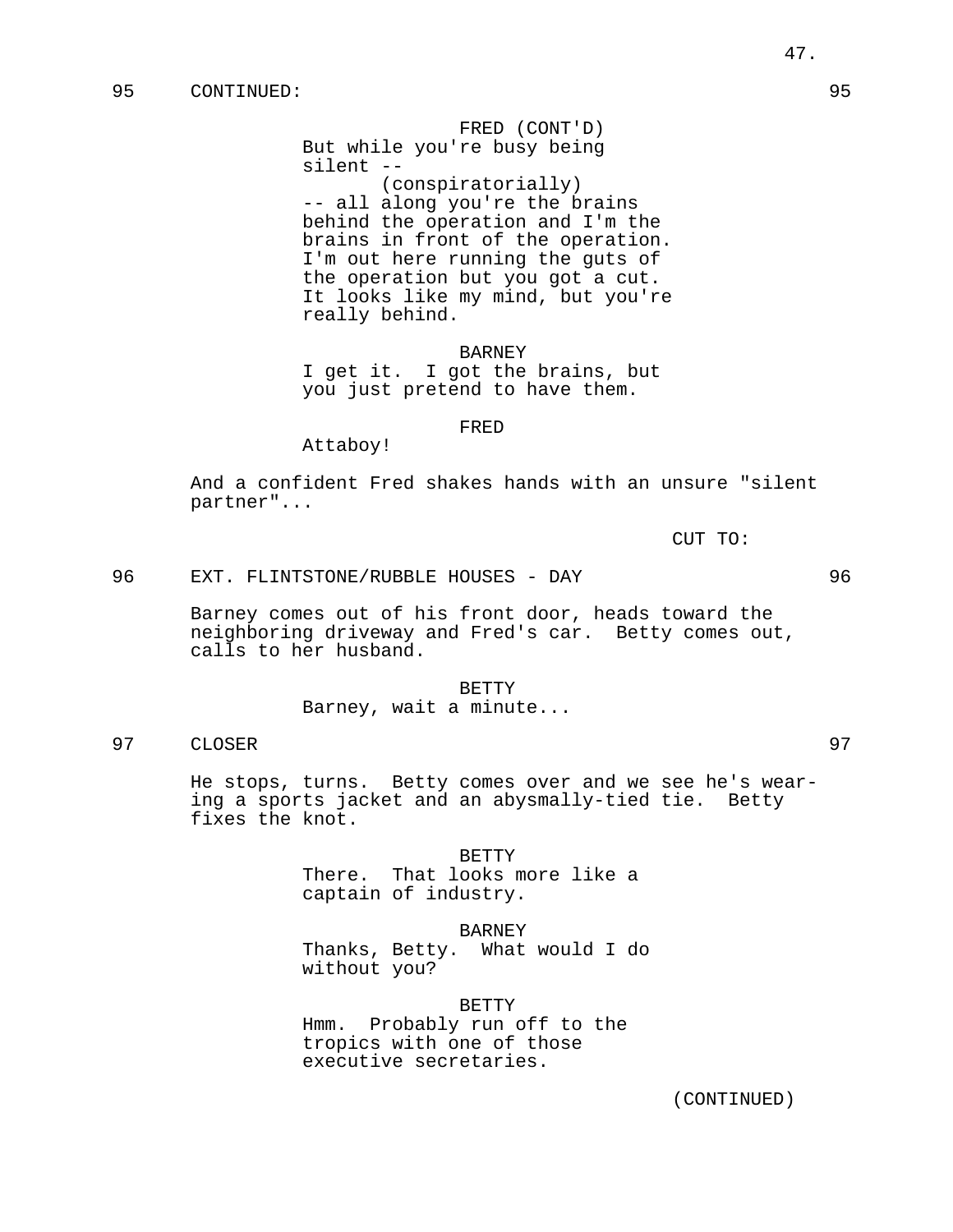#### BARNEY

Come on, Betty, it's only my first day. You have to have seniority to run off...

She giggles, kisses him.

# 98 FRED 98

is at the car door, lunch pail in hand, when Wilma calls out to him.

> WILMA Fred! Wait a minute! There's something wrong with your lunch --

> > FRED

("weighing it") Yeah... it does feel a little light...

He returns to her, opens the pail, is surprised to find it's empty. Before he can comment, she smilingly presents him with a spanking new briefcase. "F.F" is embossed on it in gold.

> WILMA Fit for a king... my king.

> > FRED

Aw, Wilma... lookit, it's got buckles, a strap, a lock --

He opens it. Inside is a huge drumstick and some ribs.

FRED -- Baby, you're the greatest.

### WILMA

(kissing him) Good luck. (pause) Watch out for those... you know... hostile takeovers.

FRED

I'm already taken.

He moves to the car.

FRED Ah, Mister Rubble, I presume? Of the Fibrerock Rubbles?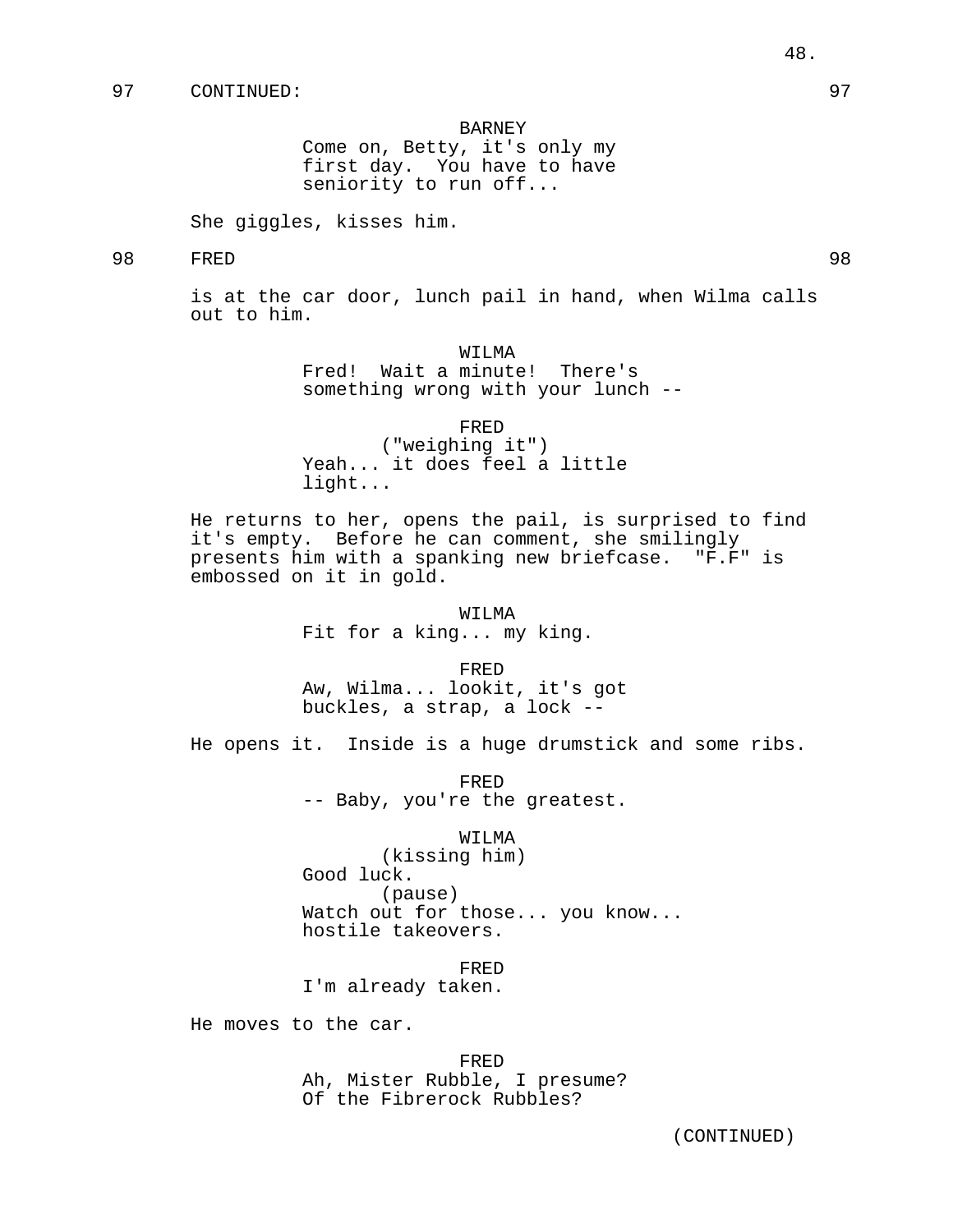#### BARNEY

Yes, yes. Looking good, Mister Flintstone. I see you've recovered from that polo accident.

FRED

Yas, yas. The water was too deep and my horse drowned.

They crack up at their own wit, drive off.

CUT TO:

99 SLATE QUARRY - LAVA'S OFFICE - DAY 99

Lava's on the phone, very worried.

LAVA

Ivan, look, okay, so I bought too much on margin... everyone said glaciers were here to stay, I mean, who knew? Just leverage my shares in Atlantis dry goods and -- what? When did that happen?

Piltdown enters, knocks on the open door.

PILTDOWN Mister Lava, the armored car is here.

LAVA

Armored car...?

PILTDOWN

Yeah. Must be a fortune in coo-coo berries on that baby. You know, for that Fibrerock stuff of Flintstone and Rubble's. You gotta sign here for it.

#### LAVA

(into phone) I... I'll get back to you.

Lava comes over, signs the form. Meanwhile he looks out the window at  $-$ -

100 HIS POV - ARMORED CAR 100

The guards are unloading sacks of coo-coo berries.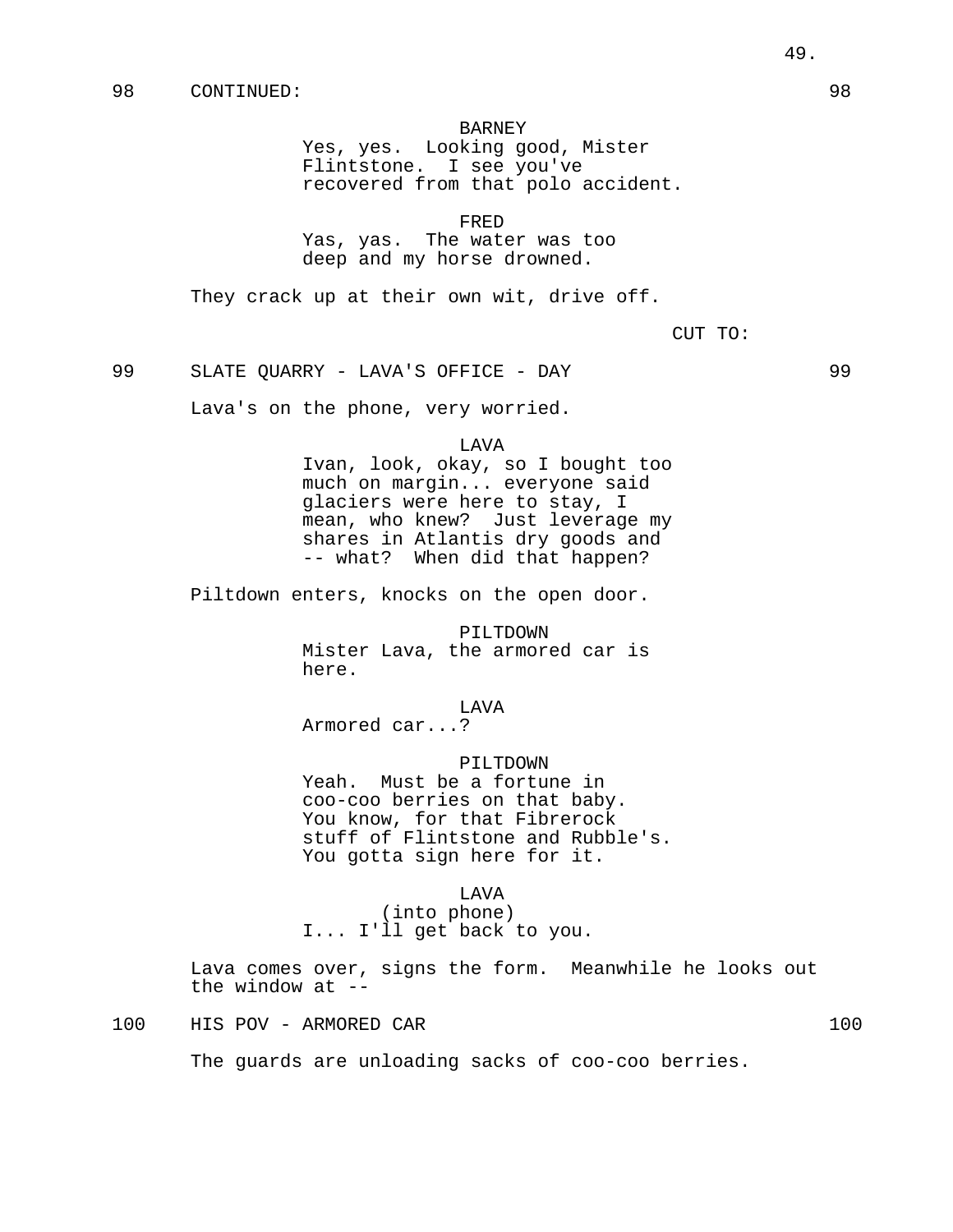# 101 BACK TO SCENE 101 and the set of the set of the set of the set of the set of the set of the set of the set of the set of the set of the set of the set of the set of the set of the set of the set of the set of the set o

Lava signs the form, meanwhile looking Piltdown up and down. Finally --

### LAVA

Piltdown, this Fibrerock program is going to create a lot of changes around the plant. I want to make one more. You've been a wonderful thug and goon for me. Now, I'd like to expand your duties. I want you to become a provocateur.

### PILTDOWN

Gee, Mister Lava, I donno. I kinda like girls myself.

### LAVA

(patiently) What I mean, is, I'm going to use you to double-cross your Lodge and Union brothers, and make their lives a living hell.

# PILTDOWN

Oh, okay.

#### LAVA

Good. You and your little pal will report directly to me and take orders only from me. (slapping him on the back) Now get out of here and start screwing your former friends and associates.

Piltdown leaves, smiling. Lava rubs his chin, thoughtful.

### LAVA

Coo-coo berries...

CUT TO:

(CONTINUED)

# 102 EXT. QUARRY - DAY 102

Fred and Barney appear in Fred's car, make a very quick turn into the quarry lot.

103 CLOSER 103

They both duck down behind the wheel. A moment later, Feldspar's patrol car comes barrelling by.

50.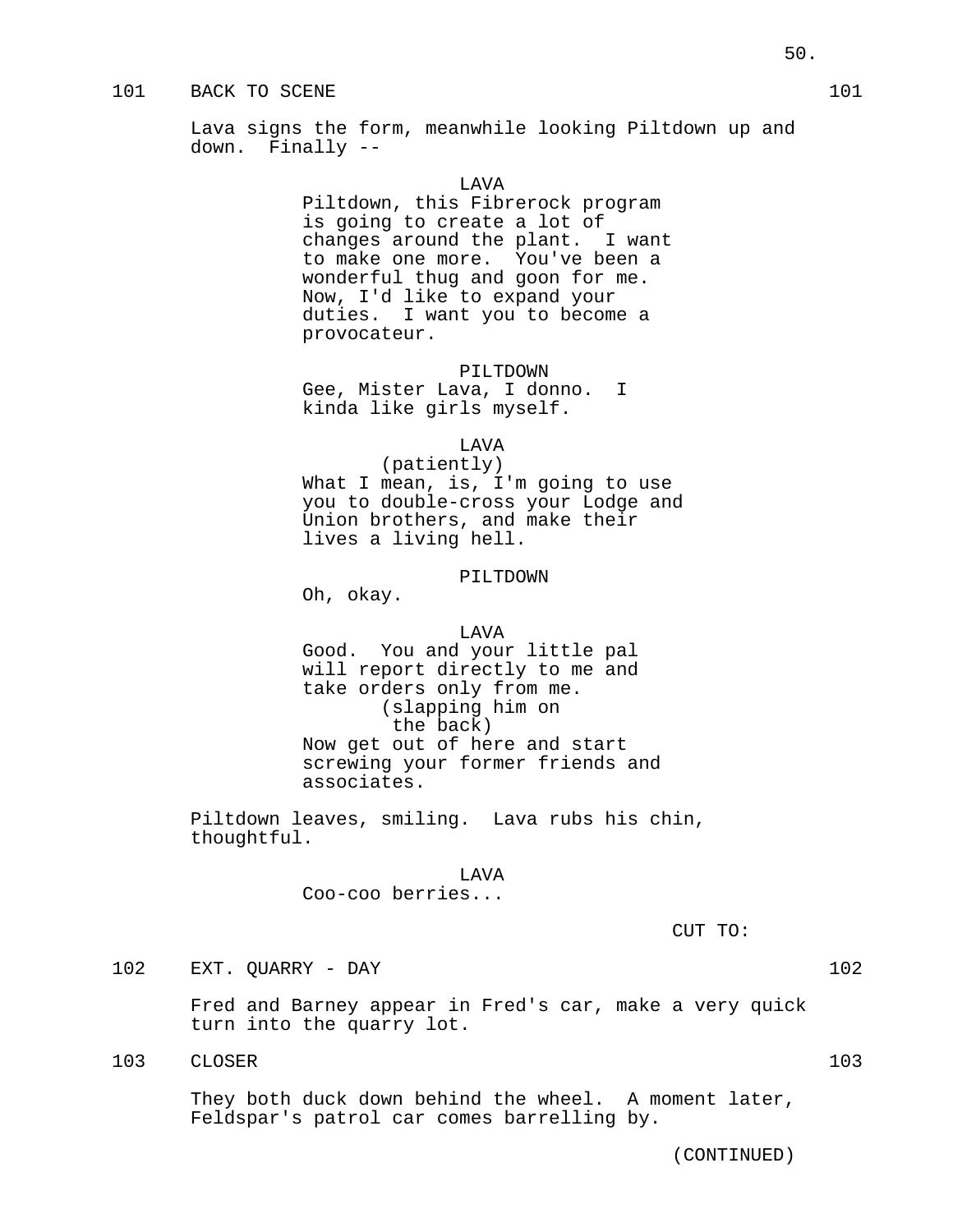# 103 CONTINUED: 103

Feldspar looks every which way, doesn't spot them.

BARNEY (when he's gone) Gee, Fred, driving with you is better than an 'E' ticket at Magerock Mountain.

### FRED

(getting out) Gets the old adrenaline going, Barn. Us big executives, we need that kind of jolt to get the old wheels turning.

Lava comes INTO VIEW, carrying an armload of plans.

LAVA

Flintstone! Rubble!

BARNEY

Oh, hi, Mister Lava.

LAVA

Please, call me Jerry. Uncle -- I mean, Mister Slate told me to take you to your offices. If you'll follow me...?

They move along. Fred notices a hotbed of activity nearby. Workers move scaffolding, animals labor.

FRED

Hey. What's going on?

LAVA

The Fibrerock assembly line. Unc -- Mister Slate's had a crew working on it all weekend. We're going to roll out the first sheets of Fibrerock by mid-week.

FRED

Yes, yes. Quick, dynamic entry into the marketplace. I approve.

BARNEY

But, Fred, it's right where the employee basketball court used ta be --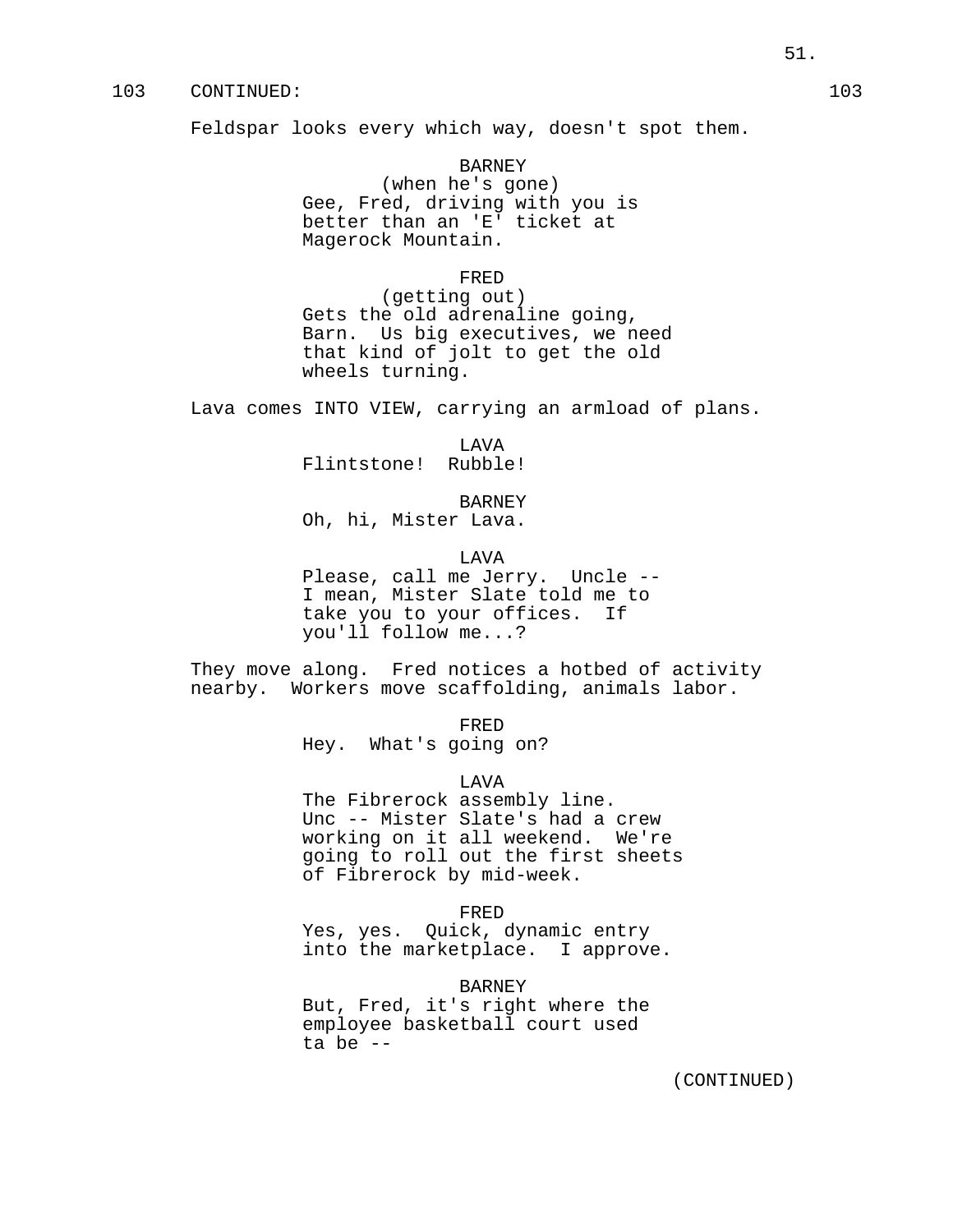Hey, you're right... (resigned) ... Big business is hell, Barney. Trust me... you'll get used to it.

BARNEY

I guess so. You already did.

Lava leads them to a wood-sided trailer.

LAVA

Well, gentlemen, here you are. As soon as you're settled, come over to the assembly line. We'll go over the Fibrerock formula before the first run.

He goes off. Fred and Barney go --

# 104 INSIDE TRAILER 104 104

There're two tiny little desks at the far end, separated by a flimsy divider. The single window here looks out over the quarry scrap heap. (As we watch, somebody dumps a load of debris.)

Threadbare furniture on a worn rug sits under a portrait of "Our Founder" (Slate).

105 BACK TO SCENE 105

Fred and Barney look at all this in turn. Pause. Then they whirl, give each other high-fives.

### **BARNEY**

All-right!

FRED Welcome to the top -- partner.

And as they shake, we --

CUT TO:

106 MONTAGE - ASSEMBLY LINE - DAY 106

Now, accompanied by heroic "industrial"-type MUSIC, we see the Fibrerock assembly line in full operation.

This cannot be described now with appropriate justice, but it involves a series of animal-powered conveyor belts, Rube Goldberg-like funnels, spouts and chutes, and all sorts of gadgets, gizmos, bells and whistles, to wit: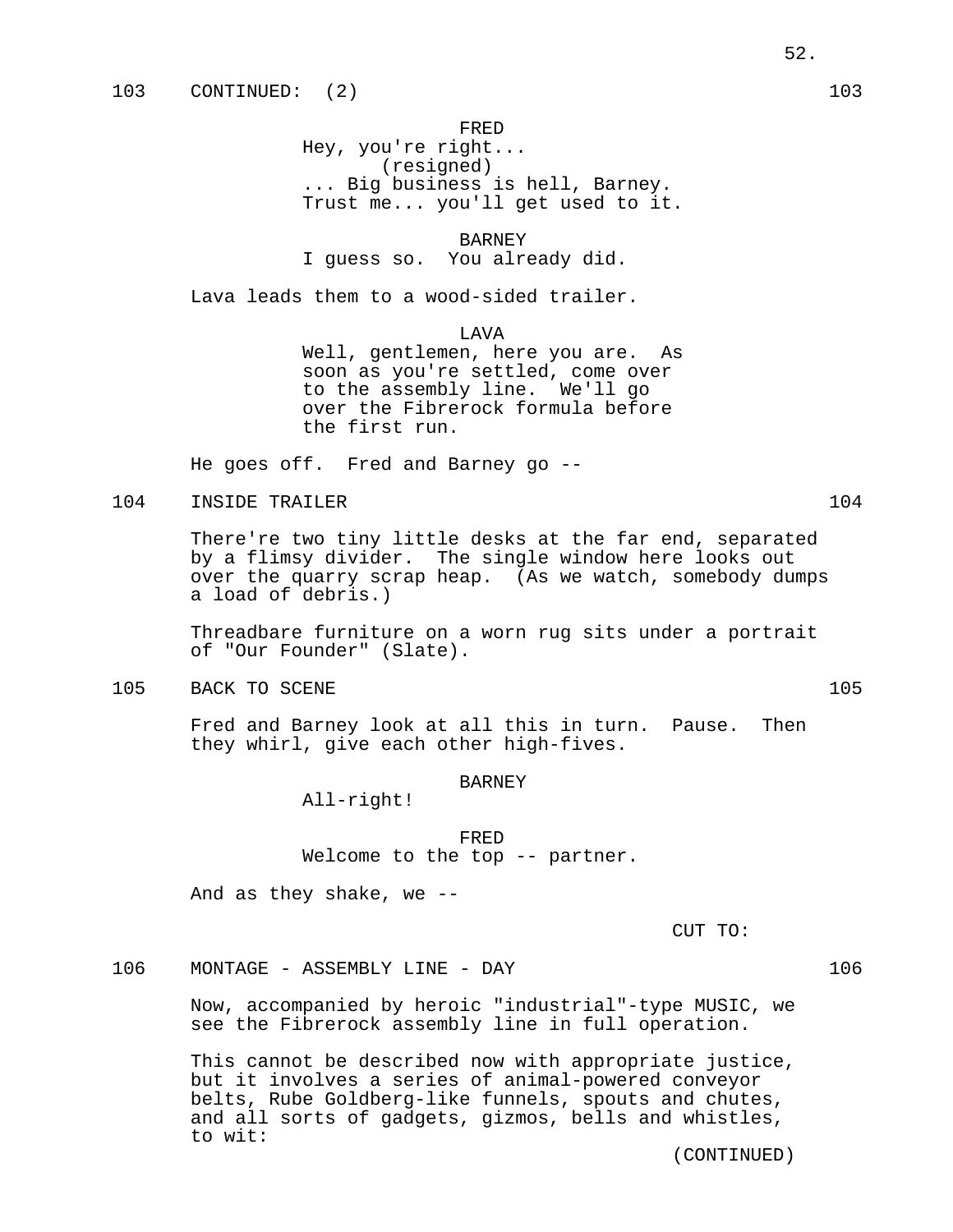# 106 CONTINUED: 106

At one end of the building, dino-powered dumpsters and lifters drop off all the ingredients; these get stomped/ chewed/bashed and otherwise reduced to powder, which is then (courtesy of some squirting Mastodans) mixed with water into a foam, which bubbles through a long sawmilltype trough and is held back by a gate.

Meanwhile, we see a sample item (in this case, a stone sofa) as it is placed before two "goatasauruses" which butt heads and smash the sofa between the two halves of a clay mold. When the mold is opened and the sofa tossed aside, Barney appears and personally "aims" the foam trough at a funnel in the top of the mold. Pausing to "taste" the mix, he smiles, then shouts --

#### BARNEY

Ready... aim... fibre!

Barney pulls a rope which opens the trough. "Fibrefoam" pours into the mold.

107 THE CLAY MOLD 107 107

gets "winched" unpwards by monkeys, and then an alligatorsaurus whaps it with its tail.

108 BELOW 108

Presto! A Fibrerock copy of the stone sofa drops neatly out of the mold, bounces lightly on the conveyor belt below! It sparkles with the tell-tale celadon-green shimmer of Fibrerock. As it chugs along, the process repeats, and soon a score of identical sofas is in view.

109 END OF ASSEMBLY LINE 109

as a beaming Fred watches, workers easily stack the Fibrerock sofas (often one-handed). Nearby, we see Fibrerock window frames, doors, chairs, etc.

110 UP ANGLE - SLATE'S OFFICE BALCONY 110

Slate and Lava watch the progress, dollar signs in their eyes.

DISSOLVE TO:

111 LONG MATTE SHOT - SLATE QUARRY - LATE AFTERNOON 111

Fibrerock products are stacked up everywhere, stretching away like the inventory in Charles Foster Kane's warehouse.

We see everything from Fibrerock bricks to Fibrerock table lamps to Fibrerock toilets. MUSIC OUT.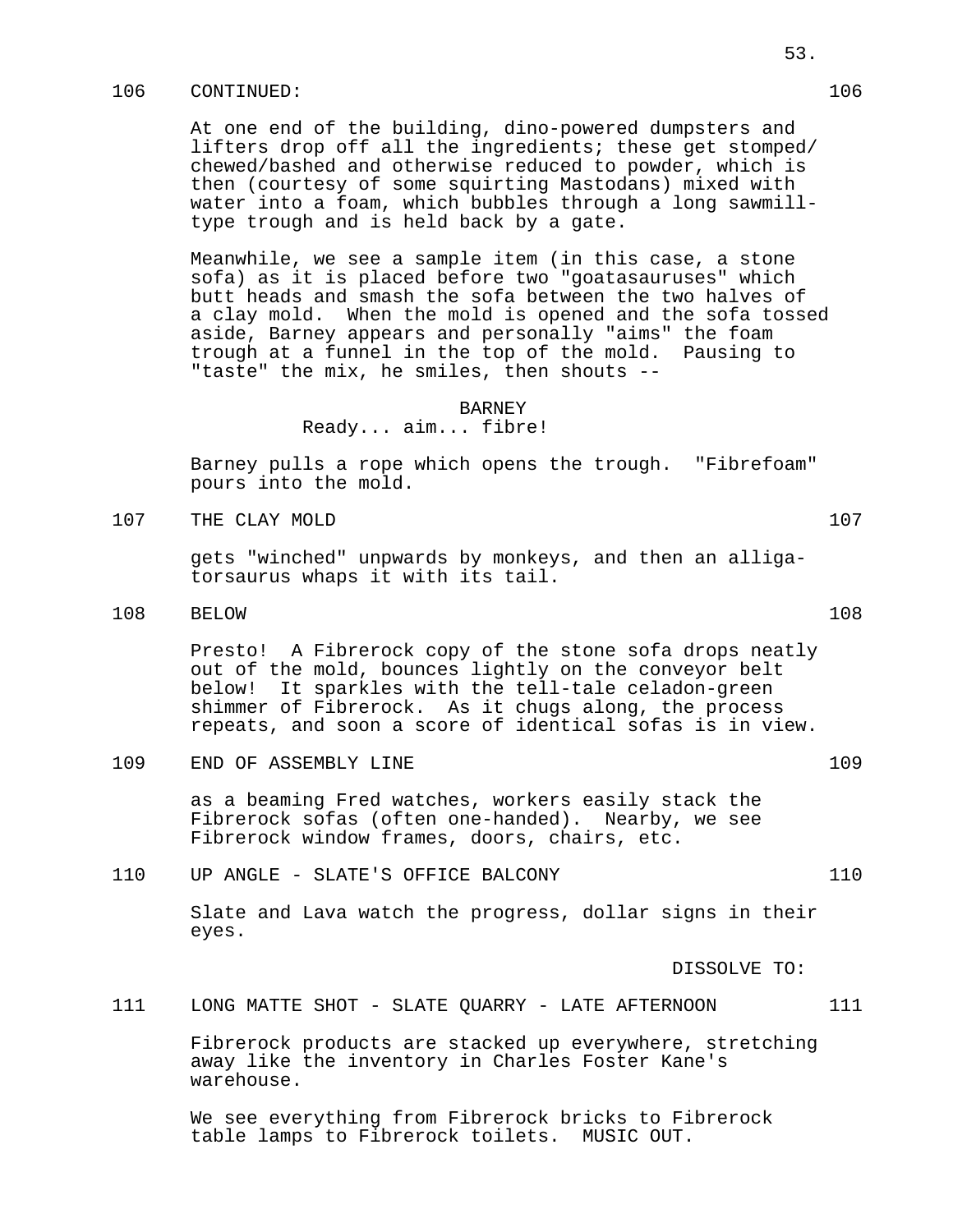# 112 CLOSER - QUARRY YARD 112

Fred and Barney, weary, approach each other, shake hands as they view the day's incredible output. Other weary, but proud workers gather around them: Mr. Slate is about to address them from his office balcony.

#### SLATE

Men, this is a proud day for Slate Construction. You have seen the first pieces of Fibrerock roll off the assembly line and into history... a history you are all part of... thanks to your very own fellow worker, Fred Flintstone!

# 113 WORKERS - FAVORING FRED AND BARNEY 113

They cheer Slate's remarks, pat Fred on the back.

# 114 BACK TO SCENE 114

#### SLATE

No longer will man and beast bend under the backbreaking load of stone and rock and timber... because Fibrerock is so light that even a child can handle it. (pause) That's why on Monday we're going to hire two dozen children from Bedrock Technical Junior High. They'll be replacing the 36 heavy equipment operators, 15 shaft diggers and 22 laborers we're laying off today. Your pink slips will be in your final pay envelopes along with a ticket to the grand opening of Slate City. It's non-transferable, so hang on to it. Thank you, and have a nice weekend.

# 115 THE QUARRY YARD 115

The workers stand slack-jawed and stunned.

WORKER #1

Laid off  $-2$ ?

Pink slip --?

WORKER #2

WORKER #3 Thanks to Fred Flintstone?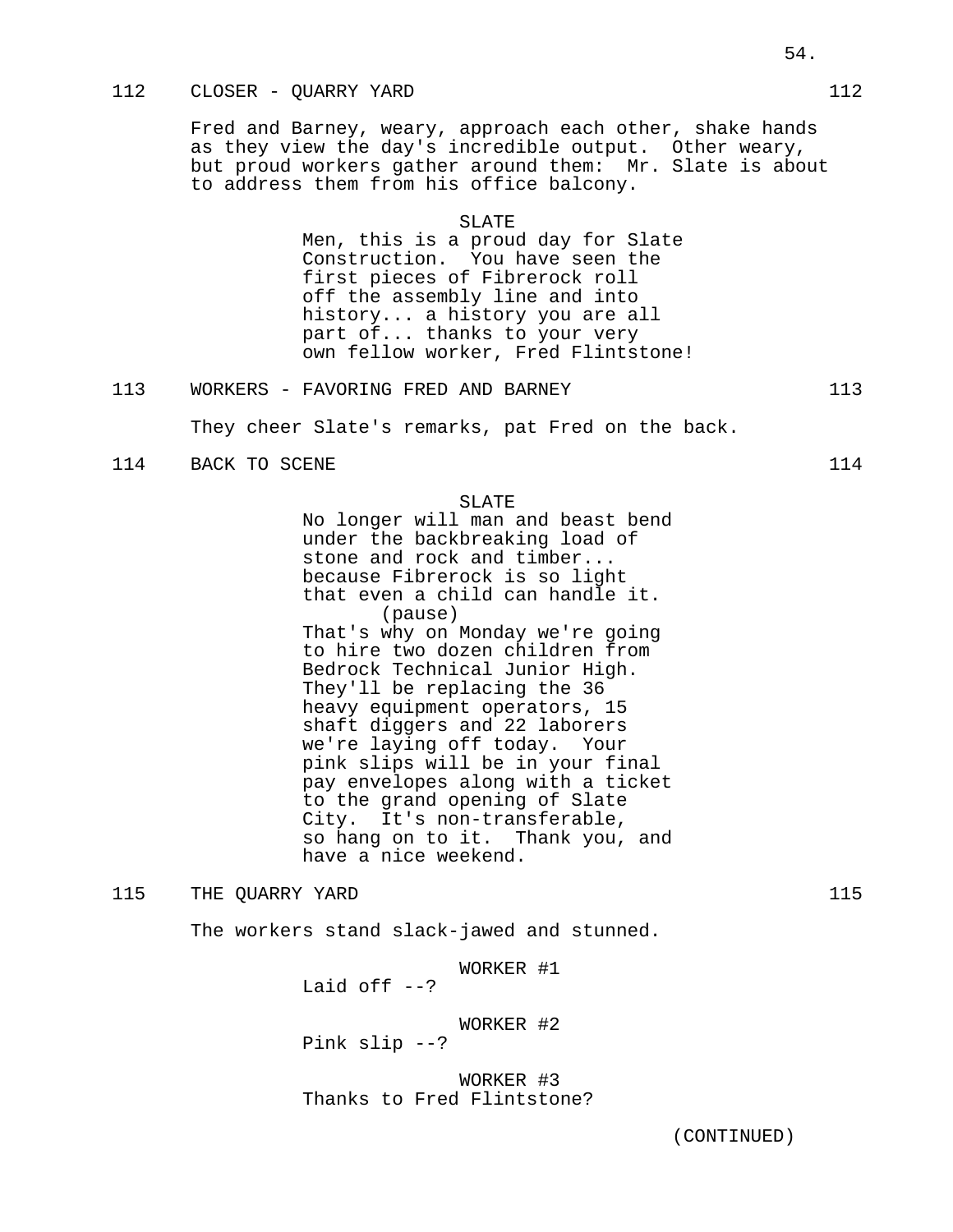WORKER #4 Flintstone! What kinda shop steward are you?

All eyes swivel and bore into Fred, who is as shocked as anyone.

> BARNEY Fred. You gotta do something about this!

> > FRED

I do? (realizing) I mean, I do, yeah!

He squares his shoulders, marches off.

BARNEY

(proudly) That's my Fred...

116 INT. SLATE'S OFFICE - DAY 116

Slate is practicing hitting golf balls into an automatic putting cup. Lava and some office workers are checking a blueprint against a model of "Slate City" which is made out of Fibrerock. A ball shoots back at Slate, who tees up again.

117 INSIDE THE PUTTING CUP 117

A little MOUSE in a complete hockey outfit jumps to catch the ball. Stopping it with his little hockey stick, the Mouse gasps, raises its hockey mask.

> MOUSE Whew. And it's still pre-season.

He whaps the ball to Slate again.

118 BACK TO SCENE 118 and 118

Slate tees up the ball again. Fred barges in, banging the door. Startled, Slate drives the ball instead of putting it. It sails across the room and SHATTERS a PICTURE of Mrs. Slate.

> SLATE (furious) Flintstone!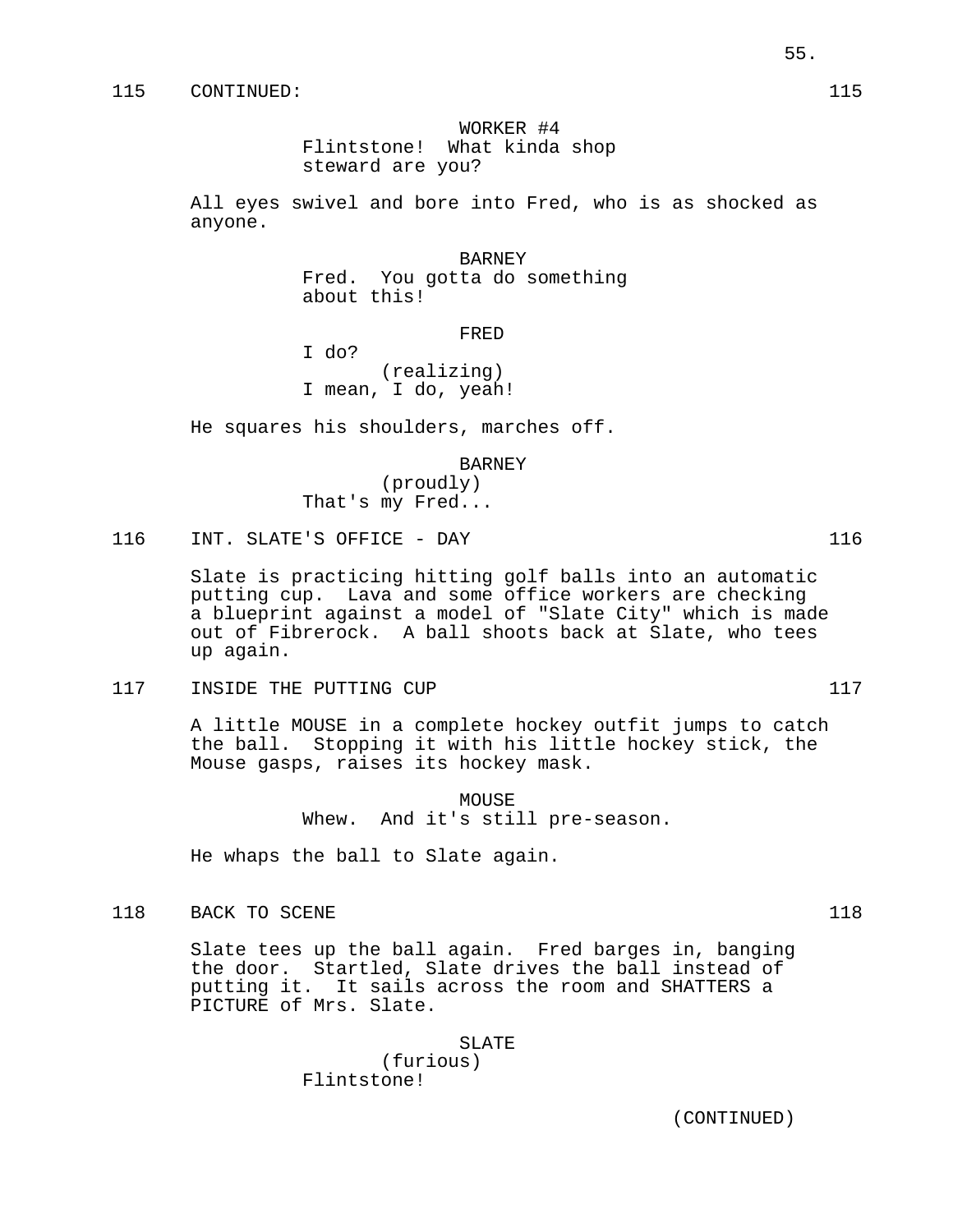(undeterred) Mr. Slate -- we gotta talk --

SLATE

We do, eh? About what?

FRED

About those guys outside, Mr. Slate. Some of 'em, well, they been here for years. And you, well, you can't lay them off just like -- (snapping fingers) -- that!

Slate looks at Lava, who shrugs. Slate looks back at Fred, stays surprisingly calm. He toys with the putter, balances it on his palm.

> SLATE Of course I can, Fred. I can lay them off like -- (snapping fingers) -- that, or like -- (a different style snap) -- that, or like --

He does a really nifty snap which combines with a buckand-wing with the putter.

SLATE

-- that.

FRED (bravura slipping) Oh, you can, huh?

LAVA Of course he can, Flintstone. It's his quarry.

SLATE

(still calm, warm) That's right. Why -- (chuckling) I could lock the front door and go fishing if I wanted!

Lava laughs along with the office staff and Slate. Fred chuckles a little to fit in.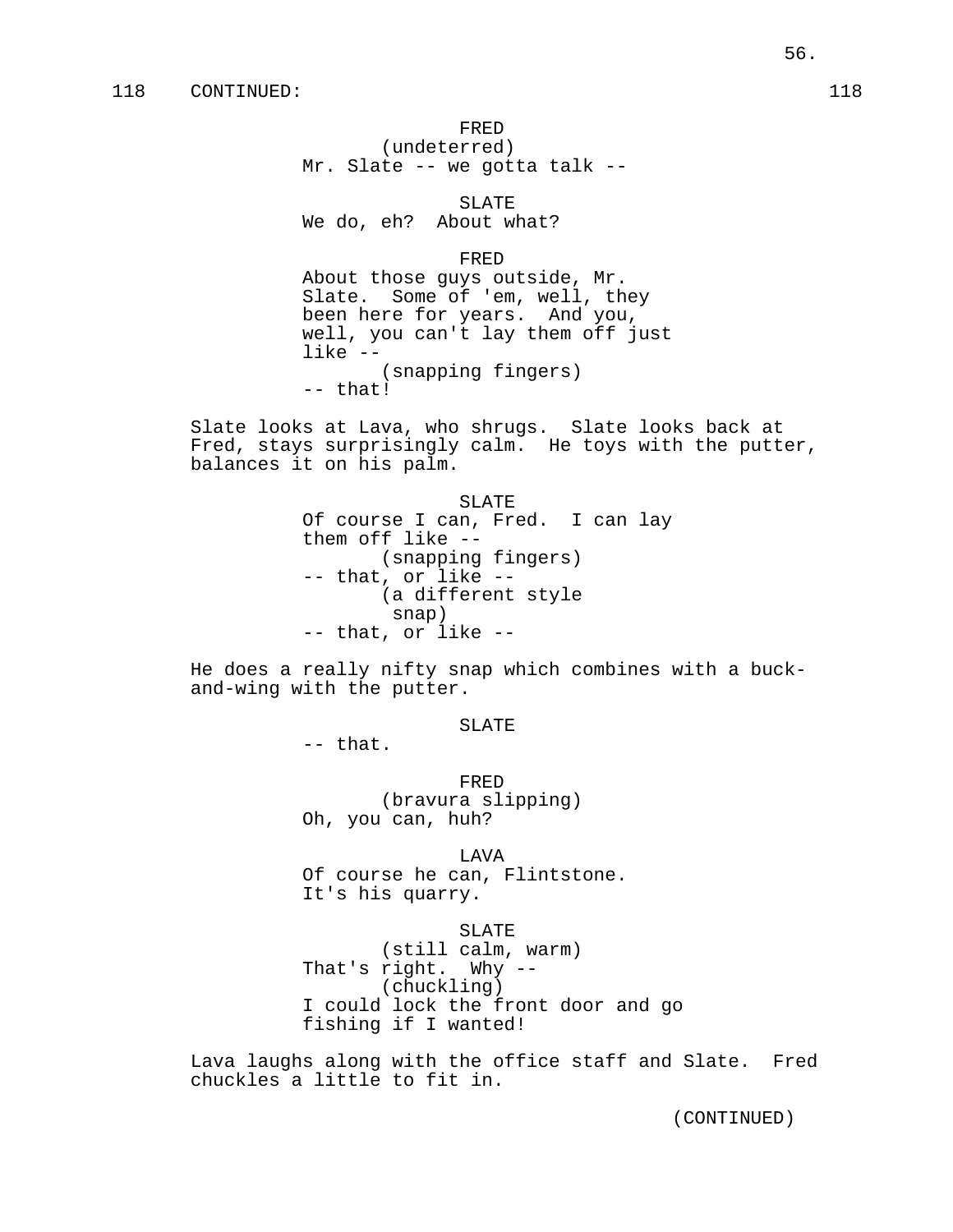# SLATE

(winking) Why, I could even fire Lava here if I wanted.

Lava quivers with mock surprise. Everyone really laughs, now.

#### SLATE

(wiping away a tear) I could fire you, Fred.

FRED

(guffawing) Me! Ah, ha, that's rich, Mr. Slate, that's --

Suddenly Fred stops laughing.

Or...

#### SLATE

Flintstone, Lava, here, recommended that you be in charge of public relations to get Fibrerock off to a good start. I'm a member of that public, Flintstone, and I have to say... this isn't a good start. I'm getting a bad feeling about Fibrerock. A bad feeling about... you. You want that feeling to go away, don't you?

FRED

Uh... well, gee, I... uh, yeah.

SLATE

Good. Then turn around and walk out of here and we'll forget all about this.

Fred swallows, looks at Lava, goes meekly out.

119 EXT. QUARRY YARD - DAY 119

All the Workers watch expectantly as Fred comes out. They AD LIB --

### WORKERS

Well? What'd he say...? Ol' Freddie boy told him a thing or two... Probably got us a raise... Right, Fred...? Fred...?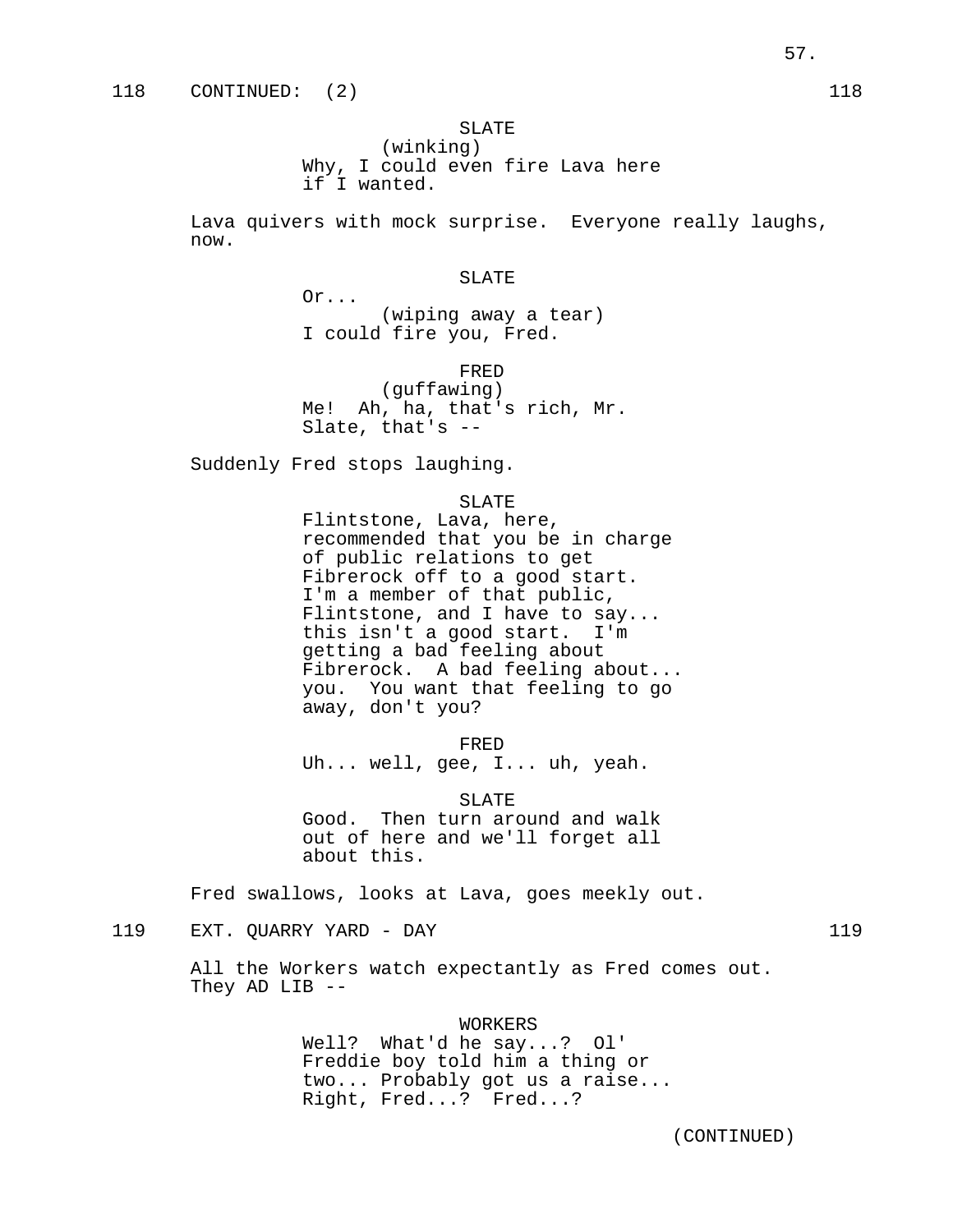Akkk... something... noble... man ... job... nose... wheel... shoulder... grindstone... hommm... yggggg...

### BARNEY

(worried)

Fred?

Fred staggers over to his locker, opens it... gets in, and closes the door. We hear a MUFFLED SOB.

120 A NEW ANGLE 120 120

As the workers slowly realize the mighty Casey has struck out.

CUT TO:

121 EXT. FLINTSTONE & RUBBLE LAWNS - DAY 121

Betty and Wilma stand, determined, while the kids gripe.

PEBBLES But, Mommy, I wanna go roller skating...

BAM-BAM (mouth full) Yeagh... 'hend thugh guys wher ghoing -- (swallow, munch) -- to play rockball at Paleolithic Park --

Betty wipes Bam-Bam's mouth, smiles sweetly.

### BETTY

Well, you're both going to change your plans. Your new school is going to have a talent show... and you're going to have some talent.

### WITMA

You don't have to win... honorable mention or most Kongenial Kids is perfectly acceptable.

### PEBBLES

(aside) As long as we beat the pants offa Mrs. Slate's nephew...

(CONTINUED)

58.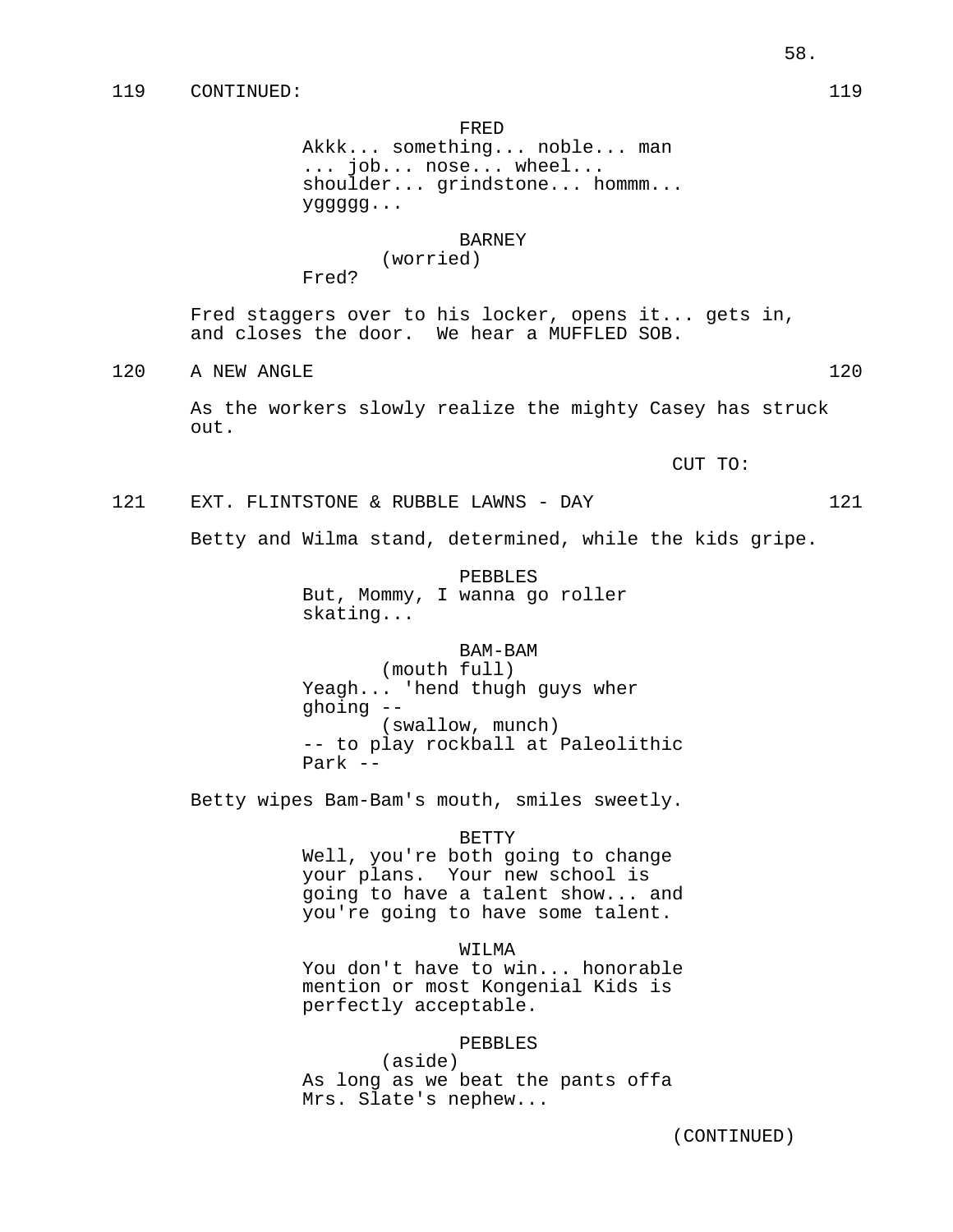#### WILMA

Young lady, this is not about beating pants, this is about becoming a well rounded child. Now, what kind of act will you do?

BAM-BAM

How about a disappearing act?

He takes a tentative step away but Betty grabs him.

# BETTY

We're waiting.

Pebbles and Bam-Bam sigh, huddle. We hear snatches of discussion...

| PEBBLES                                          | BAM-BAM                                   |
|--------------------------------------------------|-------------------------------------------|
| Wanna recite something?                          | Nah, what are we, little                  |
| 'Inky Dinky Spidersaurus'? kids? How 'bout magic | tricks? We could cut up a<br>newspaper -- |
| סה זממהת                                         |                                           |

PEBBLES But then we'd need a hammer BAM-BAM and chisel... oh, what about That dumb thing? You that thing with Dino? think so...?

Pebbles turns, the decision made.

PEBBLES Okay. We're gonna sing a song with Dino.

Instantly, on cue, Dino leaps out of nowhere, holding a straw hat and a cane.

Wilma and Betty look at each other, skeptical. Bam-Bam reaches into his shirt and takes out a whistle. He blows  $it$   $--$ 

> PEBBLES A one-and-a-two and-a --

# 122 WIDER 122

MUSIC comes UP and Dino and his little friends do a dance routine we will call "The Dino Dance." It is a spectacular blend of soft-shoe and the kind of dog-and-pony-show gags usually seen in the circus or on the Ed Sullivrock show. Most importantly, the routine includes the following:

A) Dino leaps back and forth through a hoop.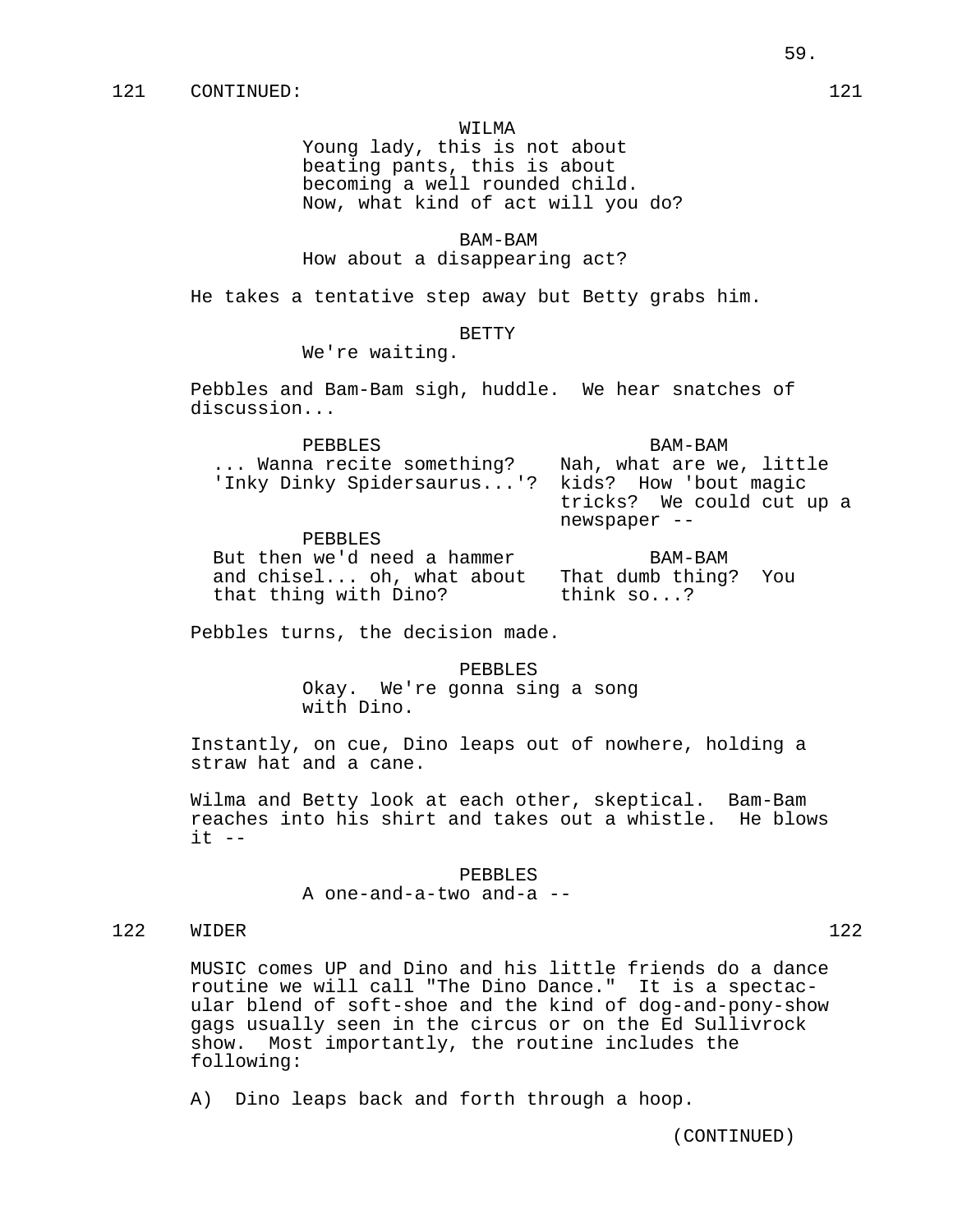### 122 CONTINUED: 122

- B) The kids tie down a jump rope and Dino does a wire walk.
- C) And finally, Dino uses his tail to flip the kids onto his back, culminating in a big "ta-da" after they all slide down the rope for a big finish.

# 123 NEW ANGLE 123

THE KIDS (winding up) You can keep the Twist, The Frug and Hop I don't need to Shimmy, I don't need to Bop 'Cause I'm doin' doin' doin' The Igneous Rock!

Panting for breath, Pebbles, Bam-Bam and Dino wait for a reaction.

BETTY

(to Wilma, impressed) Well? Think they're ready for the talent show?

#### WILMA

I think they're ready for Rock Vegas.

As they laugh and hug the kids and Dino, we --

CUT TO:

124 EXT. LODGE HALL - THAT NIGHT 124 124

HERDMASTER (V.O.) Fellow Water Buffalo. In a few moments we will cast our votes for the lodge officers.

125 INT. LODGE HALL 125 2125

TIGHT ON Fred as he leans back in his usual chair.

HERDMASTER The election committee will make the preparations.

FRED (confident) Since when do you have to prepare for a landslide, right, guys?

(CONTINUED)

60.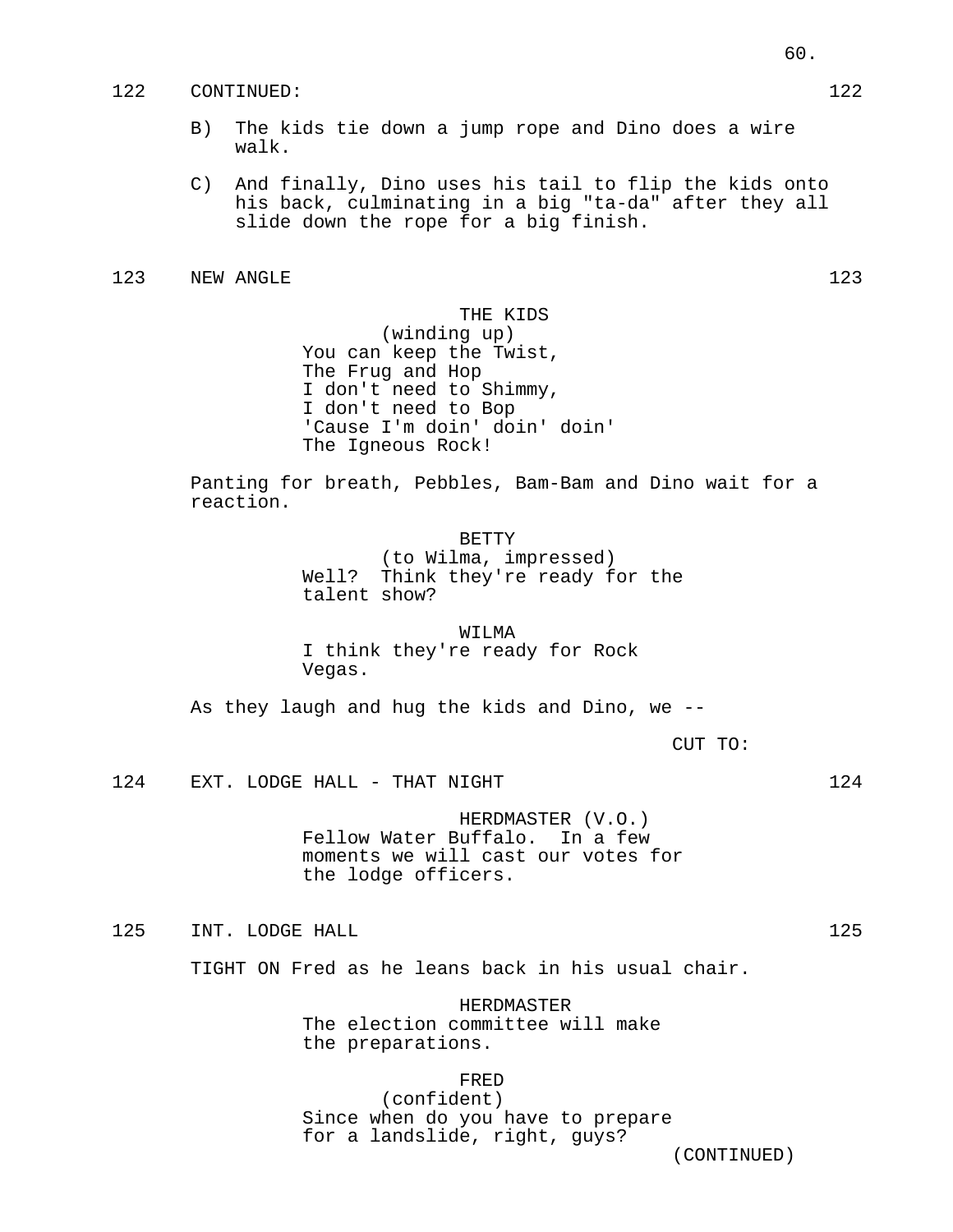### 125 CONTINUED: 125

Pause as Fred waits for a reply. He turns... SHOT WIDENS as he realizes no one is sitting near him. He looks around and sees --

# 126 HIS POV - FRED'S POSTER 126 126

It's been altered to read "Fred Finkstone." Also added to Fred's image are horns, a beard and other choice touches.

### 127 BACK TO SCENE 127 and 127

Fred looks around, sees Barney approaching, having just left a group of angry Buffalo.

> FRED Barn -- w-what's going on?

#### BARNEY

They're mad at you, Fred... it's understandable, I mean, they all got laid off today --

Fred crosses to the other guys, puts on a big smile.

FRED

Guys, guys, come on now -- what's a quarry fulla layoffs got to do with a lodge fulla Buffaloes?

BARNEY

Is that a riddle? Give me a second --

PYRITE (stepping forward) I'll tell ya what! Mosta the guys in this lodge work for Mr. Slate --

# PILTDOWN

-- You mean used to work for him - until somebody opened their big  $mouth$   $--$ 

#### FRED

Fellas, come on. We're all big boys here --

He gestures vaguely towards the outside world, then back to the little band of brothers here.

> FRED Surely we can separate in our minds work, and play... Job, and Lodge...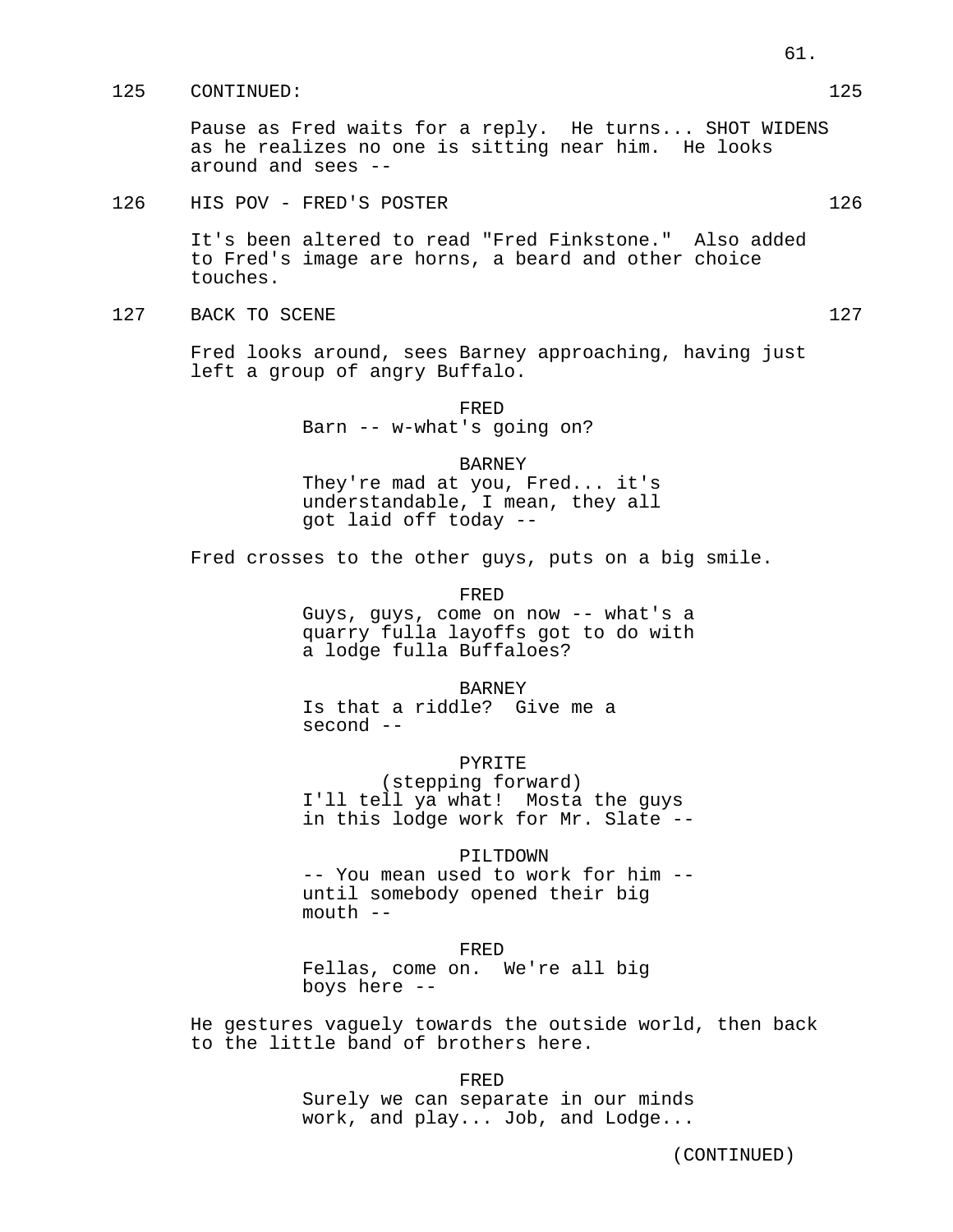### PILTDOWN

(pointing at Fred) Candidate and double-crossing back stabber? (turning) Herdmaster! I move we commence

the meeting... and the election!

### PYRITE

I second the motion!

#### HERDMASTER

All in favor, say --

#### FRED

Wait, wait... Your Antlerness, please, one second -- !

Fred grabs Barney by the shoulder, spins him around, pushes him forward like a refrigerator on a dolly, stands him up center stage.

FRED

Barney, you gotta tell the other guys what really happened. Tell 'em the story behind Fibrerock. The true story.

The room quiets. Barney clears his throat. Fred waits, hopeful.

BARNEY

Well, there's not much to tell. (trying to remember Fred's phraseology) True, I got a cut... but Fred's got a gut.

FRED

No, no, the rest --!

#### BARNEY

Oh, yeah, I remember! I got the mind, but Fred's got the behind. Right, Fred?

Barney turns, gives Fred a big wink. Fred groans.

HERDMASTER Thank you, Brother Rubble. The Buffaloes will now have their secret vote. (a command) Fit... furs!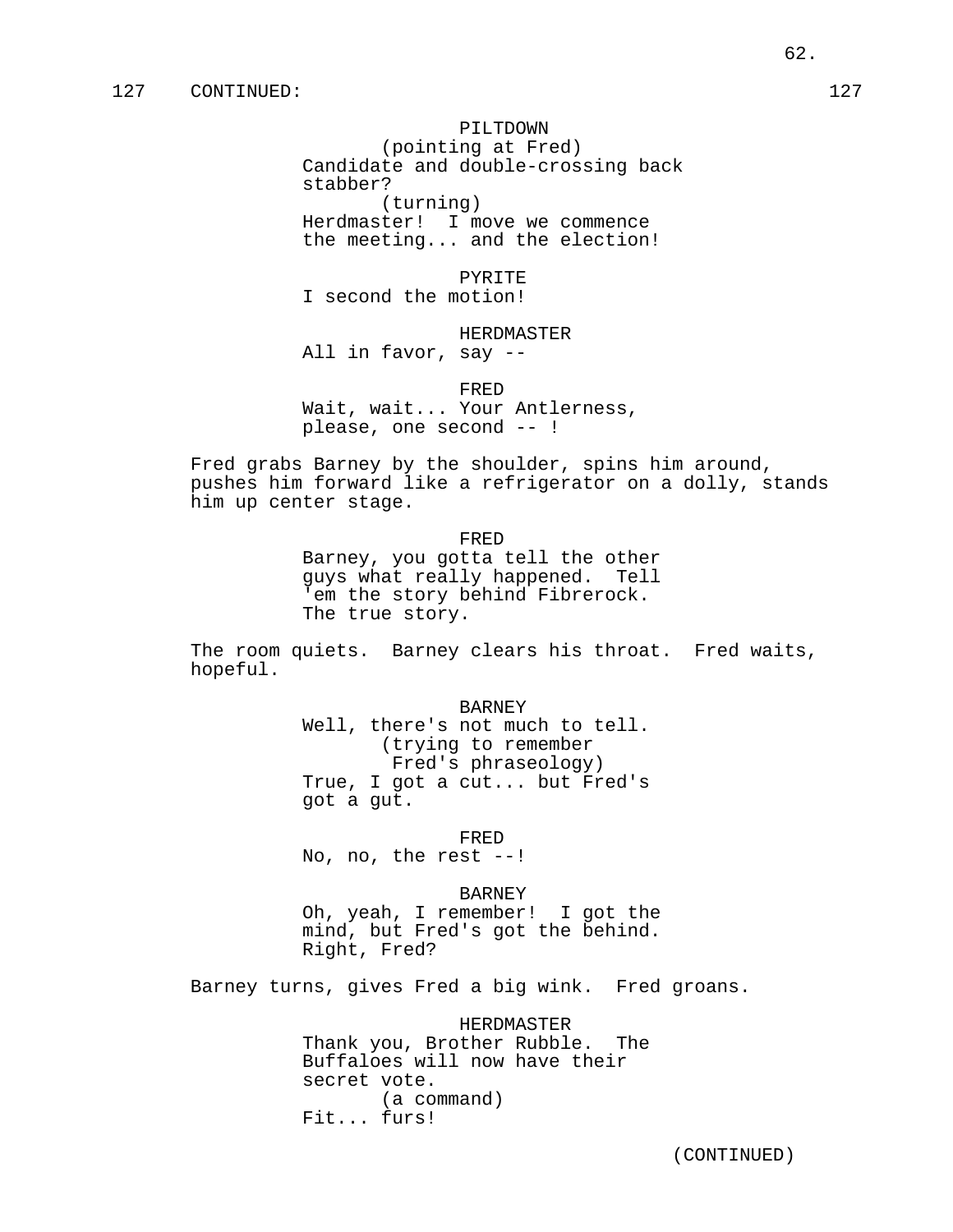Everyone pulls their horned fezzes down over their eyes.

### HERDMASTER

Paw... ground!

Everyone does a bull-like stomp and scrape.

HERDMASTER All for Piltdown, bellow now!

The room ECHOES with MOOSE-LIKE SNORTS.

HERDMASTER All for Flintstone, bellow now!

Fred snorts, sounding like Herb Alpert's lonely bull. Even under his furry fez we see him "looking around" desperately, hoping to hear one more snort.

He kind of sneaks in one more forlorn grunt which fades away... finally, as Fred squirms miserably, there is one more lonely snort...

... from Barney, of course.

# HERDMASTER

Order furs!

The fezzes come up.

#### HERDMASTER

The snorts have it! Brother Piltdown, it is my privilege to install you as the new Exalted Herdmaster Erect Antler and Big Buck of our Lodge. If you'll come forward, I will present you with the tokens of office.

Cheers and applause as Piltdown goes to the podium.

# 128 FAVORING FRED AND BARNEY 128 128

Fred's a broken man. Barney moves over, puts his arm around him.

BARNEY

I voted for you, Fred.

#### FRED

Big deal, after you screwed everything up in the first place...!

Barney reacts, really hurt. He moves away on the bench. Fred's so agitated he doesn't even realize it.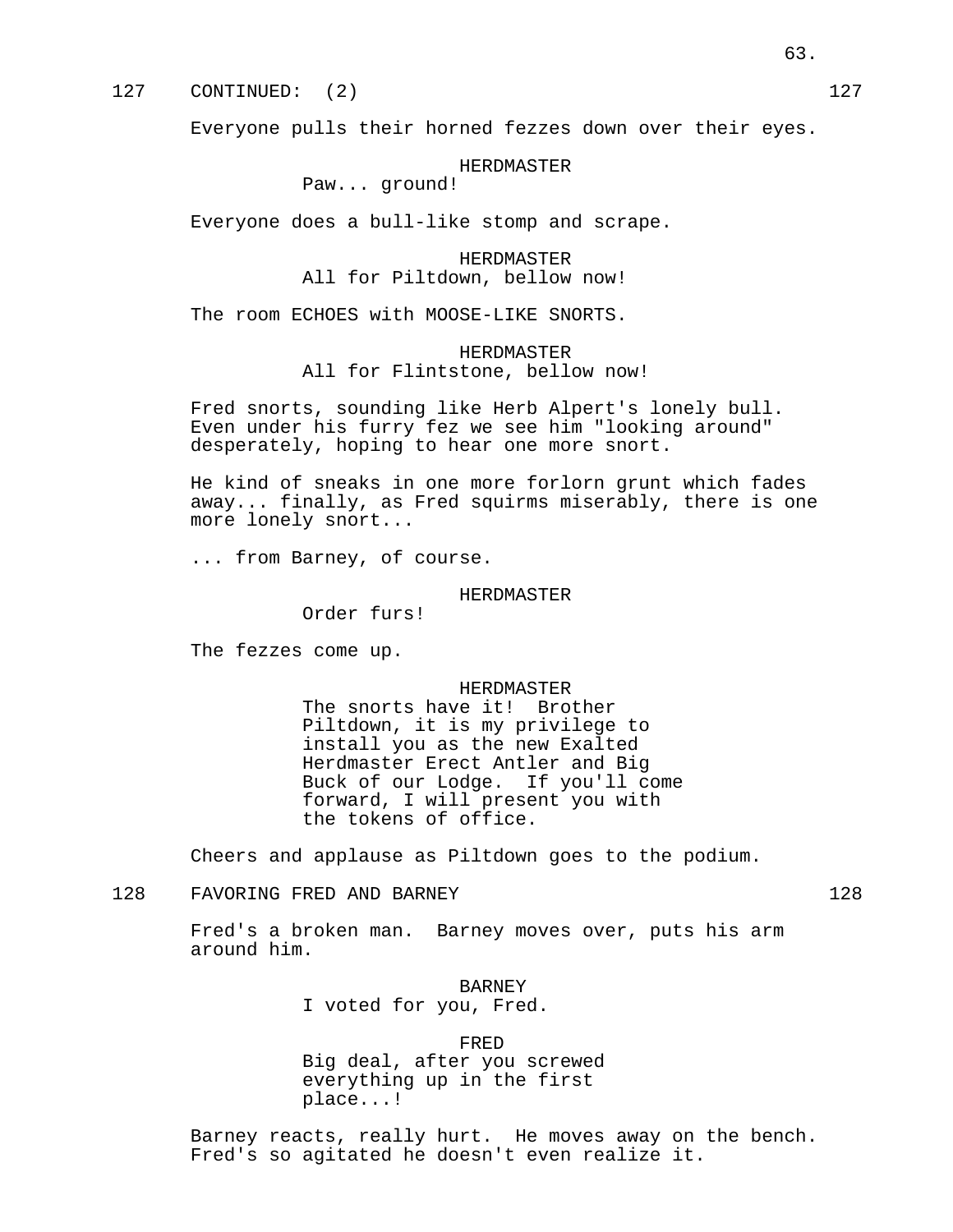# 129 WIDER 129

Piltdown accepts the festooned fez and shoulder ribbon, smiles at the group.

#### PILTDOWN

Thank you, Brother Chairman. Fellow Buffaloes, I'm a man of few words. It's no secret that most of our lodge members are also members of Amalgamated Neolithic 101... which means that most of us aren't gonna be able to make our cave payments next month. So my agenda for tonight... ends right now. There's a time to be a Buffalo... there's a time ta be a brown nosin' double-crossin' creep...

All heads turn and swivel to look at Fred... swivel back.

#### PILTDOWN

... and there's a time to stand up and be a man! So let's go down there and make the Slate shop into slate scrap... then we'll see how he gets along without the heavy equipment operators of Neolithic 101! Meeting adjourned!

With angry grumbles and threats, the meeting breaks up. Fezzes are thrown into cubby holes and hard hats are slapped on. The Buffalo run out.

When the dust clears, we see that only one member has avoided the herding instinct: Barney.

Now, he turns, runs into --

### 130 BUFFALO LODGE - RECREATION AREA - NIGHT 130

Fred is at the bar, opening a beer. He looks wistfully at the old, framed picture on the wall -- reacts as he sees --

131 PICTURE 131

Even his childhood shot has been defaced.

132 BACK TO SCENE 132 132

He sets his jaw with a "screw 'em" expression, downs his beer. Then Barney runs up, shakes him by the shoulders.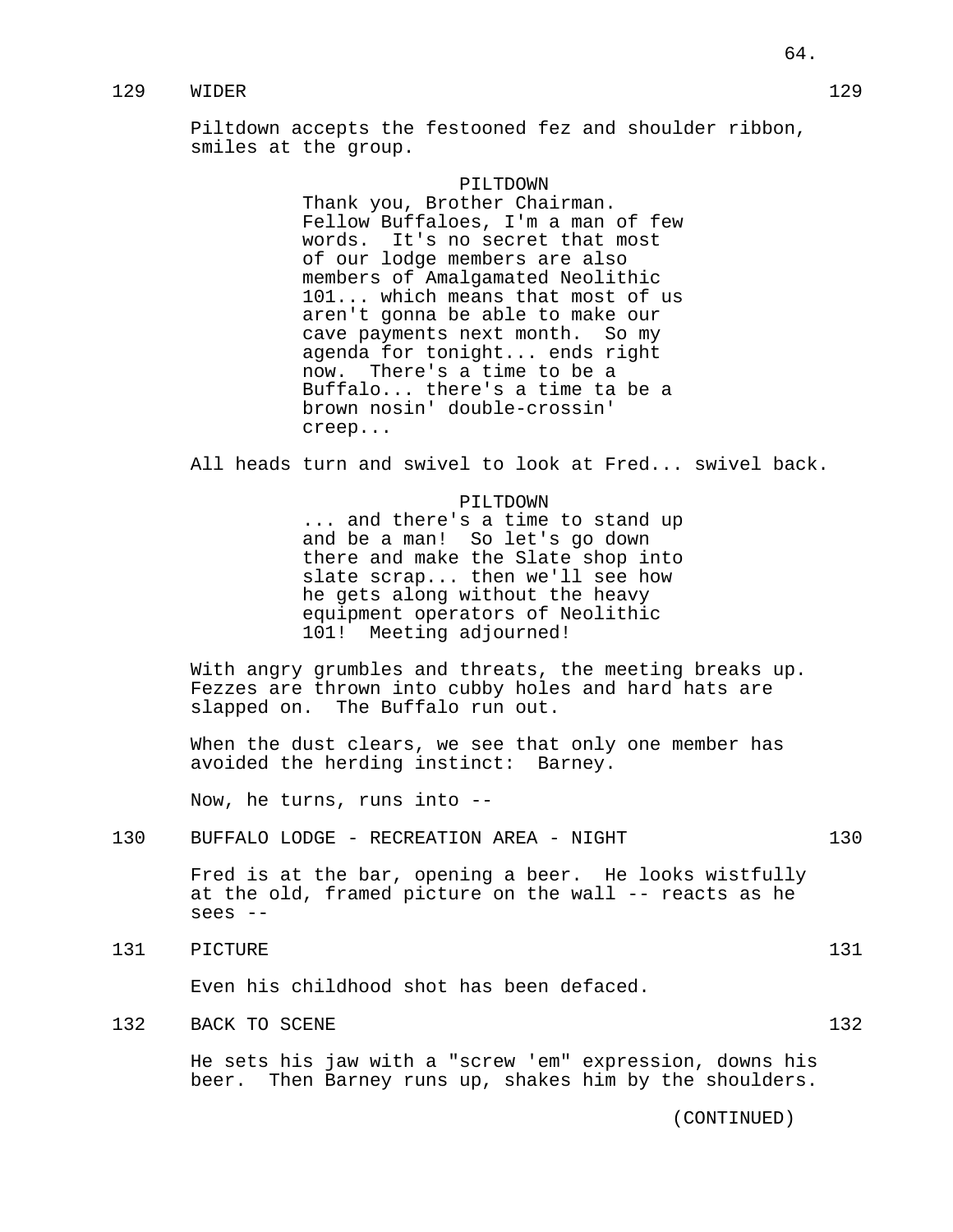# BARNEY

Fred! Fred! The Buffalo are heading for big trouble -- !

FRED

No kidding. They rejected the best candidate --

### BARNEY

No, no, not that! Piltdown's got the guys all worked up and they're heading down to the quarry! They're gonna wreck the assembly line!

#### FRED

(genuinely worried) Oh, no! That -- that's horrible! (pause) We could end up with half a percent of nothing!

# BARNEY

No, Fred, if they do that they'll be breakin' the law! Our brother Buffalo could go to jail!

FRED Oh, yeah, yeah, that, too... come on, Barn, we gotta stop 'em!

CUT TO:

133 EXT. SLATE QUARRY - NIGHT 133

Silent, empty. CAMERA PANS FROM the still yard TO the gate. Down the road, we see Piltdown leading the angry mob. Quickly, they go to the gate, climb up and over it!

> PILTDOWN Okay! Let's start with Slate's golf trophies and work our way up to the assembly line!

AD LIB angry cheers, and the mob storms into the plant, knocking aside equipment and supplies.

134 IN CAR - FRED AND BARNEY - NIGHT 134

Both pedaling like mad.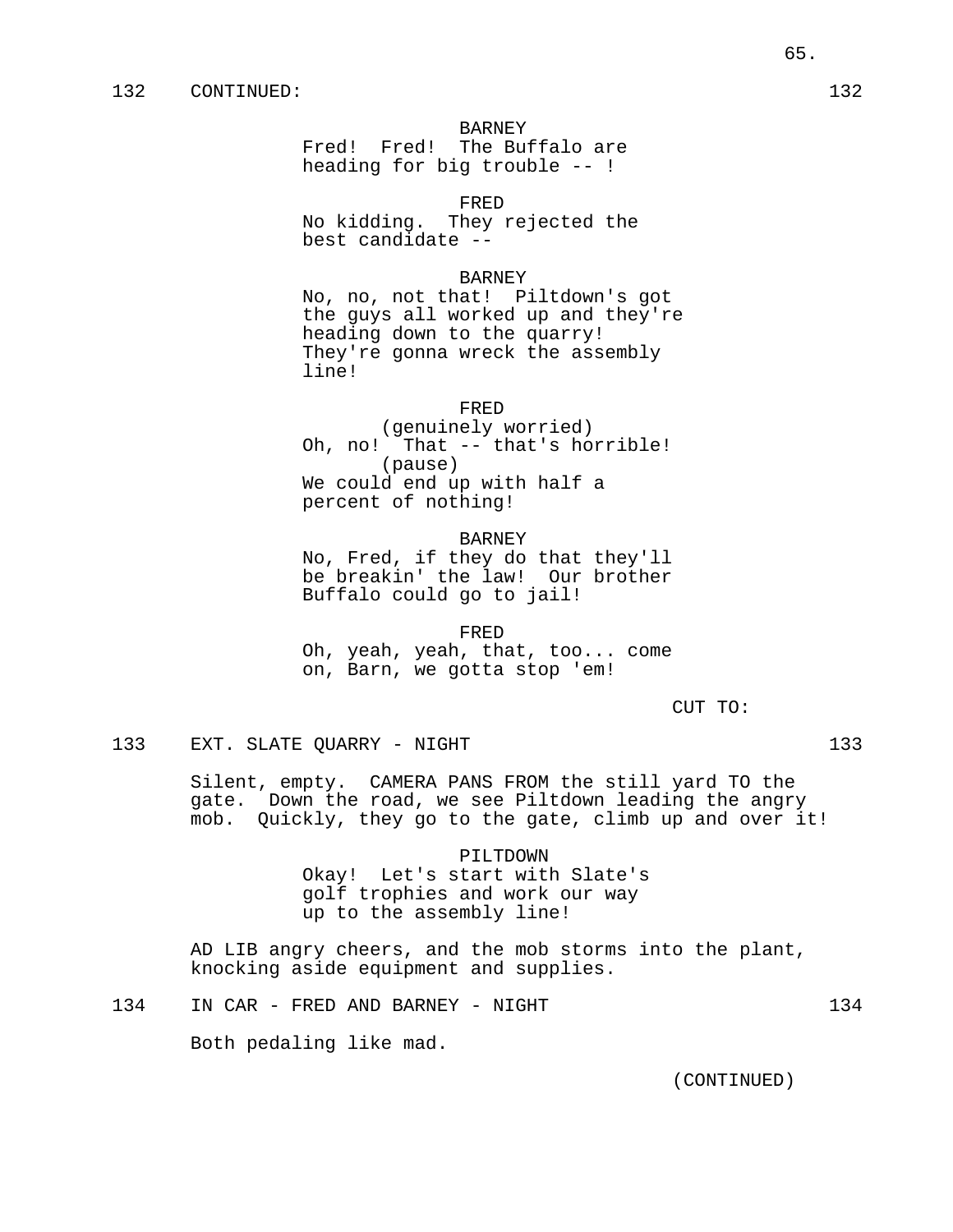I don't believe this... how did things ever get this out of hand  $--$  ?

# BARNEY

I know. Makes you wish things were back the way they were... before we was big executives.

FRED

Well, I wouldn't go that far...

Suddenly they're interrupted by the sound of a SIREN. Fred looks back and sees --

135 FELDSPAR AND GRAVEL 135 (135)

Coming up from rear. Feldspar grabs his megaphone as he pulls abreast of Fred.

# FELDSPAR Flintstone! Pull over!

#### FRED

Oh, no, not now...

Feldspar signals Fred onto the shoulder. Fred smiles, nods...

136 CLOSE ON FRED'S FEET 136 136

He slams them down through the floorboard --

137 WIDER 137

Fred's CAR SKIDS, spins out, whirling around like a record on a turntable. It jerks to a halt 180 degrees later, and then ROARS off in the opposite direction.

138 FELDSPAR 138

So astonished he follows this action with his head... a bad move because --

> GRAVEL Sarge! Look out -- !

139 NEW ANGLE 139 139

The patrol CAR runs off the road, CRASHING into a stone fire hydrant. Water squirts into the air. Feldspar and Gravel are drenched. They're just coming to their senses when the ground heaves -- the car's front wheels rise --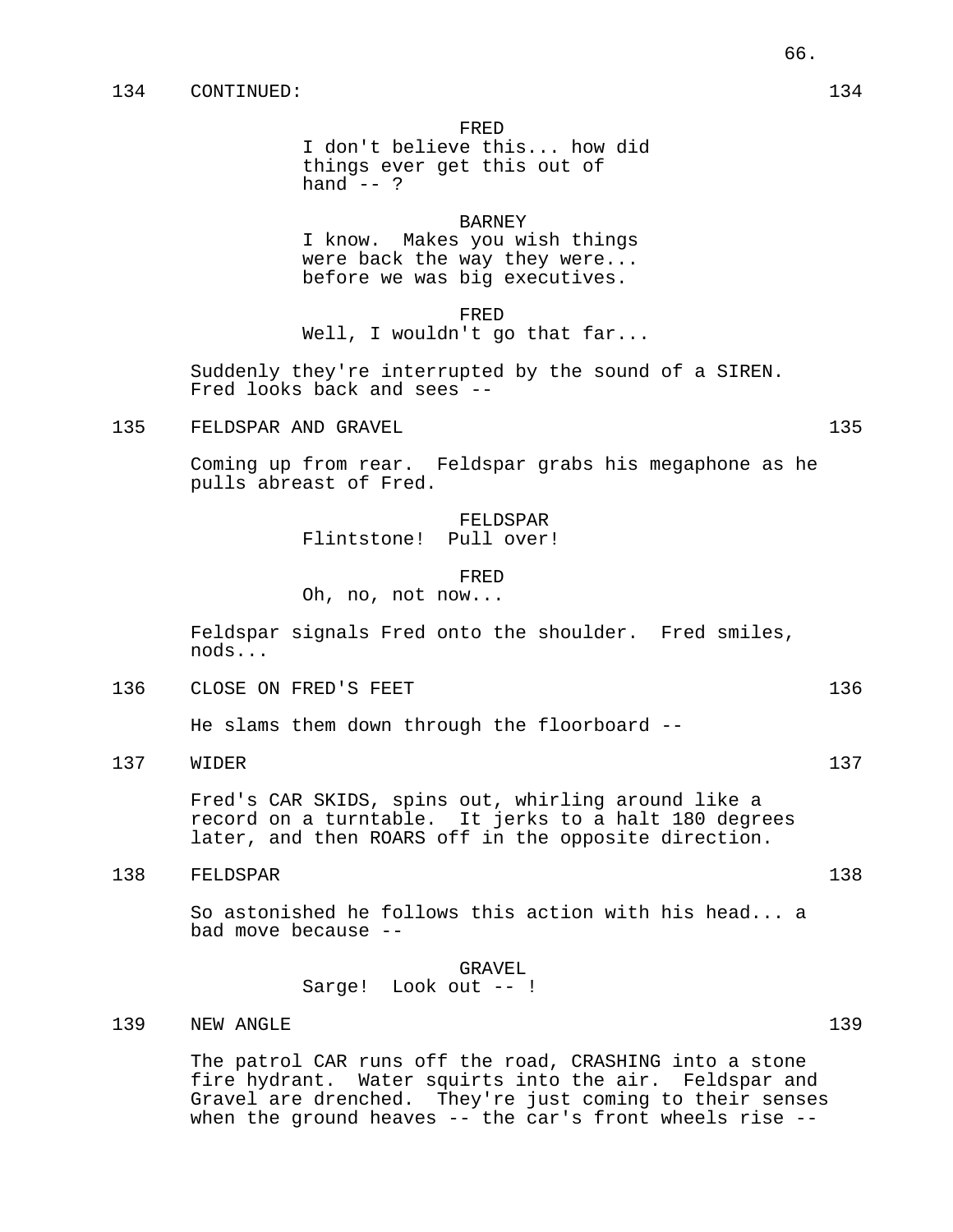# 140 NEW ANGLE 140

As we see that the water spout is actually coming from the blowhole of a whale which now sticks a bit of its head up from under the broken curb.

> WHALE. I'm gonna sue you for everything you got --

> > CUT TO:

### 141 SLATE QUARRY - NIGHT 141 141

Led by Piltdown, the workers have grabbed a big timber which they're using like a battering ram on the doors of the assembly line building. Suddenly, with a crash, the doors go down! Piltdown and Pyrite stand back while the angry workers rush past them.

# PILTDOWN (loudly) Now we'll show 'em who's boss!

# PYRITE They can't push us around!

Piltdown and Pyrite smash a few items to get everybody juiced up, and then... when no one is looking...

... they slip out the back!

142 REAR OF QUARRY - NIGHT 142 142

Fred pulls into the lot, slams his feet down to stop - we hear SKIDDING -- they fishtail all over, slam right through a storage area for crates and barrels which collapse all around them.

Finally they slam broadside into the main Quarry building, knocking a hole in the wall.

143 NEW ANGLE 143

Fred and Barney cough in the rising dust. Neither one of them sees what we see, which is that visible in the hole in the wall is the Slate Company's granite-doored safe...

... and right beside it is the Xenosaurus, which now jumps up, startled, dropping a crowbar and a big hand drill.

Recovering its composure, the Xenosaurus grabs up the tools as well as a big canvas bag and tiptoes away, vanishing just as our heroes stir.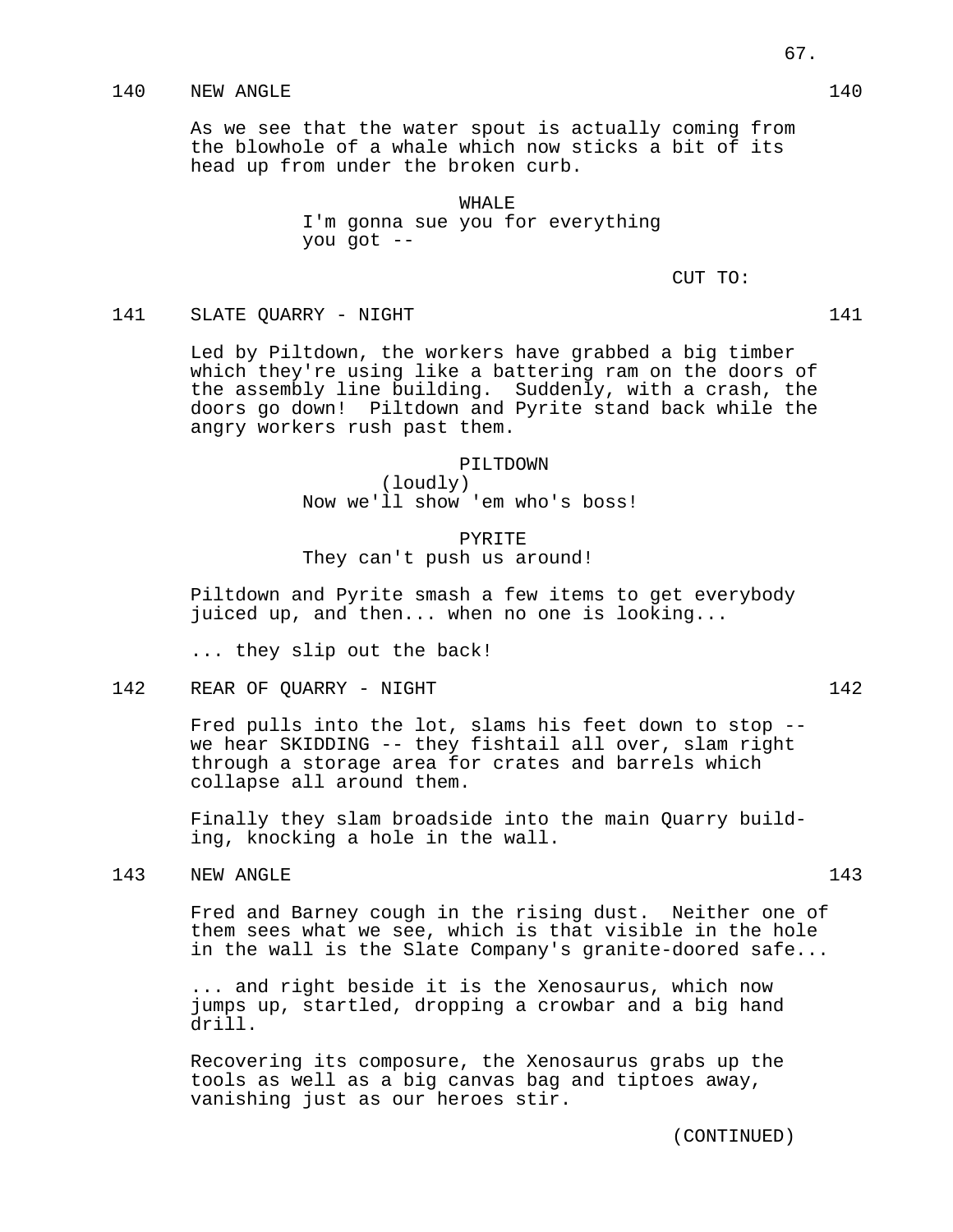(double-taking) Barn! Did you see that -- ? (peering through the dust) -- Huh, now it's gone... I coulda sworn...

BARNEY

Come on Fred. Time to earn those big bucks.

They rush into the plant.

144 INT. ASSEMBLY LINE - NIGHT 144

As the workers continue their rampage, Piltdown and Pyrite reappear.

PYRITE

Darn that Flintstone and Rubble... they're gonna screw everything up...

PILTDOWN

Not if we give 'em a nice long vacation... in the hospital.

Saying this, he grips tightly on a wrench. Then some rampaging workers rush by. Piltdown gives them an encouraging cheer, and then he and Pyrite lead them up some stairs to the assembly line catwalk. There, Pyrite begins SMASHING some LIGHT FIXTURES with a club, while Piltdown uses brute strength to snap big support beams which he flings below.

145 CLOSE – PYRITE 145

Winds up for another baseball-type swing -- but as he follows through, the ball-shaped light fixture jerks up on its cable. Unable to stop in time, Pyrite spins around, falls on his ass.

Barney drops down INTO VIEW, hanging horizontally from the rafters. He's holding the light fixture with his free hand.

> BARNEY Stee-rike one! Heh-hey. Ready for a curve ball?

Pyrite doesn't have a sense of humor; club in hand, he jumps up, starts chasing Barney through the rafters.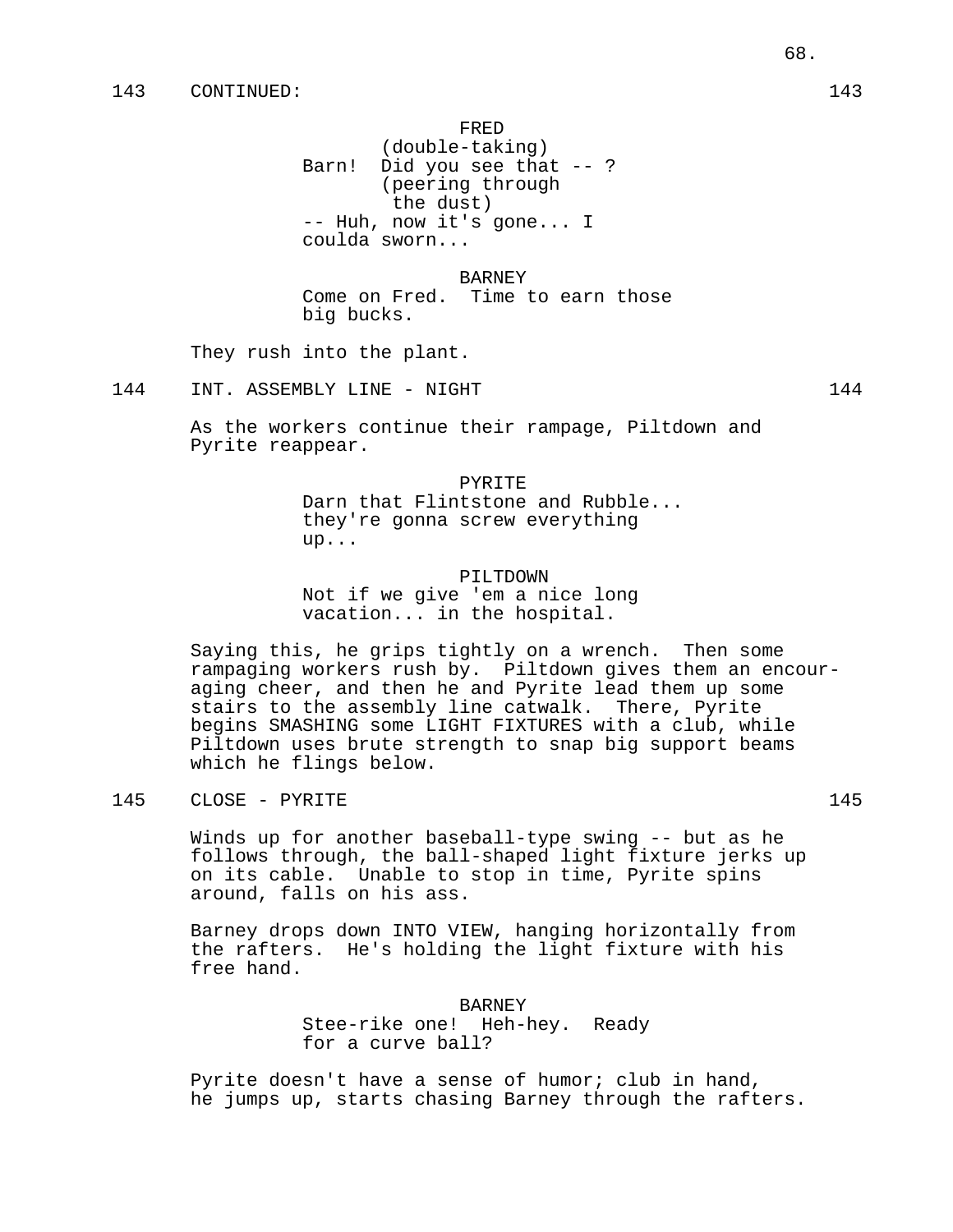# 146 PILTDOWN 146

Spits on his hand, grabs another big beam. He pulls down on it... but it doesn't snap, it goes right up again. Puzzled, he pulls down on it again... there's another see-saw motion...

... This time Piltdown goes with the flow, pushes up and peers under the beam...

147 NEW ANGLE 2008 147

Fred is hanging on the other end.

FRED Brother Piltdown... can we talk about this, antler to antler?

Piltdown roars, begins slamming the girder up and down.

# FRED

Guess not...

Fred inches down the shuddering beam, jumps off. Freed of Fred's weight, the other end "BOINGS" down on Piltdown's head. He groans, recovers in time to chase after Fred.

148 BARNEY AND PYRITE 148 148

Square off in the rafters.

#### BARNEY

Give me your best shot.

Pyrite swings. Barney ducks and Pyrite SMASHES a WINDOW pane. Barney dodges again and the same thing happens. Getting cocky, Barney does it one more time...

... but this time the window is hinged in the center and the swivel action after the hit whaps Barney on the back and knocks him into Pyrite's next blow.

149 FRED 149

Is backpedaling away from Piltdown on the upper superstructure of the assembly line. Fred scrapes one foot in

> FRED Dare you to cross that line.

Piltdown crosses it.

an arc in front of him.

### FRED

That line.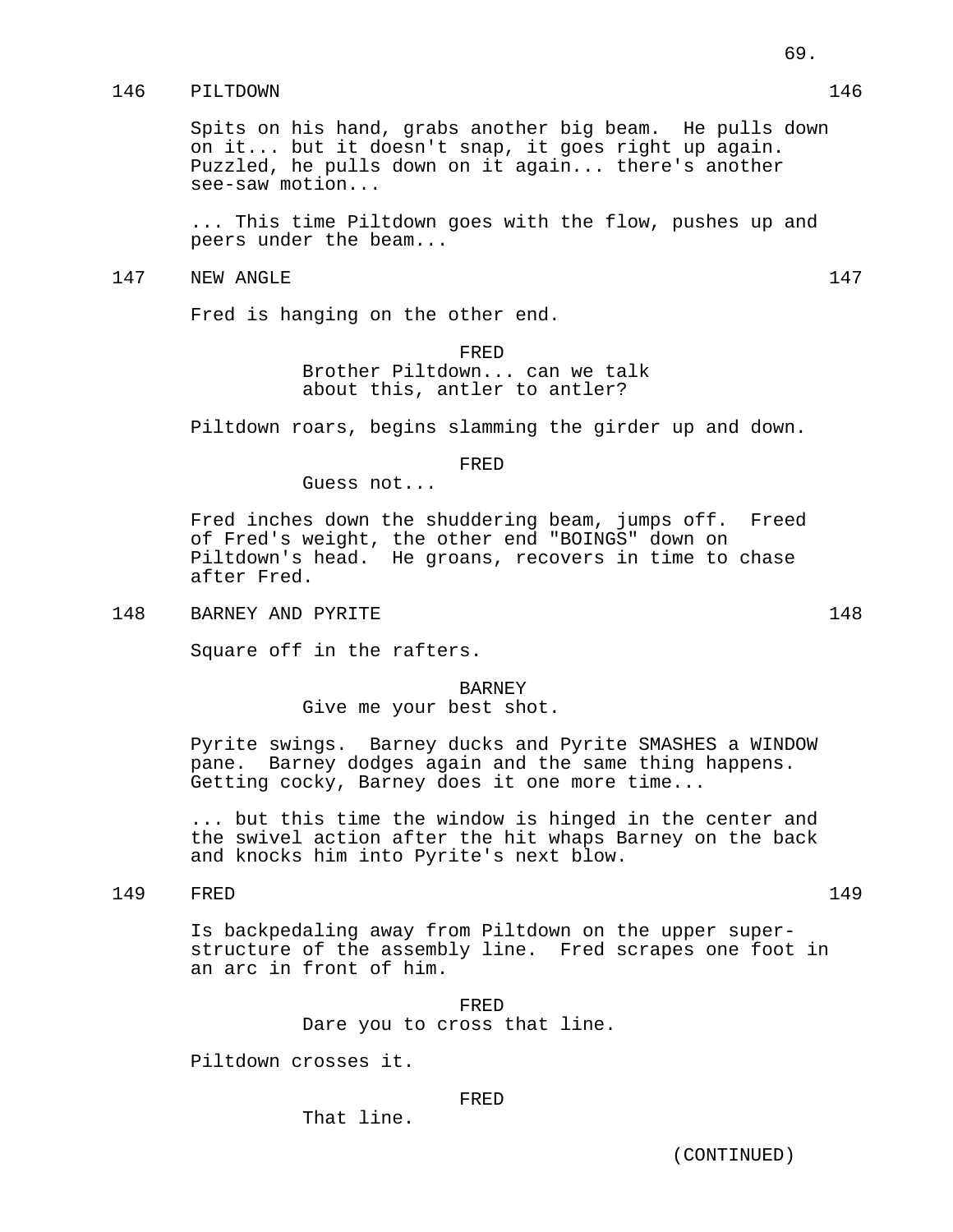### 149 CONTINUED: 149

Piltdown crosses it. Fred "marks" another one. Piltdown doesn't even wait for the challenge, takes a giant step. Oops. Bad idea: The last "line" was at the edge of a straight drop! Piltdown yelps, "treads air" in the best cartoon manner -- and then desperately grabs a handful of Fred's clothing! Both men fall -- at the last minute Piltdown catches a ladder!

# 150 BELOW - ASSEMBLY LINE 150

Fred lands with a thud right in the clay mold used to form the Fibre products! Worse, the impact arouses the goatasauruses out of their sleep. Dutifully, they rise, and then ram both sides of the mold just as Fred is struggling to his feet! Fred's yell is muffled by the clay.

# 151 OTHER ASSEMBLY LINE ANIMALS 151 151

Aroused by the "start up" of the assembly line, they do their job. Fibre foam begins to chug down the trough: The alligator crane picks up the mold, shakes it.

152 FRED 152

is flung to the conveyor belt, stiffly caked in clay.

153 THE FIBRE MOLD 153

shudders -- and shakes out a Fibre statue of... Fred!

154 BELOW 154

The real Fred, moving stiffly like a robot, is getting to his feet when his Fibre doppleganger slams him to the mat again! A moment later, another "Fred" drops down beside him.

# 155 PILTDOWN 155

Has descended the ladder, hopping mad. Now, he sees Fred coming toward him... Piltdown breaks a big lever off the equipment, swings -- reacts astonished as "FRED" SHATTERS.

# 156 FRED 156

Back down the line, he's seen this. His clay-caked Adam's apple gulps. Quickly, he turns and tries to "tip-toe" away -- then, with a CREAK and CRUNCH -- the clay and Fibre all over him solidifies! Desperate, he tries to move... can't!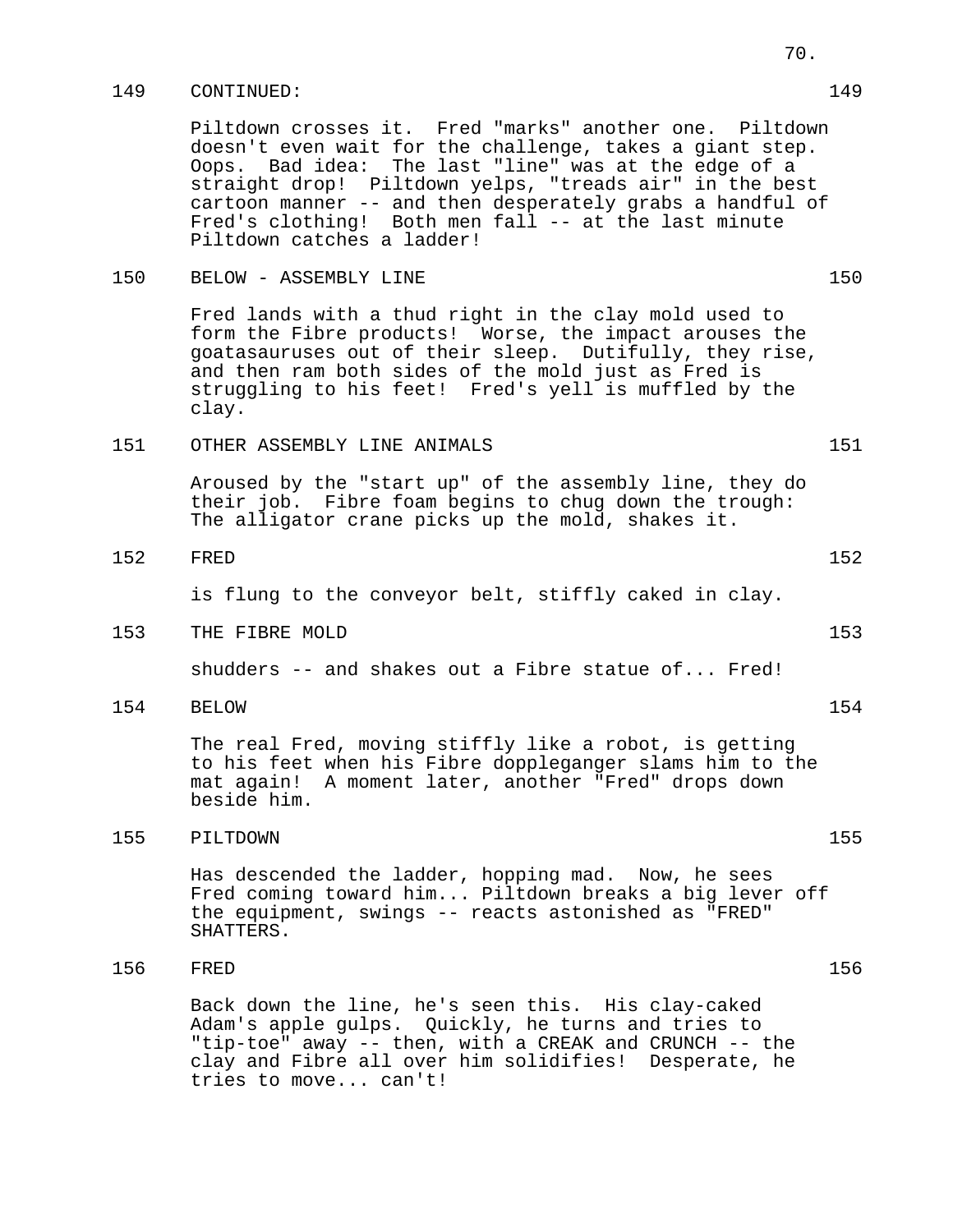# 157 PILTDOWN 157

Watches, confused, as dozens of Fred Flintstones chug towards him on the belt. He shrugs, smashes the next one in line. Another phoney. He smashes the next one...

CUT TO:

# 158 UP ABOVE - BARNEY 158 158

Dodging Pyrite's renewed attack. Now, Barney becomes aware of the activated assembly line. Getting an idea, he moves behind an inspection table, grabs a big rubber stamp.

Pyrite comes around the corner... Barney's head butts him in the gut, dodges under his legs! Then, as Pyrite stumbles, Barney stamps his ass with the word "REJECT." Pyrite looks back, sees this, reddens... raises his club.

> PYRITE Reject, huh? Whaddya say we reject your head?

He raises the club... when an alligator swings down and grabs him by the seat of his pants! Pyrite drops the club, howls --

# 159 WIDER 159

The alligator crane swings him away and over a big bin marked REJECTS -- and drops him.

Howling, Pyrite falls into a big bin of broken and defective Fibrerock goods.

# 160 BARNEY 160

Chuckles to himself... and then looks down, reacts. CAMERA ADJUSTS and we see that Piltdown has smashed yet another of the duplicate Freds.

Worried, Barney looks around, sees that he's just above the Fibrefoam chute. Without another thought, he jumps into it -- slides downward like a passenger on the Magerock Mountain Log Flume ride --

# 161 BELOW 161

Piltdown is about to swing at the real Fred -- when Barney sails out of the end of the chute and slams into him and Fred! All three of them roll across the floor towards --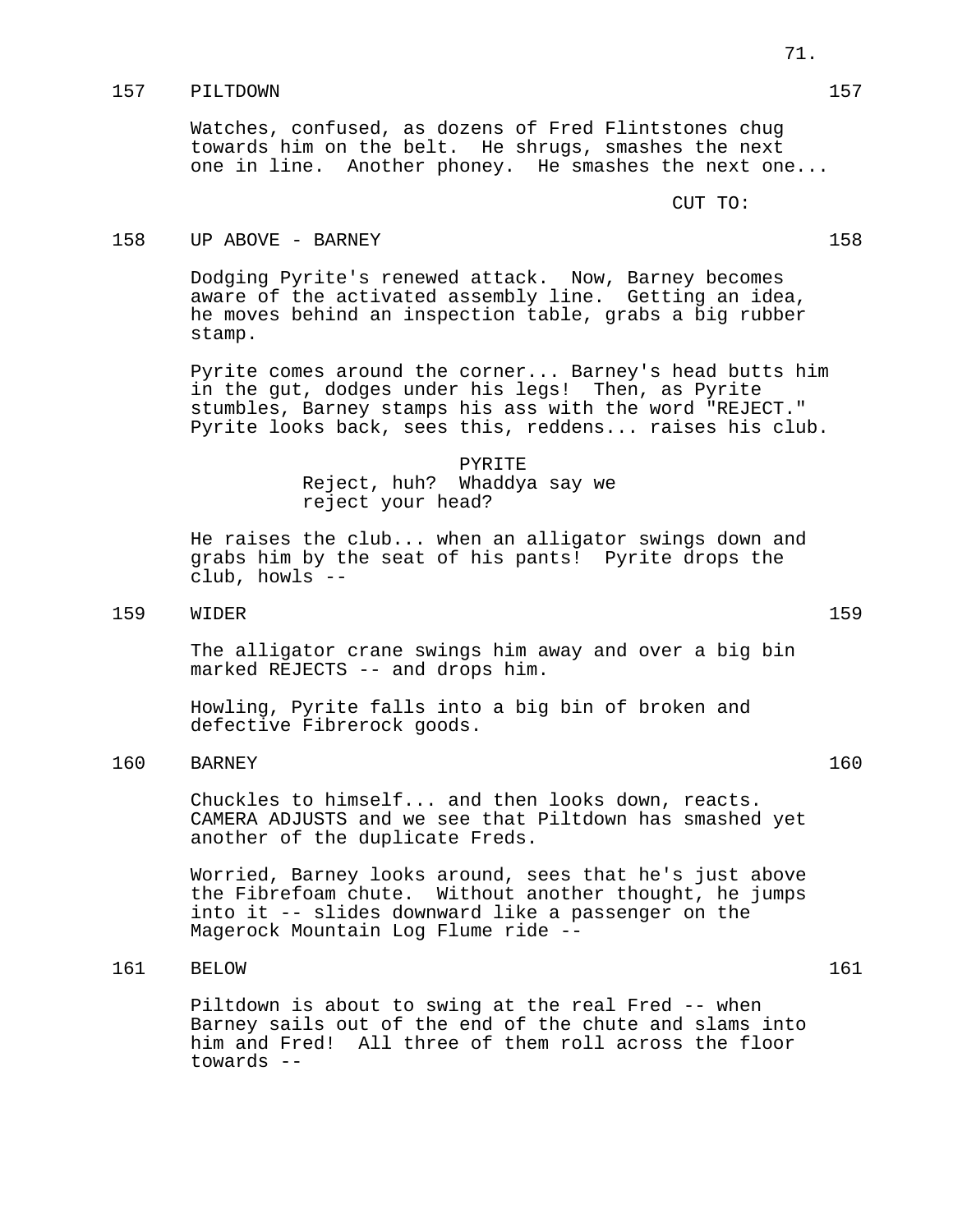# 162 THE END OF THE BUILDING 162

where a squad of policemen has just appeared -- led by a dripping wet Feldspar and Gravel!

# FELDSPAR All right! You're all under arr --

Wham! Barney, Fred and Piltdown roll right into the cops, who go flying like (what else?) tenpins, complete with appropriate sound.

## BARNEY

(sitting up) Whattya know. Even got the spare again...

Then he gasps as he looks over at Fred, whose head has just fallen off!

Pause. Fred's real head slowly pokes up out of the clay and Fibre shoulders. Before he can extricate himself further, Feldspar and his men are dragging them out of the building.

CUT TO:

## 163 INT. BEDROCK POLICE STATION - NIGHT 163

Wooden bars delineate the holding cells. "Wanted" posters of stone are hanging on the walls.

As we watch, the contrite buffalos are bailed out by friends and relations. Wilma and Betty are just now clunking down stone money on the night sergeant's desk.

> BETTY Barney, I don't understand... what came over you boys?

## EXITING BUFFALO

'Night, Barney. (to Fred) So long, fatso.

## BUFFALO #2

See ya, Barn. (pause) Flintstone, you're dead meat.

## BUFFALO #2

'Night, pal. 'Night, slimeball.

WILMA Fred, is there something you want to tell me about the lodge meeting?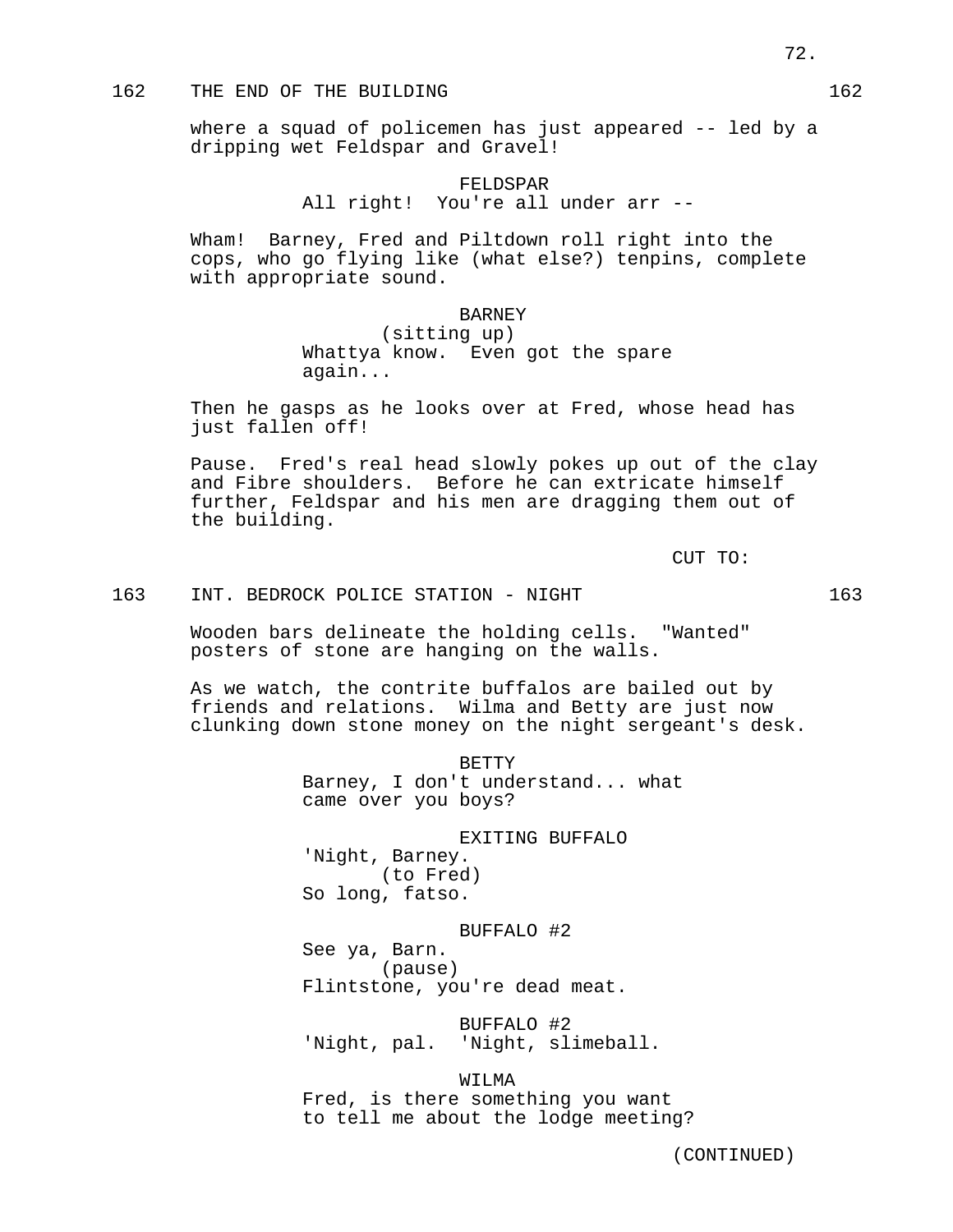I don't wanna talk about it. Besides, who cares about a bunch of jerks running around with furs on their heads? I'm more of a country club guy myself anyway...

He goes out, hardly looking at Barney. Wilma and Betty look at each other, mystified... then Wilma follows Fred out, puzzled.

164 EXT. POLICE STATION - NIGHT 164 164

Lava stands in the shadows beside his Porscherock. Piltdown and Pyrite are with him. In the b.g., Fred and Wilma drive away.

LAVA

A simple little heist -- I gave you everything but the keys and you blew it --

## PILTDOWN

Hey, we got the union guys to break in and create a distraction, didn't we? Who knew Flintstone and Rubble would show up, too?

LAVA

The day after Slate City opens there's going to be an audit. If the stuff isn't gone by then we'll all be doing time until the Bronze Age.

PYRITE

Don't worry, Mister Lava... we're on top of it.

They both turn and start down an alley... jamming together as they do. Lava sighs... then jumps as Barney comes up behind him and taps him on the shoulder.

#### BARNEY

Excuse me, Mister Lava -- ? I think you oughta know... something could be wrong with the Fibrerock mix.

#### LAVA

(thrown) How do you know that? (recovering) I mean... ah, why do you say that?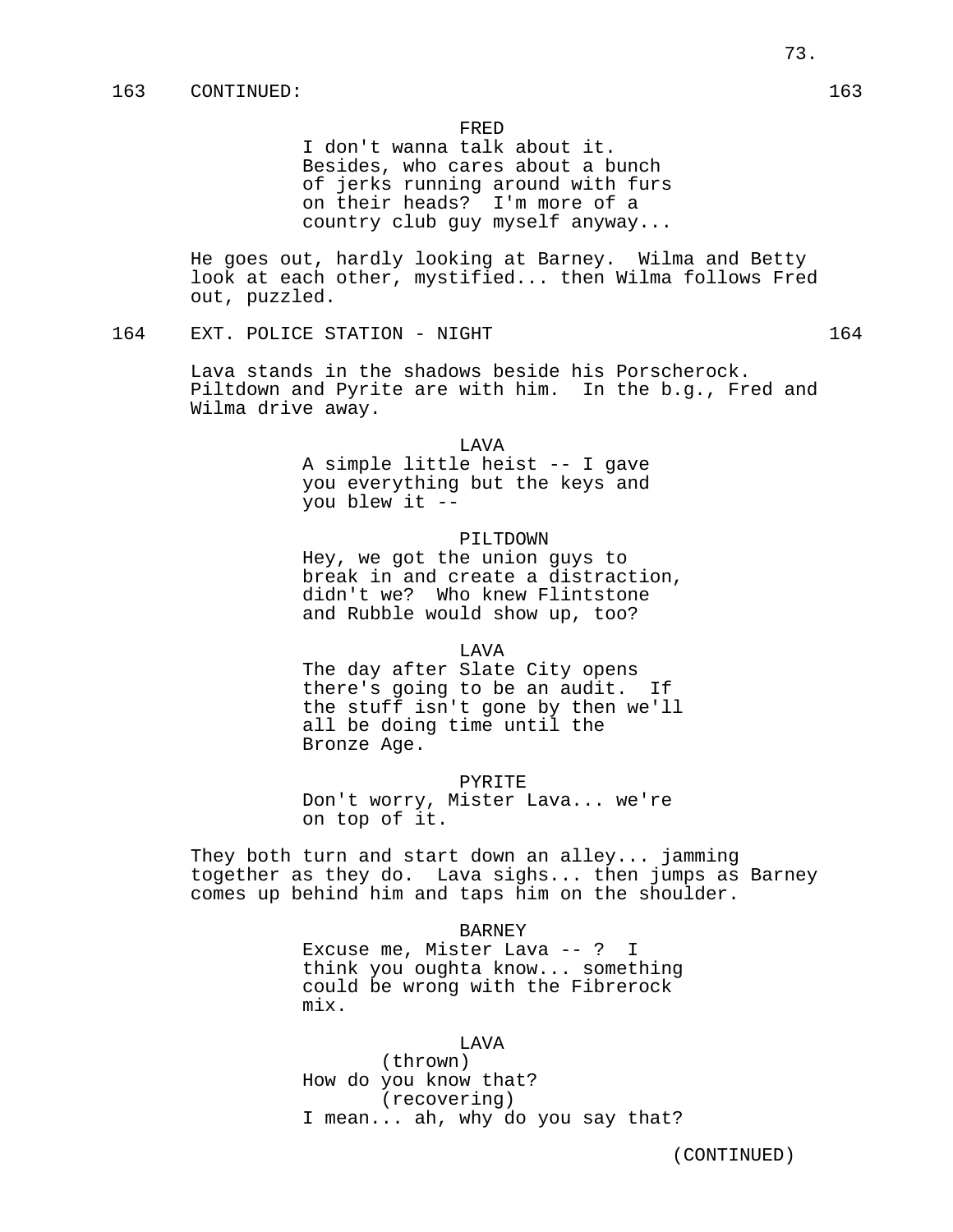## BARNEY

It tastes different.

# **T.AVA**

Tastes... different?

## BARNEY

Yup. See, ever since I started with Fibrerock -- I mean, since me and Fred started with it, I always take a little taste of the Fibre foam. And tonight's batch, well... I didn't get much of it, but it seems a little off. (smacking his lips) Can't fool the old taste buds, heh-heh. I think there might be an ingredient missing. So tomorrow, I'll run a couple of tests and stuff --

#### LAVA

Rubble, Rubble! We're fighting a deadline to finish Slate City... and we're not pulling the plug on production to satisfy your tastebuds! If you ask me, you and your tastebuds are overworked ... overwrought... how long have you been with us, anyway?

#### BARNEY

Nine days, Mister Lava.

#### LAVA

Jumping Jurrasic, no wonder you're so run down.

He puts his arm around Barney, leads him towards the car where Betty is waiting.

#### LAVA

I'm authorizing a nice vacation for you, Rubble. Starting tomorrow. You can catch some rays, maybe invent something... hey, how about Fibrerock, the sequel, part II -- ?

## BARNEY

But  $--$ 

LAVA No, don't try and thank me.

CUT TO: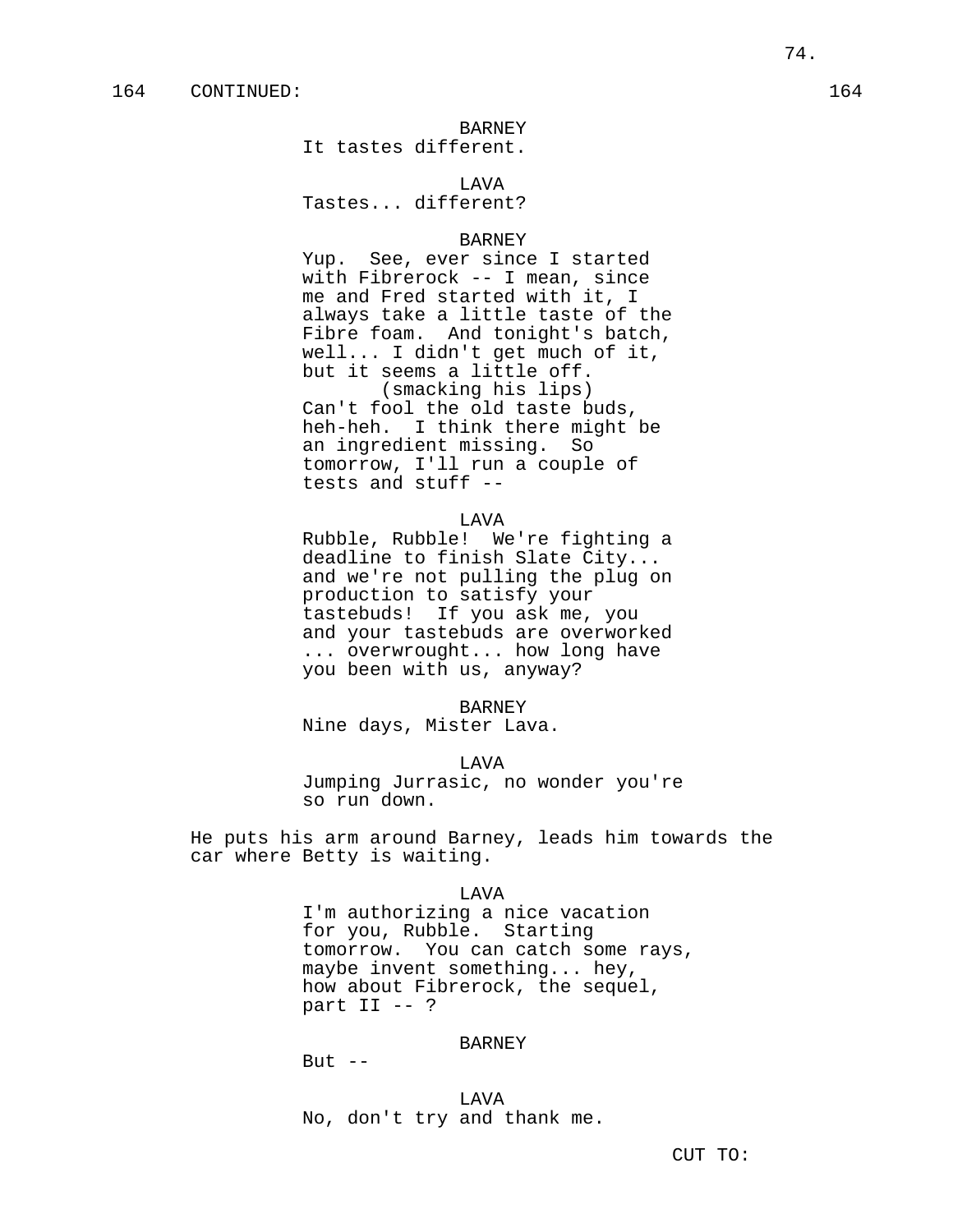Slate and Lava are examining a newer and larger model of Slate City. It's even more grandiose than its predecessor. Now the housing development has two huge office buildings beside it, and then a convention center beyond that.

# LAVA

... As you can see, the Fibrerock is so light we're using it for construction, for furnishings... for everything. You can't stack a two-bedroom cave this high... but the sky's the limit with Fibrerock!

#### SLATE

'Sky's the limit'... 'sky's the limit'... why, these two buildings, they... they practically scrape the sky! We should call them... Slate scrapers!

#### LAVA

That's brilliant, Unc... Mister Slate. In fact, maybe you can help me with the centerpiece of the complex...

(indicating the convention center) ... I wanna call 'em the FibreSphere and the '\_\_\_\_ something Needle... but I just can't...

SLATE (modestly) How about, 'Slate Needle'?

#### LAVA

'Slate Need...' (astonished) ... How do you keep coming up with these? It's uncanny.

## SLATE

(shrugging) It's a gift...

# LAVA

(casually) Oh, that reminds me, sign these, will you... just a few overruns ... minor cost problems... that's it... thank you...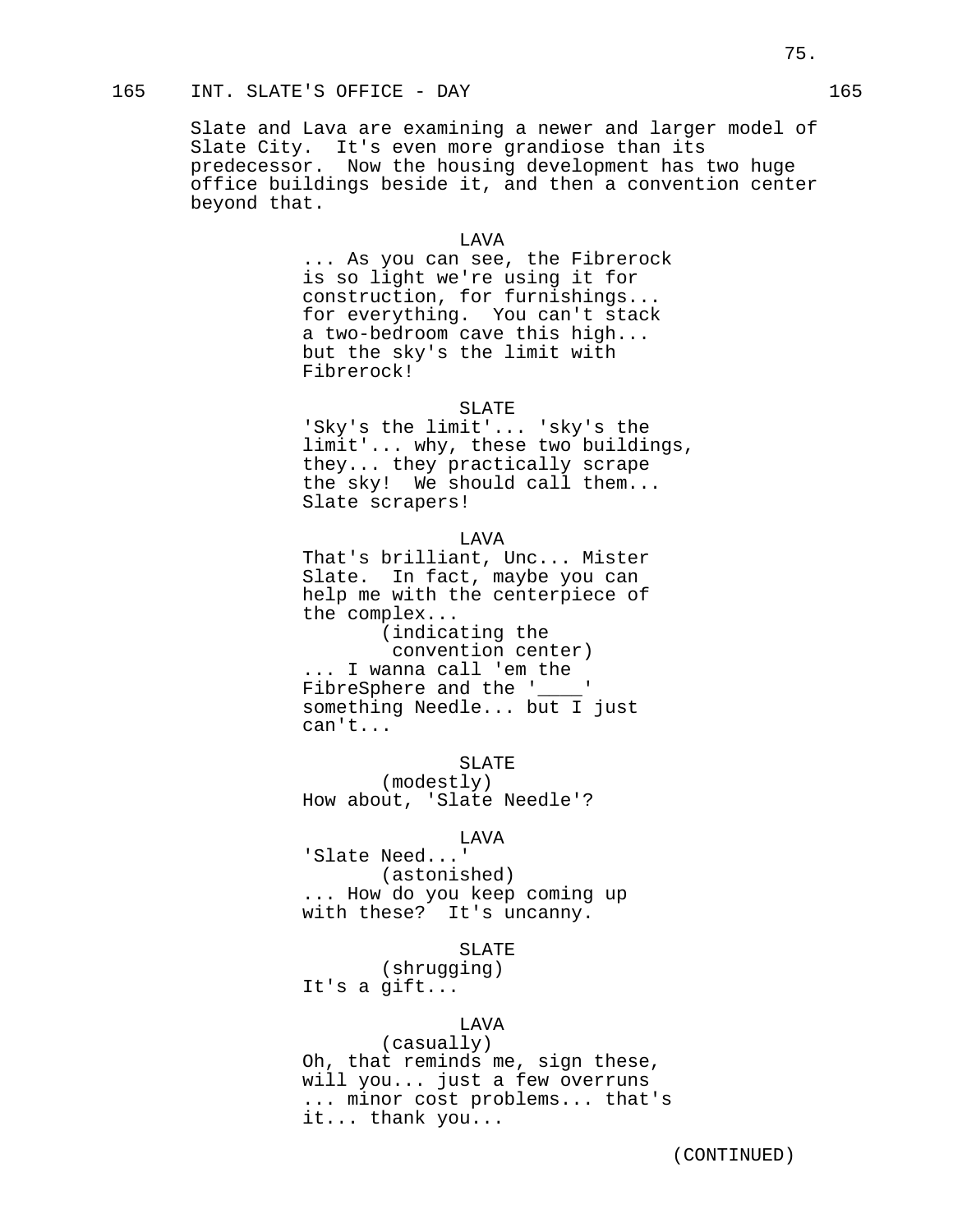## 165 CONTINUED: 165

Slate's so busy admiring his moment to himself he hardly listens to what Lava's saying, just runs his stylus through the wet clay of the statements, meanwhile "framing" the model city in his hands.

## LAVA

(heading for the door) ... Oh, Mister Slate, we're going to hold the Bedrock Junior Talent Show in the uh, 'Slate Needle.' Good for public relations --

Lava breaks off. He's just looked out the window and seen --

# 166 LAVA'S POV - QUARRY BELOW WINDOW 166

A small figure appears behind some of the equipment, tiptoeing from console to cabinet and thus towards the assembly line.

Wearing sunglasses with attached nose and a hook-on beard, it at first appears to be some sort of bizarre hermit or bum... and then we realize, hey, this is Barney!

167 LAVA 167

Looks around, spots Piltdown and Pyrite, now resplendent in security guard uniforms. Lava whistles softly to get their attention, can't. Then he sees one of Slate's golf trophies. He shrugs, throws it.

168 BELOW - PILTDOWN 168

Reacts as the trophy bounces off his head, then looks up to see Lava gesticulating. Piltdown nods, grabs Pyrite in tow.

169 BARNEY 169

Looking around carefully, Barney takes out a Thermos bottle, unscrews the top, and quickly dunks it into the Fibrerock foam. Then he tiptoes O.S., right into the massive bulk of --

# 170 PILTDOWN 170

-- who looks down at him with a big smile, Pyrite at his side.

PILTDOWN

Can we help you... sir?

(CONTINUED)

76.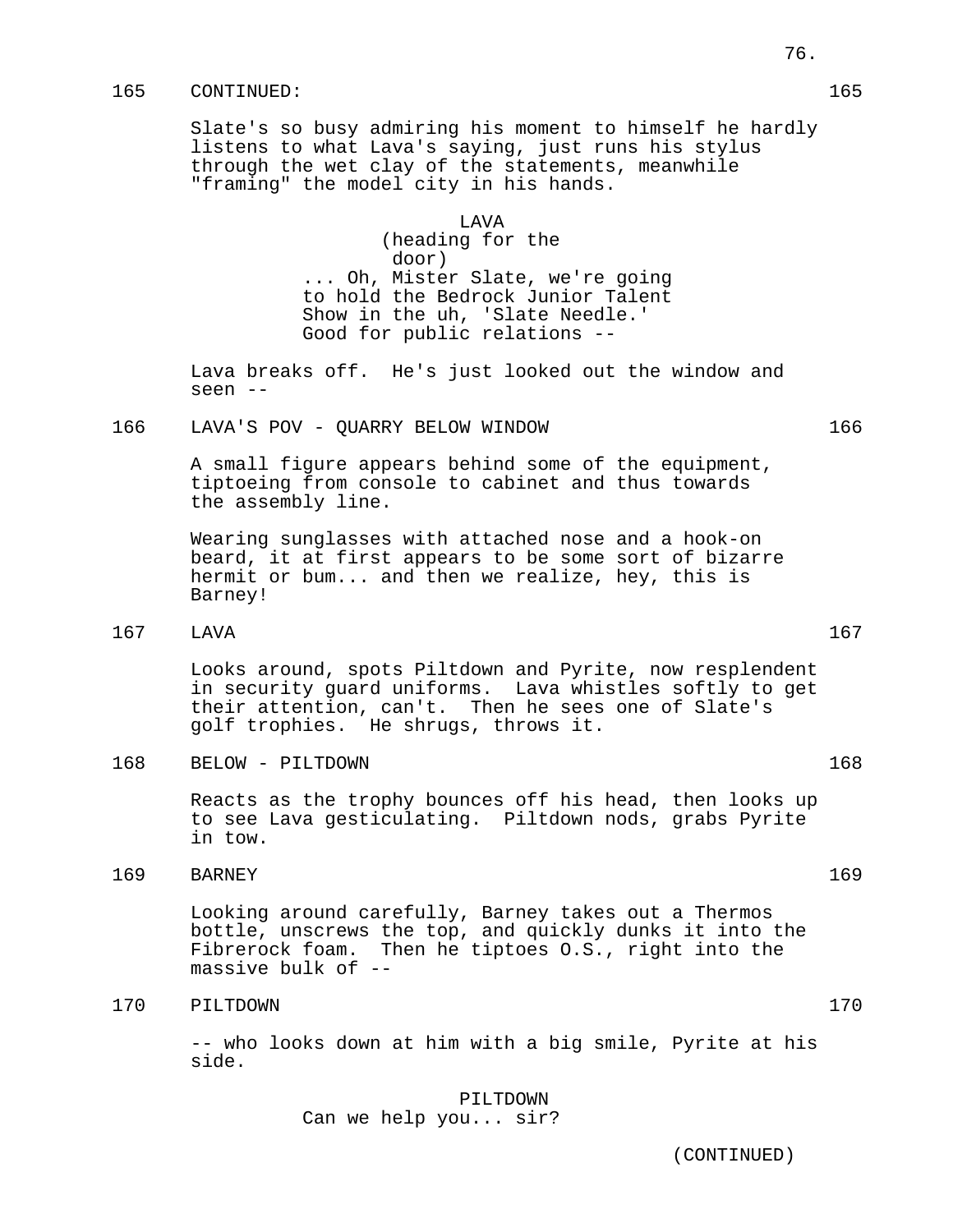### BARNEY

(fake crotchety voice) Ah, yup, yup, young feller... jest show me the way to the personnel office... I'm lookin' fer a job as a custodian...

## PYRITE

Our pleasure.

Then they grab Barney with such force that the THERMOS drops and SHATTERS, drag him O.S. --

171 SLATE QUARRY - MAIN GATE - DAY 171

Barney is tossed outside, landing in a heap amidst the picketing workers of Neolithic 101.

# PILTDOWN (chuckling) Ya can start by cleaning the street with your pants!

Still laughing, Piltdown and Pyrite cross over to Lava, who has come out of the office building.

> LAVA That takes care of the half-pint. (pause) Now to deal with the half-wit.

> > CUT TO:

172 INT. LAVA'S OFFICE - DAY 172

Lava walks Fred from the door into the color-coordinated high-style room.

(on the move) ... But Barney doesn't want to take a vacation -- he says he's gotta be here to check up on the Fibrefoam --

LAVA

(pointedly) -- Oh? Or check up on us?

Emotionally, Lava turns, indicates a picture of Slate on the wall.

(CONTINUED)

77.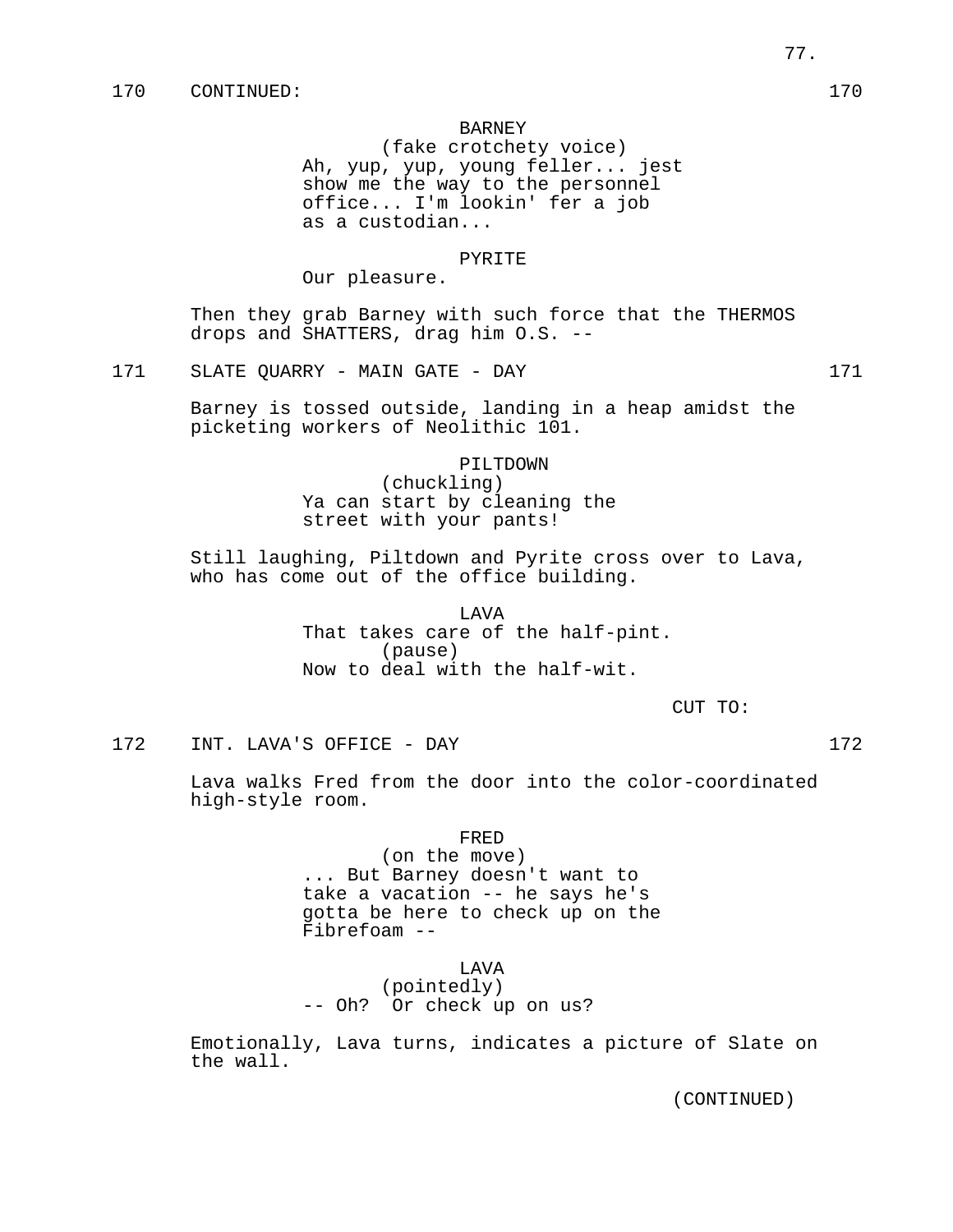Flintstone, that... that's a slap in the face of our founder... our employer... our uncle. (turning back, another tone) Unless, of course, you agree with Rubble... that Mister Slate isn't capable of running this operation ... that I'm not capable of running it?

FRED

(nervous) Of course not, Mister Lava. But  $--$ 

LAVA Call me Jerry. Sit down, please...

Fred complies. Lava winces as his designer FURNITURE CREAKS under Fred's weight, but he only says --

LAVA

(offering one) ... Cigar?

FRED

Why, yeah, sure, Jerry.

LAVA

Fred, let me get to the bottom slime. Some men -- you and me, for instance -- we're cut out for the big time, the big bucks... (eyeing Fred's girth) ... the big everything.

Lava smiles, prepares the tips on two cigars. He puts each one in turn in a gizmo on his desk.

# 173 CLOSER - GIZMO 173

It's actually a frame supporting a little LIZARD. The Lizard bites the tip off the cigar, practically chokes on it, finally manages to spit it out with difficulty.

LIZARD

(aside) When they say smoking is bad for your health, they're not kidding...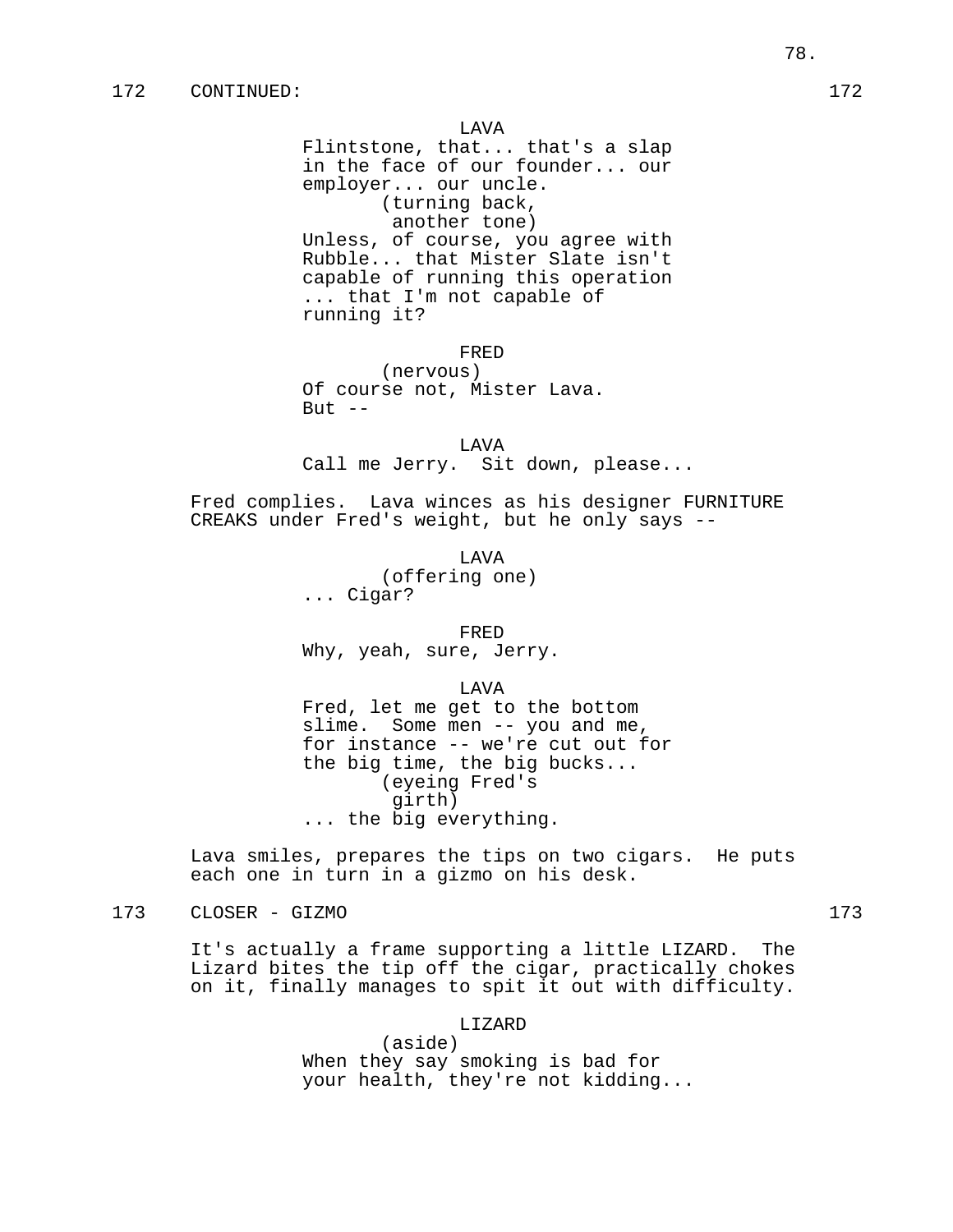LAVA

## And others? Wellll...

Now Lava takes out a lighter, leans across the desk.

175 CLOSER – LIGHTER 175 175

As Lava works the mechanism, two wooden twigs rub rapidly across each other and ignite.

176 BACK TO SCENE 176 176

#### LAVA

... Now, I know your pal Barney had a small part in the preliminary research and development of Fibrerock...

FRED

Well, actually, I wouldn't say small part... I'd say...

# LAVA

Yes?

#### FRED

... Kind of a medium-sized... well, almost medium-sized... well, really a semi-partial assistant counsulting type, of  $-$ 

#### LAVA

(giving Fred a playful punch) You're too kind, Flintstone, that's what I like about you. But you're a big guy with a big decision to make. Are you gonna keep covering for Barney, keep pulling his acornsauruses out of the fire... or are you going to concentrate on your own important duties?

#### FRED

Well, gee, that's tough one --(pause) -- Uh, what are my important duties?

LAVA Publicity, Flintstone, publicity! (MORE)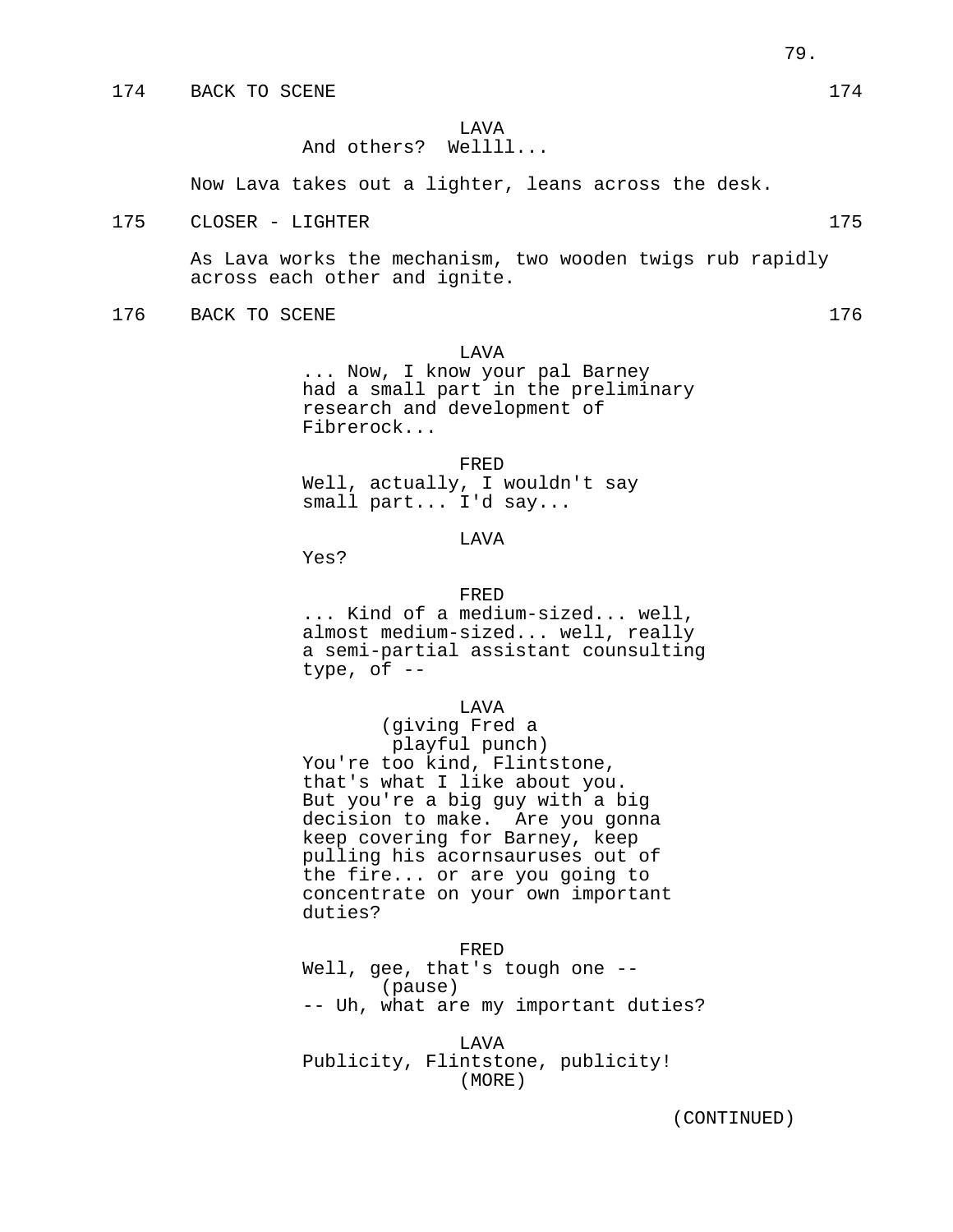## LAVA (CONT'D)

And that's why I've got a little surprise for you... for the man who made Fibrerock a household word, I want you to meet the man who's going to make you a household word...

Lava throws the door open. Fred's jaw drops as he sees --

## FRED

R-rockin' Leach?

Indeed, it is he, and he smiles, extends his hands.

#### LEACH

'Ello, Fred. I've 'eard a lot h'about you from Mister Lava. H'at's why we're going to put you on our program.

FRED M-me? On -- on television?

LAVA (patting his back, sotto) Right, Fred. As long as you forget all this nonsense about Barney.

FRED (still in a dazed thrill) Barney who?

CUT TO:

177 EXT. FLINTSTONE HOUSE - DAY 177

Three big dino-mounted trucks are parked in front. You have to read the words on all three: "ROCKSTYLES OF..." "THE RICH..." "AND FAMOUS."

Technicians roll out gear, set up big spotlights, etc.

178 CLOSER - YARD 178

Rockin' Leach is surveying the place with an aide. Fred and Wilma are with them. Leach makes a "frame" with his hands, "pans" the area.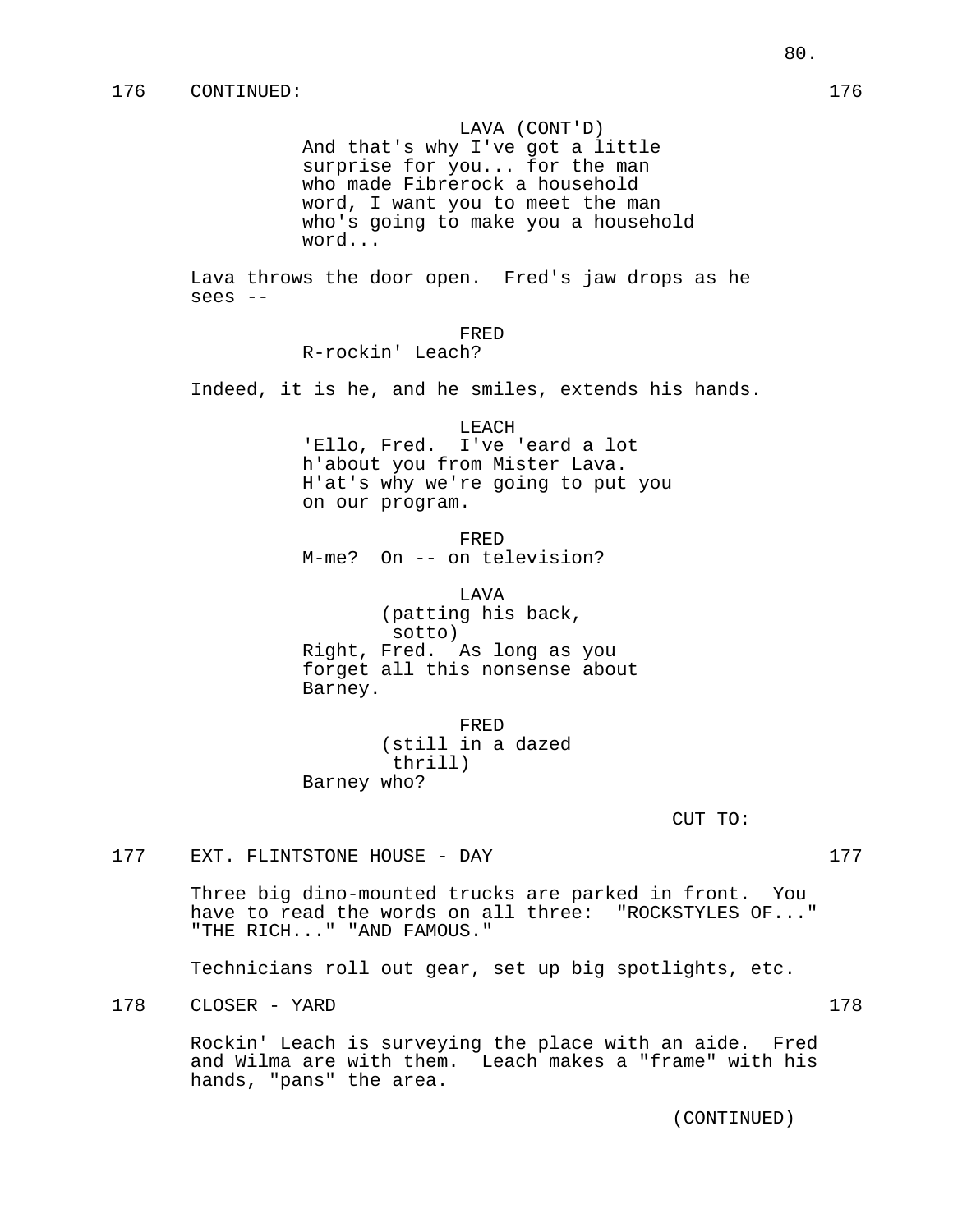#### LEACH

Hmm. Lovely little guest 'ouse, Mister Flintstone. So simple, so ordinary, so unexceptional... why, h'it's almost quaint. Let's say we start with the camera 'ere, except...

Leach breaks off, looks over the fence at the Rubble homestead. He shakes his head sadly.

#### FRED

W-what's wrong?

#### LEACH

Well, just look at that yard over there... barbecues and trikes, not exactly the right image...

#### FRED

(pointing) Maybe you could move those plants to block them out...?

**LEACH** 

Good idea. Rodney, get 'hoppin' with those greens.

The aide nods, gathers some workers. They start moving the potted plants. Puzzled, Wilma comes over.

#### WILMA

Fred, this was supposed to be a 'typical evening' at the Flintstones, and you invited fifty people I don't even know. Now what's going on? Where are they taking my ficus-sauruses?

#### FRED

It's the Rubble yard, Wilma. It's just not the right image...

He starts away, suddenly notices his own barbecue and trikes... quickly, without missing a stride, he tosses a tarp over them, slides a potted plant over for good measure.

## 179 BARNEY AND BETTY'S HOUSE - SAME TIME 179

Betty, hair and face done, but still in a slip, is putting a reluctant Bam-Bam into a cute little blazer. In the f.g., Barney finishes tying a black tie, then struggles into a dinner jacket.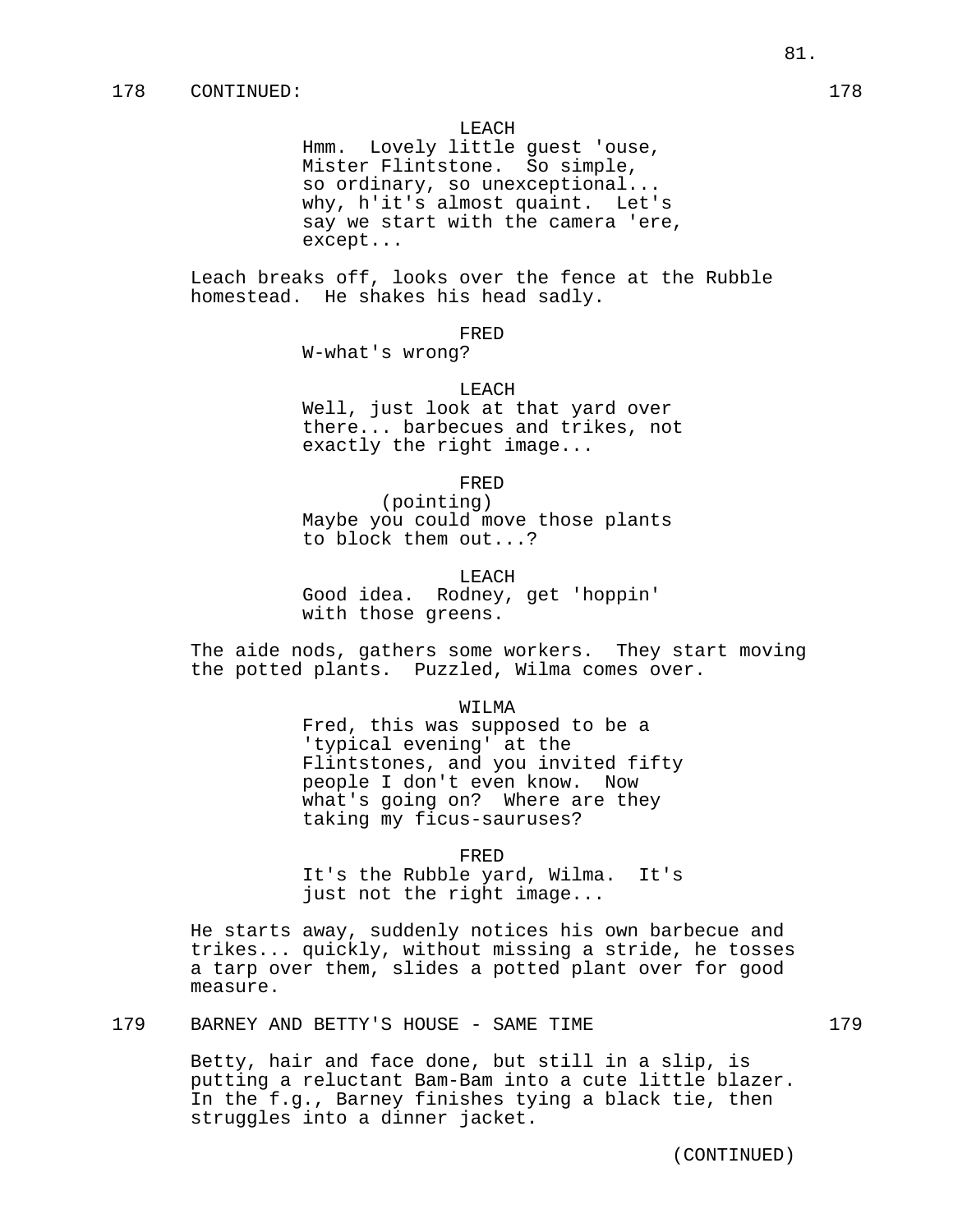#### BETTY

I don't know why you want to go to this thing... after the way Fred's been treating you lately --

## BARNEY

Fred's in a high-powered executive job, Betty. There's a lot of pressure on him.

BETTY

Yeah... and it's all around his belt. If it wasn't for poor Wilma I wouldn't give him the Geological Time  $--$ 

#### BARNEY

Trust me, Betty. After the Fibrerock debut, he'll be the same old Fred.

Both react to the sound of HAMMERING and SAWING. Curious, they go out the sliding bedroom door into the yard and see --

180 THEIR POV - THE FENCE 180

The television crew has just finished nailing boards up over the top of the fence. Now the big potted plants are dropped into place. With each hammer stroke or thud a little more of the late afternoon sun is shut off until Barney and Betty are in shadow.

Finally a canvas tarp is tossed as gracefully as pizza dough, sails into the Rubble yard and covers their bird bath. One last stray end lands on Barney's head.

CUT TO:

181 QUICK CUTS - FLINTSTONE YARD - ANGLE ON "KLEIG LIGHTS" 181

Inside each one, a little BIRD in hardhat and smoked visor lights up the arc, gets knocked on his butt when it catches.

> BIRD (slowly getting up) I've heard of a flash in the pan, but this is ridiculous...

# 182 ON DINO 182

He's squirming uncomfortably under the attentions of two crew members who are busy with scissors and combs and brushes.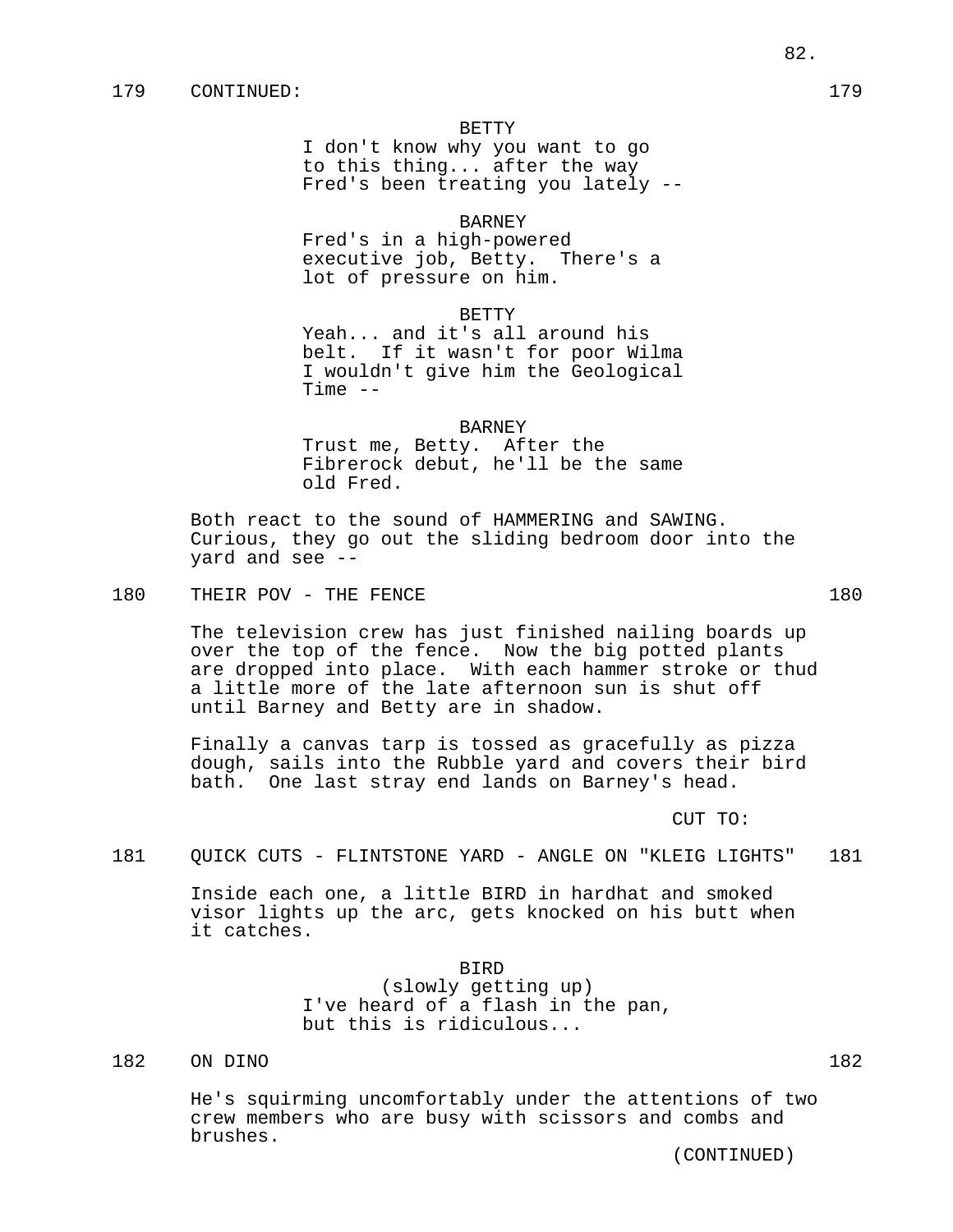# 182 CONTINUED: 182

Finally, they're done and leave him.

He has been cut and trimmed like a French poodle. He gets a glimpse of himself in the swimming pool and freaks out. Then he arches his back, shakes out the hairstyle.

# 183 CLOSER ON ROCKIN' LEACH 183 2001 183

The MAIN TITLE of the show can be heard O.S.

ANNOUNCER (O.S.) And now... the man who brings you the romance and excitement you crave... from the casinos of Monte Carlrock to the glamour of Hollyrock, here's your guide to the Rockstyles of the Rich and Famous, Rockin' Leach!

Leach takes his cue from the director --

# LEACH

(INTO CAMERA) Good evening. Tonight we come to you live from the ah... charming pied a terre of the man of the 'our, Fred Flintstone --

Leach pauses, hearing the sound of someone CHIPPING AWAY at a stone tablet... he looks up at --

184 HIS POV - FRED 184

He has just carved "FREDERICK" into a stone cue card and points to it.

185 BACK TO SCENE 185

LEACH 'Ere we are at the 'ome of Bedrock's man o' the 'our, Frederick Flint--

More CHIPPING. Leach looks up and sees:

186 HIS POV - FRED 186

Now he's carved something grander. Leach sighs, goes on.

> LEACH 'Ere we are at the fabulous 'ome of Bedrock's man o' the 'our, Frederick von Flintstone --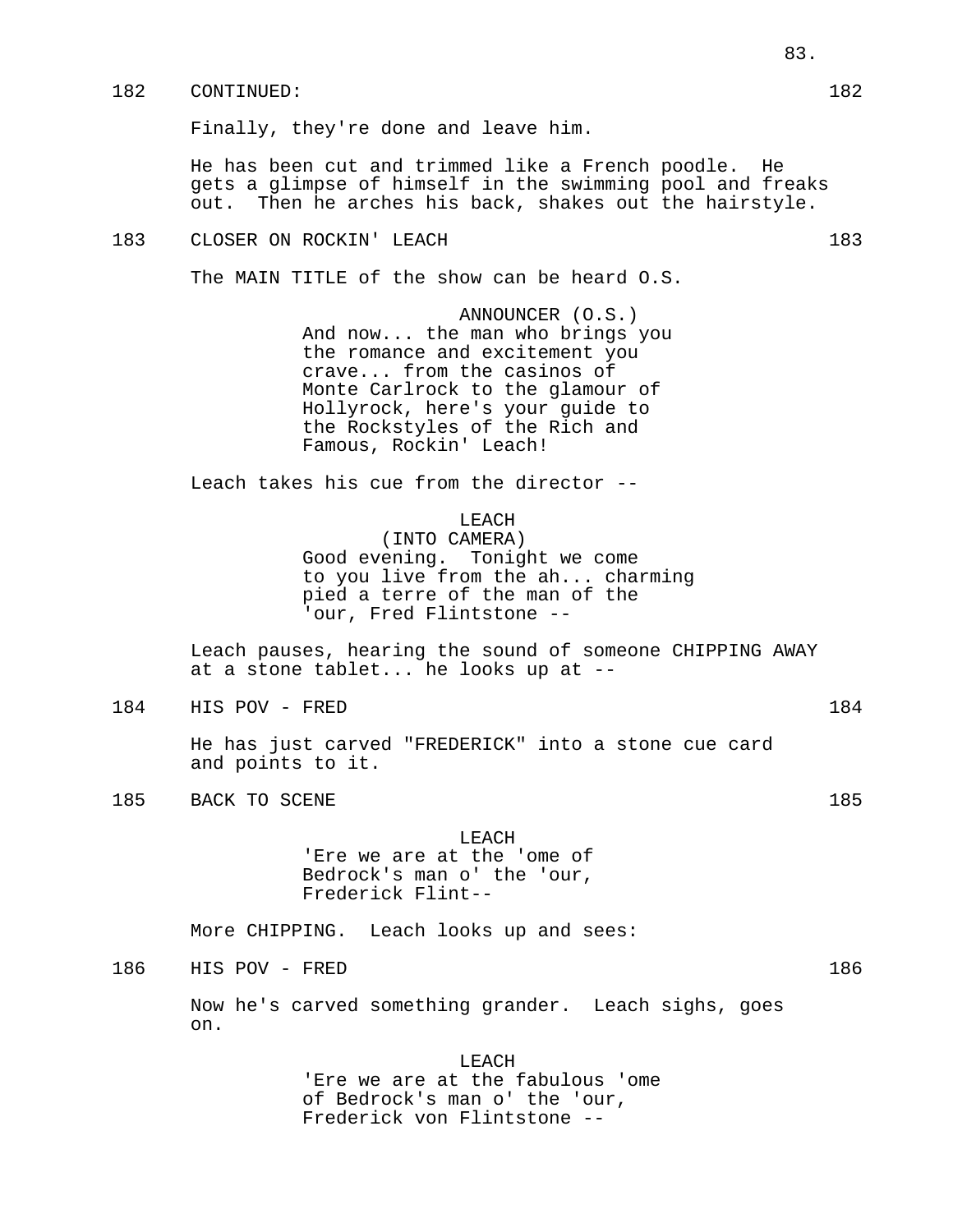## 187 NEAR THE HOUSE 2008 187

Barney and Betty appear, Bam-Bam in tow. They come out into the yard. Betty waves at Wilma, who comes over, whispers.

> WILMA Thank heaven. There isn't one person I know here.

> > BARNEY

You mean beside Fred?

WILMA I mean including Fred.

They look over at --

188 THE SET 188

Where Leach has pulled Fred on camera. Fred is posing, fluffing his ascot, etc. We notice a "FVF" embroidered patch on his jacket.

# LEACH

Frederick, of course, is the man behind Fibrerock -- the invention that some predict will revolutionize life in the future. Frederick, 'ow does it feel to know that you 'ave personally brought the Stone Age as we know it to a long-deserved end?

## FRED

(very affected accent) Well, Rockin', you're right, I have affected destiny for all mankind, and it's a sobering thought. However, if I may add a personal note at this time, I myself cannot personally take all the credit for Fibrerock...

189 WILMA, BARNEY, BETTY 189

react with hopeful expressions --

BARNEY (sotto, to them) See? What'd I tell ya?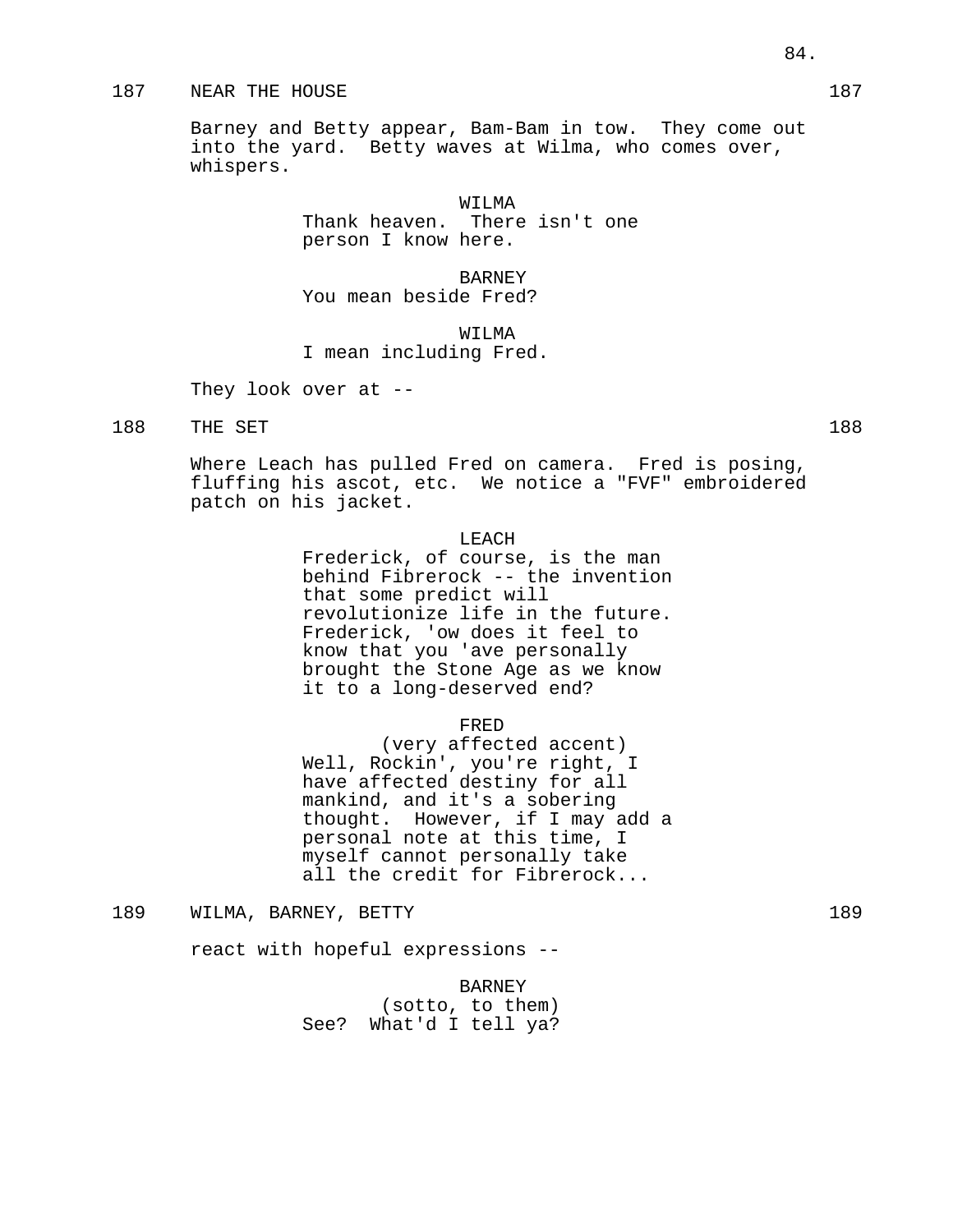No, I could never have done it without the inspiration and support of a very special person. I'm speaking, of course, of my close friend and associate, Mister Slate, founder and C.E.O. of Slate Construction...

191 WILMA, BARNEY, BETTY 191

Barney's face falls. So do Wilma and Betty's.

CUT TO:

192 EXT. SLATE CITY - NIGHT 192 192

Slate City! In the far future, Manhattan will have New Jersey... Philadelphia will have Levittown... L.A. will have Burbank... but today Bedrock has... Slate City!

193 CLOSE ON "SLATE NEEDLE" AND FIBRESPHERE 193

Both decorated in pennants and bunting, connected to each other by a gangway six stories up. Block letters on the Fibresphere proclaim "Slate Construction brings you THE WONDERFUL WORLD OF FIBRE." A heroic statue of Slate himself stands close by the structures. (Sphere and needle, of course, are dead on parodies of the Trylon and Perisphere, centerpieces of the '39 World's Fair.)

A limousine pedaled by two chauffeurs pulls up. Mr. and Mrs. Slate and Lava, and Lava's son, POINDEXTER, get out. It is immediately evident that the little obnoxious acorn hasn't fallen far from the tree.

#### POINDEXTER

Wow! Is this ever keen! Dad, you promise I can cut in all the lines?

## LAVA

Of course, Poindexter, of course.

They head for the mastodon and pully-powered elevator. Standing there are Piltdown and Pyrite, both in security guard uniforms. (Piltdown is carrying a vaguely-familiar satchel). Lava gives them a big look. They nod. As the elevator rises, his two cronies duck into a stairwell marked "NO ADMITTANCE."

CUT TO:

194 RESUME - FLINTSTONE HOUSE 194

The party is in full swing.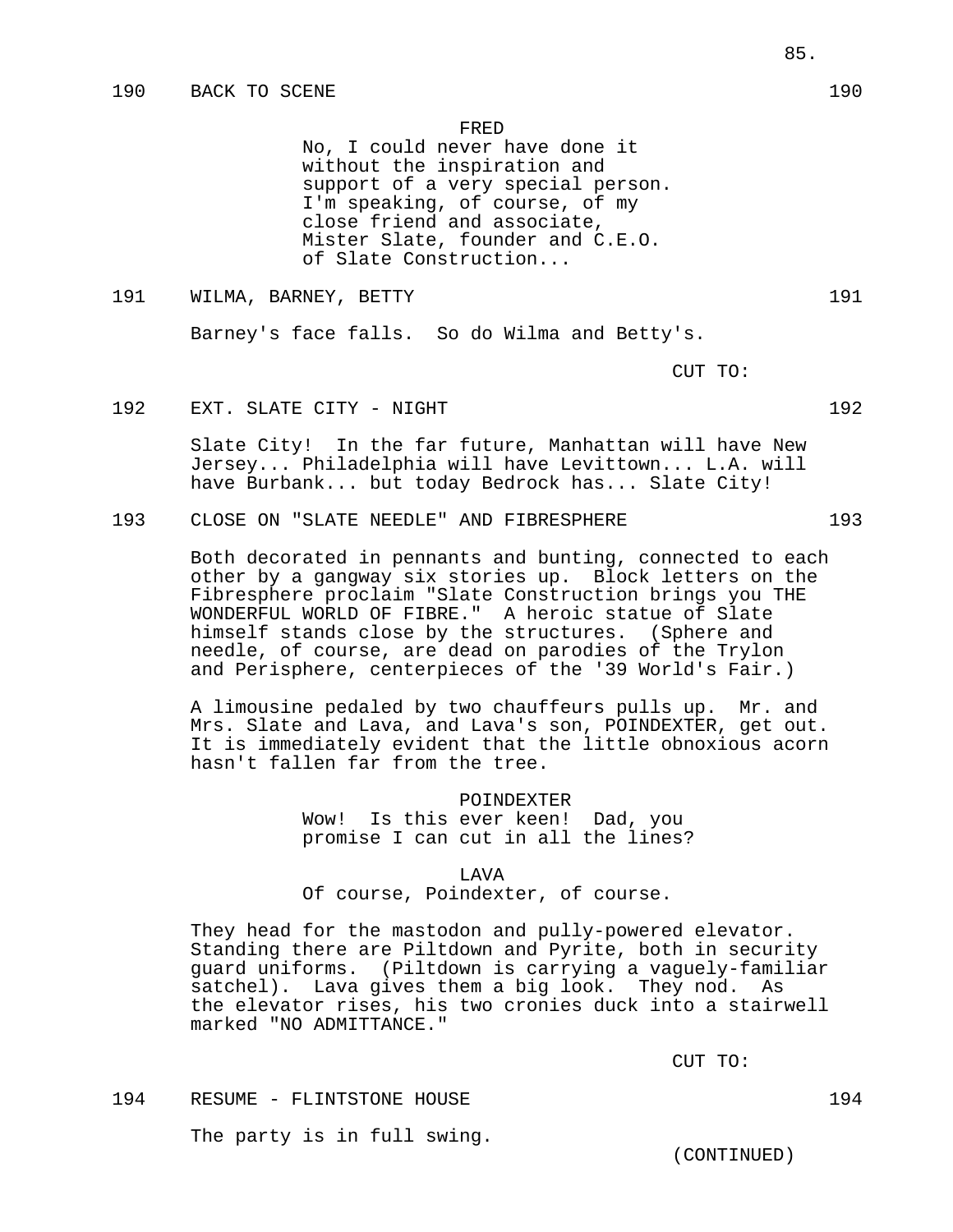## 194 CONTINUED: 194

We see Pebbles and Bam-Bam squirming uncomfortably in their party clothes. They take some canapes off of a table, take a bite... spit them out.

# 195 FRED 195

Stands beaming, nodding to his guests.

## FRED

Hello, hello. Bon soir. Good to see ya... glad you could make it...

GUEST

(unconvincingly) Hello, Frank...

# FRED

Fred -- there's the bar, make yourself at home -- mi casa es votre casa, so, when in Rome and all that --

# WILMA

(coming over) Fred, can I talk to you -- ? Fred? Fred? (concerned) We have a serious problem with Betty and Barney.

#### FRED

(alarmed) You mean you can see their house  $--$  ?

## WILMA

(exasperated) I mean you're treating them horribly! What's come over you, Fred? Does a little money mean so much to you that you just turn your back on the things that really count?

# FRED

Wilma, I'm shocked. I wouldn't do that. Okay, I admit it: I'm trying to make an impression here, I wanna look good, I wanna be a success...

He takes her hand, looks into her eyes. For a moment, Wilma's face softens.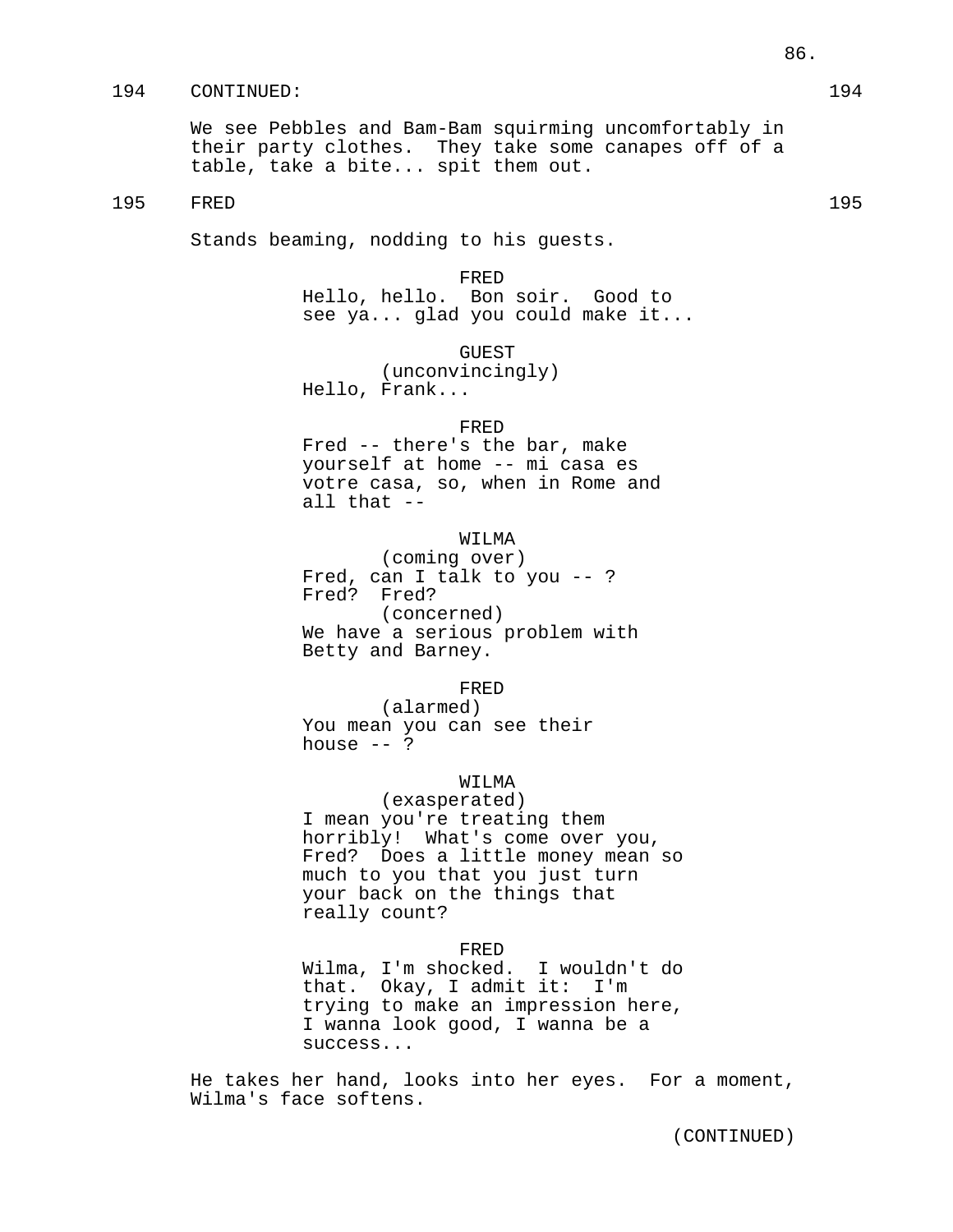... But deep down inside, I'm still the same lovable guy you married -- (pause) -- Frederick von Flintstone the third --

## WILMA

Arrrgh -- !

She throws up her hands, stalks away.

#### FRED

What'd I say?

196 PRODUCTION ASSISTANT 196

Hangs up the sea shell phone, runs over to Leach.

## P.A.

That was our location guy at Slate City. They just moved the ribbon cutting up by an hour. Guests are already starting to arrive.

#### LEACH

Fabulous! I've 'ad enough crab meat and crabgrass to last me a year. All right, boys, that's a wrap!

# 197 FRED 197

In the middle of a tight little group which is pigging out. Fred seems oblivious to the fact that they're oblivious to him.

#### FRED

... Yas, yas, it's a challenging commodity market these days. Personally, I'm considering petrified forests, but they do say that volcano futures are ready to explode, ha, ha...

Suddenly Fred notices that his "audience" has evaporated. He looks around, sees everyone headed for their cars, the TV crew packing up, etc.

> FRED ... Hey, whoa, what's happening --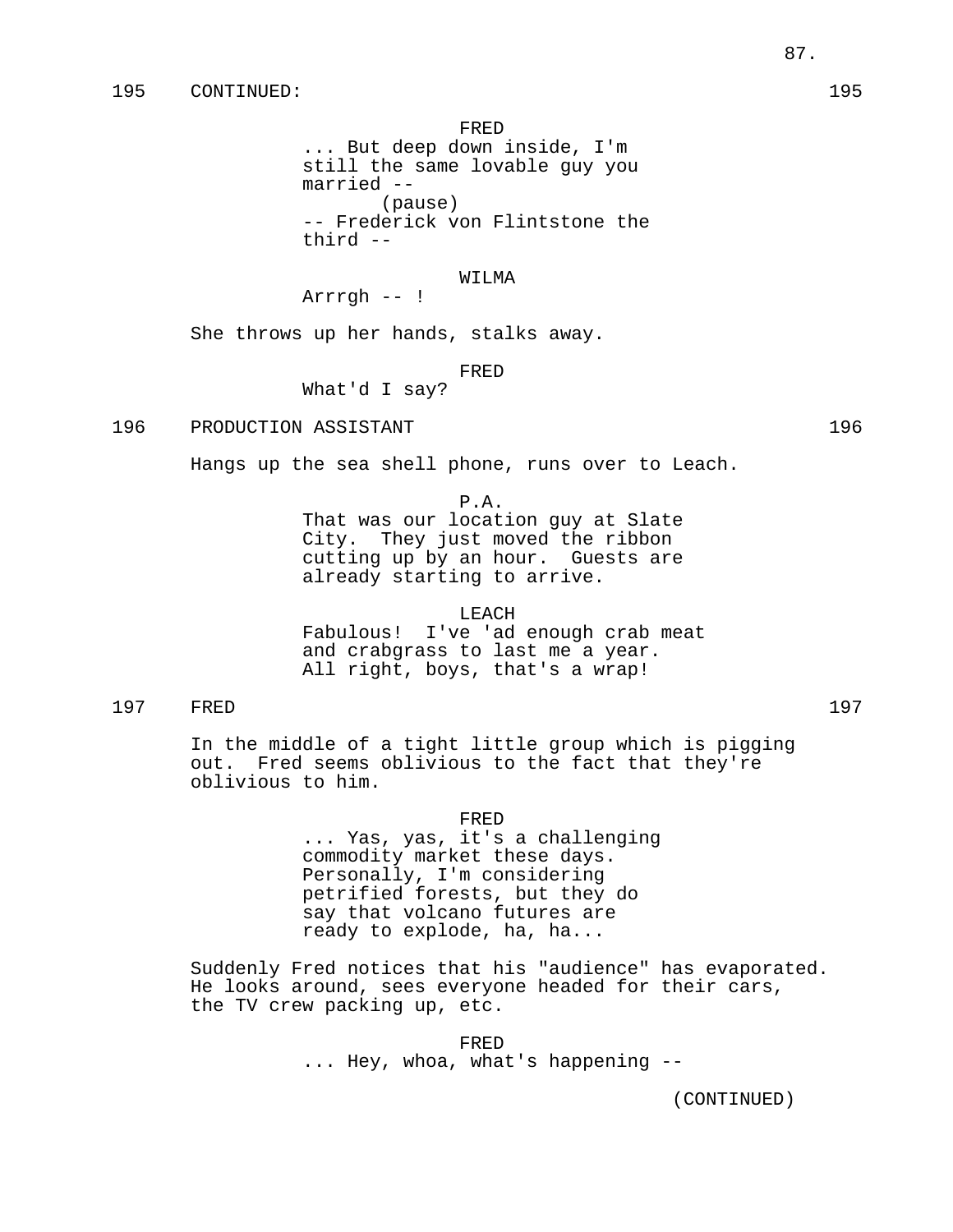## LEACH'S AIDE

What's happening isn't happening here. The action's over at Slate City. Oh, thanks for the booze,  $Ed$   $--$ 

#### FRED

Fred!

He stumbles through the thinning crowd, clutching at elbows.

#### FRED

Hey, what's the hurry? We got a cake shaped like a piece of Fibrerock... I got it, how about some charades? No, even better, twenty questions: 'Am I animal, mineral, or fossil'...? Oh, I heard a great one the other day ... a guy walks in a bar with a duckasaurus on his head and the bartender says -- this'll kill you, the bartender says --

Fred stops, running out of steam along with his moment of glory. He stands alone on the lawn. Wilma slowly comes up to him.

#### WILMA

Fred... I... I'm sorry it's not working out...

Fred turns, puts on a big smile.

FRED

Whaddya mean, not working out? They're goin' party hopping, that's all. That's what ya do in society, Wilma... you cruise around. They'll go over to Slate's shindig for a while, then they'll come back here.

WILMA

Fred...

FRED You go on over to Slate City, okay?

WILMA Fred, I want to be here with you --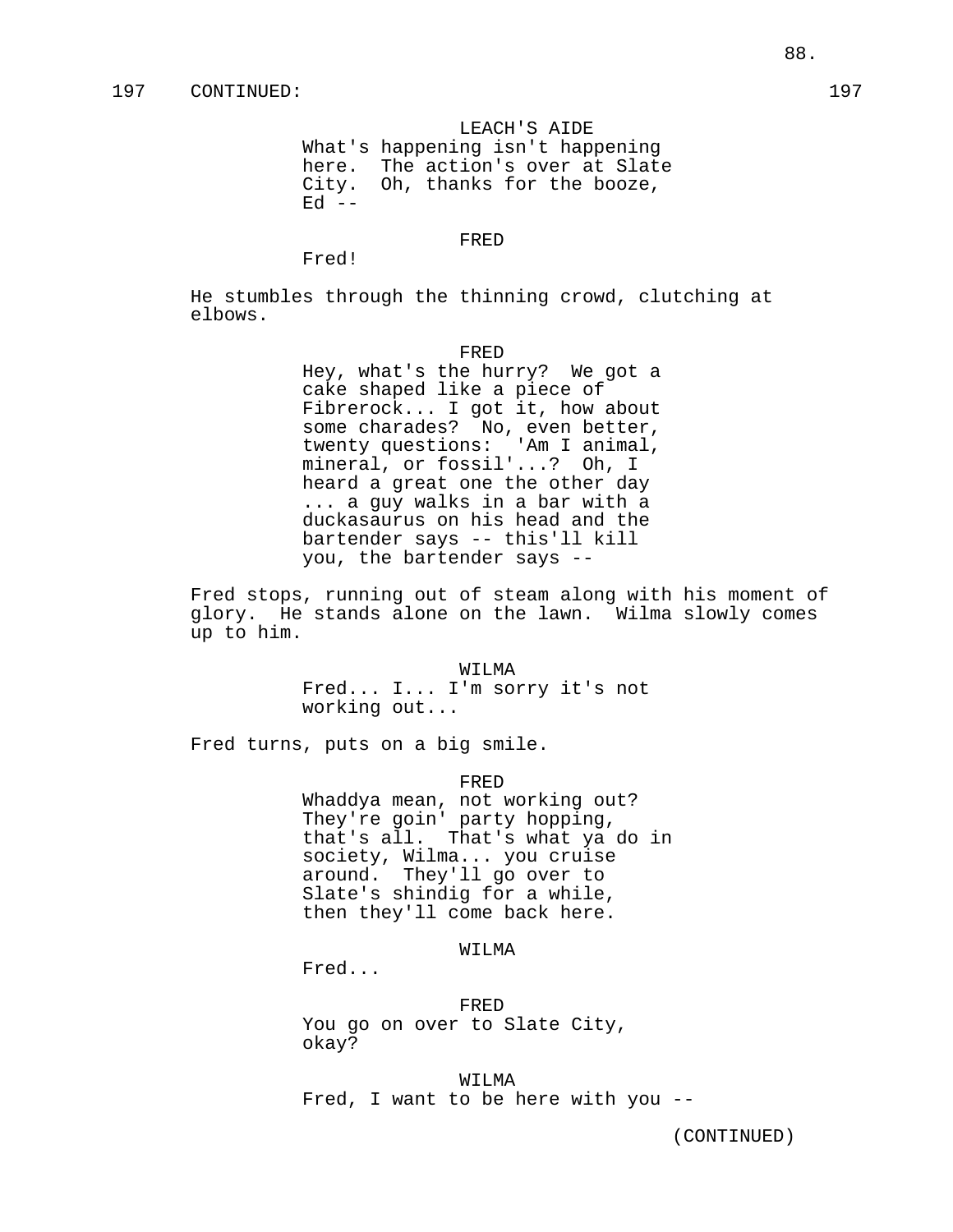Nah, me and some of the guys from the country club, we're gonna play poker, yeah, big stakes poker until everybody comes back. Go on with the others. The kids got their show to put on anyway... and I wouldn't want people to think... to think the Flintstones were party poopers.

She doesn't know what to say, or what she can say that won't shatter his shaky image. She sighs, kisses him, then calls out.

> WILMA Come on, Pebbles. We're going to another party.

PEBBLES Will there be real food there?

WILMA We'll find out together.

She takes the girl's hand and goes to the door, where the last of Leach's crew is just going out. Suddenly Betty catches up to her, Bam-Bam in tow.

> BETTY Wilma, wait. I'm going with you.

> > WILMA

Why?

BETTY If friends can't do something stupid, who can?

Wilma smiles, touched.

BETTY

Besides... (lowering her voice) ... Maybe if we leave the boys alone...?

Wilma nods, hopeful.

198 EXT. FLINTSTONE HOUSE - NIGHT 198 198

The film crew caravan is already leaving as Wilma, Betty and the kids get into the Rubble car. The last TV crewman extinguishes the big spotlight. The house is dark, forlorn in the fading twilight.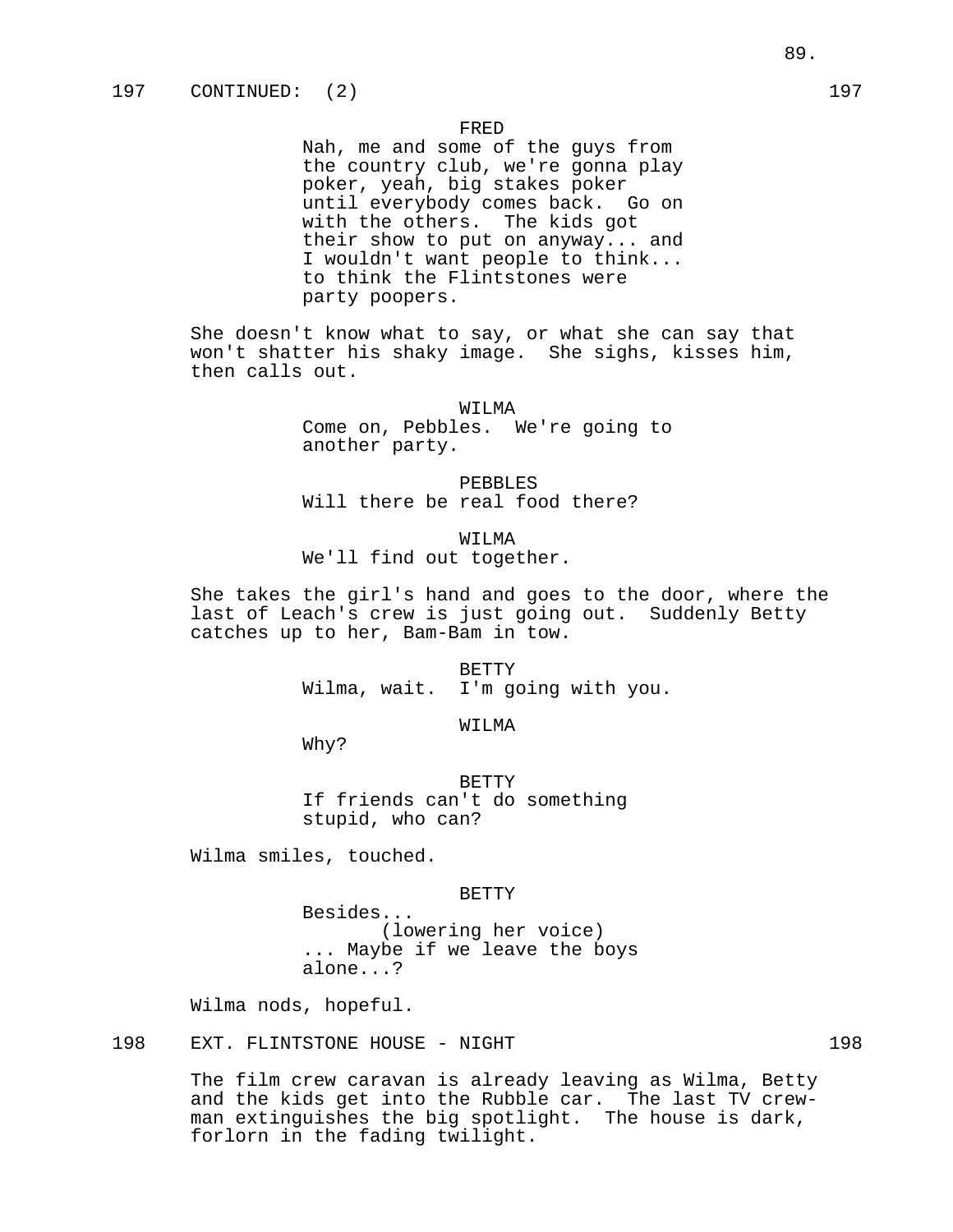## 199 REAR OF YARD - NIGHT 199

Fred sits forlorn in the rubble of his party. Dino comes over, nuzzles his leg.

> FRED Just you and me now, Dino. Yeah. That's okay. Man and man's best friend.

He gives Dino one of the canapes. Dino tastes it, makes a face, spits it out. DINO runs off, going "PTOOIE" all the way. We see him run to the corner, jump in Betty's car and drive away.

200 FRED 200

sighs, looks around, down at his blazer and the "FVF" patch. He suddenly rips it off in a fury. Then he looks  $at$   $-$ 

- 201 THE WALL IN FRONT OF BARNEY'S PROPERTY 201
- 202 BACK TO SCENE 202

Fred stares at it, his face slowly darkening. Then he grabs a lawn chair from the yard, begins to smash it in a fury against the divider. The wall cracks, splinters; the potted plants go flying.

203 FRED 203

His anger spent, he stands panting, splattered with dirt... then he sees --

204 NEW ANGLE - ANOTHER DIRT-COVERED FIGURE 204

-- standing in the ruins of the wall. The figure sneezes, whacks dirt off of itself. It's --

> FRED (disbelieving) B... Barney?

BARNEY (moving closer) Hiya, Fred. (noticing his ruined tuxedo) Boy, the rental place is gonna be mad... (eyeing the mess) ... You feeling better, pal?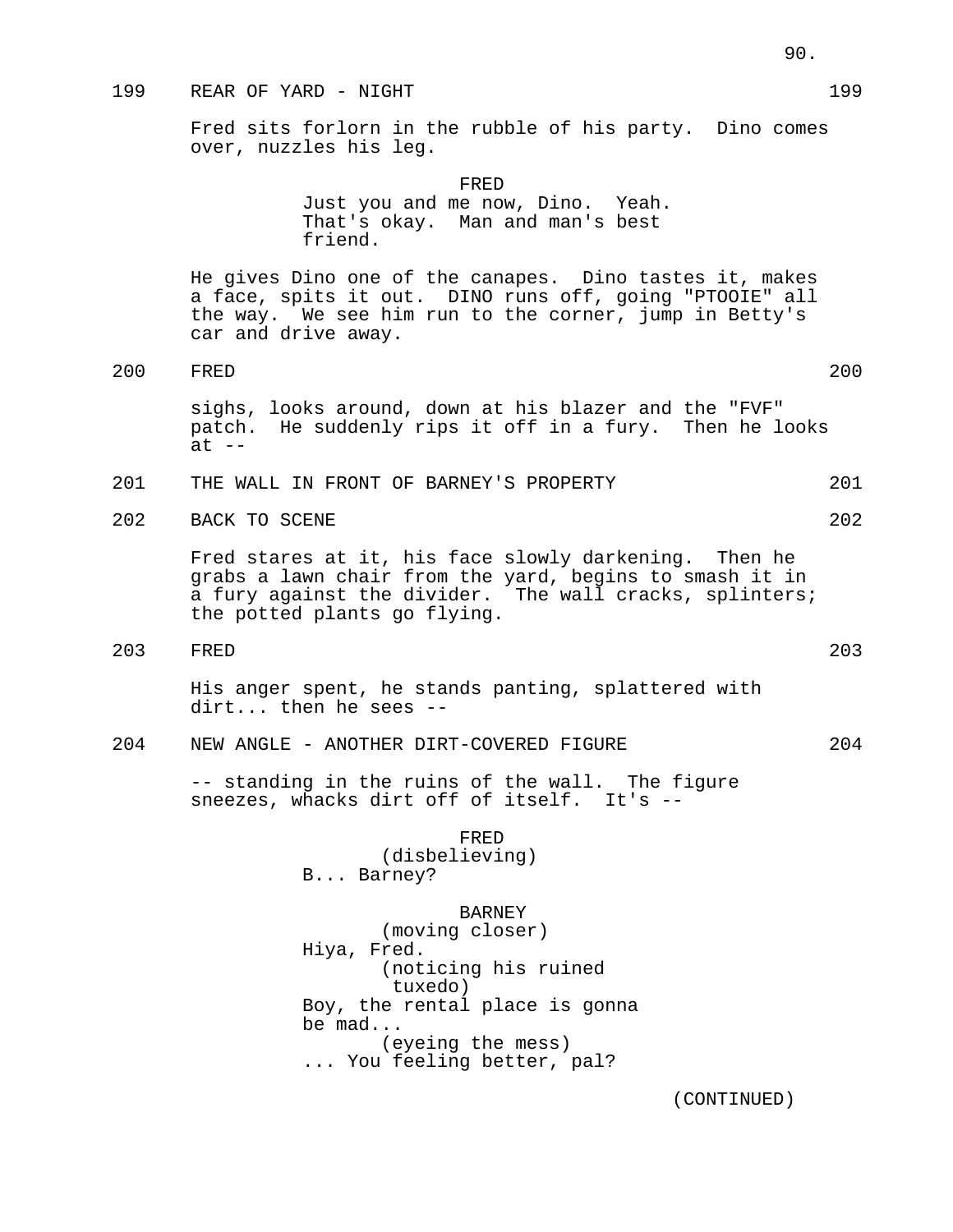'Pal'? How can you call me that? Barney, I... I've been such a... such a... such a...

# BARNEY

Creep?

FRED Well, yeah. But more of a --

> BARNEY (helpful tone)

Fool?

# FRED

 $Well1$   $--$ 

BARNEY Slimeball? Louse? Jackass? (snapping fingers) Stuck-up blimpasaurus?

FRED

(wincing, but taking it) Barney... can... can you ever forgive me for being such a jerk?

BARNEY

(stepping closer) Sure, Fred. (smiling) I've had lots of practice.

FRED

(touched) Aw, Barn...

And he grabs Barney in a big bear hug. Tears in both their eyes, they slap each other on the back, two prehistoric sensitive guys.

CUT TO:

205 FIBRESPHERE & SLATE NEEDLE - NIGHT 205

Little cupola cars are chugging around the upper level of the Fibresphere, where they enter a tunnel-like opening labeled "THE WORLD OF FIBRE."

Wilma, Betty, the kids and Dino are in one of these. Now, we FOLLOW them as they chug into --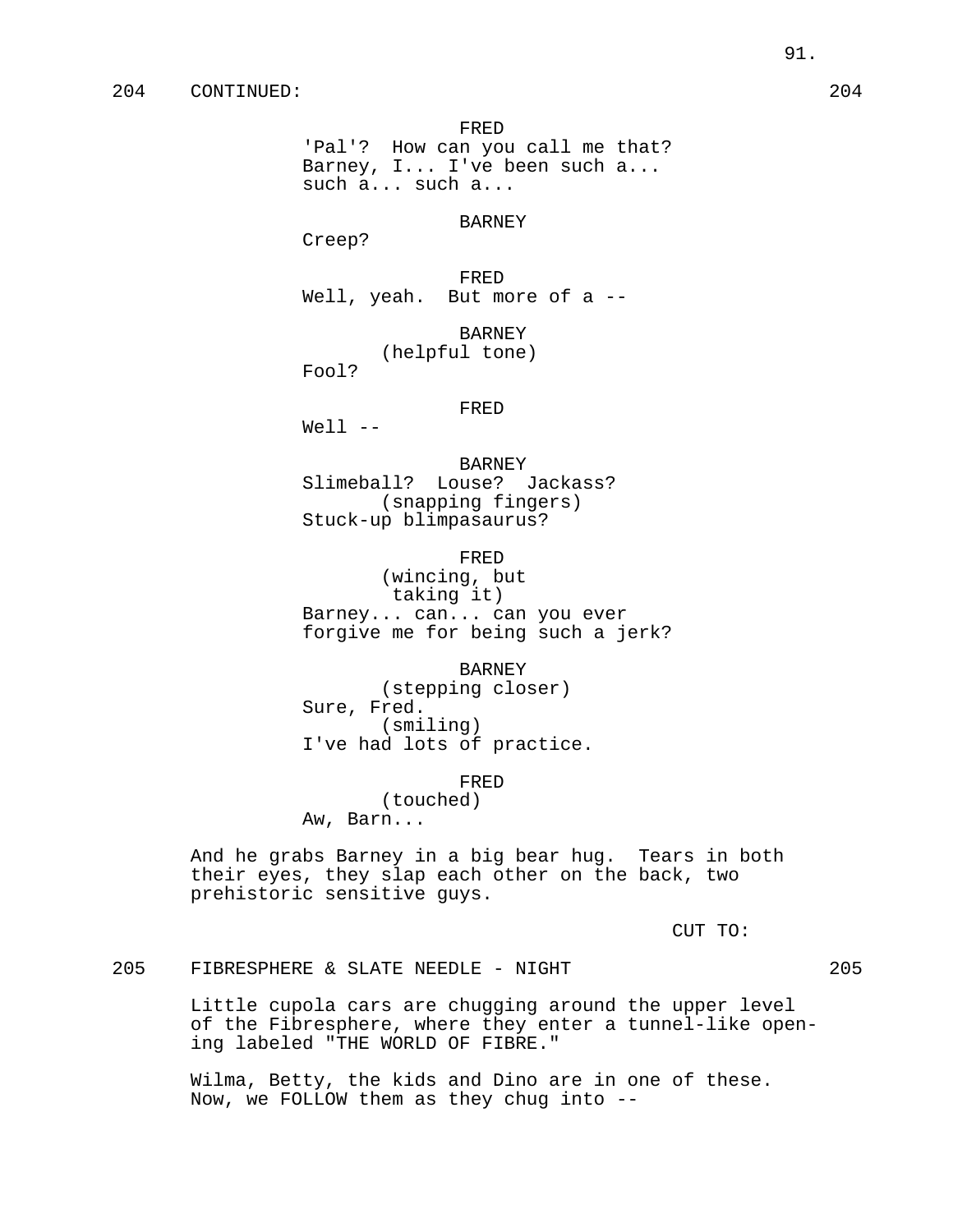# 206 THE FIBRESPHERE "WORLD OF FIBRE" RIDE 206

The cupolas rattle along in Disneyland style, passing a sign which reads: "FIBREROCK--TRANSFORMING THE HOME." Here, mechanical figures in an all-Fibre home move klutzily around the room.

> RECORDING (V.O.) (a la 'The Great Gildersleeve') Welcome! Welcome to the fabulous world of tomorrow... a world brought to you by Fibrerock!

# 207 REVERSE ANGLE 207

REVEALING that behind the hollow shells of the human family is a veritable family of monkeys, all working the figures like puppets. A PARROT at a stand-mounted microphone is giving the narration.

> PARROT (RECORDING) (V.O.) Here, we see a typical family of the future, free of the cares and worries of today... yes, the great kibble crisis is a thing of the past when you're living the good life... the Fibrelife!

## 208 NEXT EXHIBIT 208

The CARS CHUG past a display of tree trunks, leaves, bubbling gunk... and those iridescent vegetable pearls we've come to know... coo-coo berries. Iron bars and vault-like doors separate the coo-coo berries from the other items.

> ANOTHER PARROT Here, gathered from the four corners of the globe, are the secret ingredients of Fibrerock... some common, some rare... all making life easier for you and yours!

#### 209 THIRD EXHIBIT 209

The little CARS CHUG into an elegant salon, complete with runway. There's another PARROT here in front of another megaphone, but this parrot is chic and flamboyant.

> FASHION PARROT But does Fibrerock belong only in the kitchen, the garage, the workplace? No, no, no, my darlings!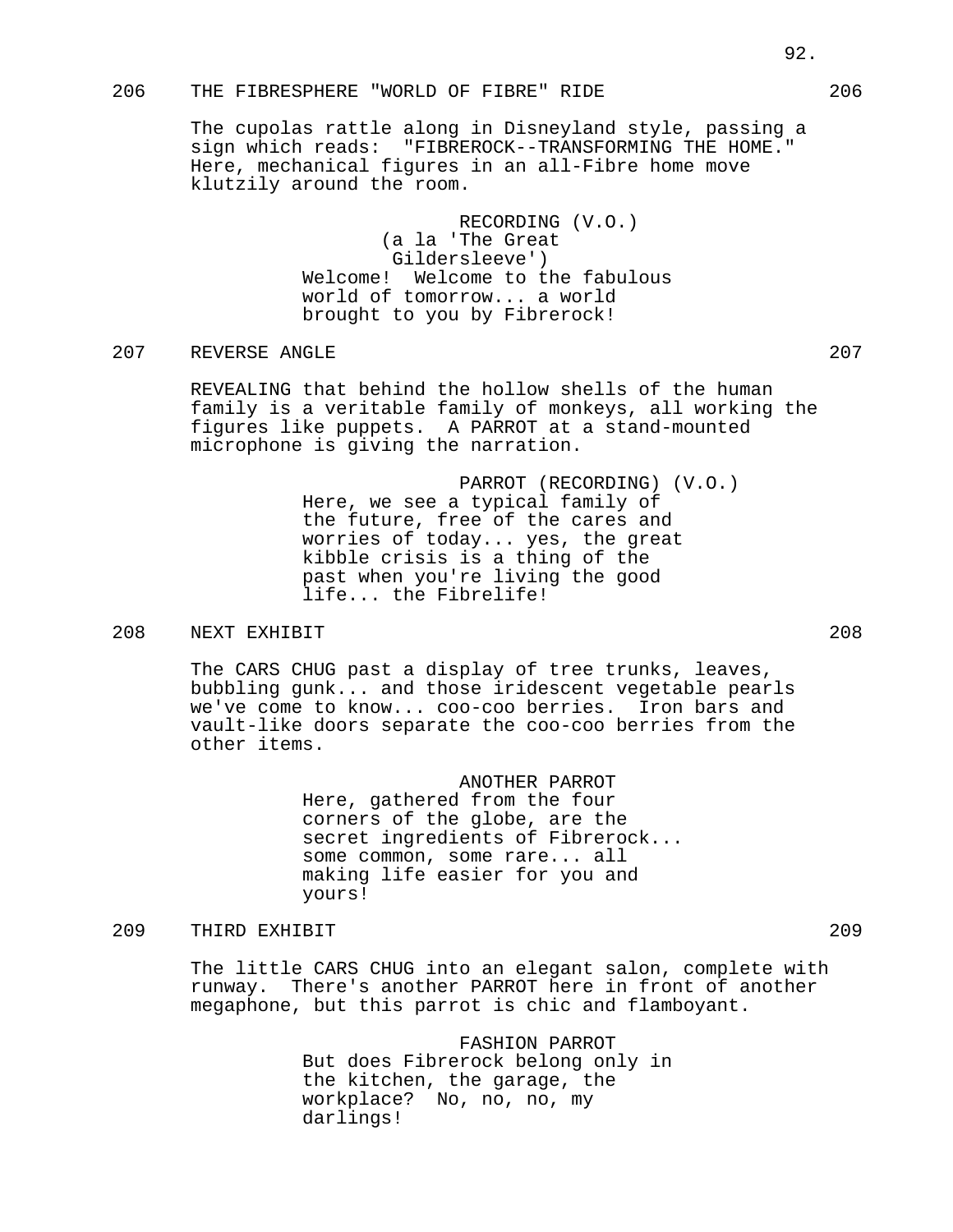# 210 FASHION MODELS ON RUNWAY 210

As each girl struts forward, she shrugs off a bulky animal fur and tosses it into a garbage can. Underneath are all kinds of daring and tantalizing fashions woven in the tell-tale fibre colors. The clothes are a blend of the future and retro (that is, prehistoric retro).

> FASHION PARROT Because the clothes of the Stone Age are as extinct as stones themselves! Yes, thanks to the wonder of Fibrerockfibre, the world of high fashion will be totally transformed... by Fibre furs... Fibre frocks... Fibre foundations and Fibreshoes... it's to die for!

# 211 FOURTH EXHIBIT 211

Now, we see a display of Fibrerock props of all kinds - appliances, toys, tools, etc... all of it upstaged by a choir consisting of every animal, bird and critter we've seen in this film. Wilma, Betty, the kids and Dino ooh and ahh with the other guests as the mechanical animals all sing in unison --

> FIBRE CHOIR (V.O.) 'It's a Fibre World you know, It's a Fibre World you know, It's a Fibre World you know -- '

> > CUT TO:

# 212 INT. BARNEY'S WORKSHOP - NIGHT 212

Fred and Barney are surrounded by books and cartons and memorabilia. They have their arms around each other and are singing.

> FRED & BARNEY 'Now it's time to do or die, grab that rock and kick it high, let's fight, fight, fight for Bedrock High!'

They break up laughing. Fred chuckles, looks at one of the many old photographs strewn around.

> FRED Boy, those were the days, Barney. Bedrock High winning all those games... and you and me right in the middle of it.

93.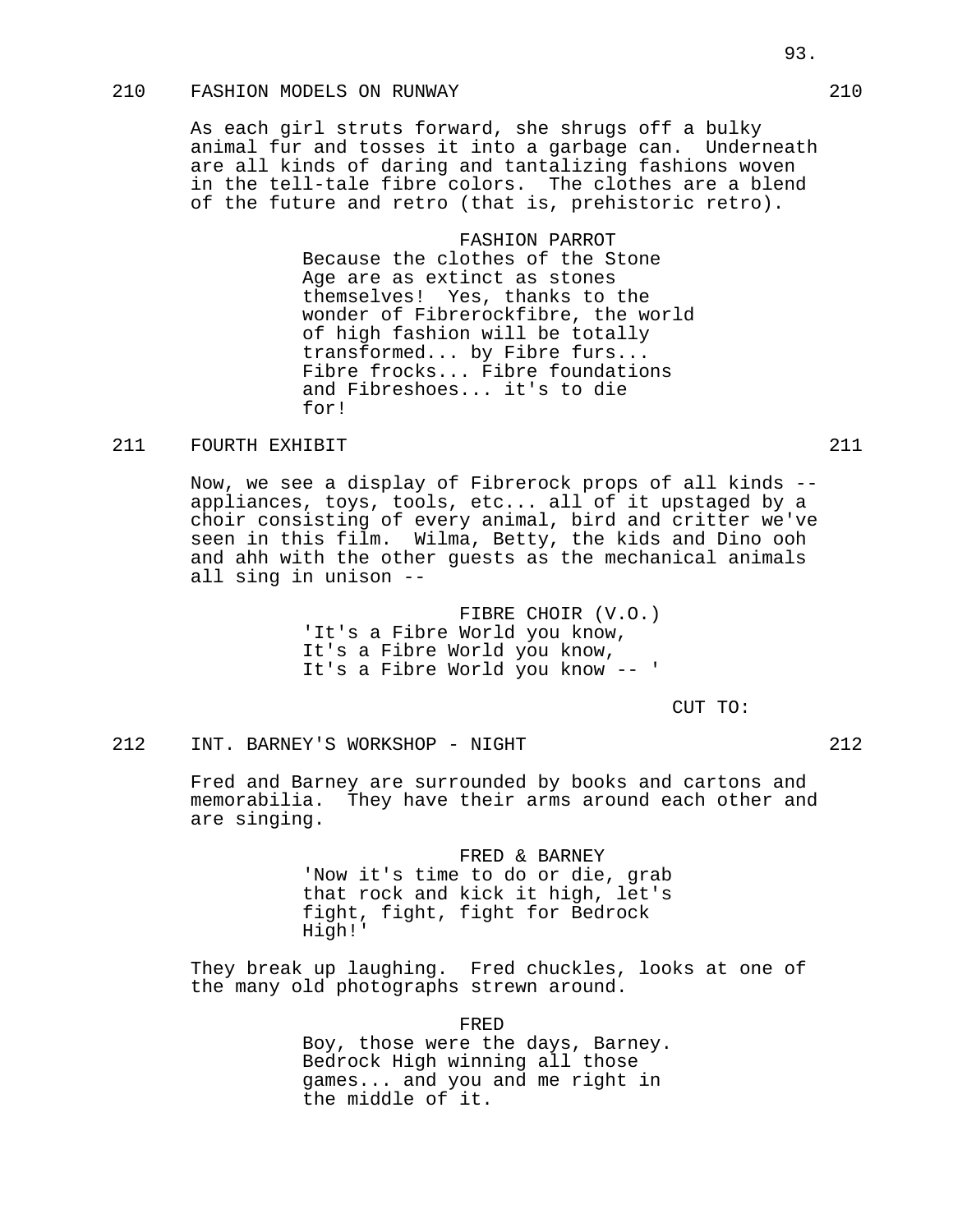# 213 NEW ANGLE - FAVORING PHOTO 213

The photograph (dots in stone) shows the young Fred and Barney in their cheerleading costumes. Barney has a sweater and megaphone; Fred is in a Godzilla-like "mascot" costume. He's holding the hideously-sculpted head under his arm.

## BARNEY

Yeah. Too bad we never made the team.

FRED

So what? We made the team spirit. That's just as important... whatever happened to those cheerleader costumes?

BARNEY

You know Betty. She never throws anything away.

He hauls out an old footlocker, opens it. There they are.

FRED

(rummaging in it) Boy. Talk about memories.

Fred tosses the cheerleader sweater to Barney, who grins, pulls it on. Fred also starts to get into his old "uniform," but has to suck his gut in mightily. Finally, he can zip it up, stern to stem.

FRED

Back then, we thought a pop quiz was a big problem. We didn't know how good we had it. No problems, no worries...

Saying this, Fred attempts to put on the Godzilla-like head. He has a hard time sliding it into a hinge rail behind his neck, an even harder time swinging it down and forward.

#### BARNEY

Speaking of problems and worries, shouldn't we get on over to Slate's party?

Fred has finally "clinked" the monster head down into place. Now, when he talks, the monster's mouth moves in sync.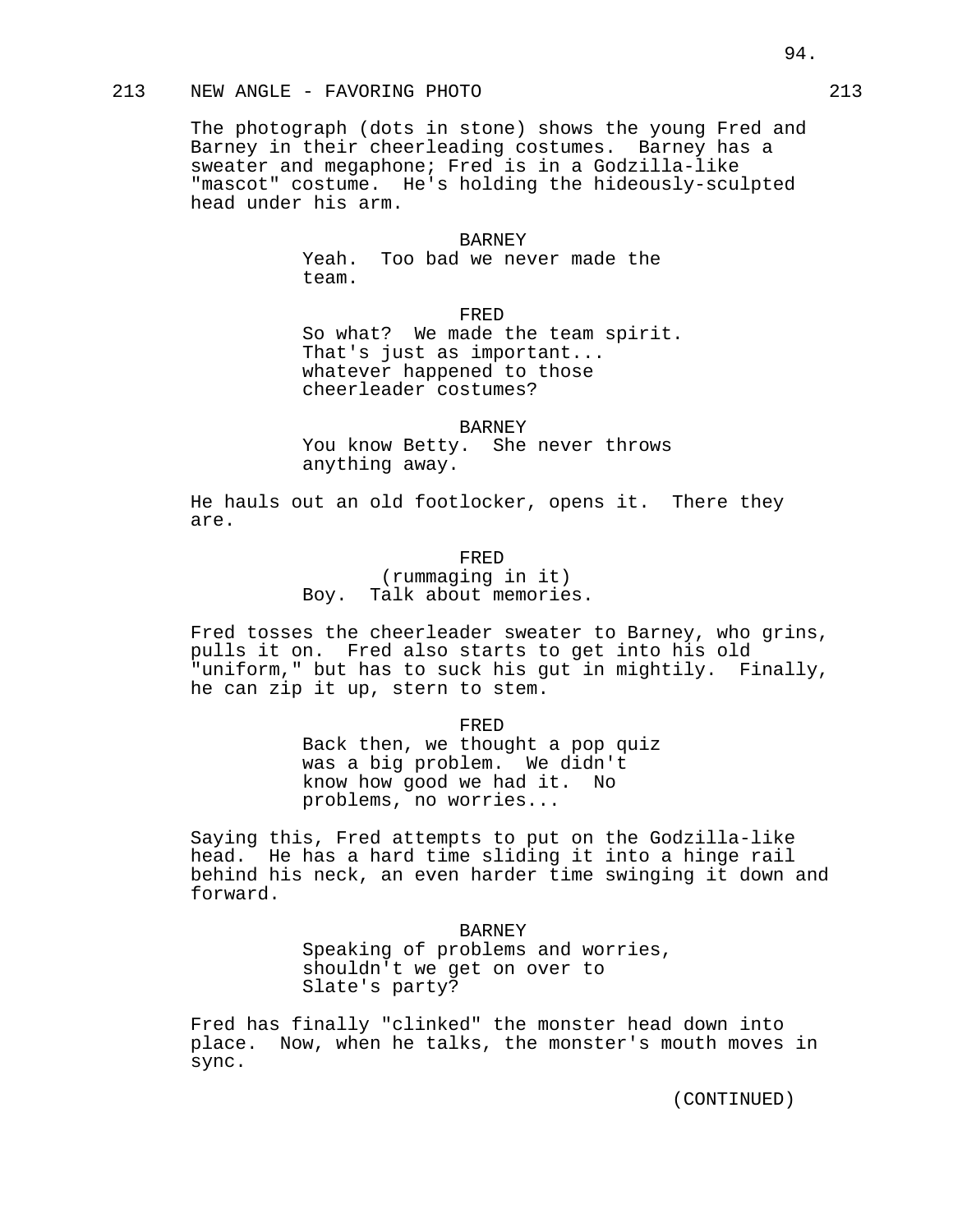(echo-y) What for? So him and all his fancy friends can look down their noses at us?

Completely covered in the ferocious-looking suit, Fred steps over to Barney, stabs an angry claw in his direction.

FRED

(echo-y) All they've been doing is using us, Barney. And meanwhile --

Now Fred reaches up to take the head off. It sticks for a moment. Finally he gets it to flip back on its hinge where it hangs behind his neck like a ski parka hood.

FRED

(normal voice) -- Meanwhile all the time they were laughing at us.

BARNEY Yeah? When did you notice that?

FRED

About an hour ago.

BARNEY

Boy, there's no fooling you, Fred.

Suddenly, with a GROWING CREAKING, CRACKING and TINKLING, a scale model of Slate City in the corner begins to fall apart.

Fred and Barney look at each other, startled, then rush over to the model. It's the interim version we saw earlier.

214 CLOSER - MODEL 214

The decomposition continues, walls and supports turning into sand and running down before our eyes. In a Rube Goldberg-like continuum, the little houses go first, falling like dominoes...

> FRED Wha... what's happening?

Barney tries to stop the process, can't.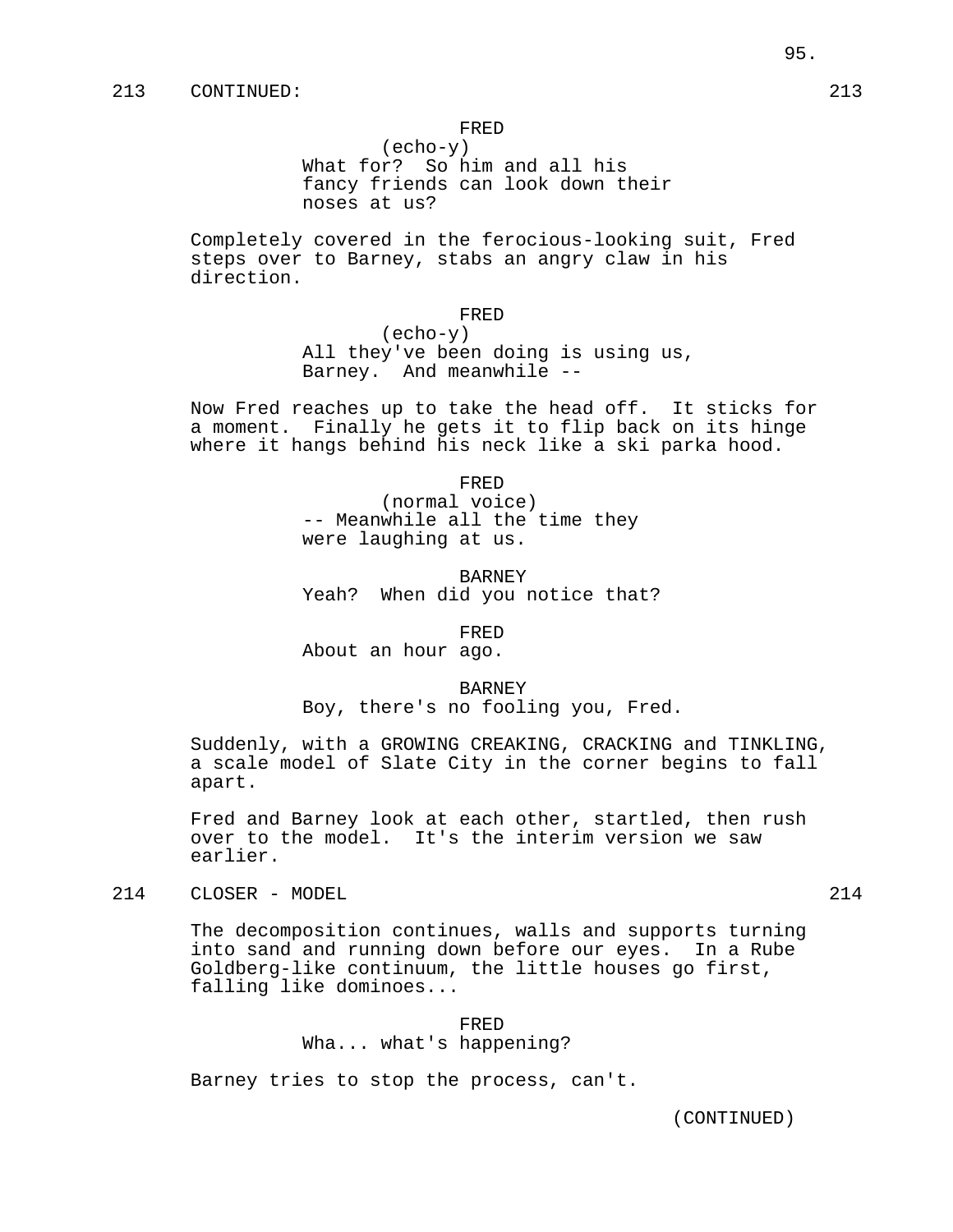#### BARNEY

I... I don't know... the Fibrerock it's... it's decomposing... but this shouldn't happen...

FRED

Your old models are just fine...

215 ANGLE 215

Indeed, the older models from Barney's tinkering days are rock solid.

216 BACK TO SCENE 216

#### BARNEY

It should be. There's enough coo-coo berry resin in there to petrify a brontosaurus --

Suddenly Barney gets it. He looks from the older models to the now decomposing little Fibresphere with growing awareness.

### BARNEY

(snapping his fingers) -- The coo-coo berries! Fred, that's it!

FRED

What's it?

#### BARNEY

Remember I said the Fibrefoam tasted funny? It was the coo-coo sap that was missing!

FRED

But.. why would --

#### BARNEY

Why? Because coo-coo berries are as valuable as goldrock! And we've had tons of 'em delivered to the plant since we started... somebody musta got greedy --

FRED -- Not 'somebody' -- Lava!

# BARNEY

(alarmed) Fred, that sap acts as a fixative -- it's the glue that holds the whole formula together -- !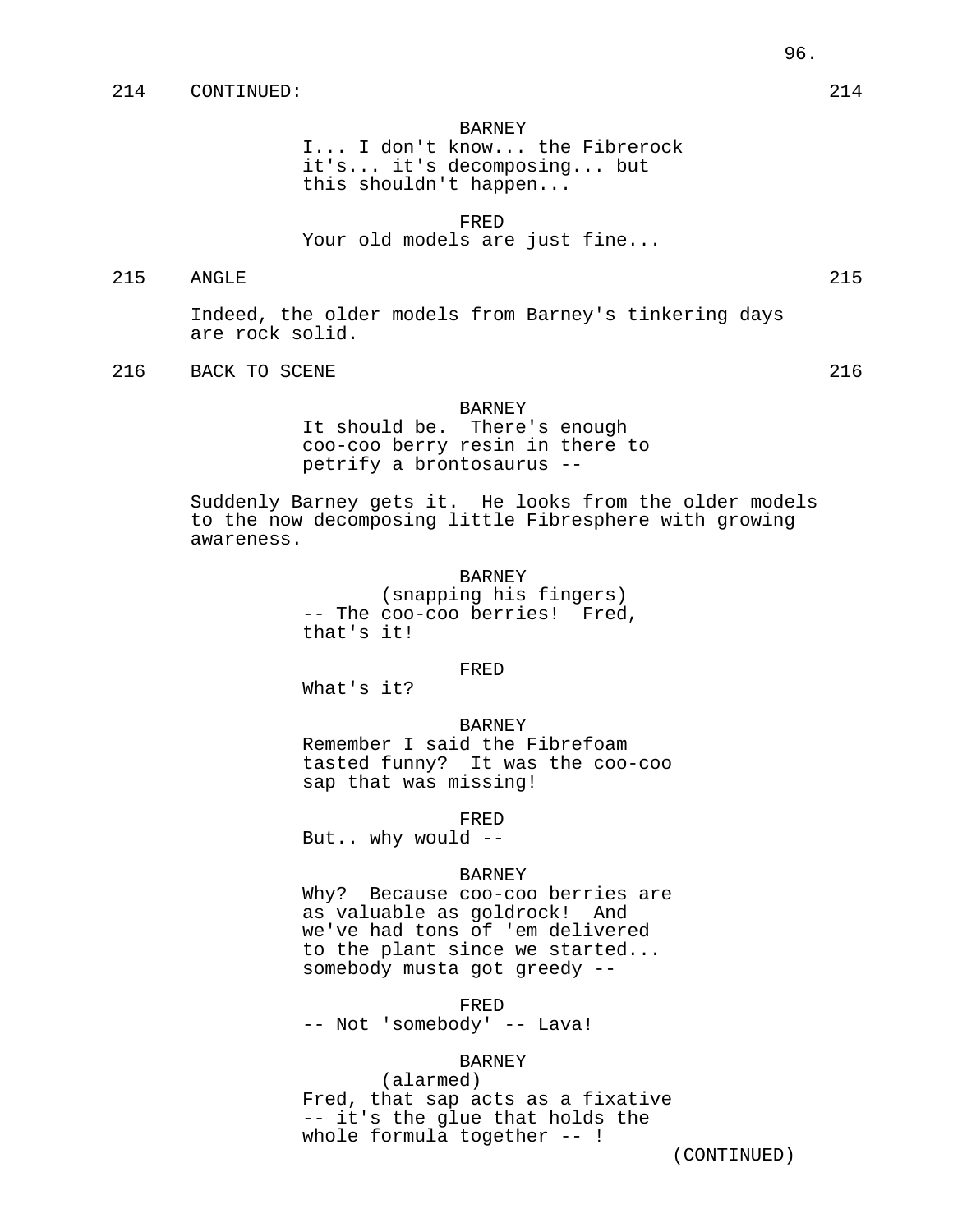(with mounting concern) Then... what's happening here...

BARNEY

(finishing it) ... Is gonna happen for real in the real Slate City!

FRED

Oh no... Barney! Wilma and Betty -- and the kids -- they're all there --

With a final WHIMPER, the little FIBRESPHERE CAVES IN and then the nearby SLATE NEEDLE CRUMBLES, model story by model story. Finally the "DISK" on top of the needle is all that's left, wobbling around like a spun dinner plate. It finally falls... EXPLODES.

FRED

(worried) -- B-barney... what do we do?

Barney runs to a locker, grabs a big plunger-powered flit gun, begins filling it with a red liquid.

BARNEY

Coo-coo berry sap, Fred! It's our only chance -- their only chance!

Barney gives it a quick test squirt. Fred nods, and they rush out of the room. CAMERA PUSHES IN ON the ruins of the model "Slate City"...

CUT TO:

#### 217 INT. SLATE NEEDLE - NIGHT 217

WIDEN FROM a young kid who is drinking a glass of water and simultaneously singing with a ventriloquist's dummy. Obviously, the talent show has begun.

In the audience, Lava fidgets with nervous and confident energy... gives Wilma a big look.

> LAVA You're certainly looking lovely this evening, Mrs. Flintstone. Life with a junior executive must agree with you.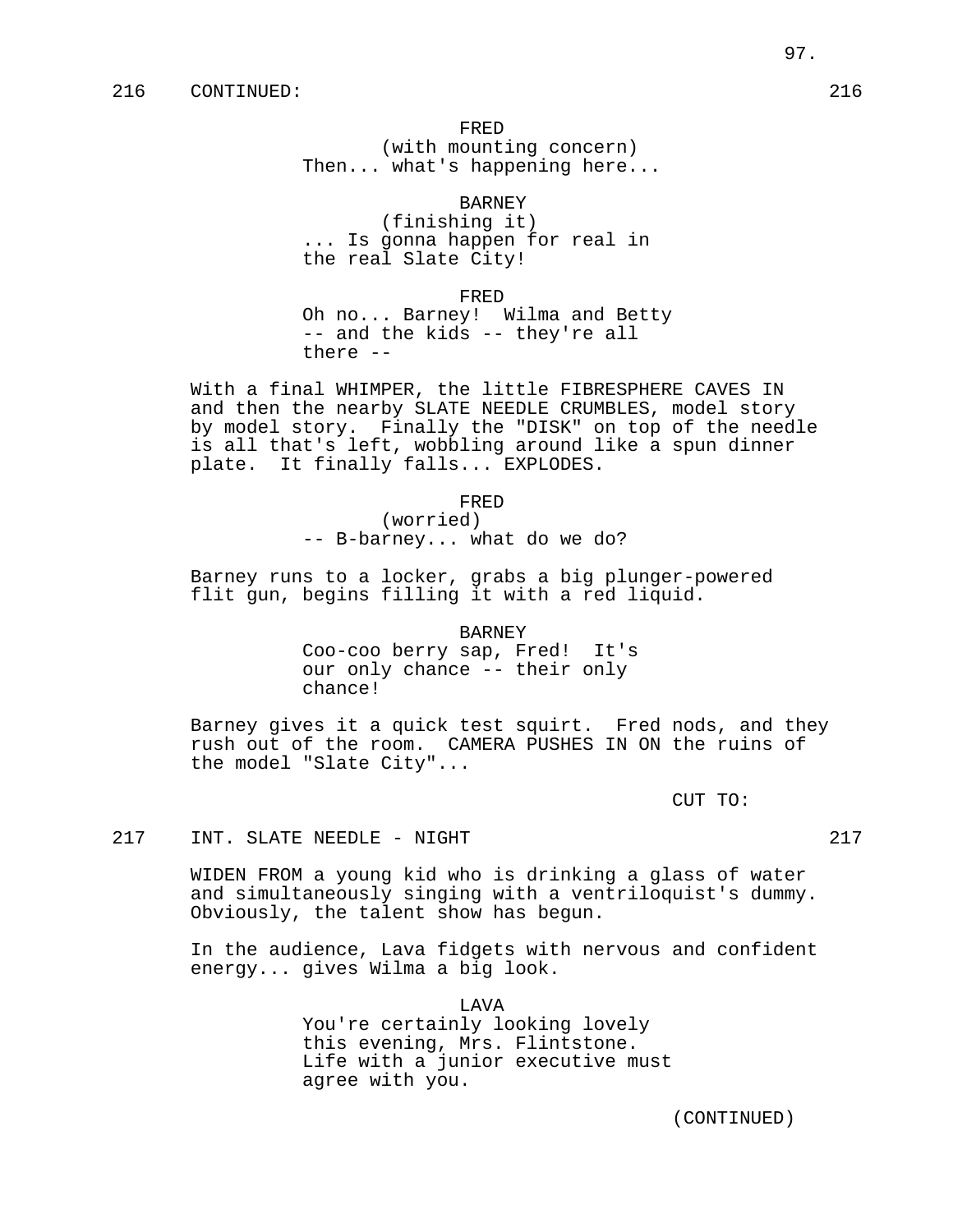#### WILMA

Uh... thank you... I think.

LAVA (looking into her eyes) Yes. I think so, too. (smiling) Imagine how good you'd look with a senior executive.

# WILMA Oh? Is Fred getting promoted?

Lava laughs, sure she's kidding... then not so sure. The ventriloquist finishes to scattered applause. The kid bows, gets up... splashes across puddles of water on the stage area. The Headmistress of L'ecole Superior et al steps up. Behind her, the picture window displays the expanse of Slate City: The twin Slatescrapers framing endless rows of little tract houses stretching to the distant volcanic ridge.

> HEADMISTRESS (as applause dies) Sank you, ladies and gentlemen. An' sank you, Monsieur Slate for zis lovely setting. Zoot alors, zis will ze mos' fantas'tic recital in Bedrock 'istoree. Now, I would like to sank out mos' generous benefactress, Madame Slate for her fine support o'vair zee years --

She gestures into the audience, where Mrs. Slate stands, waves a gloved hand like the Queen Mother.

## HEADMISTRESS

-- An' now, what better introduction could we 'ave for Mrs. Slate's vairy own gran' nephew... Poindexter Lava!

She steps aside. Curtain rises on little Poindexter. He is carrying a leather-and-bone accordion. He begins to play:

#### POINDEXTER

(singing loudly) 'Dino of Spain, I adore you Right from the moment I saw you -- '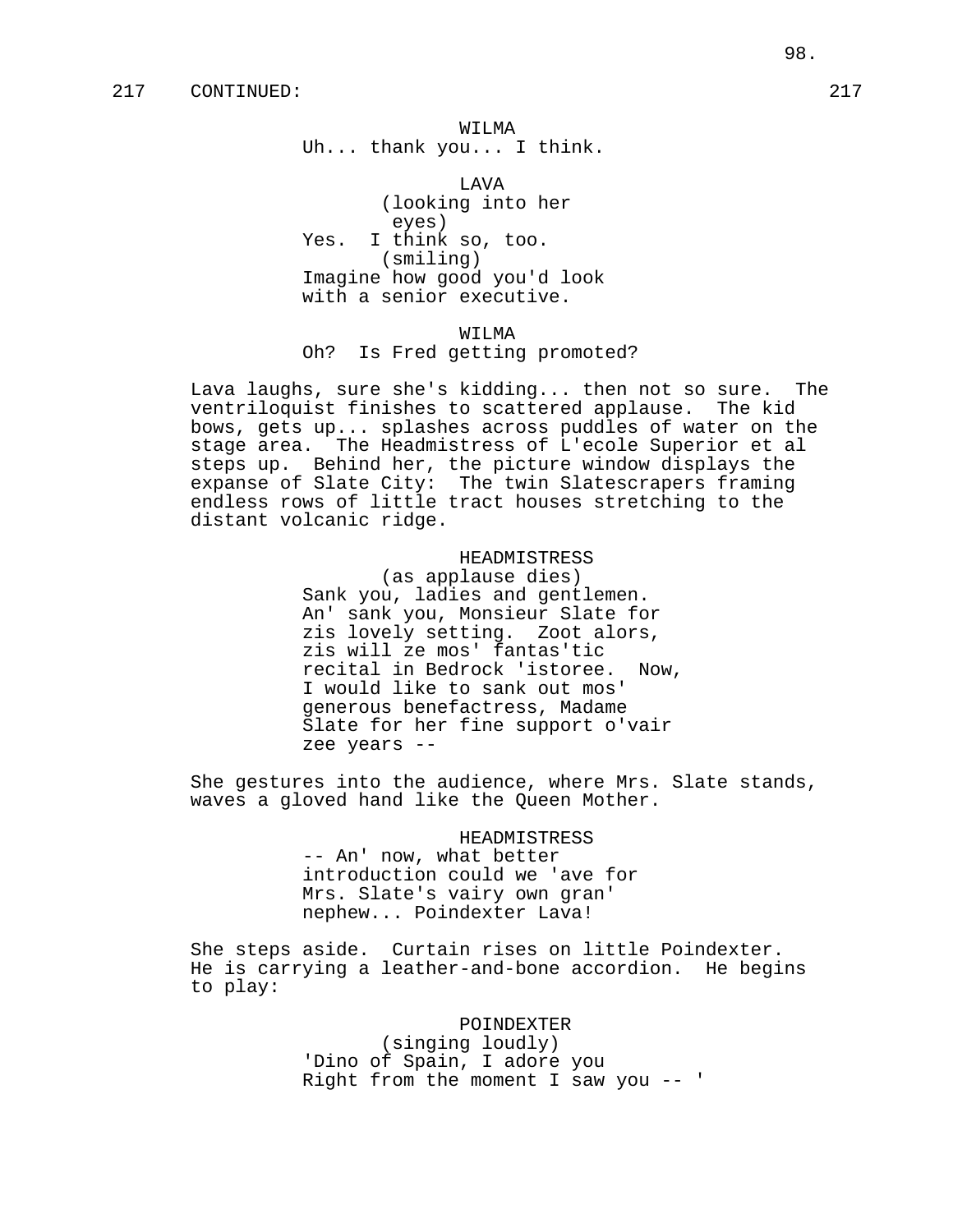## 218 OUICK SHOTS - AUDIENCE 218

Their smiles become fixed. (Up on the spotlights, the little birds who operate the lights put earplugs in their ears.)

In the wings with Pebbles and Bam-Bam, DINO MOANS, hides his head under his paws.

On the refreshment table, GLASSES CRACK... a cake falls.

219 CLOSE ON LAVA 219

He surreptitiously checks his wrist watch...

CUT TO:

220 INT. EMPTY FIBRERIDE - TIGHT ON ANOTHER WATCH - NIGHT 220

This one a pocket job. (Like Lava's, it's really a little sundial with a built-in burning match above it to provide a shadow!) We WIDEN, and see that this watch is held in a green, scaley claw.

221 ANOTHER ANGLE 221

It's the xenosaurus, lurking behind the exhibits! Now, the CREATURE GRUNTS confidently, lights up a cigar. Then it picks up a canvas bag and a big toolbox and tiptoes into the deeper recesses of the Fibre ride.

CUT TO:

222 INT. FRED'S CAR - TRAVELLING 222

Fred and Barney rush along, Fred at the wheel.

FRED What'll we do when we get there?

#### BARNEY

We just tell Mister Slate that all 500 acres of his development are going to crumble into dust any minute. (holds up the flit gun) Then we zap the stairs and

corridors with some of this coo-coo sap. I just hope we have enough to get everybody out - whoops!

He's said this last because as he held up the flit gun, the handle whacked the back of Fred's monster costume, and the head has flipped down with a solid "clink."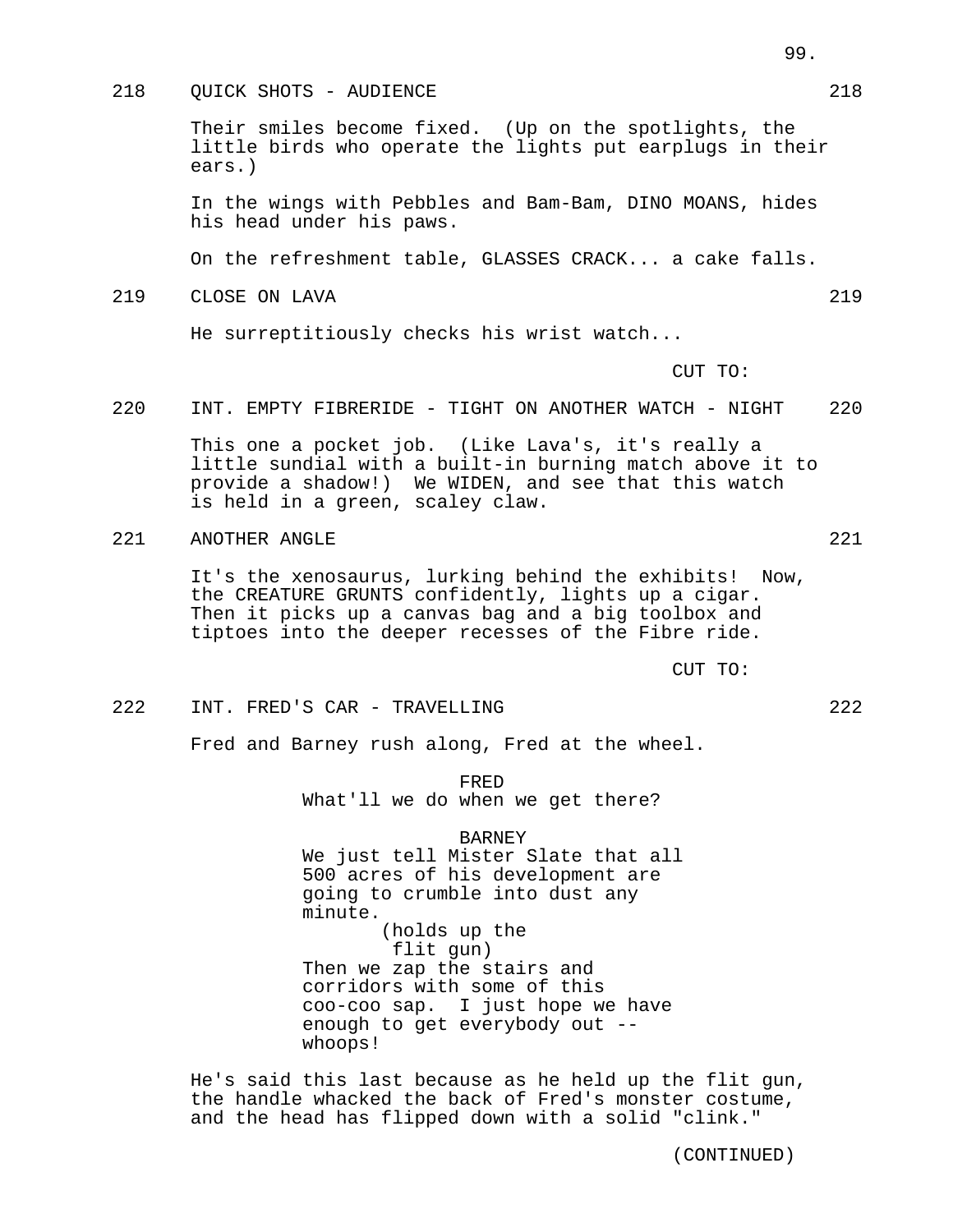Barney -- ! (swerving all over the road) -- I can't see straight --

Barney gets up on his knees, grabs the wheel with one hand and the monster head with the other.

#### BARNEY

Hang on, hang on --

Oops. He rotates the head completely around. Fred flails around. Barney grabs the wheel with one hand, tries to help Fred with the other.

223 EXT. CAR - NIGHT 223

It careens around even more wildly now. There's several near collisions.

CUT TO:

224 EXT. "ROCKDONALD'S" RESTAURANT - NIGHT 224

"Rockdonald's" is, of course, complete with golden arches of stone, a drive-up window, etc. It even has the obligatory cops on a break... in this case, Feldspar and Gravel. They're sitting in their patrol car eating from little bamboo containers shaped just like McDonald's Styrofoam. (Of course, the logo on the building behind them proudly reads "OVER 100 SOLD.")

#### FELDSPAR

(mouth full, bitching) Speed traps again! Face it, Gravel. I'm in a rut... and meanwhile, the guys who went through the academy with me, they're all big shots now: Sam Slate... Dirty Harock... Magma, P.I. And you know why? 'Cause they got the breaks, that's why!

Suddenly both officers react to the sound of SKIDDING TIRES and HONKING HORNS. They look out their window  $at --$ 

# 225 FRED AND BARNEY - DRIVING PAST 225

both still battling the wheel and the resistant costume head. (By now their gyrations have put Barney's face inside the jaws of the monster mask.)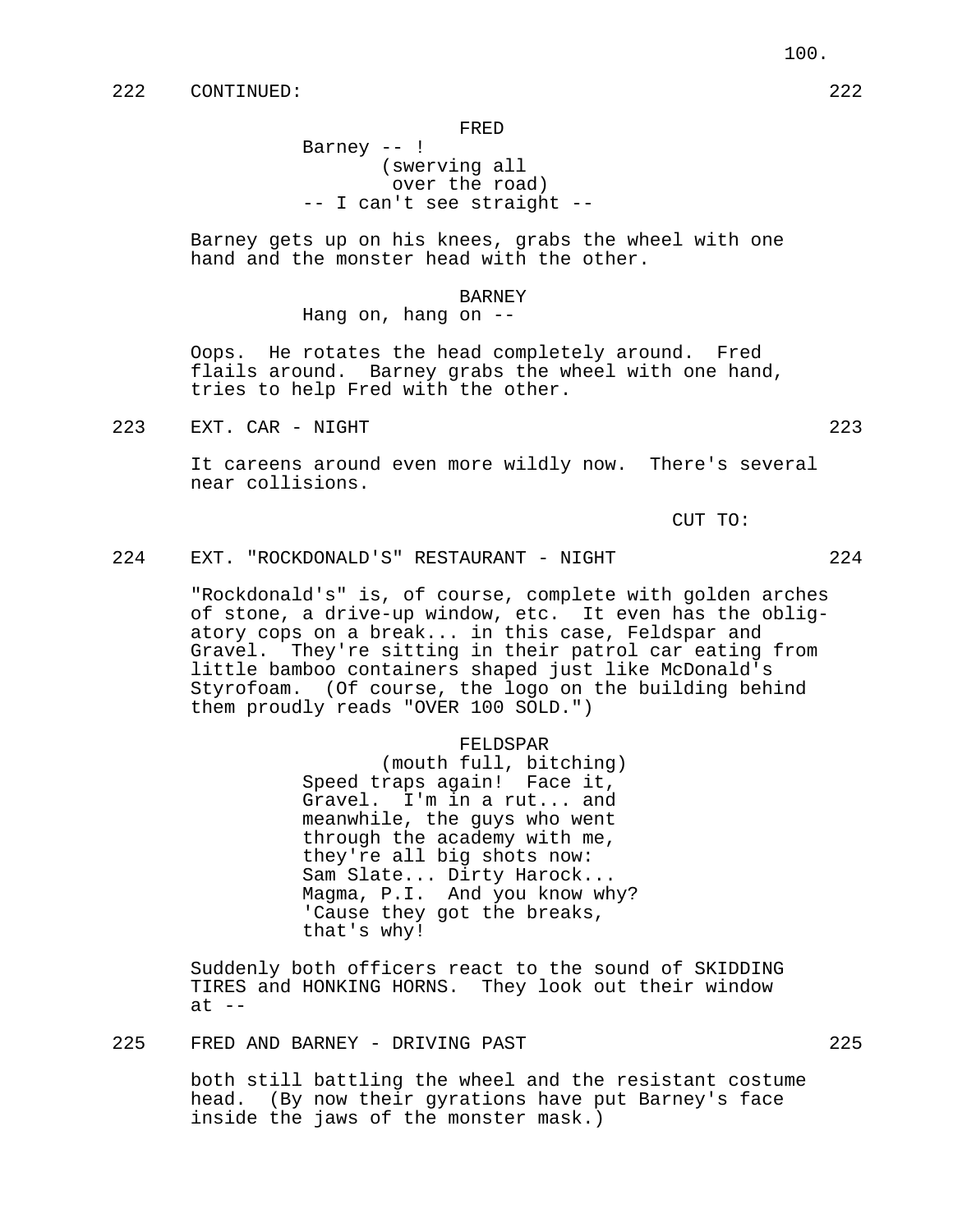#### GRAVEL

S-sarge, d-did you see that? Some sorta creature was attacking that little guy -- !

FELDSPAR There's a lesson there, Gravel... never pick up hitchhikers. Besides -- (realizing) -- Did you say 'creature'?

They do a big double-take at the now-vanishing car.

## FELDSPAR & GRAVEL The xenosaurus!

Excited, Feldspar bangs his dashboard and a DISPATCH PARAKEET in a police uniform pops INTO VIEW. Feldspar grabs it around the neck, holds it like a microphone.

## FELDSPAR

This is a xenosaurus alert. Repeat, a xenosaurus alert. The creature has been sighted on the Slate City exit of the Venturock Freeway! It is driving a brown late model sedan and eating a white male Caucasian. Car twelve is in hot pursuit.

He releases the bird, which doesn't fly away right away, but gives him a look.

> FELDSPAR (remembering) Oh, yeay... over and out!

The bird nods, appeased, flies off.

DISPATCH PARAKEET (as it goes) Awwk! Car Twelve is on the way. Car Twelve is on the way...

FELDSPAR (thrilled) Gravel, this could mean promotions for both of us! (trotting up to speed) Load the shotgun and turn on the siren!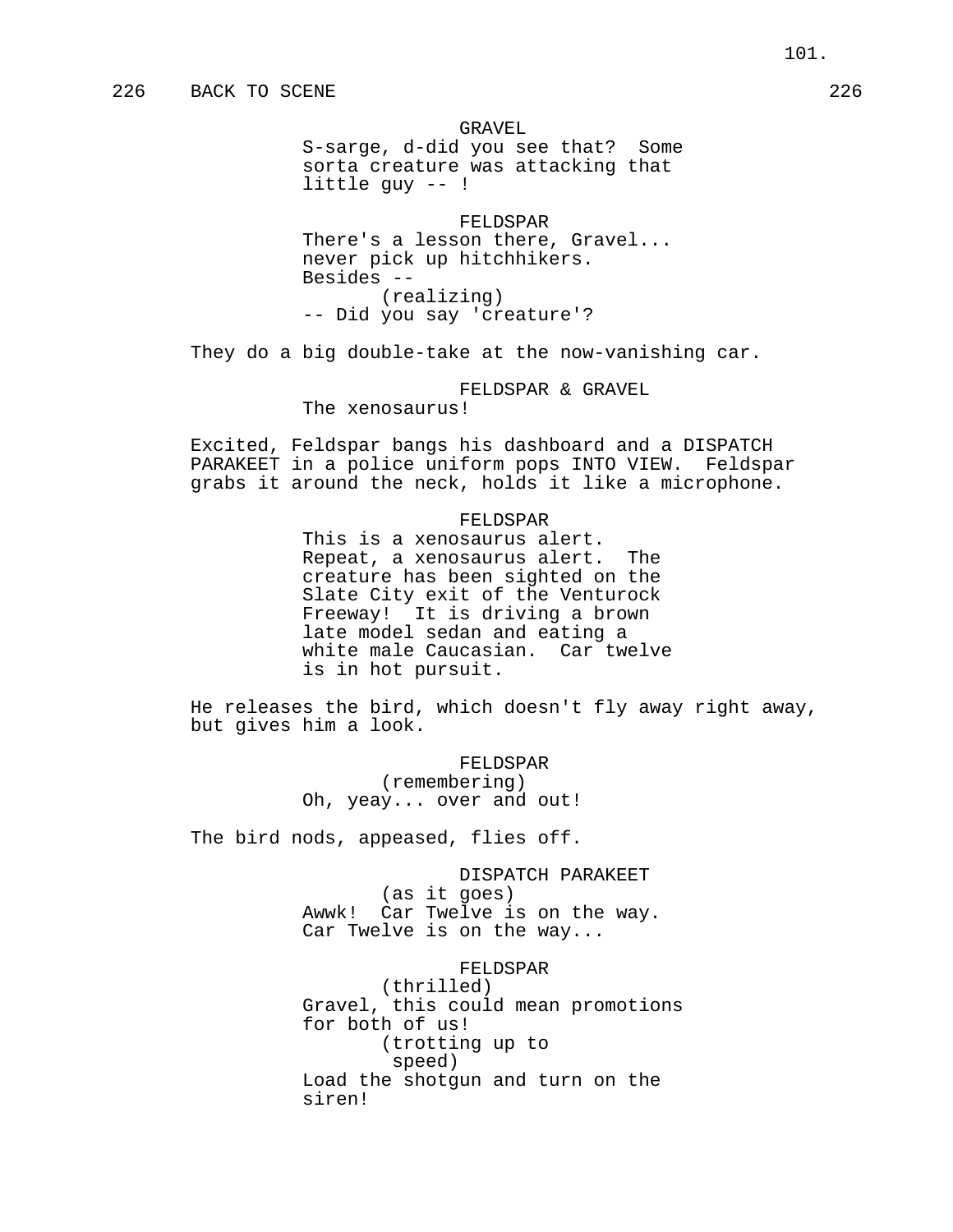## 227 FRED'S CAR - TRAVELLING 227

Barney is rocking Fred's head back and forth, finally gives it one last mighty yank. Something breaks. Barney falls back on the passenger side of the car.

Fred drives with one hand, "raps" the monster head. It rattles. When Fred speaks again, the monster mouth no longer opens and closes in sync.

FRED

(muffled, shouting) Ho, gweat! Hoo bwoke hit, Bahnee! Hi khnat twalk hennymore!

Suddenly both men (pardon, man and xenosaurus) react to an approaching SIREN. They both look back at --

228 FELSPAR'S PATROL CAR 228

Closing in. Gravel has produced a little sabre tooth CAT and is "cranking" its tail. As it WAILS away, the cops close in on our heroes.

229 BACK TO SCENE 229 229

## FRED

Ho noh! Ahhrisser Felghspah! (turning to Barney) Haybee whee hould shtop -- ?

BARNEY

What, and explain what you're doing in that costume? Start talking about coo-coo berries and Fibrerock? By then it'll be too late!

FRED 'Hen yore height, yore height...

Fred pours on more speed. They careen around a turn. CAMERA WHIP PANS TO a road sign: SLATE CITY--1 MI.

230 SLATE CITY - REAR GATE

A fence surrounds the empty housing development; in the distance, we can see the dark Slate Scrapers, and past them, the brightly-lit and gleaming Fibersphere and Slate Needle.

We hear a SCREECH and then the CAMERA PANS BACK to pickup Fred's CAR as it whips around a turn, two wheels off the ground. It crashes right into the gate, knocking down a sign reading "SLATE CITY--DELIVERY GATE." The fence collapses all around the car.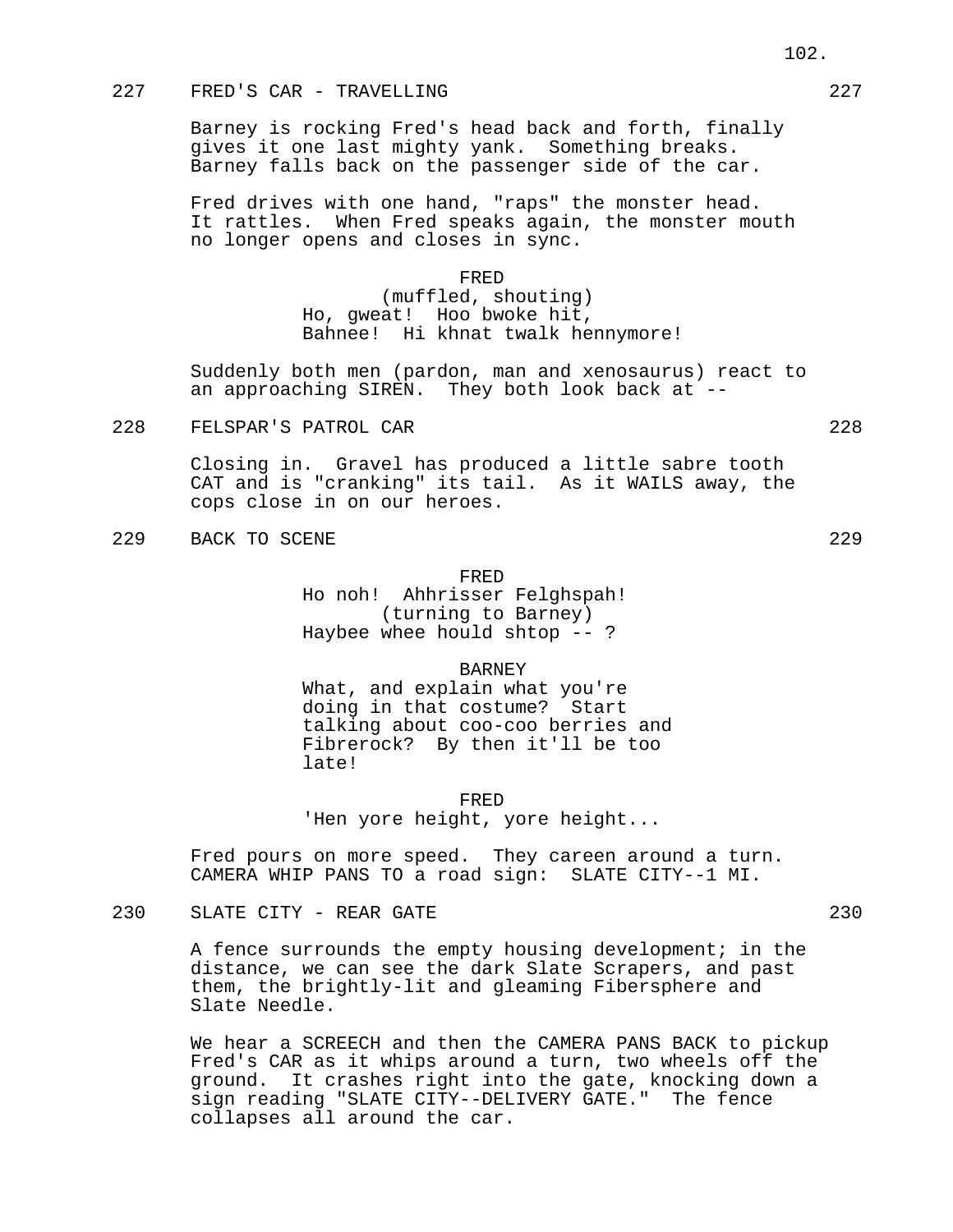# 231 NEW ANGLE 231

Fred and Barney stagger out of the wreck. Barney, covered with debris, rummages around and sighs with relief when he finds the flit gun of coo-coo sap is still intact.

> BARNEY (hearing a siren) We'd better split up; that way at least one of us can make it to the Slate Needle -- !

> FRED 'Ood hidea. Ood whuk, ol' bhudee.

They slap hands together like basketball players, then head off in two directions.

CUT TO:

# 232 INT. SLATE NEEDLE 232

CAMERA PANS the audience as the accordion recital continues. Several people look visibly ill. Finally, CAMERA ADJUSTS to take in Poindexter's big finish as he slides forward on his knees.

There's a scattering of half-hearted applause, led by Lava and the Slates.

> HEADMISTRESS Sank you, sank you. Our nex' performance is Bam-Bam, Pebbles... (checking notes) ... an' friend.

She steps aside as a spotlight picks out --

233 PEBBLES, BAM-BAM & DINO 233

poised in the stances we recognize as the "first positions" of the "Dino Dance." However, whereas the previous version of this was done impromptu and a cappella with only a few primitive props and straw hats alone, this time the kids and Dino are fully costumed, with sequins, batons and the like, and the dance is completely choreographed.

> KIDS You can keep the twist, the frug and hop --

## 234 VARIOUS ANGLES 234

As the Dino dance begins, FULL ORCHESTRATION OVER IT. The audience seems to really like it -- all except --

103.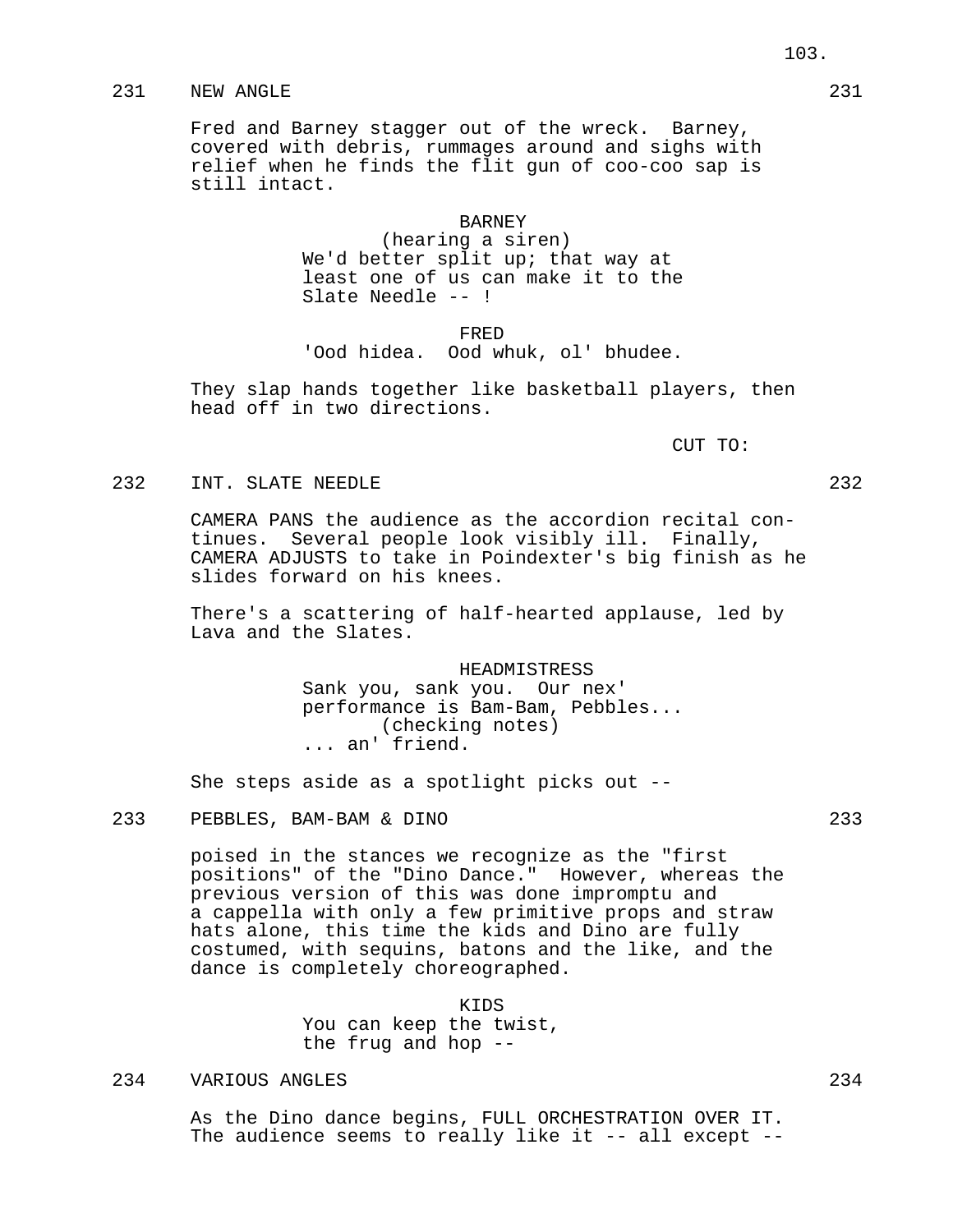who glances over at the judges long enough to see that they like this a lot better than the accordion act. Suddenly Mrs. Slate jumps up, barges on stage. The MUSIC DIES.

#### HEADMISTRESS

Madame Slate, what ees wrong -- ?

## MRS. SLATE

I'll tell you what's wrong! This 'act' is an absolute disgrace! This is supposed to be a talent show! And a pedestrian animal act like this belongs in a circus!

236 WILMA AND BETTY 236

React, furious, jump out of their seats.

#### BETTY

A circus, huh? Well, if our kids belong in a circus with their act, then your little nephew belongs in a zoo with his --

#### WTT.MA

Yeah -- a zoo where the animals are dead -- because if they aren't, they will be!

#### MRS. SLATE

Why, how dare you! Mrs. Flintstein, I'll have you know that my little Poindexter has been trained by the finest tutors! Poindexter! Show them! Encore!

The kid jumps up, begins to play. Immediately another GLASS SHATTERS. But then the CEILING FIXTURES CRACK, and then the PICTURE WINDOW PANELS begin to SHATTER one by one.

> MRS. SLATE (alarmed) Ah... Poindexter... that's enough ... Poindexter...?

The kids stops... But another WINDOW PANEL EXPLODES. Then one of the tables collapses.

Pause. Every head in the room swivels around and stares at Poindexter. Nervous, he tosses the accordion aside. But the destruction continues: Another WINDOW PANEL SHATTERS. Then, the entire building shakes.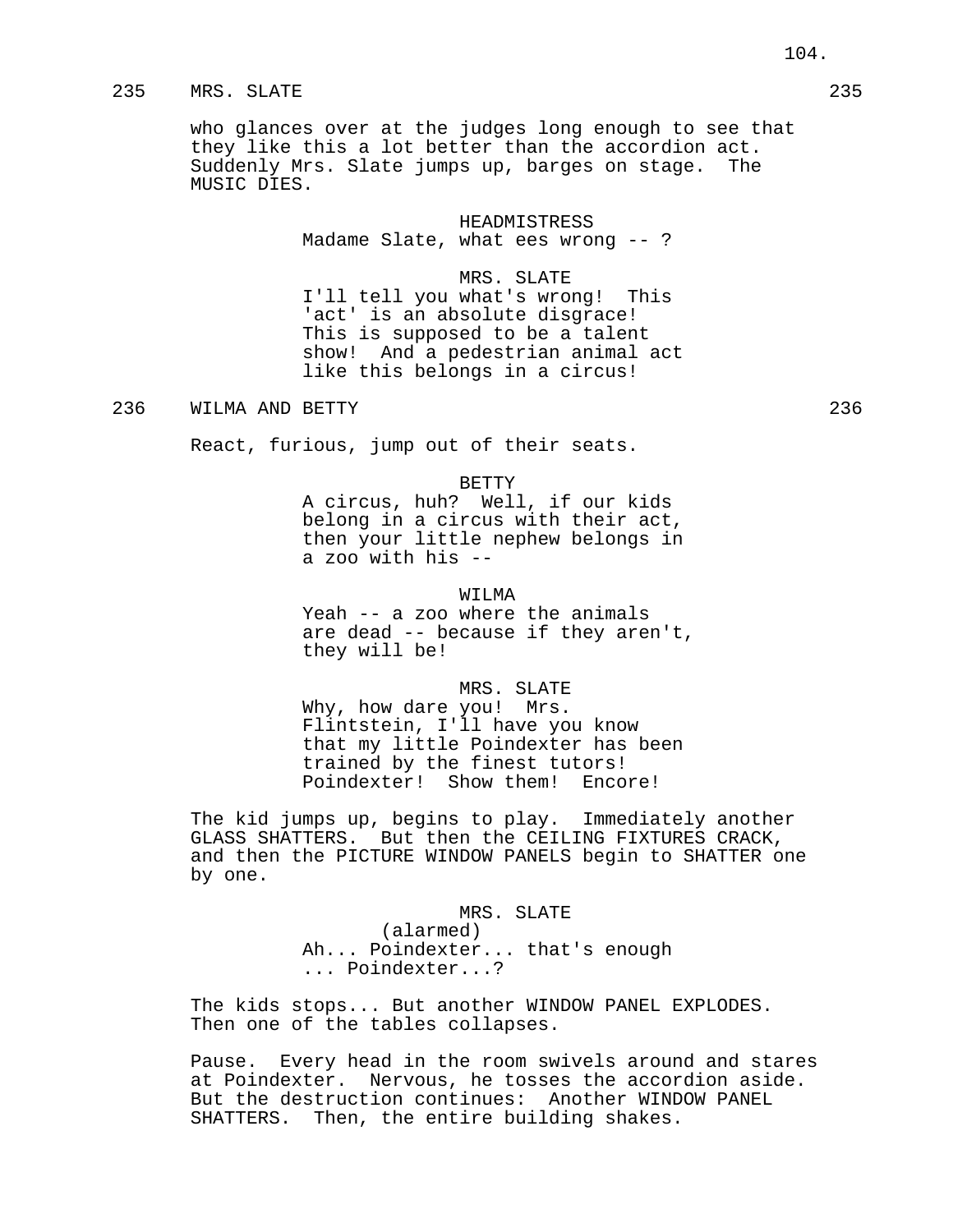# 237 SLATE 237

Loses his balance, grabs onto Lava for support, ends up pulling him down, too. Slate gets to his knees and looks out the window... and his jaw drops in astonishment.

## 238 HIS POV - SLATE CITY 238

In the distance, with a CRACKLING ROAR, the little rows of Fibrerock tract houses are falling like dominoes in a wave that is rolling toward the Slate Needle.

239 SLATE CITY DEVELOPMENT - NIGHT 239

A flashlight beam rakes the CAMERA. Feldspar, shotgun in one hand, light in the other, looks around cautiously. (The shotgun has a slingshot mechanism; the flashlight is a mirror-backed candle.)

Behind him, FOOTSTEPS APPROACH. Feldspar tenses, but  $it's$   $-$ 

> GRAVEL No sign of the driver...

FELDSPAR You kidding? By now he's a couple of shinbones and a belch.

Gravel drops down on one knee, excited. He shines his light on Fred's big "clawprints."

GRAVEL

Holy cowasaurus! Look how deep these tracks are! That xeno thing must weigh a ton!

They aim their lights at the tracks, begin to follow them. Suddenly they round a corner and come face to face with --

240 NEW ANGLE - FRED 240

He's stopped between two sample homes to wrestle with the monster head again. Now, he freezes in twin flashlight beams!

> FELDSPAR Okay, lizard, reach for the sky!

Fred hesitates... then, hearing a CREAK and GROAN, he looks at the HOUSE beside him. The stucco-like exterior of Fibrerock is beginning to crumble.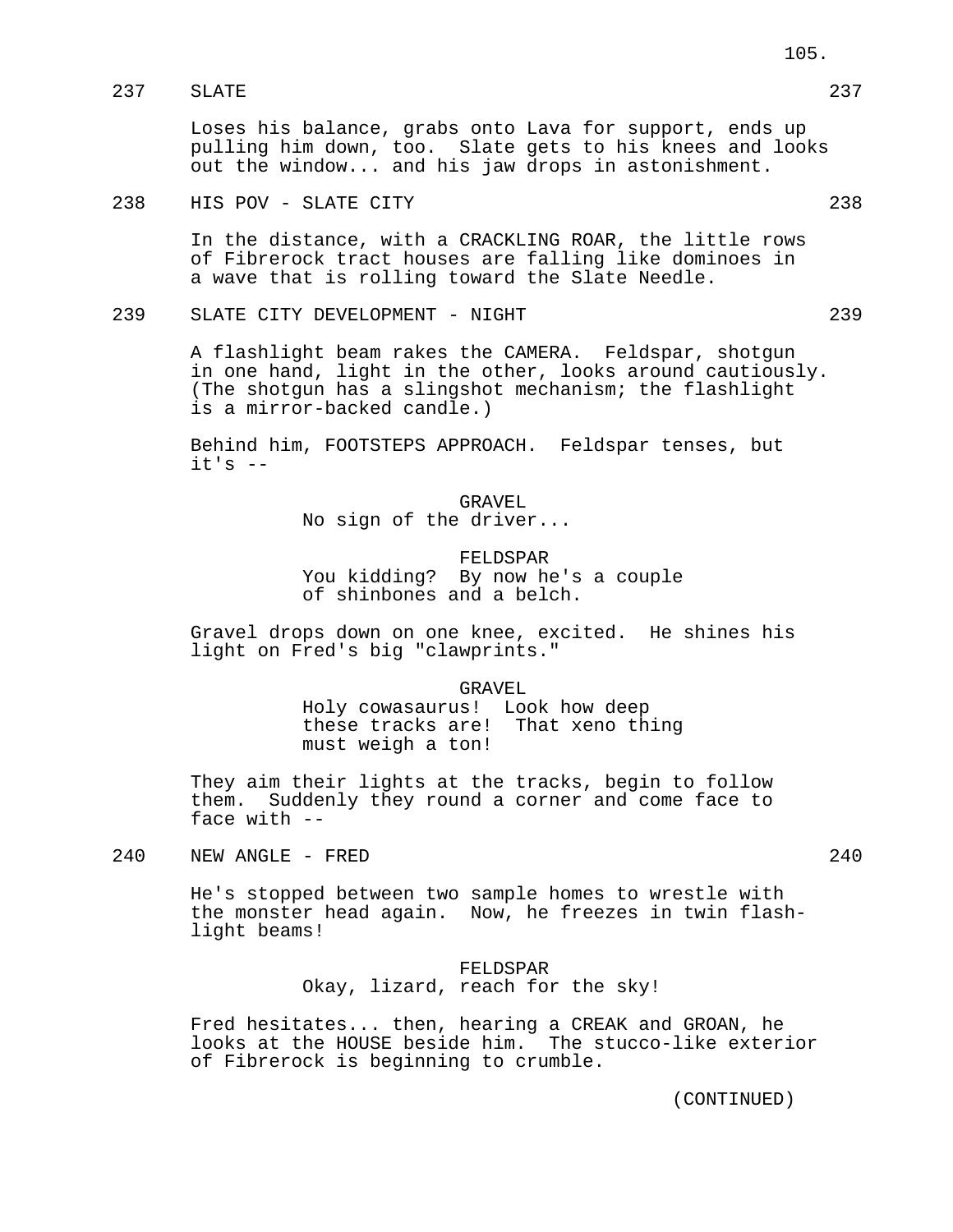Offisser Fledapar, het me hexpwain -- his howse hiss maid uv fibahwock --

He reaches out to tap the nearby wall and -- WHAM -- it collapses all around him, leaving a gaping hole in the house!

> FELDSPAR (frightened, backing away) Quivering quartzite, d-did you see that --

> > GRAVEL

(following him) O-one flick of his paw... and he knocked down a wall -- !

FRED

Nogh, wate, chum baggk --

As Fred "roars" and moves forward, Feldspar and Gravel scream, panic, and run!

241 FRED 241

Tries to catch up and collides with the already damaged house. It collapses totally, falling in on itself, obscuring Fred. Finally the last TIMBER DROPS. Pause.

Fred staggers out of the rubble, realizes that the impact has knocked the monster mask off his head and back on its hinges. He rubs dust out of his eyes, turns and looks at the Slate Needle. He's much closer to it now.

Quickly, he runs toward it.

CUT TO:

# 242 INSIDE THE SLATE NEEDLE 242

Everyone is rocking back and forth with the escalating vibrations of the swaying building. The remaining table of refreshments slides across the room.

243 POINDEXTER LAVA 243

gets hit full force by a flying cake shaped like Slate City. He falls on top of his accordion, smashing it with one last dissonant squeeze.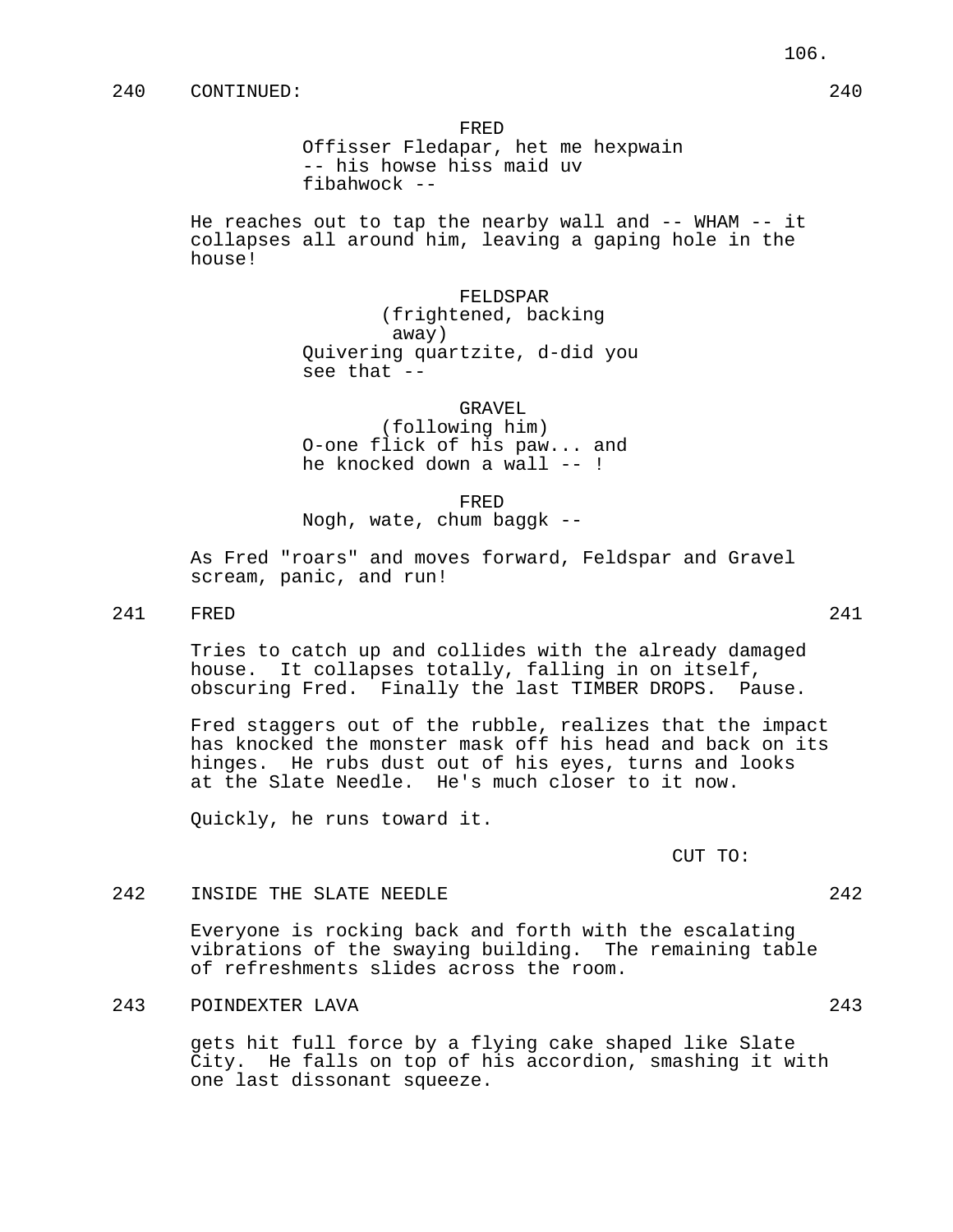# 244 PARTYGOERS 244

They pause in their panic to applaud gratefully.

CUT TO:

# 245 EXT. BASE OF FIBRESPHERE AND SLATE NEEDLE - NIGHT 245

The supporting pylons and cable anchors begin to slowly decompose. A FLIGHT of STAIRS CREAKS AND GROANS.

Barney runs INTO the SHOT, sees the steps about to go, dives for them... too late! He ends up with a face full of Fibredust! Now, he whirls as Fred runs up, points --

#### FRED

Barney! The elevator -- !

Barney runs toward it, hits the button.

246 OTHER SIDE OF WALL 246

REVEALING elevator mechanism. The button pokes a mouse which runs out of a box. Seeing the mouse, a nearby mastadon becomes frightened, begins running. A heavy cable tied to the mastadon runs over a pulley and into --

247 THE ELEVATOR SHAFT 247

-- where the elevator rises out of the sub-level and INTO VIEW! Fred and Barny start towards it... when suddenly the Fibrerock elevator begins to crumble!

FRED

Quick! Use your coo-coo gun -- !

Barney aims, pulls back the plunger... too late! The elevator is gone. The cable swings back and forth loosely, "whapping" the shaft walls as it shoots upwards. Fred dives for the cable, misses! As he stumbles, Barney leaps on Fred's back, catches the cable! As Barney starts to whizz upwards, Fred garbs onto his ankles!

248 ABOVE - FIBRESPHERE 248

Propelled upwards, the would-be rescuers shoot OUT of the FRAME, disappear into the Fibresphere with a CRASH!

CUT TO:

249 INT. BEDROCK POLICE STATION - NIGHT 249

The POLICE CHIEF looks skeptically at Feldspar and Gravel, who are exhausted, covered with dust, uniforms torn.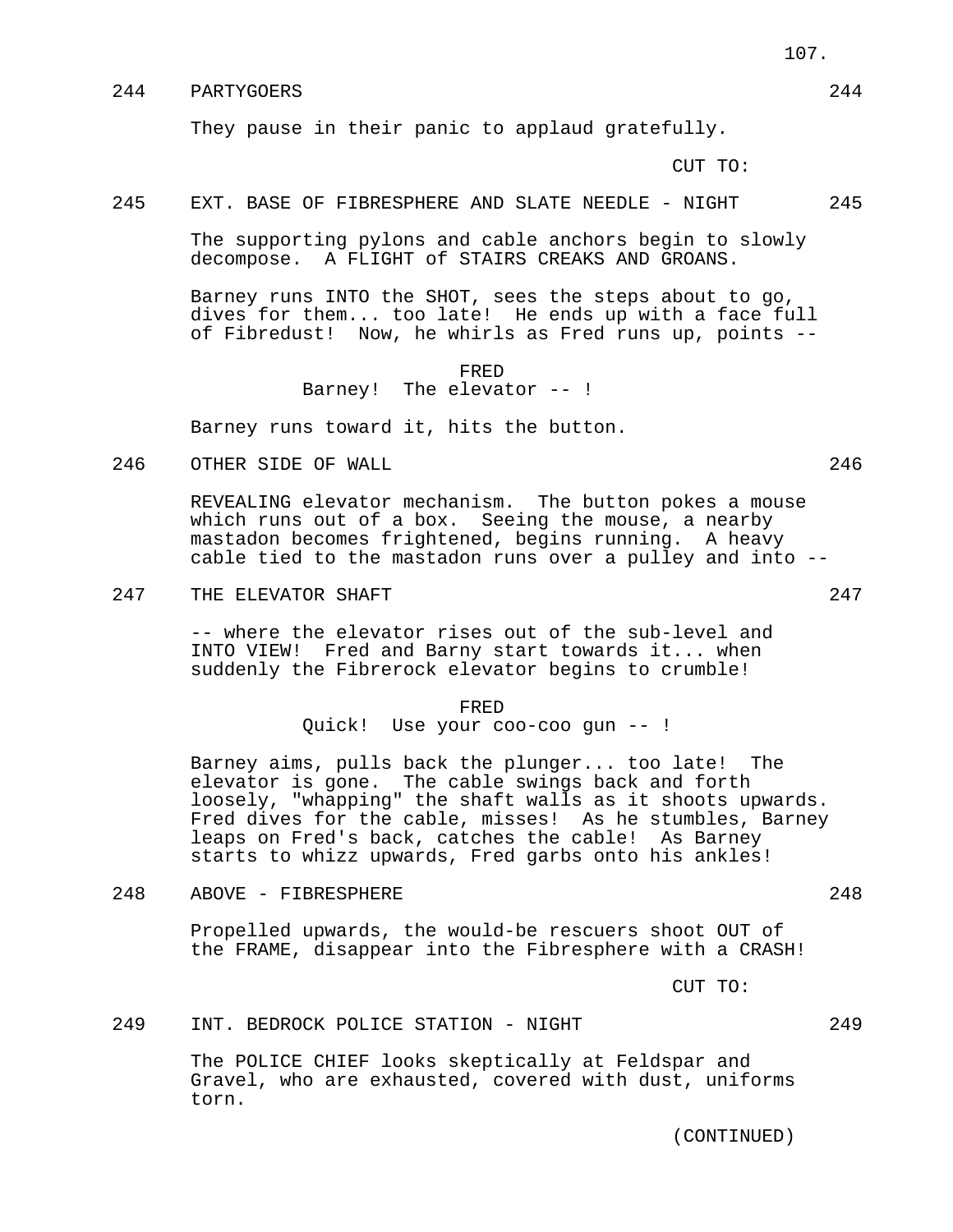Feldspar, if you ask me, you've seen too many Rockzilla movies: In all the Xenosaurus sightings we've had reported, not one has had this kind of wholesale destruction --

FELDSPAR Chief, you -- you gotta believe me -- just one swipe of its paw and -- wham -- a whole house was pre-history -- !

Suddenly one of those police DISPATCH PARAKEETS comes flying excitedly through the window, lands on a perch in front of the Chief.

> DISPATCH PARAKEET Calling all cars. Calling all cars. Unconfirmed reports of destruction and collapse at Slate City. Rescue vehicles are on the way. The xenosaurus has been spotted in the area. That is all. That is all.

> > FELDSPAR (excited)

You see -- ? I told you --

CHIEF

All right, Feldspar, I'm convinced! As of this moment you're completely in charge of operation... (dramatic) ... 'Xeno Dino'! Now, what do you need?

CAMERA TIGHTENS ON Feldspar. This is the moment he's waited for all his life.

FELDSPAR

(firm-jawed) Artillery.

CUT TO:

250 INT. FIBRESPHERE - NIGHT 250

Dust and little fragments of construction material are still tinkling down around our heroes. The elevator cable sways from its uppermost pulley. Slowly, something stirs in the pile of arms, legs and scaly limbs.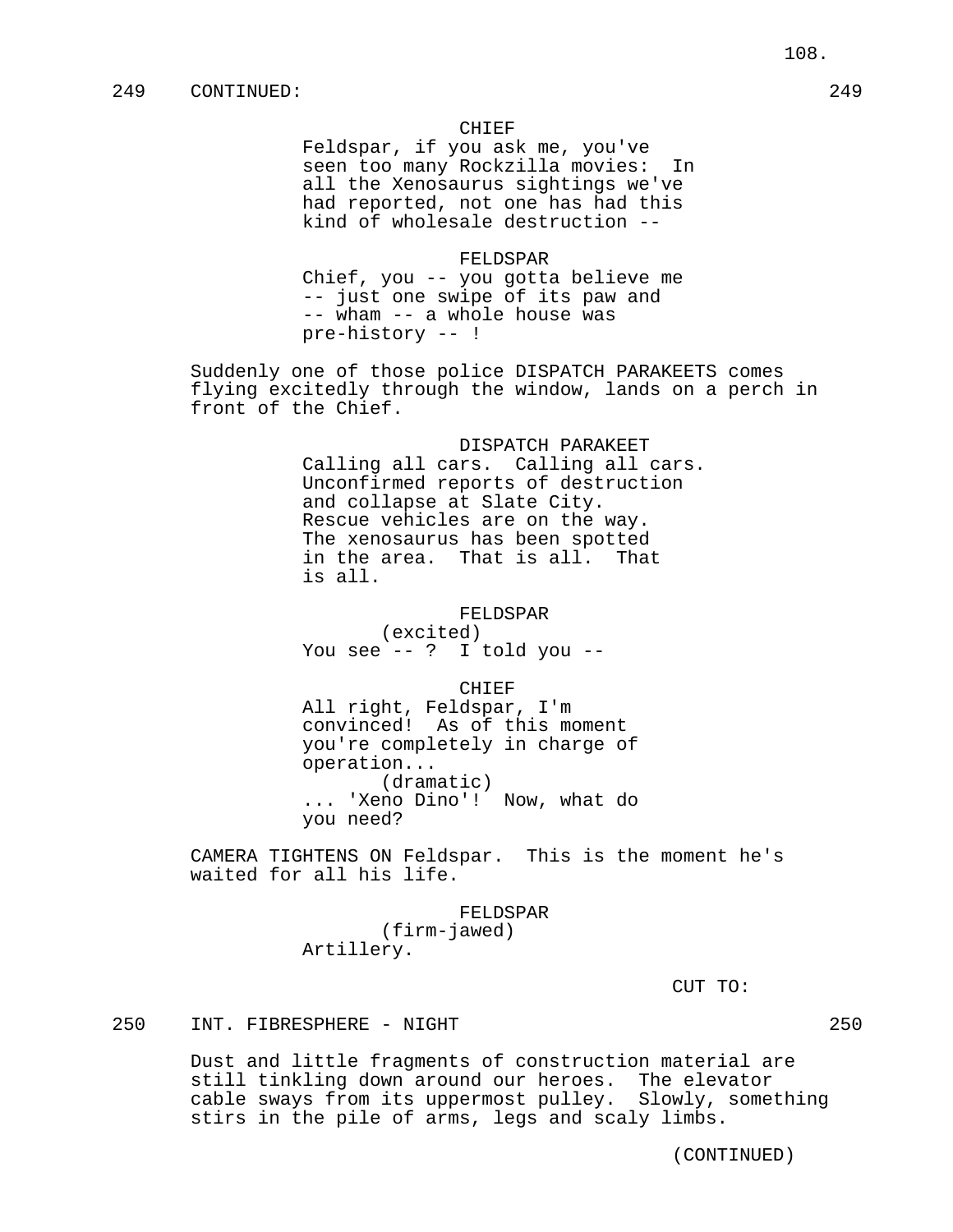First to sit up is Barney, who groans, rubs his head. Next, Fred sits up. Damn! The impact has knocked Fred's monster mask back on his head! Fred mutters angrily... Barney starts to help... and then they both notice that there's another monstrous head in the middle of their group! There're big "takes" all around, and then the xenosaurus leaps out of the tangle of bodies, treads air, and runs away!

# **BARNEY** (recovering) Fred, stop it! It might know the way inside!

Fred "gets up to speed" and chases the xeno. Barney follows.

251 NEW ANGLE 251 251

Fred and Barney both leap on the mysterious xenosaurus - all crash through a wall --

252 INT. SLATE NEEDLE - NIGHT 252

The panicked partygoers turn as a section of wall collapses. Dust and debris billow upwards. The battered monster mask breaks loose from Fred's costume, bounces on the floor. Slowly, everyone gets up: Fred... Barney ... and two halves of the xenosaurus:

The bottom half is Piltdown; the top-half is Pyrite.

| WILMA   | <b>BETTY</b> |
|---------|--------------|
| Fred?   | Barney?      |
| PEBBLES | BAM-BAM      |
| Daddy!  | Pop!         |

Piltdown? Pyrite?

FRED BARNEY

SLATE What the devil's going on here?

FRED

It's real simple, Mister Slate. Your boy Lava here has been stealing the coo-coo berries from the Fibrerock mix and fixing the books to hide it!

#### LAVA

That's ridiculous, Flintstone! Nobody could get that many coo-coo berries off our premises!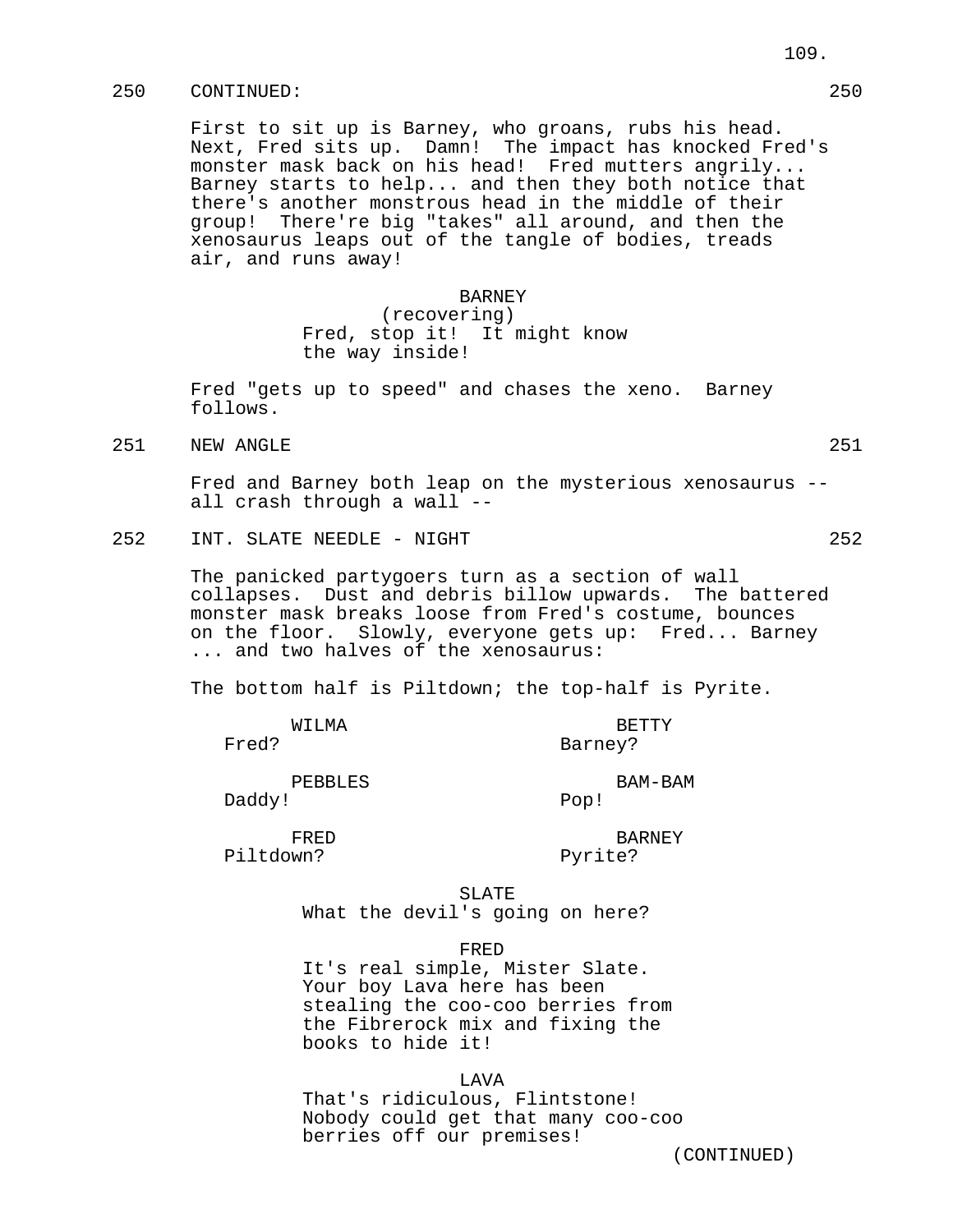Suddenly the bottom of Piltdown's canvas sack rips open. Thousands and thousands of coo-coo berries tumble out.

253 LAVA 253

Slaps his hands over his face.

254 THE SCENE 254 254

BETTY

(dryly) These sure look like coo-coo berries to me --

# LAVA

(smoothly) They're convincing fakes, Mrs. Rubble -- part of our exciting display --

#### PYRITE

Fakes?

(to Piltdown) Gee, Pilty, I thought the real ones were gonna be moved up here for us ta steal -- whatta waste a time --

# PILTDOWN

Pyrite, shaddup --

## FRED

(snapping fingers) Now I remember! These guys were pulling this xenosaurus act that night at the plant! What's this, Lava... 'Plan B'?

## LAVA

Uncle! Are you going to stand there while aspersions are being cast at the Slate family? This is absurd --

#### SLATE

Of course it is! Why, without the coo-coo berry sap, Fibrerock would be completely -- (realizing) -- unstable...

Suddenly the entire building shudders. Dust falls from the ceiling. Everyone looks at Lava.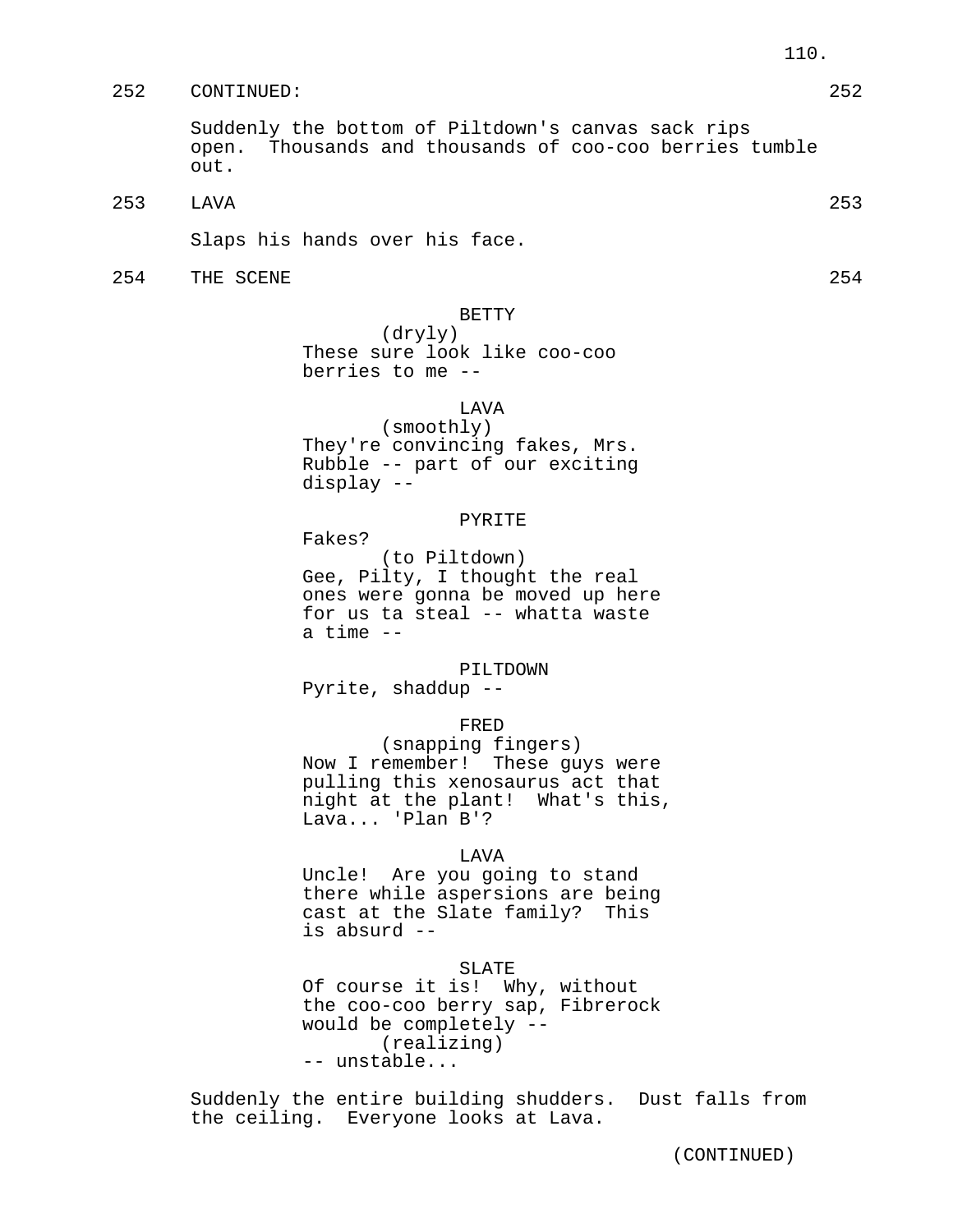All right, all right, I admit it! I got in over my head in the stock market... took some big losses... I had these guys pull jobs for me all over town disguised as a monster... but it still wasn't enough... and when I saw all those coo-coo berries being delivered every day, I guess I just lost my head... I figured with the Woca sap in the Fibremix, the berry juice as superfluous...

#### SLATE

I'll tell you what's superfluous, Lava... your liver! So why don't we remove it  $--$  !

He leaps, snarling, on top of Lava... Fred and Barney pull them apart. Then, more falling dust and beams give everyone more pressing problems --

CUT TO:

## 255 EXT. SLATE NEEDLE - NIGHT 255

Rescue VEHICLES and police CARS ROAR up, slam to a halt, CAT SIRENS WAILING. The rescue workers jump out.

Firefighters carry circular trampolines of hide stitched to bamboo frames; others go to the back of their trucks and start to turn cranks on the hook and ladder trucks to raise the ladders.

256 CLOSE ON A HOOK AND LADDER TRUCK 256

It's actually a wheeled carriage carrying a firesaurus, which is a critter with a very tiny body and an incredibly long neck. The bony plates on the creature's back make perfect stairs.

However, the creature is noticeably listless and uncooperative.

> FIRE CHIEF Come on, come on, what's the hold up  $--$  ?

FIREFIGHTER It's the kibble crisis, sir - the firesauruses have been on half-rations for a month!

Above them, the BUILDING SHUDDERS again.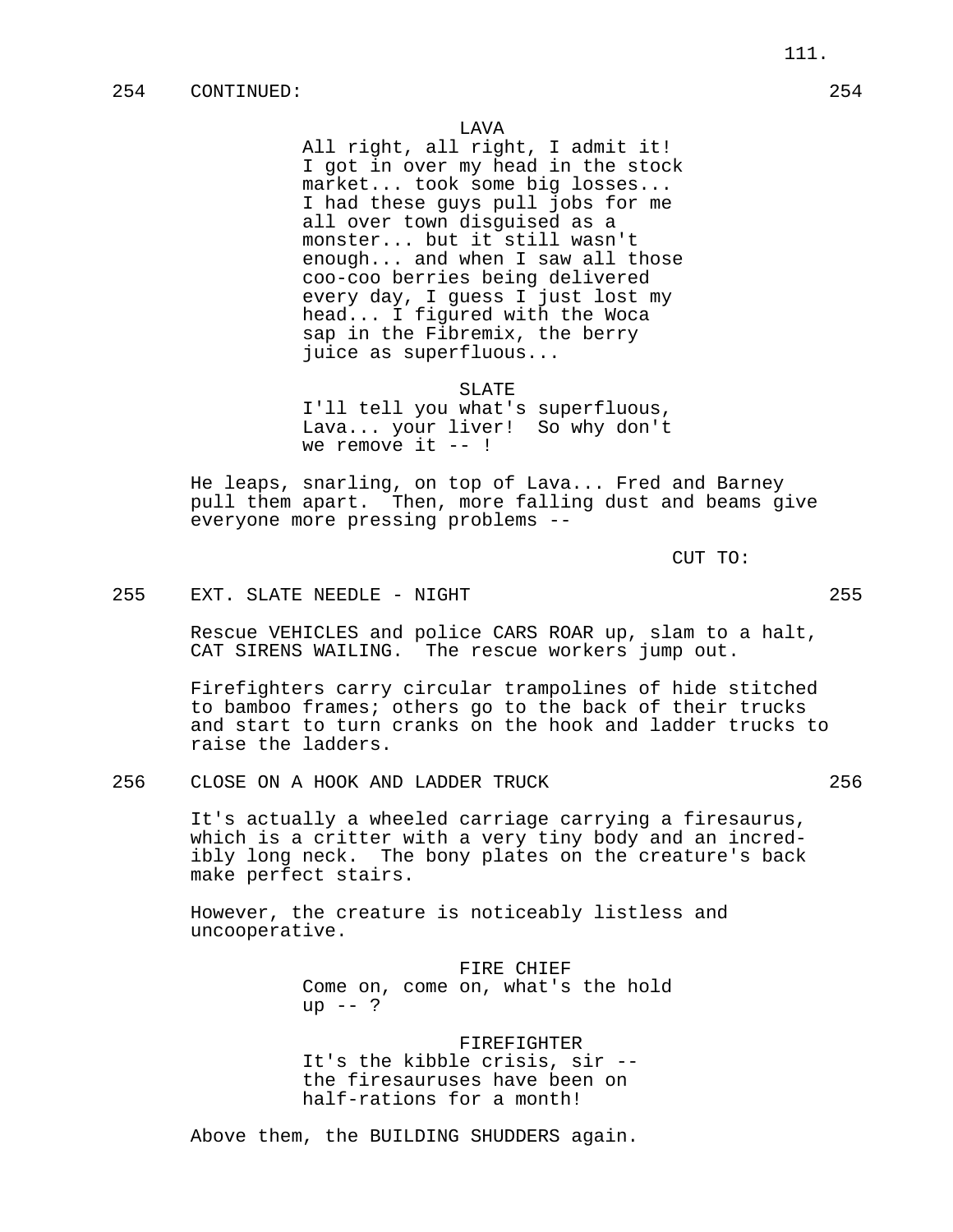# 257 IN THE SLATE NEEDLE 257

Now, the remaining LIGHT FIXTURES CRASH down. When they hit the floor, the oil lamps inside spills and fire spreads.

# WILMA (pointing) Fred! There's a fire hose -- !

Indeed, it's on the back wall in a closed box marked FIRE HOSE--IN CASE OF EMERGENCY BREAK GLASS. Fred and Barney take a step towards it, but the fire quickly spreads and cuts them off.

Helpless, they step back.

With a THUNDEROUS ROAR, the two SLATE SCRAPERS visible through what's left of the picture window COLLAPSE. Then the big statue of Slate just outside the window begins to decompose. It falls in on itself like a sand sculpture in a storm... finally, for a split second it is, well, life-sized, and then the head of the statue snaps loose, CRASHES through the only remaining pane of GLASS here ... rolls up to Slate's feet.

Pause. Everyone looks at everyone else. This is it: Titanic time. Fred embraces Wilma... Barney embraces Betty. Their kids are pulled into the clinch. Even Slate takes Mrs. Slate's hand. Talk about grace under pressure... and speaking of --

# 258 GRACE 258

-- the star fashion model, suddenly her Fibrethread costume decomposes, leaving her in her cute little animal print undies.

# 259 BETTY 259

In the middle of going down with the ship, she turns Bam-Bam's face away from this display.

> BAM-BAM D-dad, are we gonna be okay?

### BARNEY

(pause; false smile) Sure, pal. We just gotta wait for the fire department. Right, Fred?

FRED

Y-yeah. Everything's gonna be just -- Whoa, hoo-hah, aggh --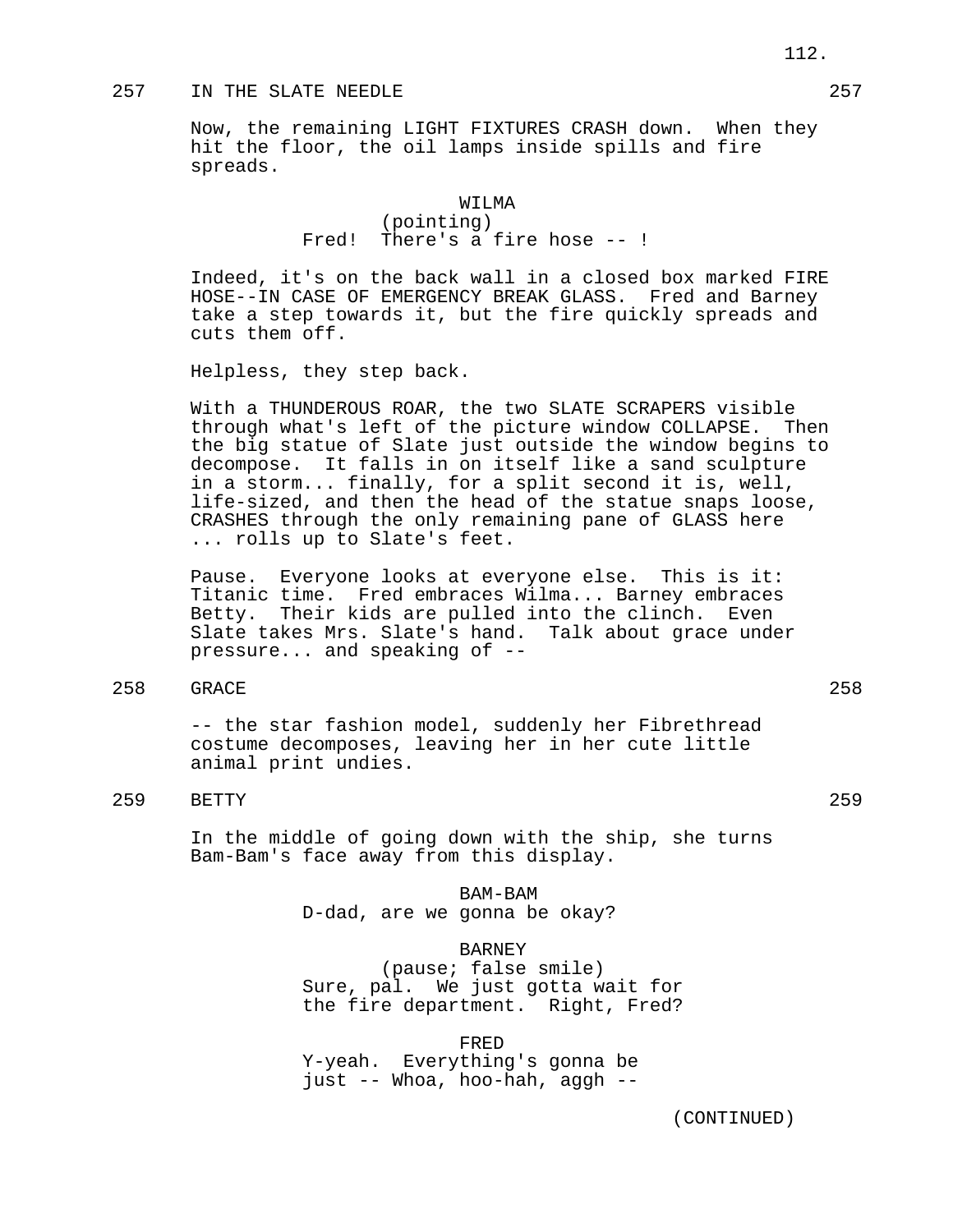He's started yelping because he's realized his arm is on fire, and now he jumps up and the others begin beating at the arm with anything in their hands, and then Fred suddenly pushes away from them, stands there with a small flame flickering on his forearm like a Rock Vegas stage magician.

> FRED -- Wait a minute -- I don't feel anything at all --

With his other "claw" he slaps tentatively at the flames, and then confidentially snuffs it out.

> BARNEY It must be the suit, Fred -- old Bedrock High built them things to last --

Fred looks over at the wall of flame separating the guests from the fire hose. As everyone gets the same idea, Dino rushes up, the costume head in his mouth. All brighten.

Barney helps Fred with the head, twists it into place.

BARNEY (rapping on the head) -- Okay?

FRED

Hist hust fine!

He lowers his head, runs through the fire, which licks at him harmlessly. Then with his claw, he SMASHES the amber GLASS --

260 IN THE BOX 260 2250 2260

A big PYTHONSAURUS is curled up inside, SNORING. (Note to herpetologists: The pythonosaurus is not quite a snake: it has little vestigial forepaws the better to emote with. Right now the snoring head is in those little paws.)

The Pythonsaurus stirs, looks at Fred, "sniffs" the smoke. Then he raises one hand and finger as if to say "one moment." Then the pythonsaurus turns his head towards a nozzle like the ones in hamster cages, slurps loudly.

We hear gallons and gallons of WATER GURGLING away...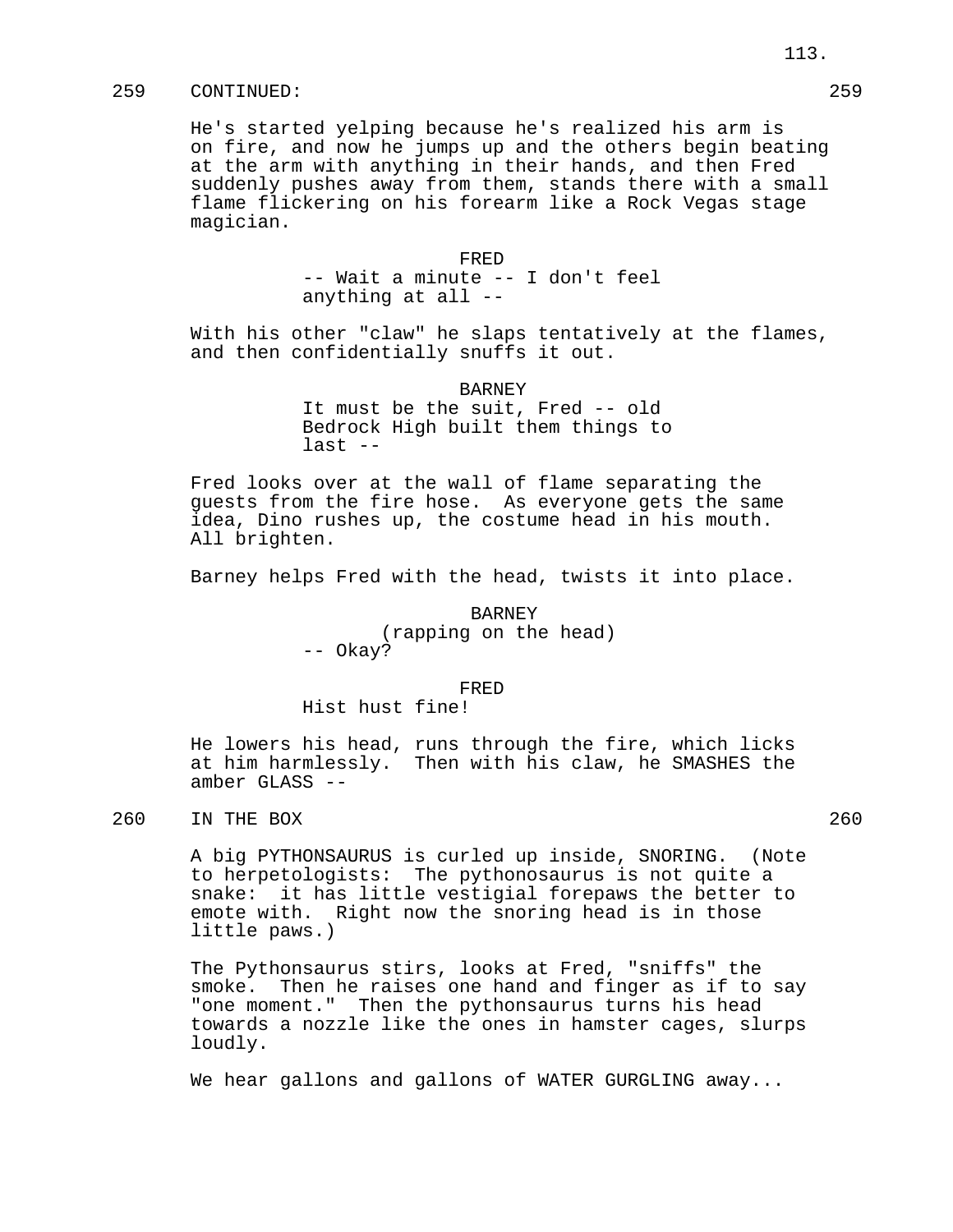## 261 IN THE MAIN ROOM 261

Everyone retreats from the fire. Slate picks up the head of the statue, his only souvenir.

# 262 WITH FRED 262

Waiting impatiently until the pythonsaurus finally finishes drinking. It wipes its mouth daintily with a napkin, slaps a little fire helmet on its head, turns and runs back into the other room. (Behind him, yards and yards of pythonsaurus unroll from a hidden compartment behind the box.) Water shoots out of the creature's mouth.

# 263 WIDER 263

Fred turns in a semi-circle and puts out every lick of flame in the room. All the guests cheer, rush forward and slap Fred on the back. Pebbles jumps up on him and kisses him.

> FRED Hit fuzz nudding... wheely...

The pythonsaurus looks around at the attention.

PYTHONSAURUS Hey, what am I, chopped liver?

#### BARNEY

Come on, everybody -- we'll go out the way we came!

Barney squirts a pathway with his flit gun, solidifying a route in the crumbling Fibrerock. Then Barney and Fred stand back nobly, wave everyone on into the adjacent Fibresphere.

#### POINDEXTER

(pushing and shoving) Outta the way  $-$  outta the way  $$ women and children first -- ! I mean, ah, children and women first, yeah, yeah, provided that uh, there's room for the women...

Meanwhile, the pythonsaurus gives Fred (or rather his costume) a big look up and down, looks TOWARD the CAMERA.

> PYTHONSAURUS Hey, not bad. Wonder if she lives around here.

Just then Fred tilts back the monster head. The pythonsaurus reacts.

114.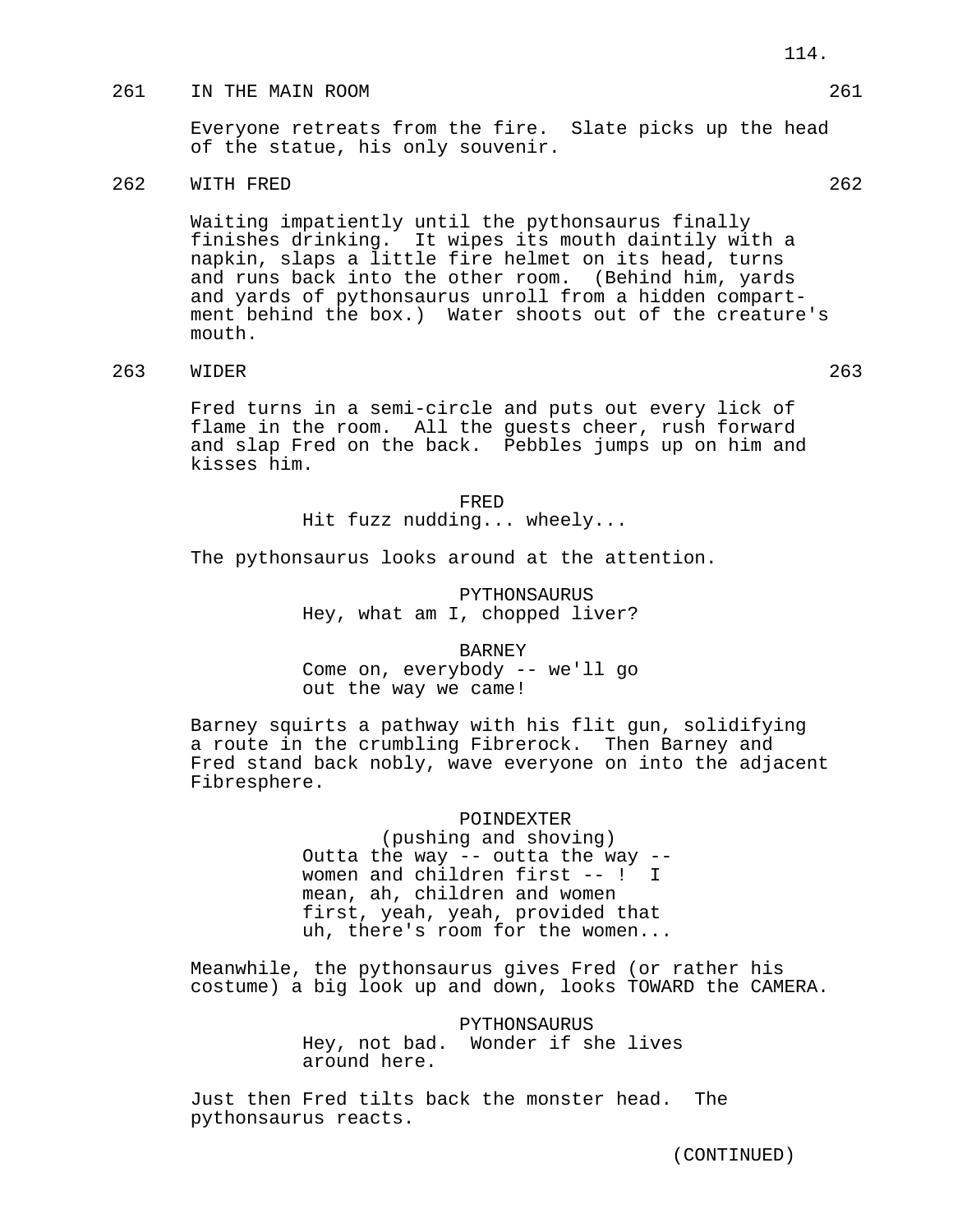### PYTHONSAURUS

Heartbreaker!

Depressed, the pythonsaurus follows the others. Fred and Barney cross over into the Fibresphere. As the do, Slate Needle completely collapses.

264 EXT. FIBRESPHERE - LONG SHOT 264

The Slate Needle tumbles down, taking a big chunk of the Fibresphere with it! But the rest of the huge globe stays put... for now.

265 RESCUE WORKERS BELOW 265

gasp, cry out --

266 UP ABOVE 266

Already the first partygoers are sliding down the elevator cable.

# HEADMISTRESS

(panicking) Oh, geez, we're all gonna croak -- I neva shoulda left Far Rockaway --

Wilma gives her a big suspicious look -- blanching, the Headmistress slides down the cable --

267 BELOW 267

The rescue teams catch the people in nets as they hit the ground.

268 ABOVE 268

Barney gives the dwindling circle of solid Fibre around the group another shot of coo-coo juice. Poindexter Lava pushes his way forward.

> POINDEXTER (to anyone and everyone) Fifty clams for a piggy-back ride ... a hundred clams!

> > MRS. SLATE

(aghast) Do you see that, Jerry? Do you see how my great-nephew is behaving at this moment of crisis?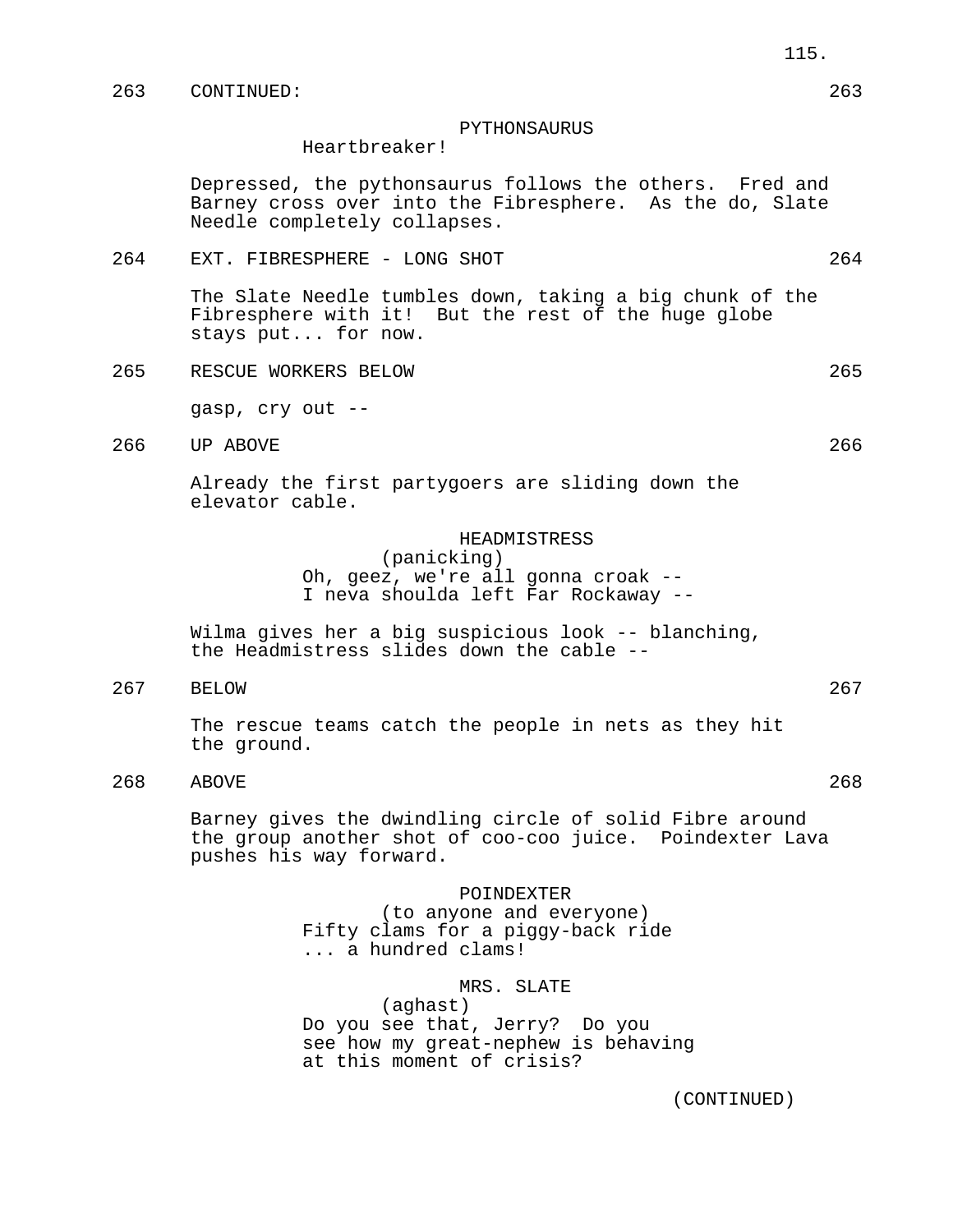## LAVA

(proudly) Yeah. Real chip off the old block, ain't he?

Embarrassed, Mrs. Slate grabs the kid by the neck, practically throws him at the cable. She follows him down, followed by Lava and Mr. Slate.

269 REAR OF FLEEING PEOPLE 269

Fred and Barney have bravely held up the rear, their families clutching to them. Barney's carrying Bam-Bam.

> FRED (to Pebbles) Upsy-daisy, sweetheart -- piggy back time!

She jumps on his back... slamming the monster head back in place.

### FRED

(resigned) Hohh... GWEAT!

#### BARNEY

(to Betty) Go on, honey... I got Bam-Bam!

BETTY Barney... tonight you're the biggest man in Bedrock.

She kisses him, slides down.

270 CLOSE ON WILMA AND FRED 270

Backlit romantically by the flames, just like Gable and Leigh when Atlanta burned.

FRED

(through the mask) Wilmagh, I jusght whunt to sagh thad I knogh shumtimes I dogh dumb thinks... Bhut hit's becaughse high luff yough sogh much thaght high whant yough to livgh likge a pwincess orgh a qween 'cause you reaally arggh rugg aaggg hummmmg higga!

116.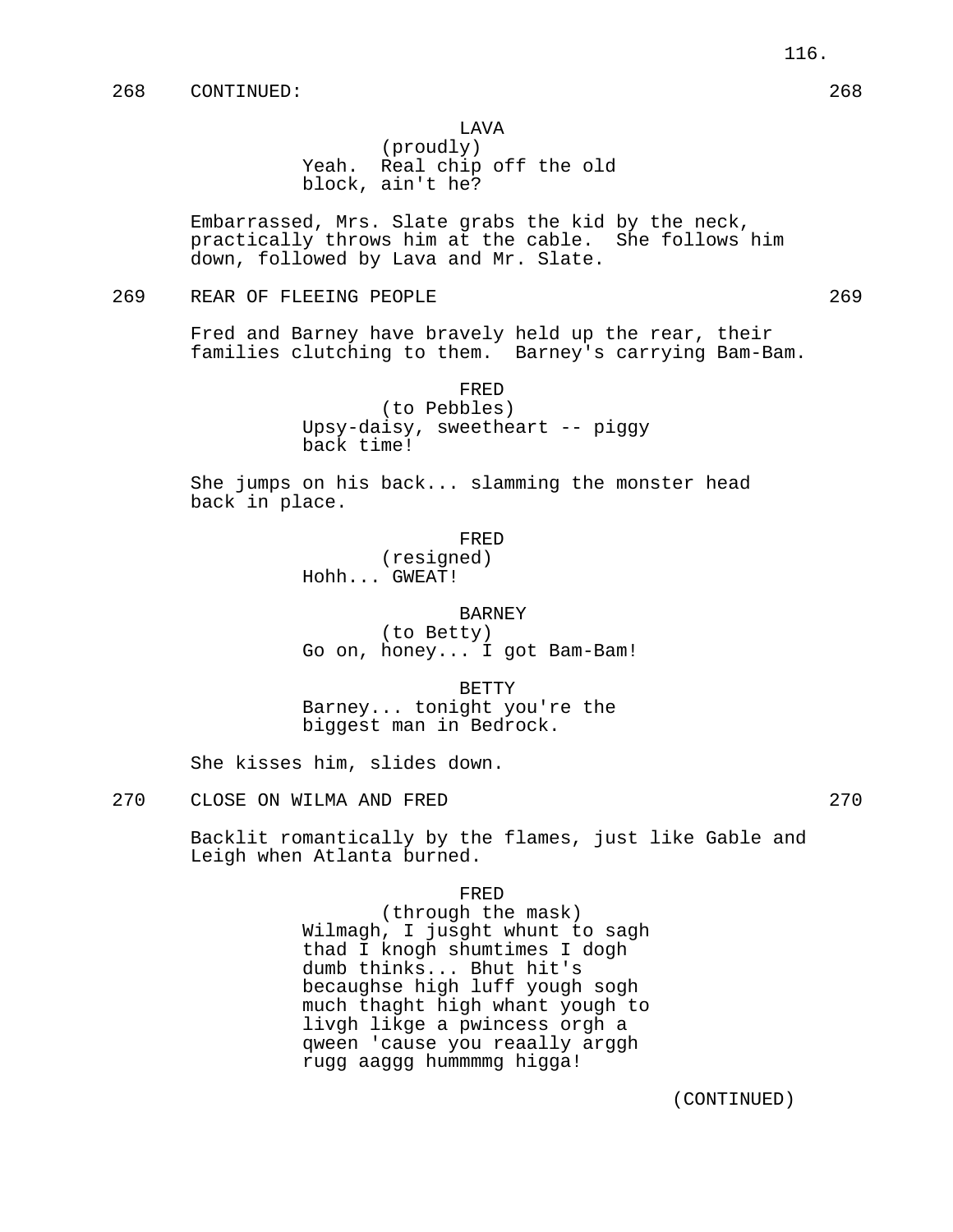# WILMA

Oh, Fred -- that's the most beautiful thing I've ever heard!

They kiss... she drops to safety...!

271 BELOW 271

Wilma slides into a rescue net, gets on unsteady feet next to Betty.

272 BACK UPSTAIRS 272

#### FRED

# Lhet's dogh it!

Their kids on their backs, Fred and Barney exchange a heroic forearm-to-forearm gladiator-type handshake... both put their hands on the cable... and then the whole pulley mechanism falls right down between them and through the hole! A second later, the entire remaining structure collapses!

273 BELOW 273

Everyone reacts in horror --

274 ABOVE 274

Dust and smoke clear. When we can see again, well, it's not a pretty sight. The entire fibresphere is gone. All that's left, teetering on two spindly supports, are two tiny islands of safety connected by a twisted maze of rubble too small for a human to negotiate... and all that's holding that up is a long guide wire leading to the ground!

275 CLOSER 275

Figures on one of the islands stir: Fred. Barney. Bam-Bam... Pebbles! The platform shudders again. Barney aims the flit gun -- empty! The dads hold on to the kids. It's all they can do.

276 BELOW 276

Wilma and Betty gasp... what can be done?

277 THE SECOND ISLAND 277 277

Bricks and chunks of Fibre stir... a form sits up... it's -- Dino! He looks around at the situation, becomes agitated... he wants to help... but how?

- 
-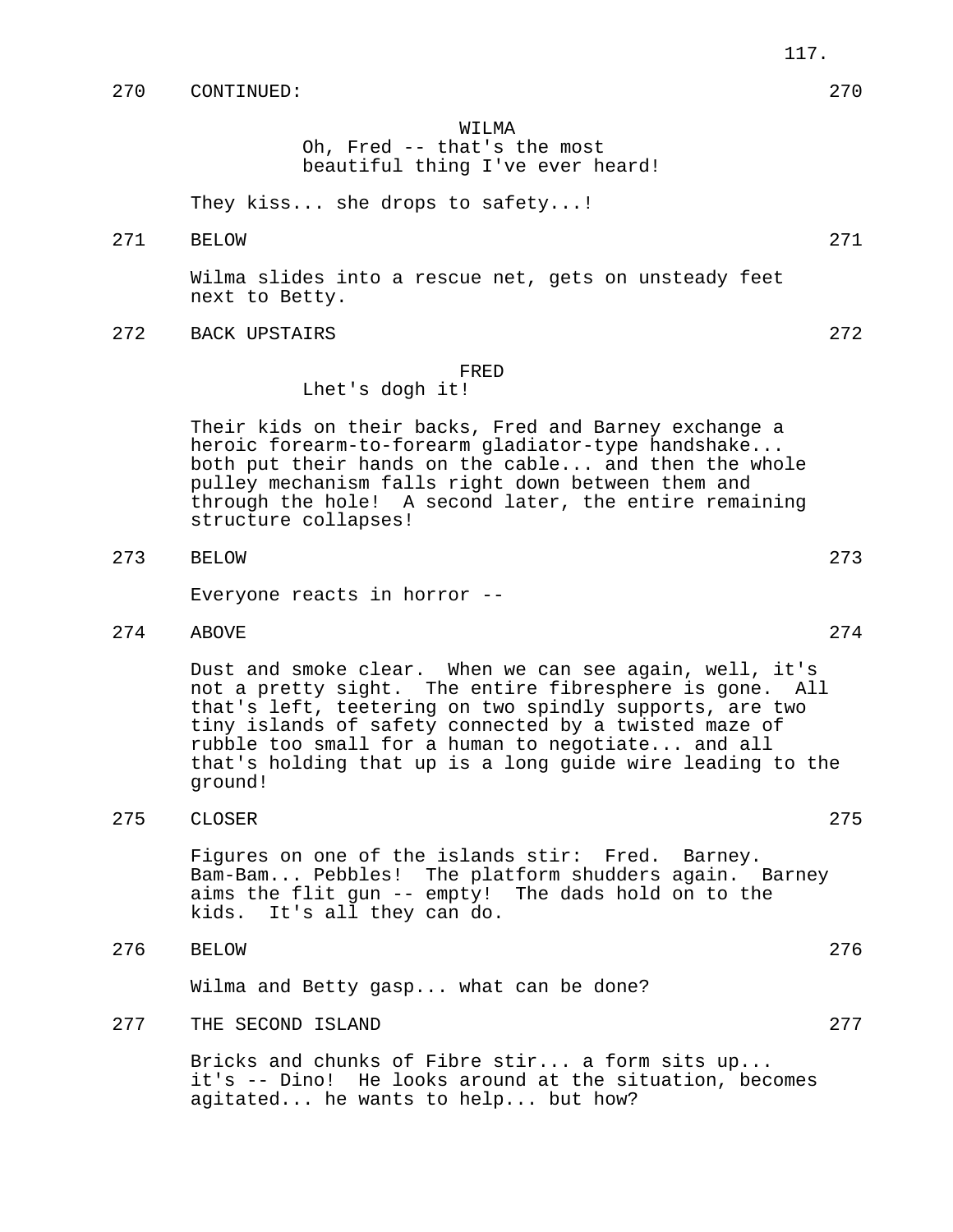## 278 WILMA AND BETTY 278

Suddenly become inspired.

BETTY W-wilma... those hoops of bamboo... those wires... do you think -- ?

WILMA Yes! Yes! Betty, we have to try it -- ! Dino! Dino, look down here -- !

279 DINO 279

Obeys, puzzled --

280 HIS POV - WILMA AND BETTY 280

Amazingly, they grab scraps of wood, borrow fire fighter's helmets, and begin to do a buck and wing.

> WILMA AND BETTY You can keep the twist, the frug and hop I don't need to shimmy, I don't need to bop --

281 BIG CAMERA PUSH - DINO 281

MUSIC COMES UP DRAMATICALLY as he catches on! His eyes fill with courage and he charges toward the spindly bridge that leads to his master and friends.

282 ANOTHER ANGLE 282

Dino dives through the hoops of bamboo, duplicating his steps in "The Dino Dance." He reaches the other island! Without a beat, still keeping time, he puts the two kids on his shoulders, just like in the dance! Then he "presents" his tail to Fred -- Fred hands his tail to Barney -- and then --

283 LONG SHOT 283

-- Dino slides down the long wire, carrying everyone to safety! They all plow into the biggest rescue net as Wilma and Betty wind up!

> WILMA AND BETTY Yes, I don't need to shimmy, I don't need to bop 'Cause I'm doin', doin', doin' THE IGNEOUS ROCK!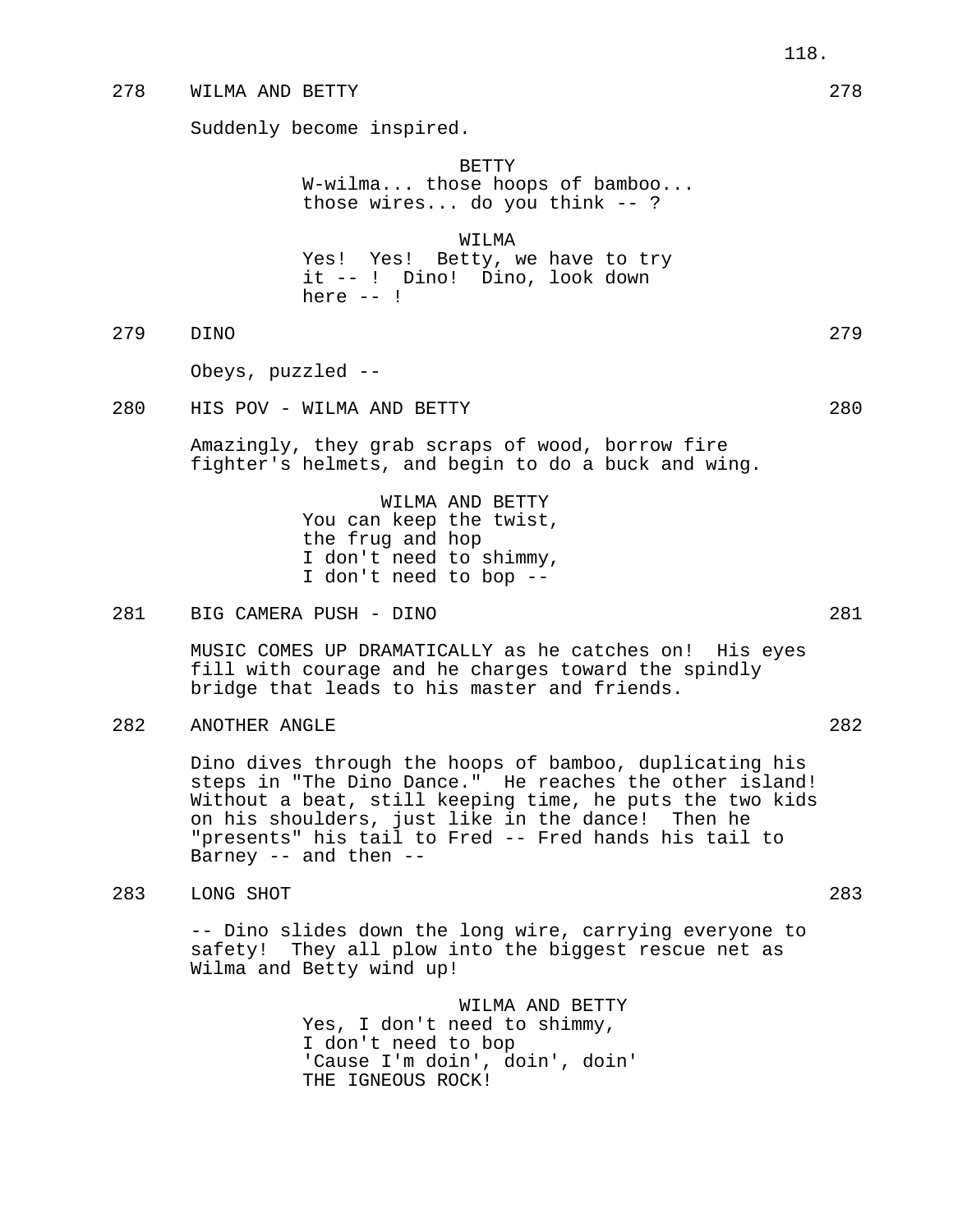rolls out of the net and away from the others. He's slightly stunned, still in the suit. He sits up... suddenly lights snap on all around him! Fred looks up and sees --

# 285 HIS POV - CORDON OF POLICE OFFICERS 285

All with weapons aimed right at him. Spotlights on the police car roofs (actually little fires with parabolic mirrors) are operated by uniformed monkeys.

Feldspar is at the head of the group. He cocks his shotgun. The elastic catapults at the hammers twitch menacingly --

#### FELDSPAR

It's the xenosaurus -- stand back, men -- it's a vicious killer --  $Ready$  --  $Aim$  --

FRED

(with desperate poignancy) High ham noght a zenosore! High ham hay hooman beeng -- !

BAM! WHAM! KABAM! Bullets and projectiles begin slamming all around Fred! He ducks behind a big fallen chunk of Fibrerock -- catches his breath as the bullets and shells bounce off its resilient surface.

286 CLOSE - FRED 286

Momentarily safe, he tries desperately to remove that stupid head -- bangs it against the wall, tears at it with his claws --

-- meanwhile, the chunk of Fibrerock protecting him decomposes! He's back in the line of fire!

287 DINO 287

Flanked by Wilma, Barney and the kids, who are shouting for the police to stop, only Dino the wonder bronto has the wits to act!

"YI-YI-YI-ING," he races forward, CAMERA FOLLOWING - and with lightning reflexes grabs the seat of Fred's monster suit and -- de-pants him!

Instantly, Dino whirls Fred around, points to the now revealed striped undershorts.

288 WIDER 288

Pause.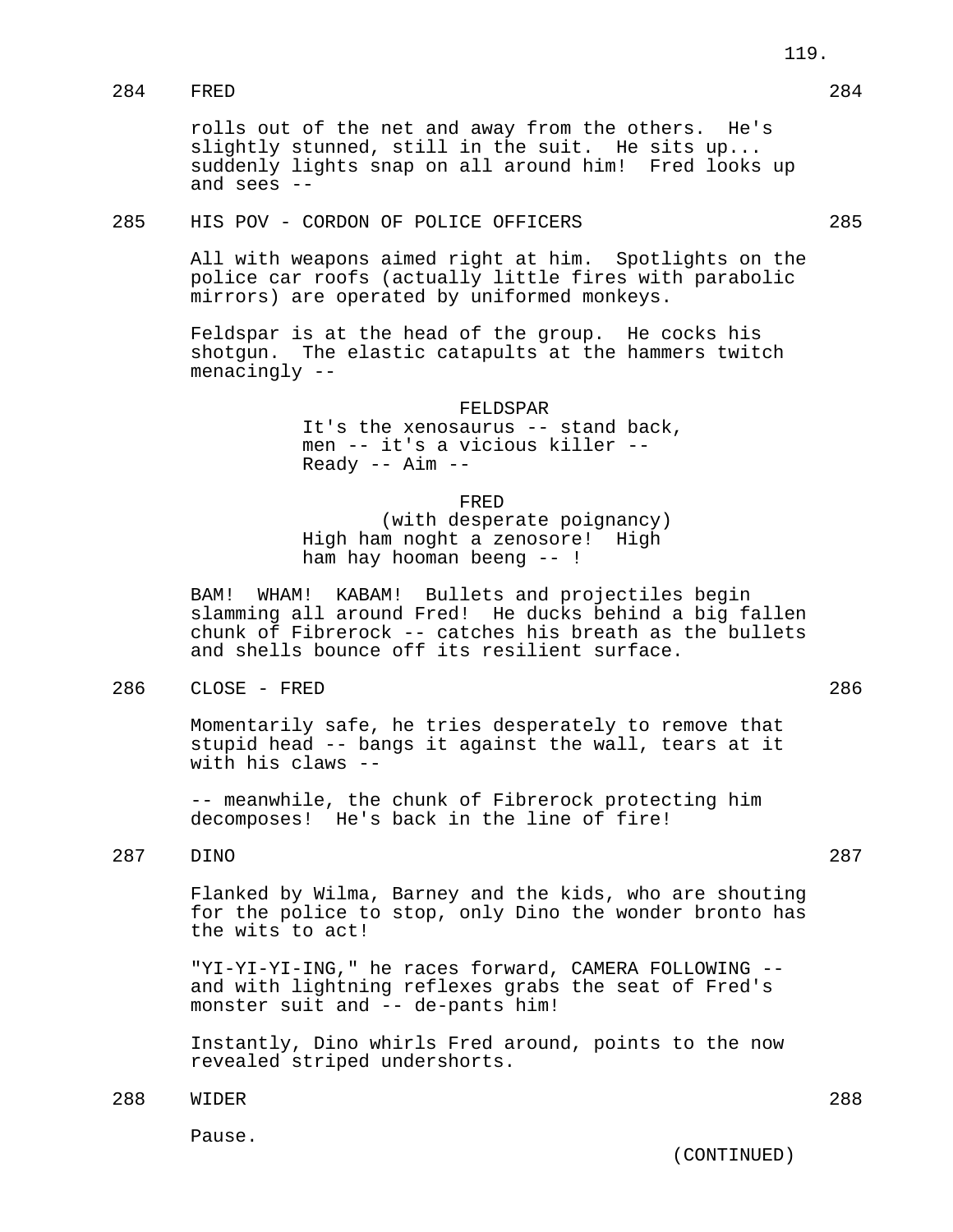Then Officer Gravel takes a good look at that rear end.

GRAVEL Hey, those are the biggest shorts I've ever seen... (realizing) ... It... it must be Mister Flintstone! Cease fire! (to Feldspar) Gee, Sarge, now you don't have to shoot him -- !

Now Fred confirms Gravel's hunch as the costume head finally pops off. All the cops lower their guns. (Strangely, though, Feldspar still continues to raise his gun -- even aims! Then an alarmed Gravel wrestles it away from his superior.)

289 THE FLINTSTONES AND RUBBLES - DAWN 289

Safe, they all emotionally embrace. Fred even suffers Dino's affection. (In the b.g., a police car holding Piltdown, Pyrite and Lava drives past. Poindexter Lava is chasing the car.)

## POINDEXTER

(distant) Dad! Dad! Can I use the Porscherock while you're in the slammer?

Suddenly the Slates push their way into the group hug.

SLATE

Flintstone. Rubble. I... I don't know what to say. I... I treated you horribly... I ignored you, abused you... and then you come here and risk your necks like this... well, there's no price you can put on something like that, so I won't even try. But let me give you... (with great

poignancy)

... a hearty handshake.

MRS. SLATE Dear, don't you think a little more than that is in order?

SLATE Honey, you're being hysterical, go lie down, okay?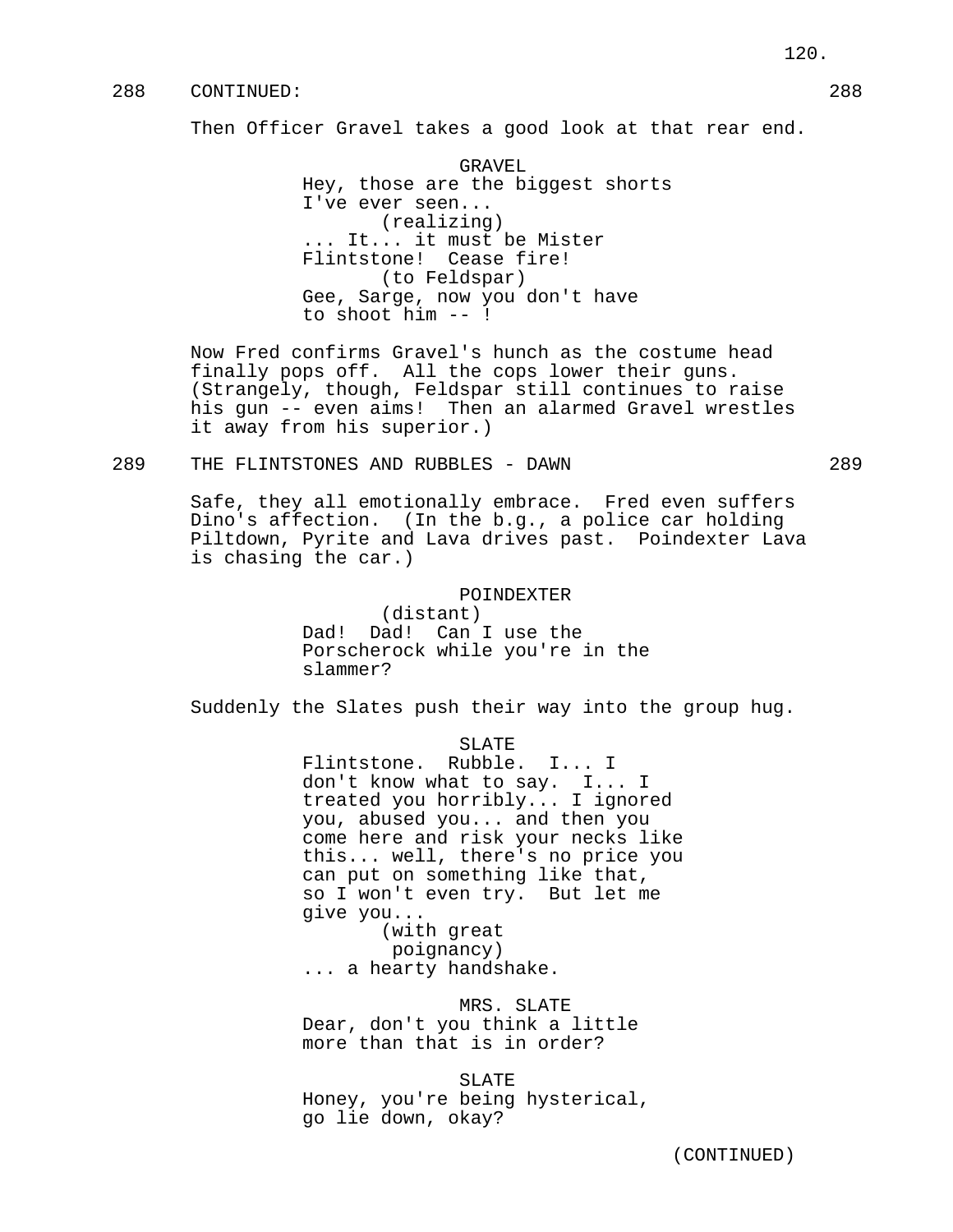MRS. SLATE I am not being hysterical, I am being fair -- now the Flintsteins and Rabbles saved all of our lives, not to mention your reputation.

#### SLATE

(sighing) Okay, okay. (to Fred and Barney) Boys, I'm feeling guilty about how you've been taken advantage of, so I'll tell you what... I'm going to give you back all world-wide rights to Fibrerock, free and clear.

He picks up a fragment of stone, begins writing on it.

SLATE

Your only obligation will be to cover oh, whatever legal expenses might surface at some later time...

BARNEY You think there's gonna be some?

Slate looks around at --

290 HIS POV - THE RUINS AND DESTRUCTION 290

Smoking desolation as far as the eye and CAMERA can see. As we watch the last remaining fragment of Slate City collapse, crushing a police car.

291 BACK TO SCENE 291

### SLATE

(casually) Oh, you never know...

292 RESCUE DINOS 292

Several sniff at the air, look curiously at a nearby pile of crumbled Fibrerock. One and then another shuffles over, tentatively tastes some... grins... and digs in! Seeing this, the "firesauruses" crane out their necks, also begin chowing down on the pile of Fibrerock crumbs.

# 293 FRED, BARNEY, SLATE AND OTHERS 293

All turn at the growing sound of the ANIMALS PIGGING OUT.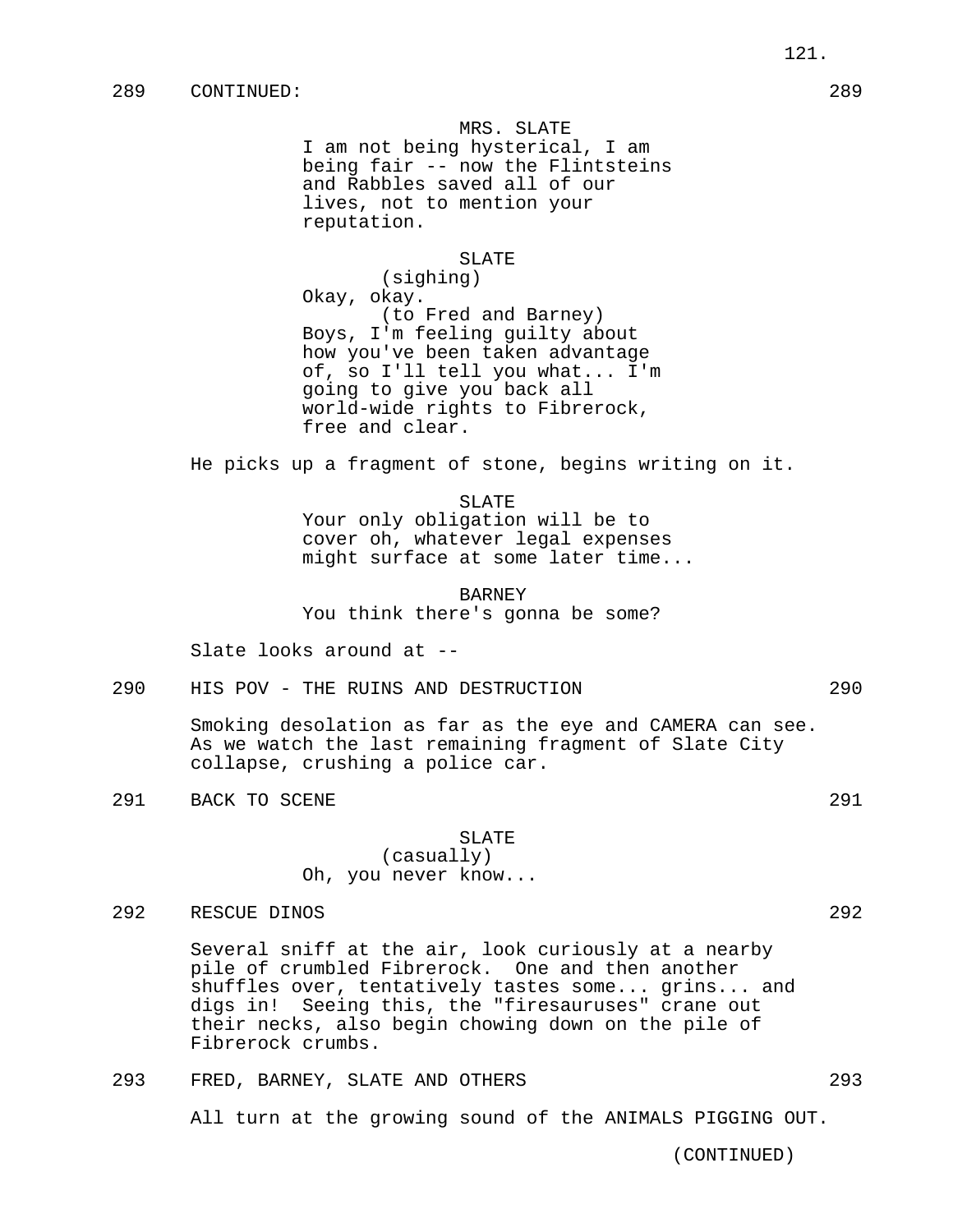Now DINO "YI-YI-YI'S" past this group and leaps into the pile, munching like crazy.

Barney puts out his hand as chunks of Fibrerock shower down like rain from the feeding frenzy. Catching some pieces, he nibbles on it a little.

> FRED Barn...? What's going on?

> > BARNEY

(sniffing it) Lava Lava leaves... Woca sap... all still there, but now the nutrients are all released... (realizing) ... Fred, this... this is Dino kibble!

FRED

Dino kibble...?

Disbelieving, Fred moves over to the happily-munching animals. He has to get on his knees to wiggle in with the pack. He grabs some, stuffs it in his mouth... chews. His eyes widen...

#### FRED

(mouth full) Dhinough khibble!!

He spits it out, takes out the chunk of contract Slate wrote on.

> FRED Barney, we -- we're rich! Yabba dabba do -- !

294 SLATE 294

Faints dead away! The CAMERA PULLS BACK... BACK...  $BACK$  --

295 EXT. DRIVE-IN MOVIE THEATRE - NIGHT 295

We're back where we began. As "The End" appears on the drive-in screen, cars are streaming out of the drive-in theatre. The Flintstone car is among them.

296 EXT. DRIVE-IN RESTAURANT - NIGHT 296

Fred and company roll into a '50's-style drive-in restaurant. A sign advertises BRONTO BURGERS AND RIBS.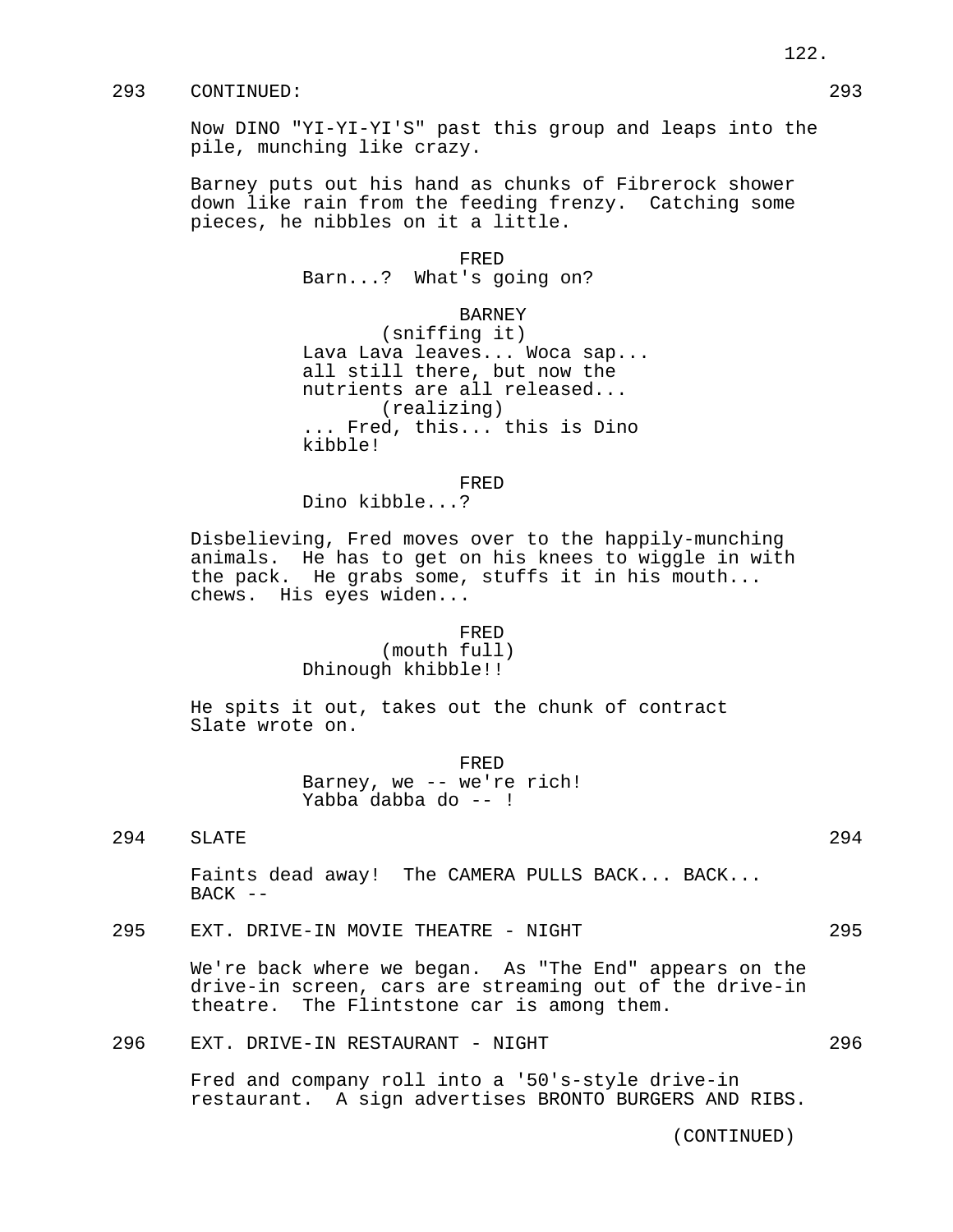A pretty carhop on stone roller skates glides over. Fred holds up one finger towards her. She nods, scampers O.S. Fred rubs his hands and licks his lips with anticipation... and then the girl returns with a massive rack of ribs on a car tray. She hooks it on the edge of the driver's door... and the entire car tips over with a crash.

CUT TO:

## 297 EXT. FLINTSTONE HOUSE - NIGHT 297

WIDEN FROM the mailbox. Fred and family pull up. Dino runs in first, followed by Wilma with Pebbles already asleep on her shoulder. Fred follows, the saber-tooth cat on his heels. Fred stops in the doorway to put a milk bottle on the doorstep, and then puts the cat down beside it. He shuts the door.

Quick as a flash, the cat leaps through the side window. Pause. The door opens and the cat puts Fred out, then slams the door! Fred recovers from his shock, tries the door... it's locked!

> MUSIC (V.O.) We'll have a yabba dabba-do time A dabba-do time We'll have a gay old time!

> > FRED

(knocking) Wilma...? (another knock) ... Wilma?

CAMERA CRANES UP, WIDENS as Fred becomes a tiny silhouette banging on the door.

> FRED Wilma? Wil-ma --!

> > FADE OUT.

THE END